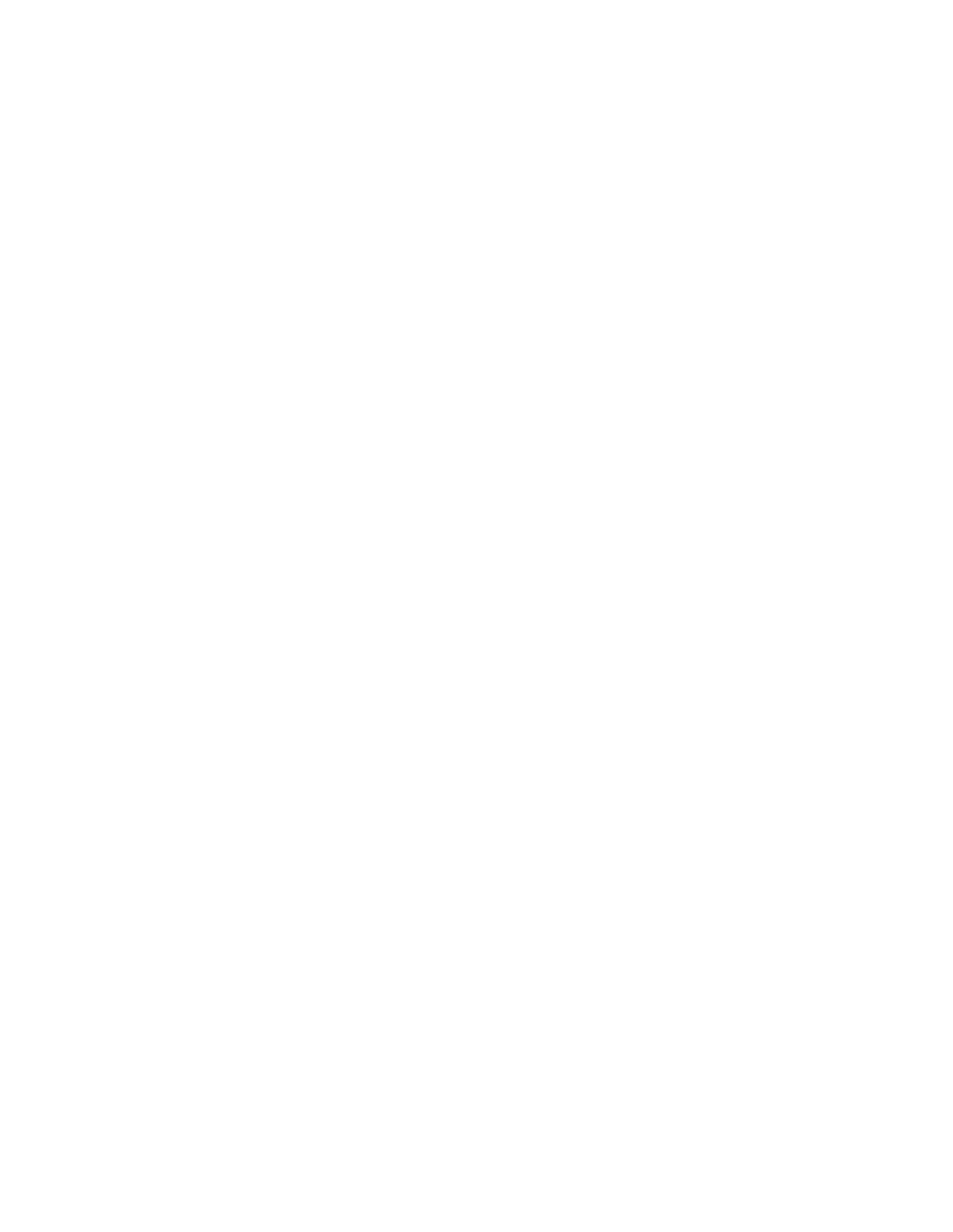# Contents

|                                                                           | Chapter 1. D-modules on affine varieties                                 | $5\overline{)}$ |
|---------------------------------------------------------------------------|--------------------------------------------------------------------------|-----------------|
|                                                                           | 1. Lecture 1: Analytic continuation of distributions with respect to a   |                 |
|                                                                           | parameter and $\mathcal{D}\text{-modules}$ (01/31/02)                    | $5\,$           |
| 2.                                                                        | Lecture 2: Bernstein's inequality and its applications $(02/05/02)$      | 10              |
| 3.                                                                        | Lecture 3 $(02/07/02)$                                                   | 14              |
| 4.                                                                        | Lecture $4(02/12/02)$ : Functional dimension and homological algebra     | 21              |
| 5.                                                                        | Lecture 5 $(02/14/02)$                                                   | 24              |
| 6.                                                                        | Lecture 7 (02/21/02): $\mathcal{D}$ -modules on general affine varieties | 27              |
| 7.                                                                        | Lecture $8(02/26/02)$ : Proof of Kashiwara's theorem and its corollaries | 32              |
| 8.                                                                        | Lecture $9$ (02/28/02): Direct and inverse images preserve holonomicity  | 35              |
| Chapter 2. D-modules on general algebraic varieties                       |                                                                          | 39              |
| 1.                                                                        | Lectures 10 and 11 $(03/5/02$ and $03/7/02)$ : D-modules for arbitrary   |                 |
|                                                                           | varieties                                                                | 39              |
| 2.                                                                        | Derived categories.                                                      | 41              |
| 3.                                                                        | Lectures 13 and 16 $(03/14/02 \text{ and } 04/02/02)$                    | 46              |
| Chapter 3. The derived category of holonomic $\mathcal{D}\text{-modules}$ |                                                                          | 53              |
| $1_{-}$                                                                   | Lecture 17                                                               | 53              |
| 2.                                                                        | Lecture 18: Proof of Theorem 12.2                                        | 58              |
| 3.                                                                        | Lecture 18 $(04/09/02)$                                                  | 60              |
| Chapter 4. $\mathcal{D}\text{-modules}$ with regular singularities        |                                                                          | 65              |
| 1.                                                                        | Lectures 14 and 15 (by Pavel Etingof): Regular singularities and the     |                 |
|                                                                           | Riemann-Hilbert correspondence for curves                                | 65              |
|                                                                           | Chapter 5. The Riemann-Hilbert correspondence and perverse sheaves       |                 |
| 1.                                                                        | Riemann-Hilbert correspondence                                           | 71              |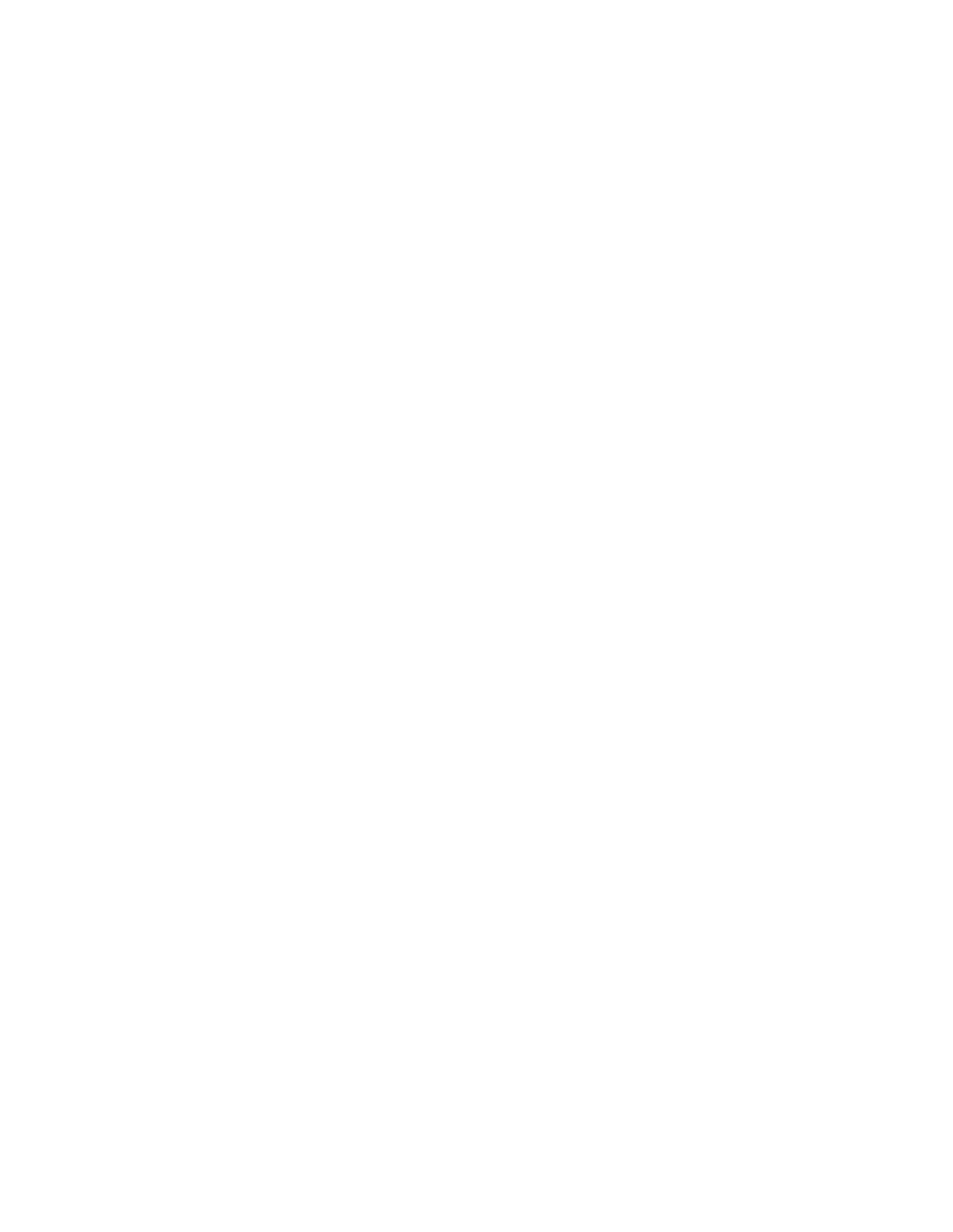#### CHAPTER 1

# D-modules on affine varieties

# 1. Lecture 1: Analytic continuation of distributions with respect to a parameter and D-modules  $(01/31/02)$

In this course we shall work over the base field  $k$  of characteristic  $0$  (in most case one can assume that  $k = \mathbb{C}$ . As a motivation for what is going to come let us first look at the following elementary problem.

#### Analytic problem.

Let  $p \in \mathbb{C}[x_1,\ldots,x_n]$  be a polynomial in *n* variables  $(p : \mathbb{R}^n \to \mathbb{C})$  and let U be a connected component of  $\mathbb{R}^n \setminus \{x \mid p(x) = 0\}$ . Define

$$
p_U(x) = \begin{cases} p(x) & \text{if } x \in U \\ 0 & \text{otherwise.} \end{cases}
$$

Let us take any  $\lambda \in \mathbb{C}$  and consider the function  $|p_U|^{\lambda}$ .

It is easy to see that if Re  $\lambda \geq 0$  then  $|p_U(x)|^{\lambda}$  makes sense as a distribution on  $\mathbb{R}^n$ , i.e.  $\int_U |p_U(x)|^{\lambda} f(x) dx$  is convergent for any  $f(x) \in C_c^{\infty}(\mathbb{R}^n)$  – a smooth function on  $\mathbb{R}^n$  with compact support.

**Example.** Let  $n = 1$ ,  $p(x) = x$  and  $U = \mathbb{R}_+$ . Then  $\int_0^\infty f(x)x^{\lambda} dx$  is defined for Re  $\lambda \geq 0$  (of course the integral is actually well-defined for Re  $\lambda > -1$  but we do not need this). We shall denote the corresponding distribution by  $x^{\lambda}_{+}$ .

It is easy to see that for Re  $\lambda \geq 0$  we have a holomorphic family of distributions  $\lambda \mapsto |p_U(x)|^{\lambda}$ .

**Question**(Gelfand): Can you extend this family meromorphically in  $\lambda$  to the whole C?

Let  $\mathcal{E} \in \mathcal{D}(\mathbb{R}^n)$  be a distribution on  $\mathbb{R}^n$ . As usual we define  $\frac{\partial \mathcal{E}}{\partial x_i}(f) = -\mathcal{E}(\frac{\partial f}{\partial x_i})$  $rac{\partial f}{\partial x_i}$ .

**Example.** Let  $n = 1$ ,  $p(x) = x$ ,  $U = \mathbb{R}_+$ . We have a distribution  $x^{\lambda}_+$  defined for  $\text{Re } \lambda \geq 0$ . We know that  $\frac{d}{dx}(x_+^{\lambda+1}) = (\lambda+1)x_+^{\lambda}$ . The left hand side is defined for Re  $\lambda \geq -1$ . Hence the expression

$$
x_{+}^{\lambda} = \frac{1}{\lambda + 1} \frac{d}{dx} (x_{+}^{\lambda + 1})
$$

gives us an extention of  $x^{\lambda}$  to Re  $\lambda \geq -1$ ,  $\lambda \neq -1$ . Continuing this process by induction we get the following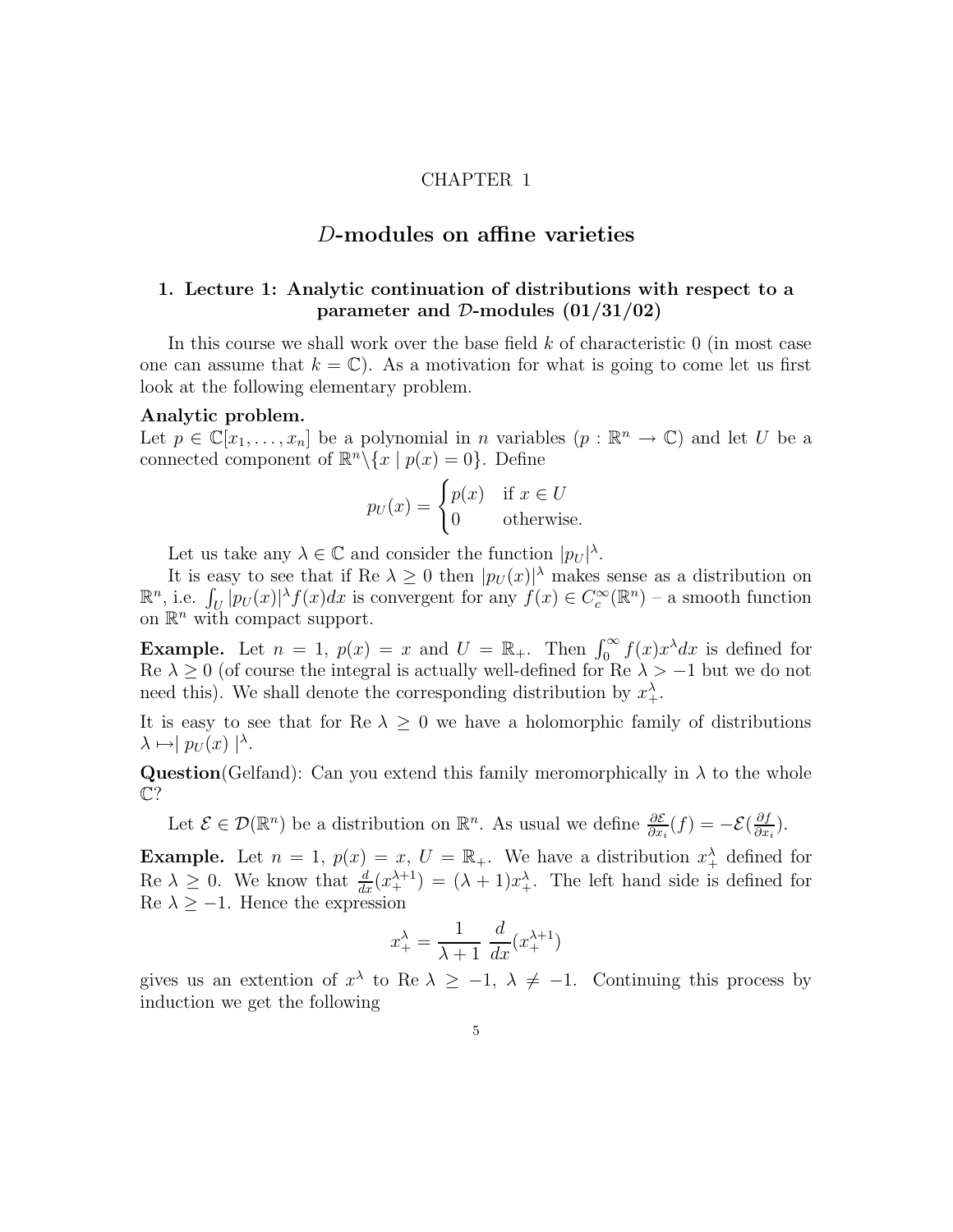PROPOSITION 1.1.  $x^{\lambda}_+$  extends to the whole of  $\mathbb C$  meromorphicaly with poles in negative integers. In particular, for every  $f \in C_c^{\infty}(\mathbb{R})$ 

$$
\alpha_f(\lambda) = \int_0^\infty f(x) x^\lambda dx
$$

has a meromorphic continuation to the whole of  $\mathbb C$  with poles at  $-1, -2, -3, \dots$ .

Example. The proposition works not only for functions with compact support but also for functions which are rapidly decreasing at  $+\infty$  together with all derivatives. For example we can take  $f(x) = e^{-x}$ . In this case we have  $\int_0^\infty e^{-x} x^\lambda dx = \Gamma(\lambda + 1)$ . The proposition implies that  $\Gamma(\lambda)$  has a meromorphic continuation with poles at  $0, -1, -2...$ 

THEOREM 1.2. [Atiyah, Bernstein-Gelfand]  $|p_U|^{\lambda}$  has a meromorphic continuation to the whole  $\mathbb C$  with poles in a finite number of arithmetic progressions.

The first proofs of this fact were based on Hironaka's theorem about resolution of singularities. We are going to give a completely algebraic proof of Theorem 1.2 which is due to Bernstein. For this let us first formulate an algebraic statement that implies Theorem 1.2.

Let  $\mathcal{D} = \mathcal{D}(\mathbb{A}^n)$  denote the algebra of differential operators with polynomial coefficients acting on  $\mathcal{O} = \mathcal{O}(\mathbb{A}^n) = \mathbb{C}[x_1, \dots, x_n]$ . In other words  $\mathcal D$  is the subalgebra of End  $\mathcal{C}$  Q generated by multiplication by  $x_i$  and by  $\frac{\partial}{\partial x_i}$  $\frac{\partial}{\partial x_j}$ .

THEOREM 1.3. There exist  $d \in \mathcal{D}[\lambda]$  and  $b(\lambda) \in \mathbb{C}[\lambda]$  such that  $d(p^{\lambda+1}) = b(\lambda)p^{\lambda}.$ 

**Example.** Let  $n = 1$  and  $p(x) = x$ . Then we can take  $d = \frac{d}{dx}$  and  $b(\lambda) = \lambda + 1$ .

We claim now that Theorem 1.3 implies Theorem 1.2 (note that Theorem 1.3 is a completely algebraic statement). Indeed, suppose  $d(p^{\lambda+1}) = b(\lambda)p^{\lambda}$ . Then  $d(|p_U|^{\lambda+1})$  $= b(\lambda) | p_U |^{\lambda}$ . The left hand side is defined for Re $\lambda \ge -1$ , thus the expression

$$
|p_U|^{\lambda} = \frac{1}{b(\lambda)} d(|p_U|^{\lambda+1})
$$

gives us a meromorphic continuation of  $|p_U|^{\lambda}$  to Re  $\lambda \ge -1$ . So, arguing by induction again, we see that  $|p_U|^{\lambda}$  can be meromorphicaly extended to the whole of  $\mathbb C$  with poles at arithmetic progressions  $\alpha$ ,  $\alpha - 1$ ,  $\alpha - 2$ , ... where  $\alpha$  is any root of  $b(\lambda)$ .

We now want to reformulate Theorem 1.3 once again. Set  $\mathcal{D}(\lambda) = \mathcal{D} \otimes_{\mathbb{C}} \mathbb{C}(\lambda)$ . Denote by  $M_p$  the  $\mathcal{D}(\lambda)$ -module consisting of all formal expressions  $q(x)p^{\lambda-i}$  where  $i \in \mathbb{Z}$  and  $q(x) \in \mathbb{C}(\lambda)[x_1, \ldots, x_n]$  subject to the relations  $qp^{\lambda-i+1} = (qp)p^{\lambda-i}$  (the action of  $\mathcal{D}(\lambda)$  is defined in the natural way).

THEOREM 1.4.  $M_p$  is finitely generated over  $\mathcal{D}(\lambda)$ .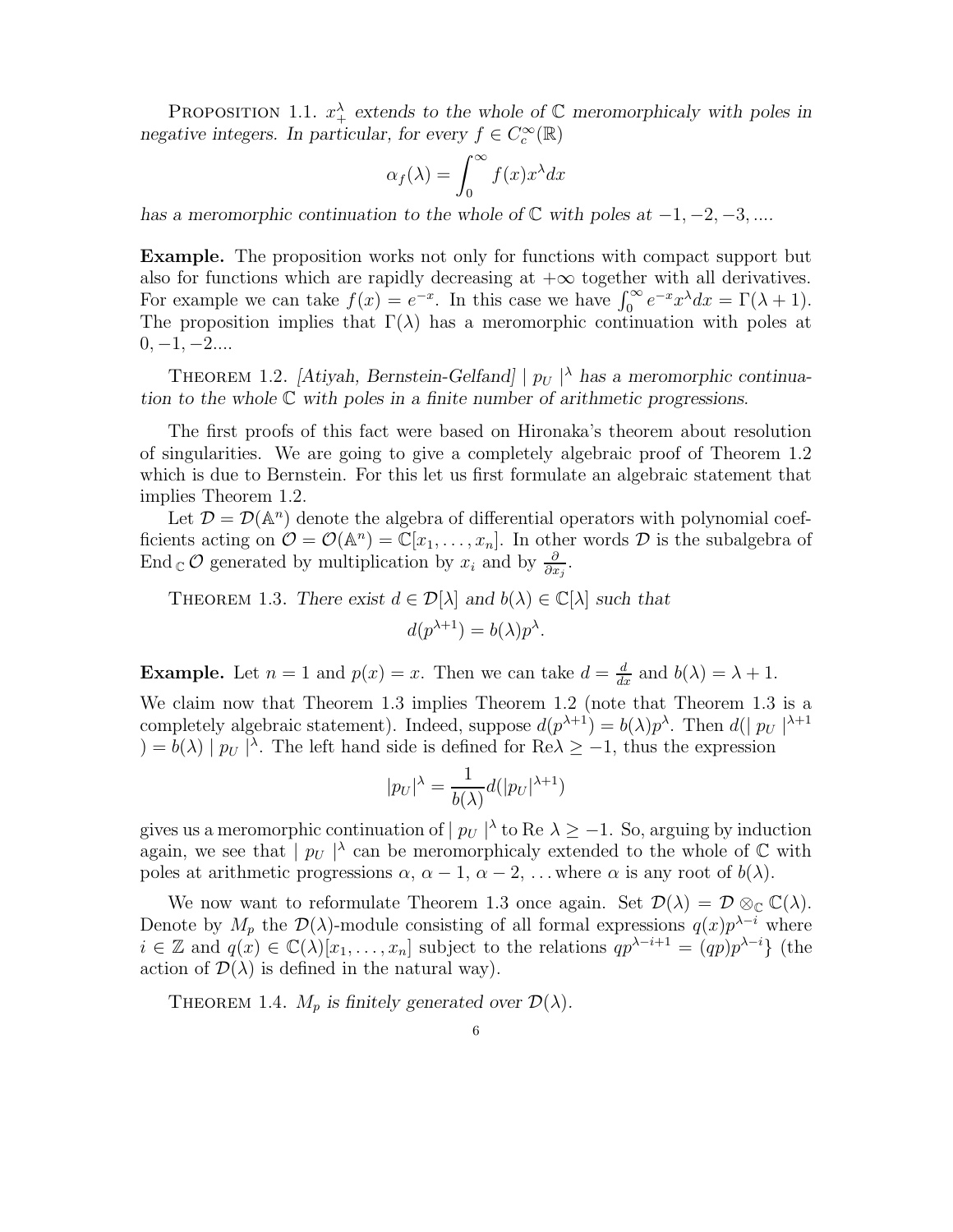Let us show that Theorem 1.3 and Theorem 1.4 are equivalent.

**Theorem 1.4**  $\Rightarrow$  **Theorem 1.3:** Denote by  $M_i$  the submodule of  $M_p$  generated by  $p^{\lambda-i}$ . Then  $M_i \subset M_{i+1}$  and

$$
M_p = \bigcup_i M_i. \tag{1.1}
$$

Assume that  $M_p$  is finitely generated. Then (1.1) implies that there exists  $j \in \mathbb{Z}$  such that  $M_p = M_j$ . In other words for i as above the module  $M_p$  is generated by  $p^{\lambda-j}$ . Hence there exist  $d \in \mathcal{D}(\lambda)$  such that  $d(p^{\lambda-j}) = p^{\lambda-j-1}$ .

Let  $\sigma_j$  be an automorphism of  $\mathbb{C}(\lambda)$  sending  $\lambda$  to  $\lambda + j - 1$ . Then  $\sigma_j$  extends to an automorphism of the algebra  $\mathcal{D}(\lambda)$  (which we shall denote by the same symbol) and clearly we have  $\sigma_j(\tilde{d})(p^{\lambda+1}) = p^{\lambda}$ . But  $\sigma_j(\tilde{d})$  can be written as  $\sigma_j(\tilde{d}) = \frac{d}{b\sqrt{2}}$  $\frac{d}{b(\lambda)}$ , where  $d \in \mathcal{D}[\lambda]$  and  $b(\lambda) \in \mathbb{C}[\lambda]$ . Thus we have  $d(p^{\lambda+1}) = b(\lambda)p^{\lambda}$ .

**Theorem 1.3**  $\Rightarrow$  **Theorem 1.4**: By shifting  $\lambda$  we see that for every integer  $i > 0$ there exists a differential operator  $d_i \in \mathcal{D}[\lambda]$  such that

$$
d_i(p^{\lambda}) = b(\lambda - i)p^{\lambda - i}.
$$

This clearly implies that  $p^{\lambda}$  generates  $M_p$ .

We now want to prove Theorem 1.4. To do this we need to develop some maschinery.

**1.5. Filtrations.** Let A be an associative algebra over k. Recall that an increasing filtration on A is the collection of k-subspaces  $F_iA \subset A$  (for  $i \geq 0$ ) such that

1)  $A = \bigcup F_i A$  and  $\bigcap F_i A = \{0\};$ 

2) We have  $F_iA \subseteq F_{i+1}A$  and  $F_iA \cdot F_jA \subseteq F_{i+j}A$ . It is also convenient to set  $F_{-1}A = 0.$ 

In this case one may define the *associated graded algebra*  $gr<sup>F</sup> A$  of A in the following way:

$$
\operatorname{gr}^F A = \bigoplus_{i=0}^{\infty} F_i A / F_{i-1} A.
$$

We set  $gr_i^F A = F_i A/F_{i-1}A$ . Then  $gr^F A$  has a natural structure of a graded algebra (i.e. we have  $gr_i^F A \cdot gr_j^F A \subseteq gr_{i+j}^F A$ ). We shall sometimes drop the super-script  $F$ when it does not lead to a confusion.

Similarly let M be a left module over A. Then an increasing filtration on  $M$ consists of a collection of k-subspaces  $F_jM\subset M$  such that

1)  $M = \bigcup F_j M$  and  $\bigcap F_j M = \{0\};$ 

2) We have  $F_iM \subseteq F_{i+1}M$  and  $F_iA \cdot F_jM \subseteq F_{i+j}M$ .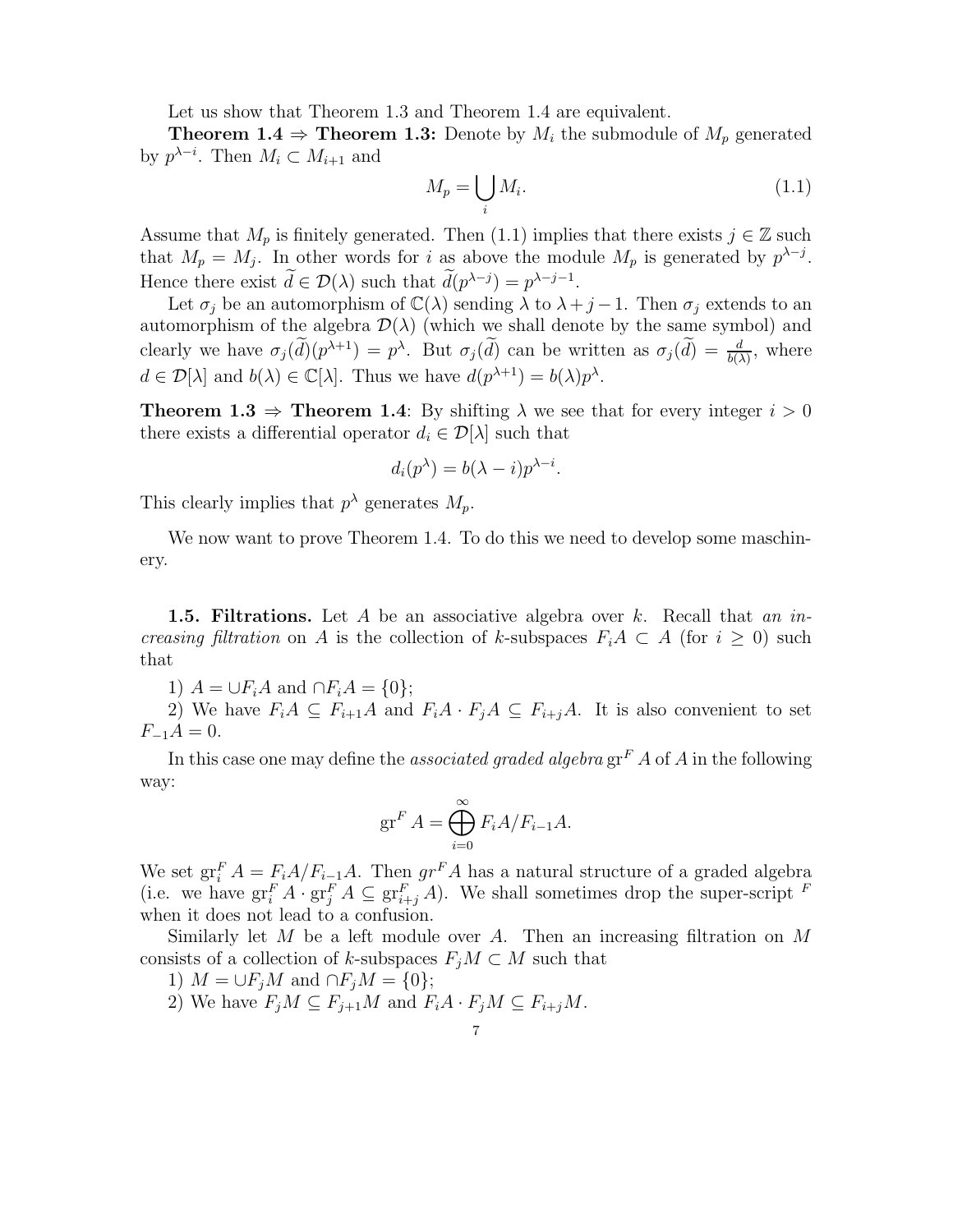As before one defines

$$
\operatorname{gr}^F M = \bigoplus_{i=0}^{\infty} F_j M / F_{j-1} M
$$

Thus  $gr<sup>F</sup> M$  is a graded gr A-module.

- DEFINITION 1.6. (1) An increasing filtration  $F_iM$  is called a good filtration if  $gr<sup>F</sup> M$  is finitely generated as  $gr A$ -module.
	- (2) Two filtrations  $F_jM$  and  $F'_jM$  are called equivalent if there exist  $j_0$  and  $j_1$ such that

$$
F'_{j-j_0}M \subseteq F_jM \subseteq F'_{j+j_1}M.
$$

- PROPOSITION 1.7. (1) Let  $F_jM$  be a good filtration on a left A-module M. Then M is finitely generated over A.
- (2) If  $F_iM$  is a good filtration on M then there exist  $j_0$  such that for any  $i \geq 0$ and any  $j \geq j_0$   $F_iA \cdot F_jM = F_{i+j}M$ .
- (3) Assume that we have two filtrations  $F$  and  $F'$  on  $M$  such  $F$  is good. Assume also that for any  $i \geq 0$  the  $F_0A$ -module  $F_iA$  is finitely generated. Then there exist  $j_1$  such that  $F_jM \subset F'_{j+j_1}M$  for any  $j$ .

COROLLARY 1.8. Suppose that  $F_iA$  is finitely generated over  $F_0A$  as a left module. Then any two good filtrations on a left A-module M are equivalent.

This clearly follows from the third statement of the theorem.

- **PROOF.** (1) By assumption  $\operatorname{gr}^F M$  is finitely generated. Let  $s_1, \ldots s_k$  be the generators of  $gr^F M$ ,  $s_i \in gr^F_{j_i} M$ . For any i choose  $t_i \in F_{j_i} M$  which projects to  $s_i$ . It is now easy to see that  $t_i$  generate  $M$ .
	- (2) If  $gr^F M$  is finitely generated over  $grA$  then  $gr^F M$  is generated by  $\bigoplus_{i=0}^{j_0} gr^F_i M$ for some  $j_0$ . Then for any  $j \geq j_0$

$$
\operatorname{gr}_i A \cdot \operatorname{gr}^F_j M = \operatorname{gr}^F_{i+j} M
$$

and hence  $F_iA \cdot F_jM + F_{i+j-1}M = F_{i+j}M$ .

By induction on i we can assume that  $F_{i+j-1}M = F_{i-1}A \cdot F_iM$ . Then  $F_{i+j}M = F_iA \cdot F_jM + F_{i-1}A \cdot F_jM = F_iA \cdot F_jM.$ 

(3) First of all we claim that  $F_jM$  is finitely generated over  $F_0A$  for all j. It is enough to show that  $gr_j^F M$  is finitely generated over  $F_0A$  for all j. Let  $m_1, ..., m_k$  be some generators of  $gr^F M$ . We may assume that they are homogeneous, i.e.  $m_i \in \operatorname{gr}^F_{j_i} M$  for some  $j_i$ . Thus for every  $j \geq 0$  the map

$$
\bigoplus_{i=1}^{k} \text{gr}_{j-j_i} A \to \text{gr}_j^F M; \qquad (a_1, ..., a_k) \mapsto a_1 m_1 + ... a_k m_k
$$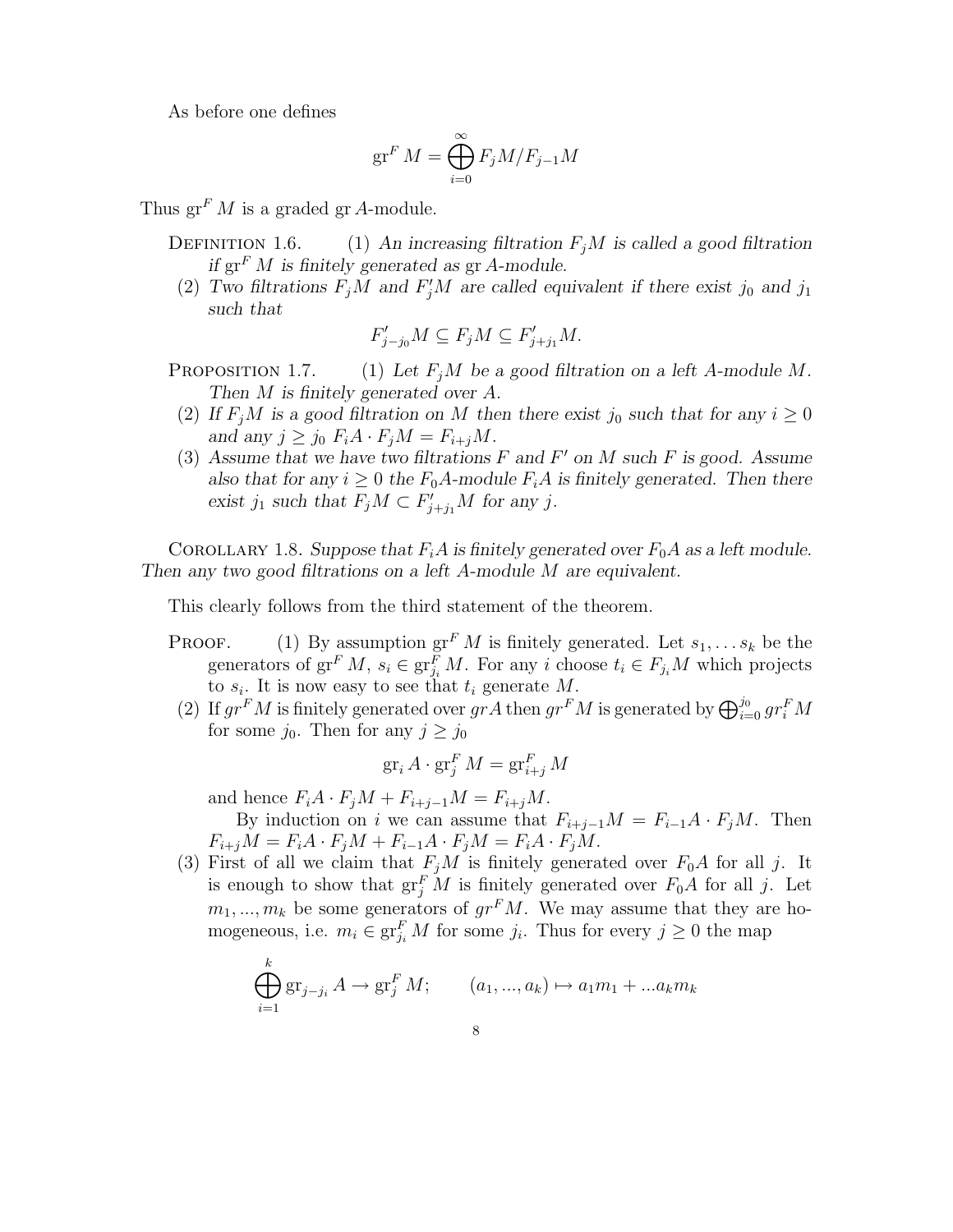is surjective. On the other hand since  $gr_i A$  is a quotient of  $F_i A$  (for every i) it follows that every  $\operatorname{gr}_i A$  is finitely generated. Hence  $\operatorname{gr}_j^F M$  is finitely generated.

Let  $j_0$  be as above. Since F' is a filtration, we have  $F_{j_0}M = \bigcup F'_jM\cap F_{j_0}M$ and since  $F_{j_0}M$  is a finitely generated  $F_0A$ -module it follows that  $F_{j_0}M \subseteq$  $F'_{j_0+j_1}M$  for some  $j_1 \geq 0$ .

Then  $F_{i+j_0}M = F_iA \cdot F_{j_0}M \subseteq F_iA \cdot F'_{j_0+j_1}M \subseteq F'_{j_0+j_1+i}M$ . So we have proved our proposition for  $j \geq j_0$ . By increasing  $j_1$  cam make it true for any  $j$ .

 $\Box$ 

Here is our main example. Let  $\mathcal D$  be the algebra of polynomial differential operators in *n* variables. Let's define two filtrations on  $\mathcal{D}$ :

Bernstein's (or arithmetic) filtration:  $F_0D = k$ ,  $F_1D = k + \text{span}(x_i, \frac{\partial D}{\partial x_i})$  $\frac{\partial}{\partial x_j}$ ),  $F_i \mathcal{D}$  is the image of  $F_1 \mathcal{D}^{\otimes i}$  under the multiplication map.

Geometric filtration (filtration by order of differential operator) denoted by  $\mathcal{D}_0 \subset$  $\mathcal{D}_1 \subset ...$ :

 $\mathcal{D}_0 = \mathcal{O} = k[x_1, \ldots, x_n]$ 

 $\mathcal{D}_1 = \text{span}(f \in \mathcal{O}; g \frac{\partial}{\partial x})$  $\frac{\partial}{\partial x_i}$  where  $g \in \mathcal{O}$ ,  $\mathcal{D}_i$  is the image of  $\mathcal{D}_1^{\otimes i}$  under the multiplication map.

The following lemma describes the algebra  $\mathcal D$  explicitly as a vector space. The proof is left to the reader.

LEMMA 1.9. For any  $d \in \mathcal{D}$  there exists a unique decomposition

$$
d = \sum_{i_1 \leq \dots \leq i_k} p_{i_1, \dots i_k} \frac{\partial}{\partial x_{i_1}} \dots \frac{\partial}{\partial x_{i_k}}
$$

where  $p_{i_1...i_k} \in k[x_1,...,x_n]$ .

This lemma immediately implies the following

PROPOSITION 1.10. For both filtrations  $gr \mathcal{D} \cong k[x_1,\ldots,x_n,\xi_1,\ldots,\xi_n]$ . Here  $x_i$ are images of  $x_i$  and  $\xi_j$  are images of  $\frac{\partial}{\partial x_j}$ .

PROOF. Let us show, that  $x_i$ 's and  $\xi_j$ 's commute in gr  $\mathcal{D}$  is for both filtrations. For each  $i \neq j$  we have  $x_i \frac{\partial}{\partial x_i}$  $\frac{\partial}{\partial x_j} = \frac{\partial}{\partial x_j}$  $\frac{\partial}{\partial x_j} x_i$  in  $\mathcal D$  and hence in  $gr^F \mathcal D$ . For  $i = j$  we have  $x_i\frac{\partial}{\partial x}$  $\frac{\partial}{\partial x_i} - \frac{\partial}{\partial x_i}$  $\frac{\partial}{\partial x_i} x_i = -1 \in F_0 \mathcal{D}$  and hence equal to 0 in  $gr^F \mathcal{D}$  for both filtrations.

It follows now easily from the above lemma that  $gr \mathcal{D}$  is a polynomial algebra in and  $\mathcal{E}$ 's.  $x_i$ 's and  $\xi$ 's. 's and  $\xi$ 's.

For Bernstein's filtration the above argument shows a little more – namely that for all i, j we have  $[F_i\mathcal{D}, F_j\mathcal{D}] \subset F_{i+j-2}\mathcal{D}$  (note that for the geometric filtration we only have  $[\mathcal{D}_i, \mathcal{D}_j] \subset \mathcal{D}_{i+j-1}$ . We shall need this fact in the next lecture.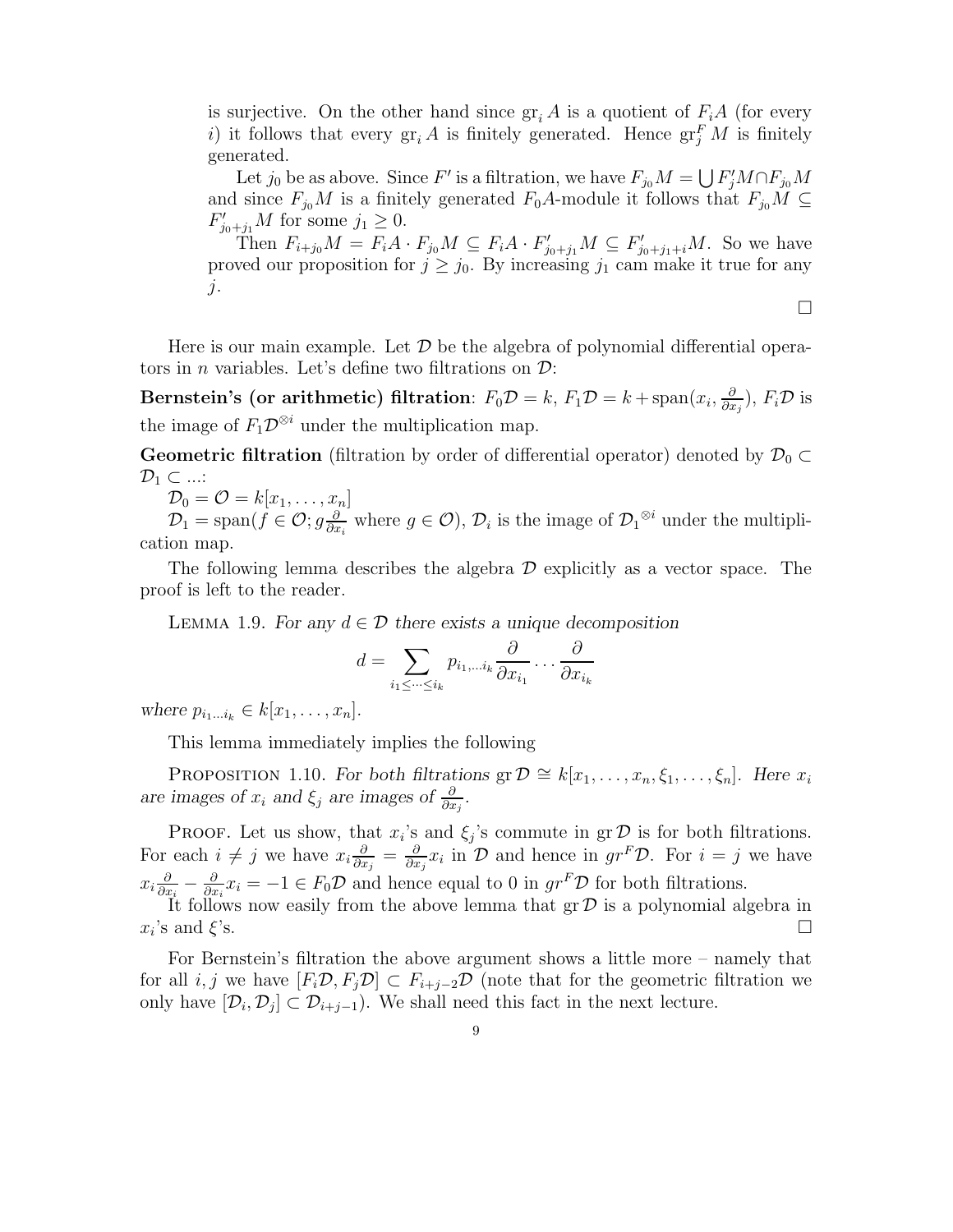## 2. Lecture 2: Bernstein's inequality and its applications (02/05/02)

Let  $\mathcal{D} = \mathcal{D}(\mathbb{A}^n)$  be the algebra of polynomial differential operators in *n* variables. In the last lecture we have introduced two filtrations on  $\mathcal{D}$ : Bernstein's filtration  $F_i\mathcal{D}$  ( $x_i$  and  $\frac{\partial}{\partial x_j}$  are in  $F_1\mathcal{D}$ ) and geometric filtration  $\mathcal{D}_i$  ( $x_i \in \mathcal{D}_0$  and  $\frac{\partial}{\partial x_j} \in \mathcal{D}_1$ ). For both of the filtrations gr  $\mathcal{D} \cong k[x_1, \ldots x_n, \xi_1 \ldots \xi_n]$ . Also  $\dim_k F_i \mathcal{D} < \infty$ .

Let A be a filtered algebra such that  $\dim_k F_iA < \infty$  and  $gr A \cong k[y_1, \ldots, y_m]$ . Let M be an A-module with a good filtration F. Define  $h_F(M, j) = \dim_k F_i M$ .

THEOREM 2.1. There exists a polynomial  $h_F(M)(t)$  (called the Hilbert polynomial of M with respect to filtration F such that  $h_F(M, j) = h_F(M)(j)$  for any  $j \gg 0$ ,  $h_F(M)(j)$  has a form  $h_F(M)(t) = \frac{ct^d}{d!} + \{\text{lower order terms}\},\$  where  $d \leq m$  and  $c \in \mathbb{Z}_{+}.$ 

Let us mention that this is actually a theorem from commutative algebra since  $h_F(M, j) = h_{\rm gr\, F}$ gr M, j where gr F is the natural filtration on gr M (coming from the grading).

Lemma 2.2. c and d in the theorem above do not depend on filtration.

**PROOF.** Let F and F' be good filtrations. Then there exist  $j_0$  and  $j_1$  such that

$$
F'_{j-j_0}M \subseteq F_jM \subseteq F'_{j+j_1}M
$$

and hence  $h_{F'}(j - j_0) \leq h_F(j) \leq h_{F'}(j + j_1)$ . This can be true only if  $h_F$  and  $h_{F'}$  have the same degree and the same leading coefficient. have the same degree and the same leading coefficient.

DEFINITION 2.3. For a finitely generated module  $M$   $d = d(M)$  as above is called the dimension of M (sometimes it is also called Gelfand-Kirillov of functional dimension of M).

THEOREM 2.4. *[Bernstein's inequality] For any finitely generated module M over*  $\mathcal{D} = \mathcal{D}(\mathbb{A}^n)$  with Bernstein's filtration we have  $d(M) \geq n$ .

Before proving Theorem 2.4 we want to derive some very important corollaries of it (in particular we are going to explain how this theorem implies the results formulated in the previous lecture).

Historical remark. This theorem was first proved in Bernstein's thesis, then a simple proof was given by A Joseph. Then O. Gabber proved a very general theorem which we shall discuss later (this theorem implies that more or less the same is true for geometric filtration). ADD REFERENCES.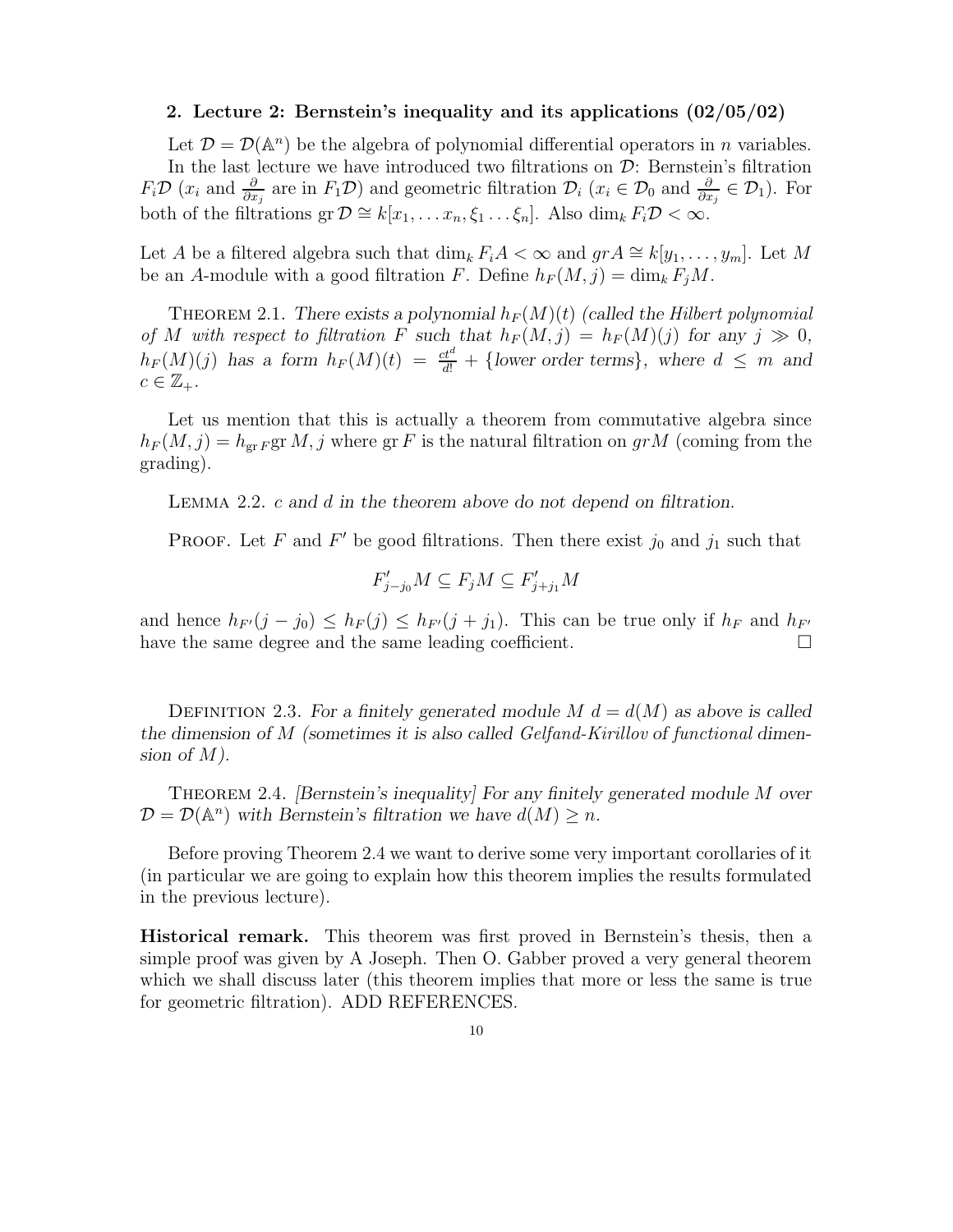**2.5. Examples.** 1. Let  $n = 1$  and M be a finitely generated D-module. Suppose that  $d(M) = 0$ . This means that  $\dim_k M < \infty$ . For any two operators on M the trace of their commutator should be 0. But  $\left[\frac{d}{dx}, x\right] = 1$  in  $\mathcal D$  and it cannot have zero trace unless  $M = 0$ . Hence  $\dim_k M = \infty$  and  $d(M) \geq 1$ .

2.  $\mathcal{O} = k[x_1, \ldots, x_n]$  is a module over  $\mathcal{D}$ . Let  $F_i\mathcal{O}$  be all polynomials of degree less or equal to *i*. Then dim<sub>k</sub>  $F_i \mathcal{O} = \binom{n+i}{n}$  $n^{(+)}$  is a polynomial of degree n with leading term i n  $\frac{i^n}{n!}$ . Thus  $d(M) = n$  and  $c(M) = 1$ .

3. Let  $n = 1$ , fix  $a \in \mathbb{A}^n$ . Define D-module of  $\delta$ -functions  $\delta_a$  as a module with basis  $\{\delta_a^{(k)}\}_{k=0}^{\infty}$  and the following action of  $\mathcal{D}$ :

$$
\frac{d}{dx}(\delta_a^{(k)}) = \delta_a^{(k+1)}
$$

$$
(x-a)\delta_a^{(k)} = (-1)^k k \delta_a^{(k-1)}
$$

$$
(x-a)\delta_a^{(0)} = 0.
$$

It is easy to see that  $d(\delta_a) = 1$  and  $c(\delta_a) = 1$ .

DEFINITION 2.6. If  $d(M) = n$  then M is called holonomic.

Remark. For a long time it was believed that all irreducible modules are holonomic, but then Stafford found a counterexample and later Bernstein and Lunts constructed a lot of non-holonomic simple modules.

Let A be a filtered algebra such that  $gr A$  is Noetherian and let

$$
0 \to M_1 \to M_2 \to M_3 \to 0
$$

be an exact sequence of A-modules. Let  ${F_iM_2}$  be a good filtration on  $M_2$ . It induces filtrations on  $M_1$  and  $M_3$ , namely  $F_jM_1 = F_jM_2 \cap M_1$  and  $F_jM_3$  is the image of  $F_iM_2$ . We have a short exact sequence

$$
0 \to gr^F M_1 \to gr^F M_2 \to gr^F M_3 \to 0.
$$

In fact  $\{F_jM_1\}$  and  $\{F_jM_3\}$  are good filtrations  $(gr^FM_3$  is finitely generated because it is a quotient of  $gr^F M_2$ , which is finitely generated, to prove that  $gr^F M_1$  is finitely generated, we need  $q r A$  to be Noetherian).

PROPOSITION 2.7. Using the same notations as above

- (1)  $d(M_2) = \max(d(M_1), d(M_3))$
- (2) If  $d(M_1) = d(M_2) = d(M_3)$ , then  $c(M_2) = c(M_1) + c(M_3)$
- (3) If  $d(M_1) > d(M_3)$ , then  $c(M_2) = c(M_1)$  and if  $d(M_3) > d(M_1)$ , then  $c(M_2) =$  $c(M_3)$

PROOF. Using the exact sequence as above we get

$$
h_F(M_2, i) = h_F(M_1, i) + h_F(M_3, i).
$$

All the statements of the proposition follow from this fact.  $\Box$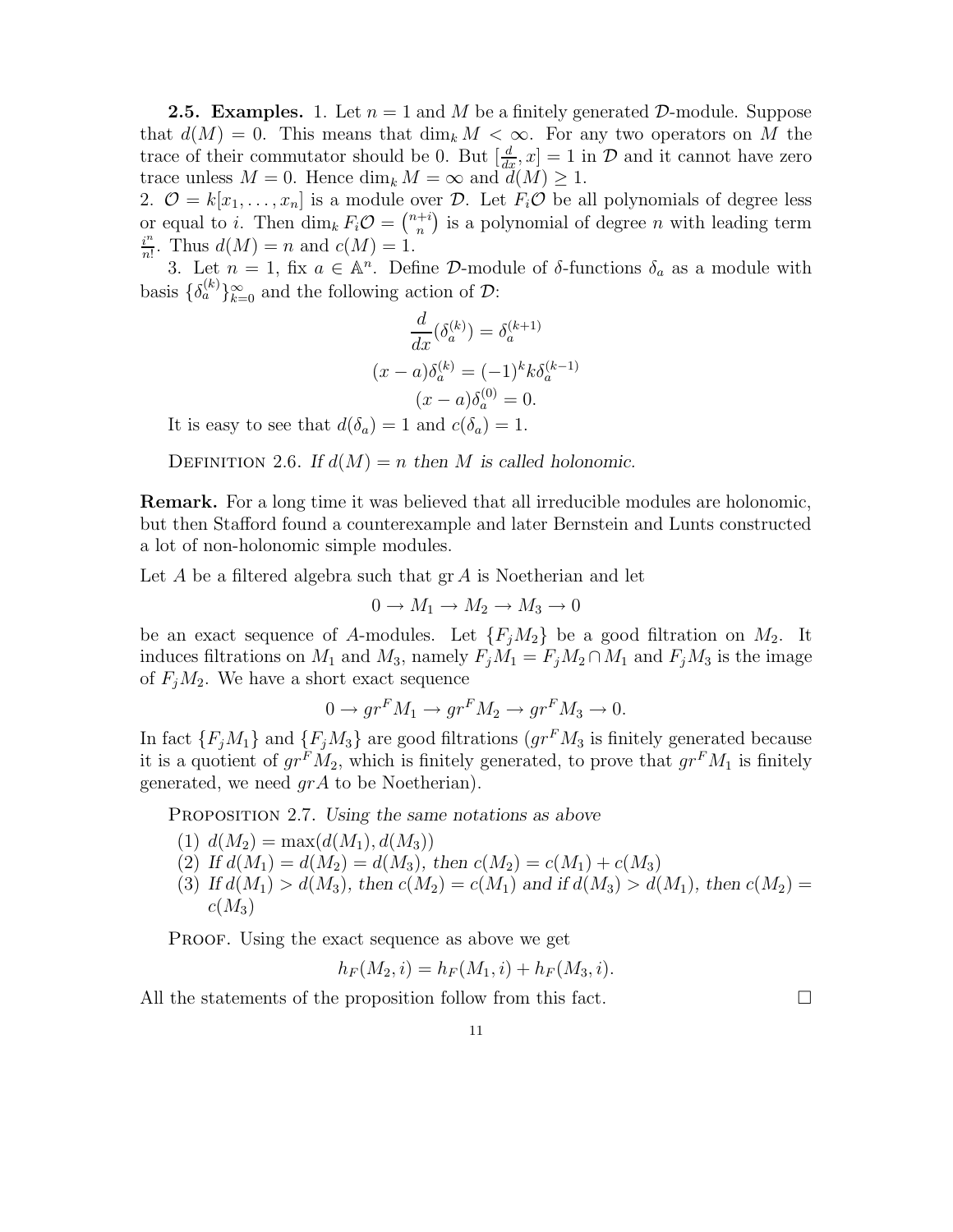COROLLARY 2.8. Let M be a holonomic module and  $c = c(M)$ . Then the length of  $M$  is less than or equal to  $c$ .

**PROOF.** Let M be a holonomic D-module,  $d(M) = n$  and  $c(M) = c$ . Suppose we have an exact sequence

$$
0 \to N \to M \to N' \to 0.
$$

Then we have  $d(M) = d(N) = d(N') = n$  (since by Bernstein's inequality  $d(N)$ ,  $d(N') \geq n$  and  $c(M) = c(N) + c(N')$ . Thus  $c(N) < c(M)$ . Let's take N such that N' is irreducible. Then  $length(M) \leq length(N) + 1$ . By induction  $length(N) \leq c(N)$ , then  $length(M) \leq c(N) + 1 \leq c(M)$ .

**2.9. Example.** It is easy to see that very often length of  $M$  is actually strictly smaller than  $c(M)$ . For example, let  $n = 1, \lambda \in k$  and  $M(x^{\lambda}) = \{q(x)x^{\lambda+i} \mid$  $(qx)x^{\lambda+i} = qx^{\lambda+i+1}$  with the natural D-module structure. In this case we have 1.  $c(M(x^{\lambda})) = 2$ 2.  $M(x^{\lambda})$  is irreducible  $\Leftrightarrow \lambda \notin \mathbb{Z}$ .

COROLLARY 2.10. Let M be any module over  $\mathcal{D}, F_iM$  – filtration on M (not necessarily good). Assume that there exist  $h \in \mathbb{R}[t]$ ,  $h(t) = \frac{ct^n}{n!} + \{$  lower order terms  $\}$ where  $c \geq 0$ , such that  $\dim_k F_j M \leq h(j)$ . Then M is holonomic and length $(M) \leq c$ .

**PROOF.** Let N be any finitely generated submodule of M. Let's prove, that N is holonomic and  $c(N) \leq c$ .

Consider  $F_jN$  – the induced filtration on N. Let  $F'_jN$  be a good filtration on N such that  $F_j'N \subset F_jN$  (such a filtration exists: for example choose j such that  $F_jN$ generates N and set  $F_i'N = F_iN$  for  $i \leq j$  and  $F_i'N = F_{i-j}\mathcal{D}_i F_jN$  for  $i > j$ ). Then we have dim  $F'_jN \leq \dim F_jN$  and hence  $h_{F'}(N)(j) \leq h(j) = \frac{cj^n}{n!} + {\text{lower order terms}}$ . By Bernstein's inequality  $d(N) \geq n$ , hence  $h_{F}(N)(j) = \frac{c_j^{n}}{n!} + \{\text{lower order terms}\},\$ where  $c' \leq c$ , i.e. N is holonomic and has the length less or equal to c.

Using the same argument as in the proof of the previous corollary, we can prove that M has a finite length, hence M is also holonomic and  $length(M) \leq c$ .

Let  $p \in k[x_1, \ldots, x_n]$  and recall that in the previous lecture we defined a  $\mathcal{D}(\lambda)$ module  $M_p$  by setting

$$
M_p = \{ q(x) p^{\lambda + i} \mid (qp) p^{\lambda + 1} = qp^{\lambda + 1} \}.
$$

THEOREM 2.11.  $M_p$  is holonomic. In particular, it is finitely generated.

We have shown last time that the above result implies Theorem 1.2.

**PROOF.** By Corollary 2.10 it is enough to find a filtration  $F_jM_p$  for which we have  $\dim_k F_i M \leq h(j)$ , where  $h(x)$  is a polynomial of degree n. Let

$$
F_j M_p = \{qp^{\lambda - j} \mid \deg q \le j(m+1)\}
$$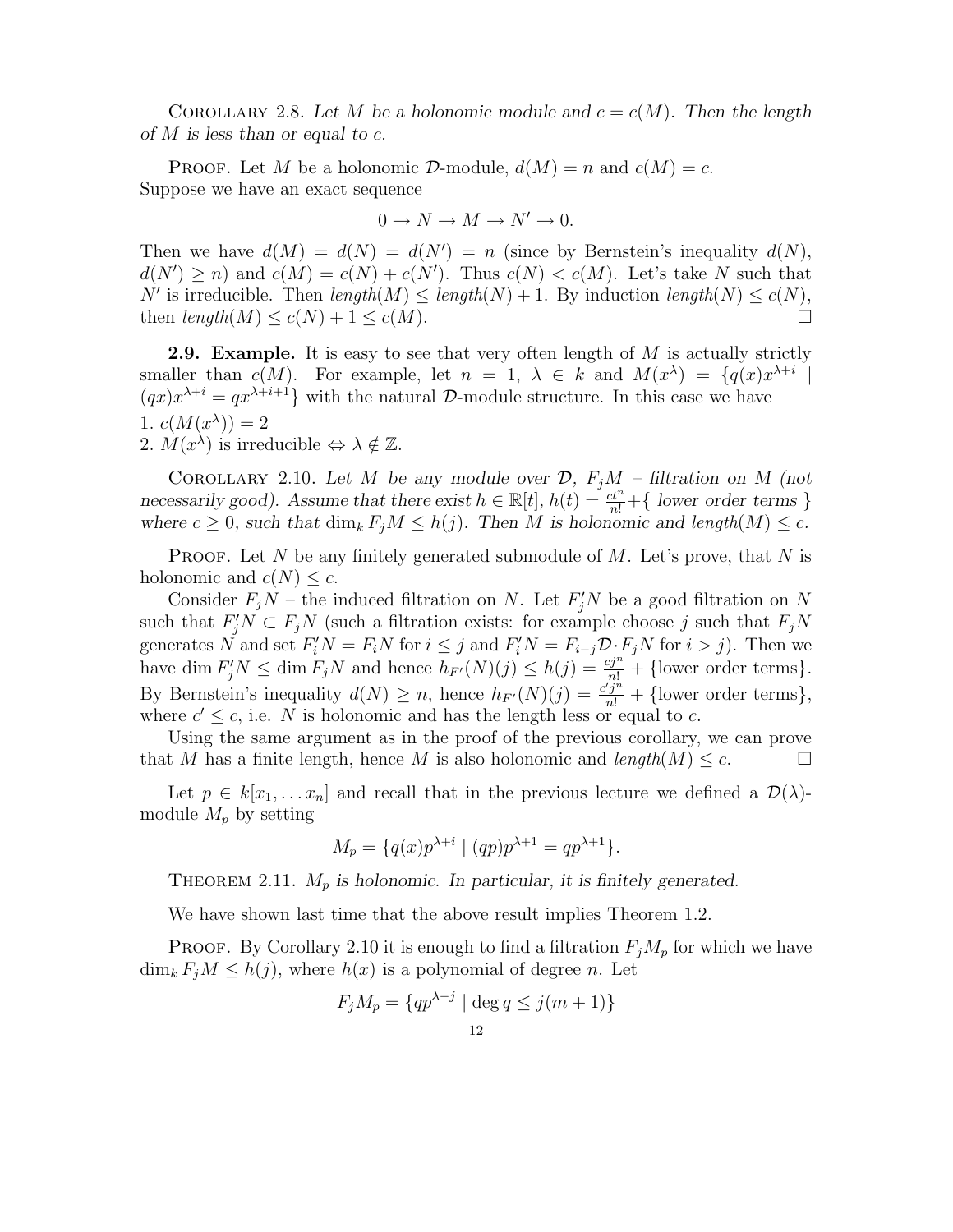for any  $j \geq 0$  (here  $m = \deg p$ ).

Let us show, that this is filtration: first of all  $F_{j-1}M \subset F_jM$  and  $M = \bigcup F_jM$ . It is enough to prove that  $F_1 \mathcal{D} \cdot F_j M \subset F_{j+1} M$ .

For any  $i = 1, \ldots n$  we have

$$
x_i \cdot (qp^{\lambda-j}) = (x_iqp)p^{\lambda-j-1} \in F_{j+1}M,
$$

since  $\deg(x_iqp) = \deg q + m + 1 \leq j(m+1) + m + 1 = (j+1)(m+1)$  and

$$
\frac{\partial}{\partial x_i}(qp^{\lambda-j}) = \frac{\partial q}{\partial x_i}p^{\lambda-j} + (\lambda - j)qp^{\lambda-j-1}\frac{\partial p}{\partial x_i} =
$$

$$
= \left(p\frac{\partial q}{\partial x_i} + (\lambda - j)q\frac{\partial p}{\partial x_i}\right)p^{\lambda-j-1} \in F_{j+1}M,
$$

since deg  $\left(p\frac{\partial q}{\partial x}\right)$  $\frac{\partial q}{\partial x_i} + (\lambda - j)q \frac{\partial p}{\partial x_i}$  $\partial x_i$  $= \deg q + m - 1 \le (j + 1)(m + 1).$ So,  $F_iM$  is really filtration.

It is easy to see that  $\dim_k F_j M = \binom{j(m+1)+n}{n}$  $\binom{n+1+n}{n}$ . Thus  $\dim_k F_jM$  is a polynomial of degree *n* in j. By Corollary 2.10 *M* is holonomic.

Let us now prove Theorem 2.4. We begin with the following

LEMMA 2.12. Let M be a module over  $\mathcal D$  with a good filtration  $F_iM$ . Then

$$
F_i \mathcal{D} \longrightarrow \text{Hom}(F_i M, F_{2i} M)
$$

is an embedding for any i.

**PROOF.** We shall prove Lemma 2.12 by induction on i.

1) For  $i = 0$  it is clear, because  $F_0 \mathcal{D} = k$ .

2) Suppose the statement is true for all  $i' < i$ . Let  $a \in F_i \mathcal{D}$  such that

$$
a = \sum_{i_1 \leq \dots \leq i_k} p_{i_1, \dots i_k} \frac{\partial}{\partial x_{i_1}} \dots \frac{\partial}{\partial x_{i_k}}
$$

We may assume that a is not constant. Suppose  $\frac{\partial}{\partial x_m}$  occurs in expression for a with a nonzero coefficient. Then  $[a, x_m] \neq 0$ . Similarly, if  $x_m$  occurs in the expression for a with a nonzero coefficient, then  $[a, \frac{\partial}{\partial x_m}] \neq 0$ .

By the property of Bernstein's filtration  $[a, x_m]$  and  $[a, \frac{\partial}{\partial x_m}]$  are in  $F_{i-1}D$ .

Suppose for example that  $[a, x_m] \neq 0$  (the other case is treated similarly). We have to show, that there exists  $\alpha \in F_iM$  such that  $a(\alpha) \neq 0$ . By the induction hypothesis there exists  $\alpha' \in F_{i-1}M$  such that  $[a, x_m](\alpha') \neq 0$ . But if  $a(F_iM) = 0$ , then

$$
[a, x_m](\alpha') = ax_m \alpha' - x_m a \alpha' = a(x_m \alpha') - x_m(a(\alpha')) = 0.
$$

Thus we get a contradiction. So  $a(F_iM) \neq 0$  and the map

$$
F_i \mathcal{D} \longrightarrow \text{Hom}(F_i M, F_{2i} M)
$$

is an embedding.  $\Box$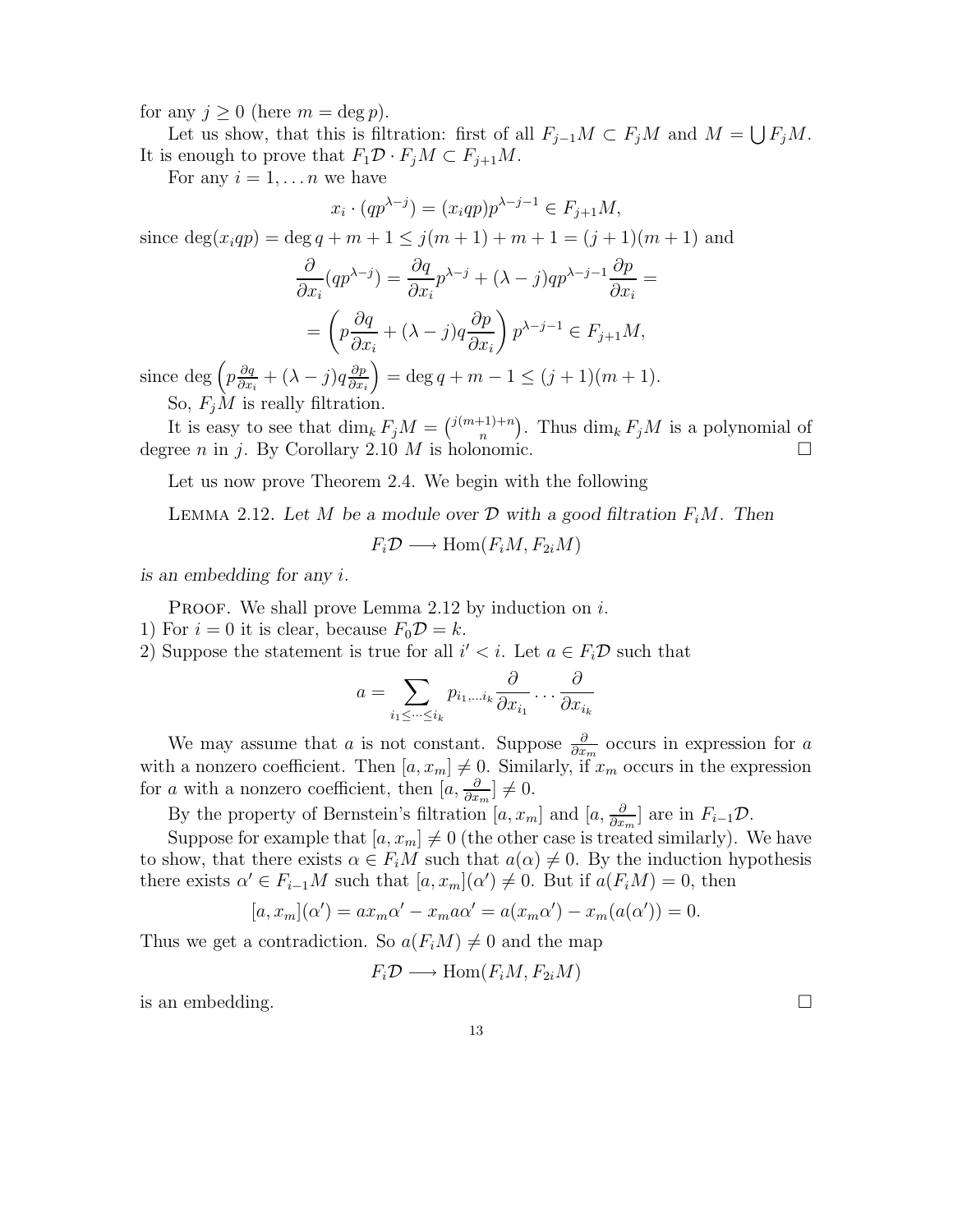It remains to explain how the Lemma 2.12 implies Theorem 2.4.

We know that  $\dim_k F_i \mathcal{D} = \frac{i^{2n}}{(2n)!} + {\text{lower order terms}}.$ But by the previous Lemma  $\dim_k F_i \mathcal{D} \leq \dim \text{Hom}(F_i M, F_{2i} M) = h_F(M, i)h_F(M, 2i),$ where  $h_F(M, i) = \dim F_i M = \frac{ci^d}{d!} + \{\text{lower order terms}\}.$  Thus

$$
\frac{i^{2n}}{(2n)!} + {\text{lower order terms}} \le c^2 \frac{i^d (2i)^d}{(d!)^2} + {\text{lower order terms}}.
$$

This implies that  $n \leq d$ .

#### 3. Lecture 3 (02/07/02)

Let us study some further properties of the algebra  $\mathcal D$ . We begin by the following

LEMMA 3.1.  $D$  is both left and right Noetherian.

**PROOF.** Let M be a finitely generated left  $\mathcal D$  module. We have to prove that any submodule N of M is also finitely generated. Since M is finitely generated it admits a good filtration  $F_iM$ . On N we have the induced filtration  $F_iN = F_iM \cap N$ . We already know, that  $gr\mathcal{D} \cong k[x_1, \ldots, x_n, \xi_1, \ldots, \xi_n]$  is Noetherian, thus  $F_iN$  is a good filtration and N is finitely generated. filtration and  $N$  is finitely generated.

Intuitively there exists a correspondence between modules over D (algebra of polynomial differential operators in  $n$  variables) and systems of linear differential equations. Namely assume that we have a system of differential equations of the form

$$
\sum_{i=1}^{m} d_{ij}(f_i) = 0 \t j = 1, 2, ... \t (3.1)
$$

 $\blacksquare$ 

on m functions (or distributions) on  $\mathbb{R}^n$  and  $d_{ij}$  are differential operators with polynomial coefficients. Then we can consider a  $\mathcal{D}\text{-module }M$  generated by m elements  $\xi_1, ..., \xi_m$  with relations given by the same formulas as in (3.1). In this case solutions of the system (3.1) in the space  $C^{\infty}(\mathbb{R}^n)$  (or  $Dist(\mathbb{R}^n)$  or any other similar space) are the same as  $\text{Hom}_{\mathcal{D}}(M, C^{\infty}(\mathbb{R}^n))$ . In other words, we can think about a system of linear differential equations (with polynomial coefficients) as a  $\mathcal{D}$ -module together with a choice of generators. In some sense the main point of the theory of  $\mathcal{D}\text{-modules}$ is that particular choice of generators is "irrelevant". Note that the noetherian property of  $D$  implies that it is always enough to consider finitely many equations in  $(3.1)$ – these equations are elements of the kernel of the natural map  $\mathcal{D}^m \to M$  sending  $(d_1, ..., d_m)$  to  $d_1(\xi_1) + ... + d_m(\xi_m)$  and this kernel is finitely generated.

It is especially interesting to look at the case when M is generated by one element  $\xi$  (such modules are called *cyclic*). In this case we have  $M = \mathcal{D}/I$ , where I is a left ideal. If I is generated by  $d_1, \ldots, d_k$  then  $d(M) \geq n - k$  and when  $d_1, \ldots, d_k$  are in general position we have equality. Thus Bernstein's inequality says us, that in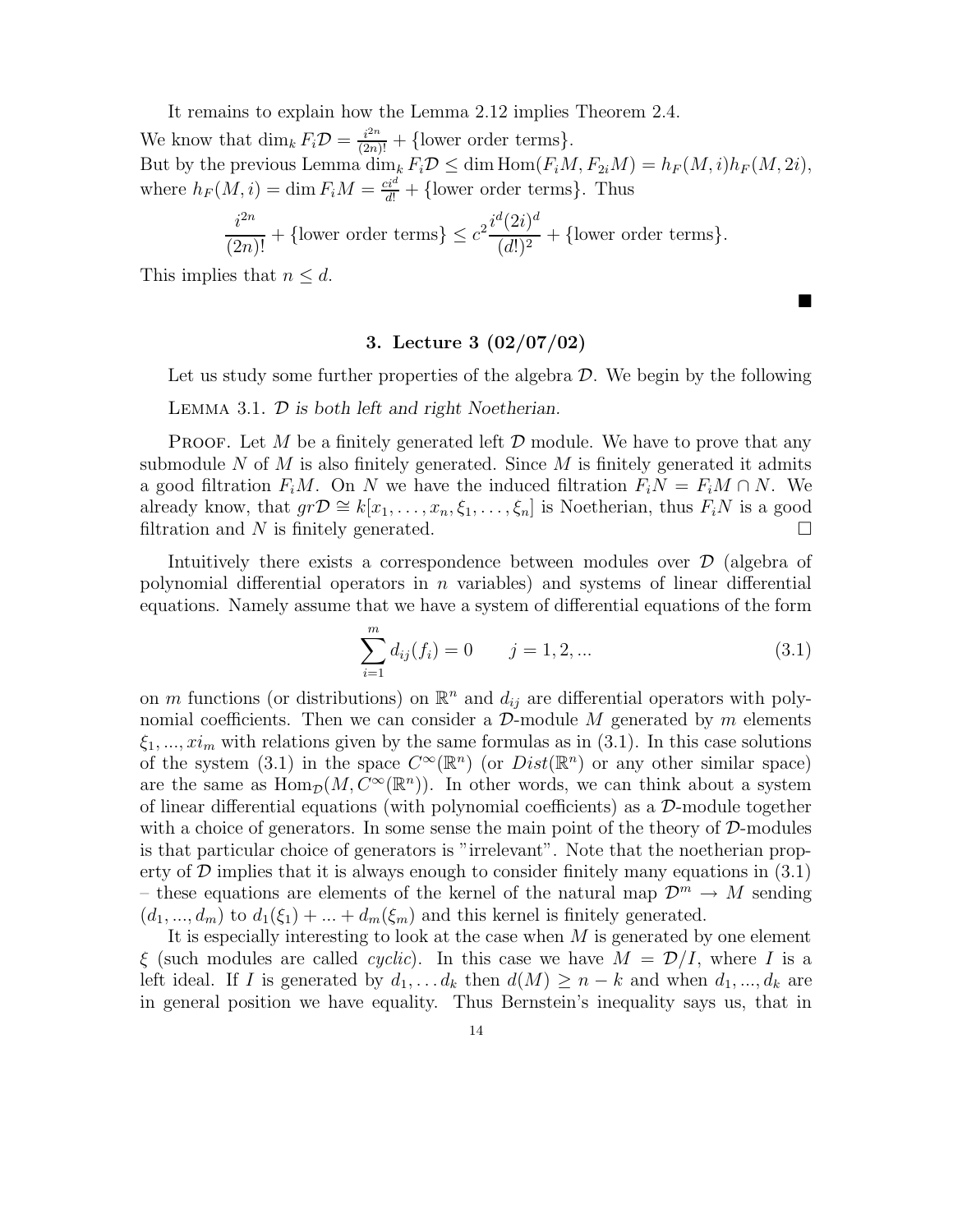order to have a consistent system of linear differential equations (i.e. a system which has a chance to have non-zero solutions) generically you shouldn't have more than  $n$ equations.

In some sense, there are a lot of cyclic modules over  $\mathcal{D}$ , for example every holonomic module is cyclic. The proof is based on the following observation.

LEMMA 3.2.  $\mathcal{D}$  is a simple algebra, i.e. it has no proper two-sided ideals.

PROOF. Assume that  $I \subset \mathcal{D}$  is a two-sided ideal and  $0 \neq d \in I$ . Thus there exists  $i \geq 0$  such that  $d \in F_i \mathcal{D}$ . We know that there exists  $x_\alpha$  or  $\frac{\partial}{\partial x_\beta}$  such that either  $[x_{\alpha}, d] \neq 0$  or  $[d, \frac{\partial}{\partial x_{\beta}}] \neq 0$ . Both of these commutators are in *I*, since *I* is two-sided ideal and in  $F_{i-1}\mathcal{D}$ , because of the property of Bernstein's filtration. Proceeding in the same way we'll get  $0 \neq d' \in I$ , such that  $d' \in F_0\mathcal{D} = k$ . This means that  $I = \mathcal{D}$ .  $\Box$ 

Lemma 3.3. Let A be a simple algebra which has infinite length as a left A-module. Then every A-module of finite length is cyclic.

**Remark.** It is easy to see that  $\mathcal{D}$  has inifinite length as a module over itself. We proved last time that all holonomic  $\mathcal{D}$ -modules have finite length. Hence it follows that holonomic modules are cyclic.

**PROOF.** By induction on the length of  $M$  it is enough to show, that if we have an exact sequence of A-modules

$$
0 \to K \to M \xrightarrow{\pi} N \to 0,
$$

where  $K \neq 0$  is simple and N is cyclic of finite length, then M is also cyclic.

Let  $n \in N$  be a generator and let  $I = \text{Ann}_{A}(n)$  be the annihillator of n in A. Assume that there is no  $m \in \pi^{-1}(n)$  which generates M. We claim that in this situation  $I$  annihilates any element of  $K$ .

Indeed, choose some  $m \in \pi^{-1}(n)$  and let  $M' = \mathcal{D} \cdot m$  (not equal to M). Then  $\pi : M' \to N$  is an isomorphism, since  $M' \cap K = 0$ . (If  $M' \cap K \neq 0$ , then  $K \subset M'$ since K is simple and  $M = M'$  because of the exactness of the sequence.) Thus  $\text{Ann}_A(m) = I$ . We see that for any  $k \in K$   $\text{Ann}(m + k) = I$ , which implies  $I \cdot k = 0$ for any  $k \in K$ .

So, we have proved that  $I \subset I' = \bigcap_{k \in K} \text{Ann}(k)$ . I' is a two-sided ideal in A. Since A is simple either  $I' = A$  or  $I' = 0$ . If  $\tilde{I'} = A$  then  $K = 0$  (and we are considering the case, when  $K \neq 0$ ). If  $I' = 0$  then we also have  $I = 0$ . Since N is generated by n it follows and N is a free module of rank 1. Thus N doesn't have finite length by assumption of the lemma.

COROLLARY 3.4. Any D-module of finite length is cyclic.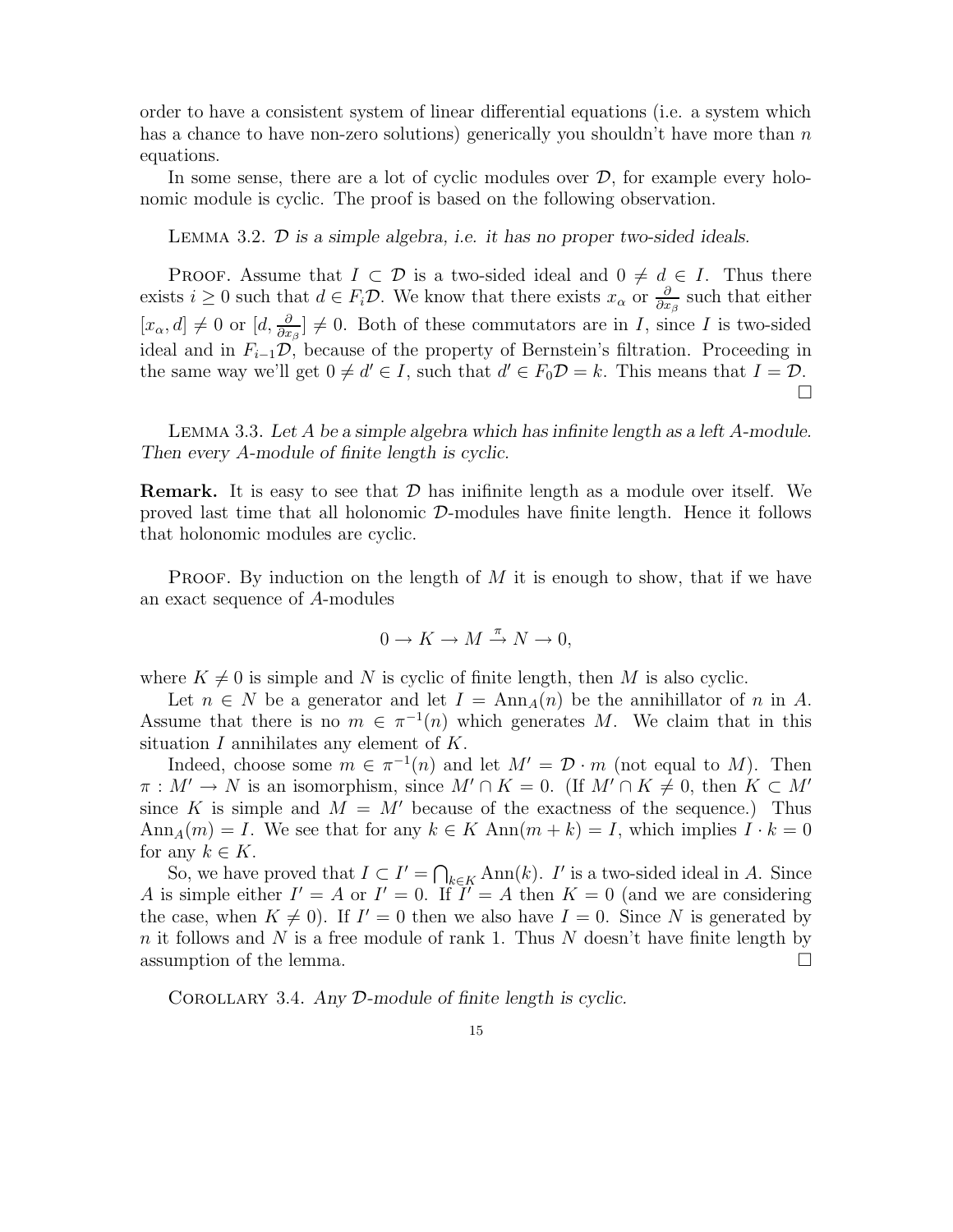**3.5. The singular support of a D-module.** Let M be a D-module and  $F_iM$ - good filtration on it. Then  $gr^F M$  can be thought of as a coherent sheaf on  $\mathbb{A}^{2n}$ . We claim that dim( supp  $gr<sup>F</sup> M$ ) =  $d(M)$ .

For any graded module M, supp  $\mathrm{gr}^F M$  is invariant under the natural action of  $\mathbb{G}_m$  and is canonically defined as a cycle in  $\mathbb{A}^{2n}$ , i.e. for any irreducible component of it there is a canonically given multiplicity. Thus supp  $gr<sup>F</sup>M$  defines a cycle in  $\mathbb{P}^{2n-1}$ . In fact, the degree of this cycle is  $c(M)$ .

LEMMA 3.6. Let M be a D-module,  $F_iM$  – good filtration on it and  $gr^F M$  – the corresponding graded module. Let  $I_F = \text{Ann}(\text{gr}^F M)$ . Then  $\sqrt{I_F}$  does not depend on F.

PROOF. Let  $F_iM$  and  $F'_iM$  be good filtrations on M. Then they are equivalent, i.e  $F'_{j-j_0}M \subset F_jM \subset F'_{j+j_1}M$  for some j<sub>0</sub> and j<sub>1</sub>. Let  $t = j_0 + j_1 + 1$ .

Suppose  $\bar{x} \in k[x_1, \ldots, x_n, \xi_1, \ldots, \xi_n]$ ,  $\deg \bar{x} = p$  and  $\bar{x} \in \sqrt{I_F}$ . Lift  $\bar{x}$  to some  $x \in F_p$ D. Since  $\bar{x} \in \sqrt{I_F}$  there exist q such that  $x^q \cdot F_i M \subset F_{i+pq-1}M$ . Then  $x^{qt} \cdot F_i' \subset F_{i+tpq-1}'M$  (proof is left to the reader). This means that  $\bar{x}^{qt} \in I_{F'}$  and hence  $\bar{x} \in \sqrt{I_F}$  $\overline{\phantom{a}}$  . The contract of the contract of the contract of the contract of the contract of  $\Box$ 

In fact, the same argument proves the following more general result:

PROPOSITION 3.7. Let A be a filtered algebra such that  $\operatorname{gr} A$  is commutative and  $F_iA$  is a Noetherian module over  $F_0A$  for any i. Then for any finitely generated Amodule M supp  $gr^F M$  is canonically defined, i.e. for any good filtration  $F_iM$  on M  $\sqrt{\text{Ann}(gr^F M)}$  does not depend on  $F_i M$ .

Consider now the geometric filtration on  $\mathcal D$  and let M be any finitely generated D-module.

DEFINITION 3.8. (1) supp  $gr^F M$  with respect to the geometric filtration is called the geometric singular support of M. It will be denoted by  $s.s.(M)$ .

(2) supp  $gr<sup>F</sup>M$  with respect to Bernstein's filtration is called the arithmetic singular support of M. It will be denoted by  $s.s.^{a}(M)$ .

We shall later define s.s.  $(M)$  as a cycle in  $\mathbb{A}^{2n}$  (i.e. we shall assign a multiplicity to every irreducible component of  $s.s.(M)$ .

As we have already pointed out,  $s.s.^{a}(M)$  is invariant under the standard action of  $\mathbb{G}_m$ . The geometric singular support s.s. $(M)$  is invariant under the following action of  $\mathbb{G}_m$  on  $\mathbb{A}^{2n}$ :  $\lambda(x_i) = x_i$  and  $\lambda(\xi_i) = \lambda \xi_i$ .

The following theorem is non-trivial and it will be proved in Lecture 5.

THEOREM 3.9. dim  $s.s.(M) = \dim s.s.^{a}(M)$ .

(if either of them is equal to n, then  $M$  is holonomic).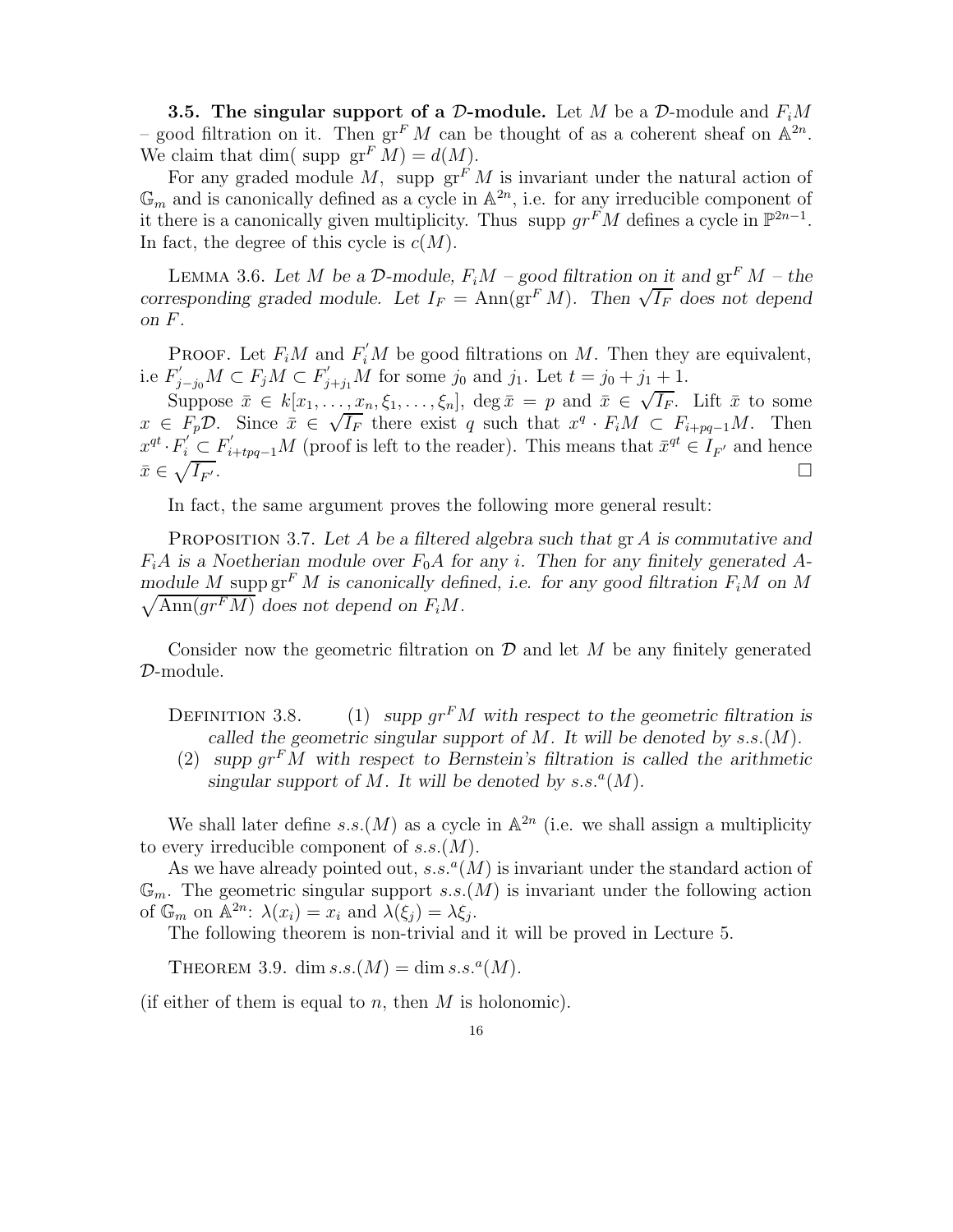**3.10.** O-coherent modules. Let  $\mathcal{O} = k[x_1, \ldots, x_n] \subset \mathcal{D}$ . Let M be D-module. Then  $s.s.(M) = \{\xi_1 = \cdots = \xi_n = 0\} \Leftrightarrow M$  is finitely generated over  $\mathcal{O}$ . On the level of  $gr<sup>F</sup> M$  it is equivalent to the fact, that  $\xi_j$  act locally nilpotently. We shall say that  $M$  is  $\mathcal{O}\text{-coherent}$  in this case.

It turns out that all  $\mathcal{O}\text{-coherent }\mathcal{D}\text{-modules}$  are quite simple as  $\mathcal{O}\text{-modules}$ . Namely we have the following

THEOREM 3.11. If M is  $\mathcal{O}\text{-coherent}$  then M is locally free over  $\mathcal{O} \Leftrightarrow M$  is the module of sections of a vector bundle on  $\mathbb{A}^n$ )

PROOF. Let  $x \in \mathbb{A}^n$  and  $\mathcal{O}_x$  be the local ring of x. Let  $m_x \subset \mathcal{O}_x$  be the maximal ideal. As usual, define  $M_x = \mathcal{O}_x \otimes_{\mathcal{O}} M$ . Since M is  $\mathcal{O}\text{-coherent dim}_k M_x/(m_x \cdot M_x)$  $\infty$ . Let  $\bar{s}_1, \ldots, \bar{s}_k$  be a basis of this space. Lift this basis to  $s_1, \ldots, s_k$  in M. By Nakayama lemma  $s_1, \ldots, s_k$  generate  $M_x$ . We have to show that these elements are linearly independent over  $\mathcal{O}_x$ . So, assume that we have  $\sum_{i=1}^k \varphi_i s_i = 0$ , where not all of  $\varphi_i = 0$ .

We say, that  $\text{ord}_x\varphi = n$  if  $\varphi \in m_x^n$  and  $\varphi \notin m_x^{n+1}$ . Define  $\nu = \min_i (\text{ord}_x \varphi_i)$ . Without loss of generality we may assume that  $\text{ord}_x\varphi_1=\nu$ .

Then there exists a vector field  $\eta$  (defined locally around x), that  $\eta(\varphi_1) \neq 0$  and  $\text{ord}_x \eta(\varphi_1) < \nu.$ 

Let us apply such an  $\eta$  to the expression  $\sum_i \varphi_i s_i = 0$ . We will get

$$
0 = \sum_{i} \eta(\varphi_i) s_i + \sum_{i} \varphi_i \eta(s_i).
$$

Since  $s_i$  generates  $M_x$  we have  $\eta(s_i) = \sum_j a_{ij} s_j$  for some  $a_{ij}$ . So, we have

$$
0 = \sum_{i} \left( \eta(\varphi_i) + \sum_{j} \varphi_j a_{ji} \right) s_i.
$$

The coefficient of  $s_1$  in this sum is  $\eta(\varphi_1) + \sum_j \varphi_j a_{j1}$ . Since  $\text{ord}_x \eta(\varphi_1) < \nu$  and  $\text{ord}_x(\sum_j \varphi_j a_{ij}) \geq \nu$ , this coefficient is non-zero and has order less than  $\nu$  at x. By continuing the same process we shall get a relation between the  $s_i$ 's with  $\nu = 0$ , and this means that there exist nontrivial linear relation between  $\bar{s}_1, \ldots, \bar{s}_k$  ( $\sum_i \bar{\varphi}_i \bar{s}_i = 0$ , where  $\bar{\varphi}_i$  is the image of  $\varphi_i$  in  $\mathcal{O}_x/m_x$ ).

Here is a very important corollary of this result.

COROLLARY 3.12. Let M be a finitely generated  $\mathcal{D}\text{-module}$ . Then M is  $\mathcal{O}\text{-}$ coherent if and only if

$$
s.s.(M) = \{(x, 0) | x \in \mathbb{A}^n\}.
$$

More canonically, if we identify  $q\tau\mathcal{D}$  (with respect to the geometric filtration) with  $\mathcal{O}(T^*\mathbb{A}^n)$  then M is O-coherent if and only if s.s.(M) is equal to the zero section in  $T^*\mathbb{A}^n$ .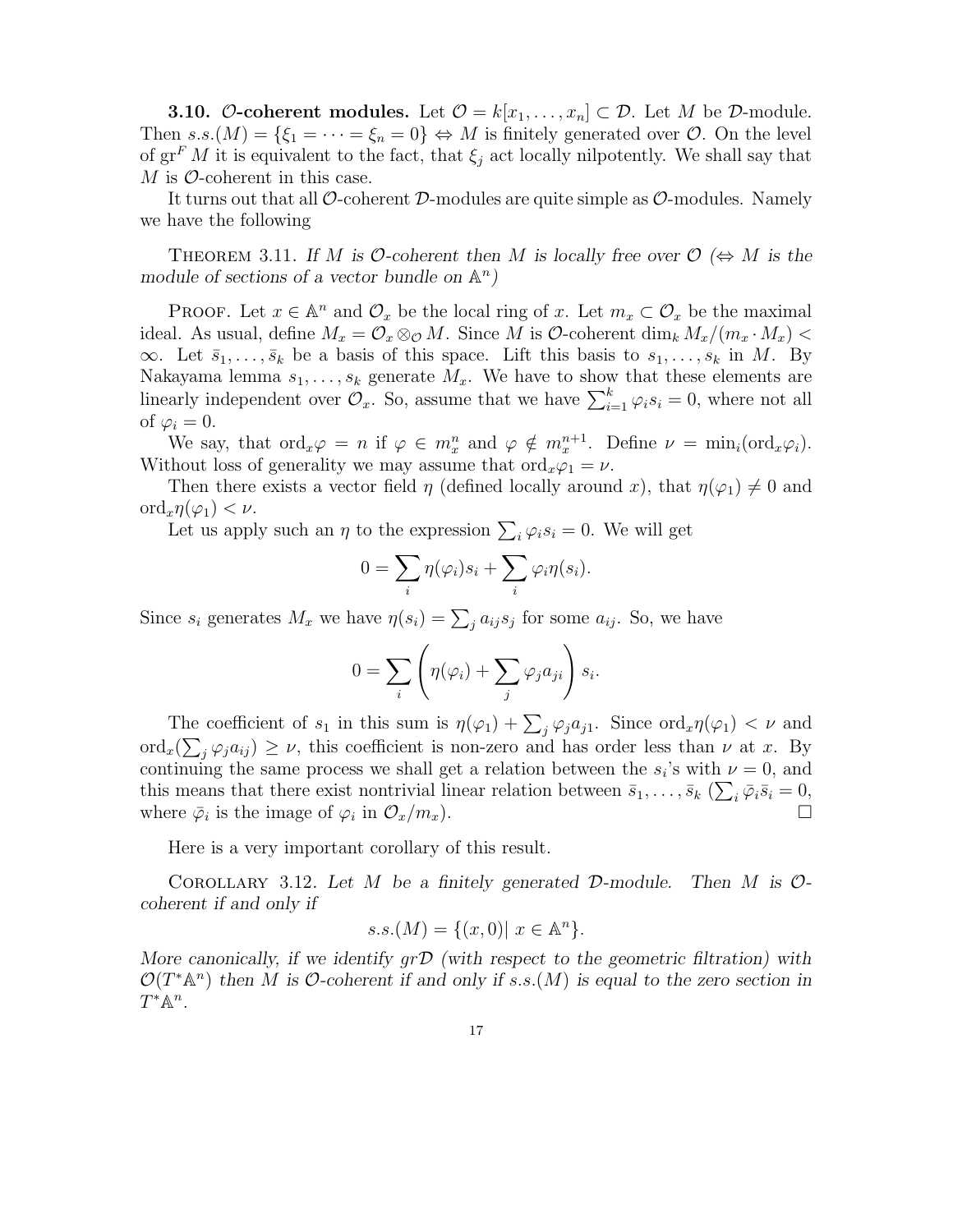**PROOF.** Assume that  $s.s.(M)$  is as above. Then it follows that for every good filtration F on M (with respect to the geometric filtration on D) the module  $gr<sup>F</sup>M$ is finitely generated over  $k[x_1, ..., x_n, \xi_1, ..., \xi_n]$  and all  $\xi_i$  act locally nilpotently on it. This implies that  $gr^F M$  is finitely generated over  $k[x_1, ..., x_n] = \mathcal{O}$ . Hence M is also finitely generated over  $\mathcal{O}$ .

Conversely, assume that M is  $\mathcal{O}\text{-coherent}$ . Define a filtration on M by setting

$$
F_j M = M
$$
 for every  $j \ge 0$ .

Then  $gr^F M = M$  as an  $\mathcal{O}$ -module and all  $\xi_i$  act on  $gr^F M$  by 0. By Theorem 3.11 we know that M is locally free over  $\mathcal O$  hence  $s.s.(M)$  is equal to the zero section.  $\Box$ 

Here is an example:

LEMMA 3.13. Let  $\delta_b$  be module of  $\delta$ -functions at some  $b \in \mathbb{A}^1$ . Then  $s.s.(\delta_b) =$  $\{(x,\xi) \mid x=b\}$  and  $s.s.^a(\delta_b) = \{(0,\xi)\}.$ 

One can think about  $\mathcal{D}$ -modules as quasi-coherent sheaves on  $\mathbb{A}^n$  ( $\mathcal{O}$ -modules) with an additional structure. Singular support somehow "measures" singularities of  $M$ .

3.14. Flat connections. Let us now study more carefully what kind of additional structure we need to introduce on a quasi-coherent sheaf so that it becomes a D-module.

So let M be an  $\mathcal{O}\text{-module}$ . Any  $\mathcal{D}\text{-module}$  on M structure gives us a map  $\nabla$ :  $M \to M \otimes_{\mathcal{O}} \Omega^1(\mathbb{A}^n)$ , where  $\Omega^1(\mathbb{A}^n)$  is the module of differential 1-forms. Namely, for eny vector field v on  $\mathbb{A}^n$  and any  $m \in M$  we have  $\nabla(m)(v) = v(m)$ . This map satisfies the following condition  $\nabla(f_m) = m \otimes df + f \cdot \nabla(m)$  for any  $f \in \mathcal{O}$  and  $m \in M$ . Such a map  $\nabla$  is called a connection.

To formulate which connections arise from a D-module structure let us define the notion of flat connection.

Given a connection  $\nabla$  define a map  $\nabla^2 : M \to M \otimes_{\mathcal{O}} \Omega^2(\mathbb{A}^n)$  in the following way:

$$
\nabla^2(m) = (\nabla \otimes 1)(\nabla(m)) + \nabla(m) \otimes d(w)
$$

where d denotes the standard de Rham differential. It is easy to see that  $\nabla^2$  is an O-linear map and thus can be thought of an element of  $\text{End}_{\mathcal{O}}(M) \underset{\mathcal{O}}{\otimes} \Omega^2$ .

DEFINITION 3.15. Connection  $\nabla$  is called flat if  $\nabla^2 = 0$ .

The following lemma is well-known and it is left to the reader.

LEMMA 3.16. Let M be an  $\mathcal{O}\text{-module}$ . Then a flat connection on M is the same as a D-module structure.

Let V be a finite dimensional vector space over k and  $M = V \otimes_k \mathcal{O}$  as an  $\mathcal{O}$ module. Let  $d: M \to M \otimes \Omega^1$  be the de Rham differential. Then any connection  $\nabla$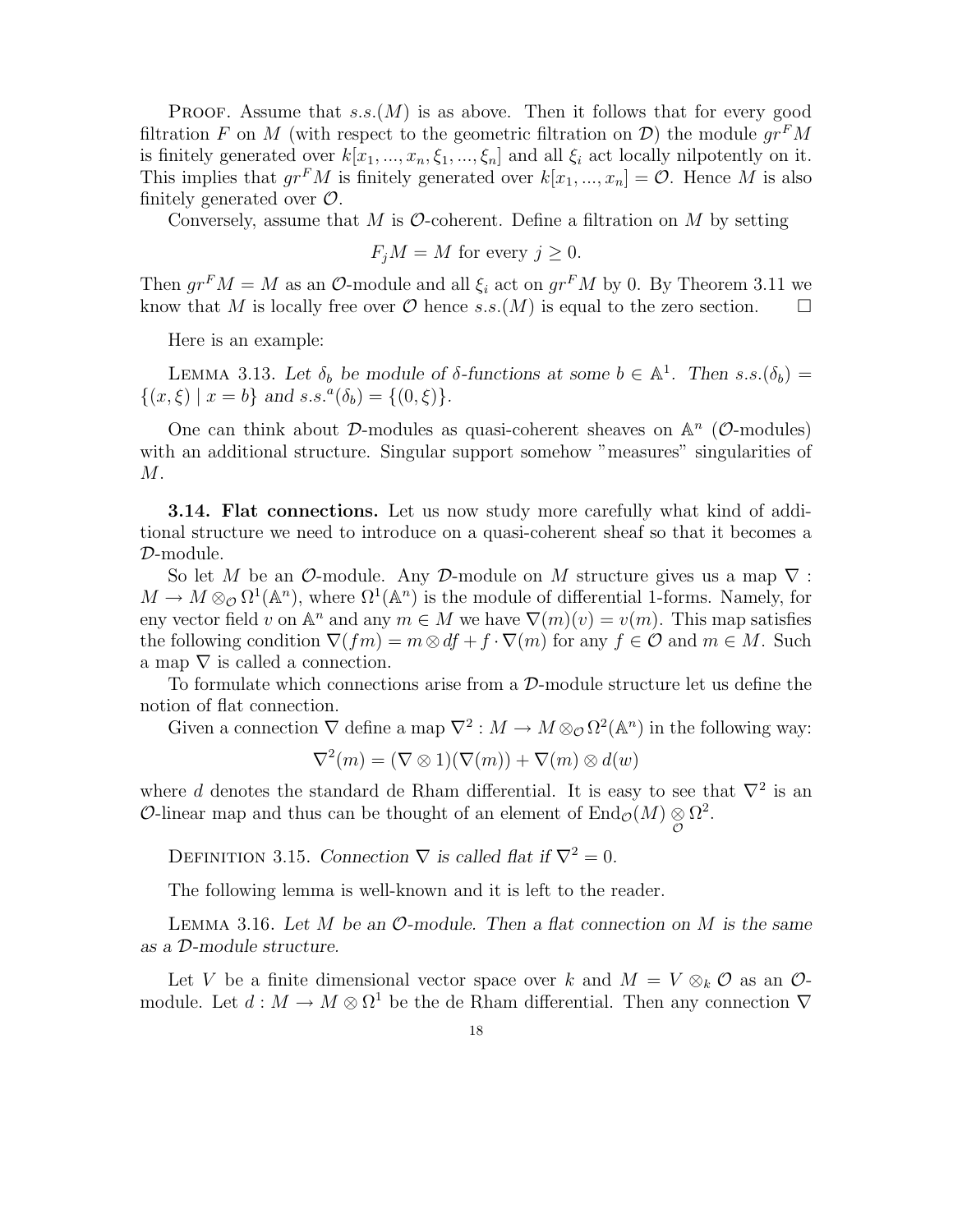has the form  $\nabla = d + \omega$ , where  $\omega \in \text{End}(V) \otimes \Omega^1$ .

$$
\omega: M \to M \otimes_{\mathcal{O}} \Omega^1 = V \otimes_k \Omega^1
$$

Let  $\omega = T \otimes \alpha$ , where  $T : V \to V$ . Then for any  $m = v \otimes f$  we have  $\omega(m) = T(v) \otimes f \alpha$ .

LEMMA 3.17.  $\nabla$  is a flat connection iff  $d\omega + [\omega, \omega] = 0$ .

# 3.18. Poisson structures.

DEFINITION 3.19. Let R be a commutative algebra. Poisson bracket  $\{\cdot,\cdot\}: R \times$  $R \to R$  on R is a Lie bracket satisfying the following condition

$$
\{f_1f_2, g\} = f_1\{f_2, g\} + f_2\{f_1, g\}
$$

for every  $f_1, f_2, f_3 \in R$ .

Let X be a smooth affine algebraic variety over  $k$ . If we forget about Jacobi identity, then a Poisson bracket on  $\mathcal{O}(X) = R$  corresponds to  $\eta \in \bigwedge^2 T_X$ . (Jacobi identity gives us some identity on  $\eta$ ). Any  $\eta \in \bigwedge^2 T_X$  defines a map  $\eta : T_X^* \to T_X$ . If this map is an isomorphism, then there exists  $\omega \in \bigwedge^2 T_X^* = \Omega_X^2$ , corresponding to  $\eta$ . It is well-known that  $\eta$  satisfies the Jacobi identity if and only if  $\omega$  is closed.

DEFINITION 3.20. A closed non-degenerate 2-form  $\omega$  is called a symplectic form.

**Example.** Let Y be any smooth variety. Then  $X = T^*Y$  is symplectic. For example let  $Y = \mathbb{A}^n$ , then  $X = \mathbb{A}^{2n}$  with coordinates  $x_1, \ldots, x_n, \xi_1, \ldots, \xi_n$ . In this case symplectic form is  $\omega = \sum_i dx_i \wedge d\xi_i$  and for Poisson bracket we have  $\{\xi_i, \xi_j\} = 0$ ,  ${x_i, x_j} = 0$  and  ${\xi_i, x_j} = \delta_{i,j}$ .

Assume that A is a filtered algebra and there exists a fixed  $l > 0$  such that  $[F_iA, F_jA] \subset F_{i+j-l}A$ . Then gr A is commutative and is endowed with a canonical Poisson bracket. Namely, for  $\bar{x} \in \mathrm{gr}_{i} A$  and  $\bar{y} \in \mathrm{gr}_{j} A$  let  $x \in F_{i} A$  and  $y \in F_{j} A$  be their preimages. Define  $\{\bar{x}, \bar{y}\}$  as the image  $\bar{z}$  of  $[x, y]$  in  $gr_{i+i-l} A$ .

The proof of the following lemma is left to the reader.

- LEMMA 3.21. (1)  $\bar{z}$  depends only on  $\bar{x}$  and  $\bar{y}$  ( and does not depend on x and  $y)$ .
- (2) The assignment  $\overline{x}, \overline{y} \mapsto \overline{z}$  is a Poisson bracket on gr A.

#### Examples.

- (1) Bernstein's filtration.
	- In this case we can set  $l = 2$ , since  $[F_i\mathcal{D}, f_j\mathcal{D}] \subset F_{i+j-2}\mathcal{D}$ . The Poisson bracket defined as above coincide with the standard Poisson bracket on

$$
\mathbb{A}^{2n} = \operatorname{Spec}(k[x_1, \ldots x_n, \xi_1, \ldots, \xi_n])
$$

coming from the identification  $\mathbb{A}^{2n} \simeq T^* \mathbb{A}^n$ .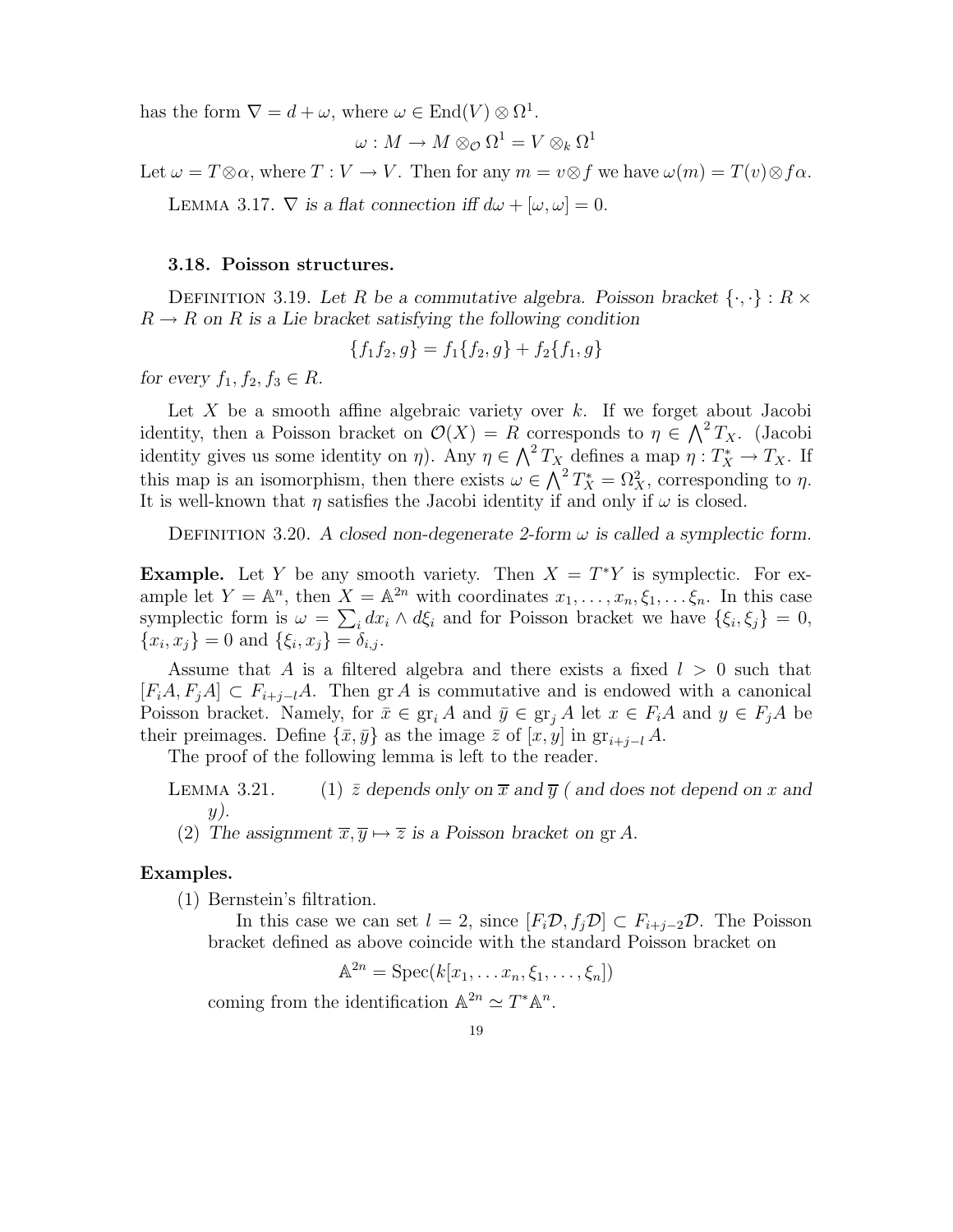(2) Geometric filtration.

In this case  $[\mathcal{D}_i, \mathcal{D}_j] \subset \mathcal{D}_{i+j-1}$  and  $l = 1$ . The Poisson bracket on  $\mathbb{A}^{2n}$  is the same as before.

DEFINITION 3.22. Assume X is a Poisson affine algebraic variety and  $Z \subset X - a$ closed subvariety. Let  $\mathcal{I}(Z) \subset \mathcal{O}(X)$  be the ideal of Z. Then Z is called coisotropic if

$$
\{\mathcal{I}(Z),\mathcal{I}(Z)\}\subset\mathcal{I}(Z).
$$

LEMMA 3.23. Let X be a Poisson affine algebraic variety,  $Z \subset X$  – closed subvariety. Let  $\eta: T^*X \to TX$  map corresponding to the Poisson bracket. For any  $z \in Z$ we have  $T_z Z \subset T_z X$  and  $T_z Z^{\perp} \subset T_z^* X$ .

Then Z is coisotropic if and only if then  $\eta(T_z Z^{\perp}) \subset T_z Z$  for any smooth point  $z \in Z$ .

Proof of this lemma is left to the reader.

LEMMA 3.24. Suppose X is symplectic and  $Z \subset X$  is coisotropic. Then  $T(Z) \supset$  $T(Z)^{\perp}.$ 

Using this lemma, we get the following fact: if X is symplectic and  $Z \subset X$  is coisotropic, then for any irreducible component  $Z_{\alpha}$  of Z we have dim  $Z_{\alpha} \ge \frac{1}{2}$  $\frac{1}{2}$  dim X.

THEOREM 3.25. [Gabber] Let A be a filtered algebra such that  $[F_iA, F_iA] \subset$  $F_{i+j-l}$ A for some l. Let M be an A-module with a good filtration  $F_iM$ . Let  $I_F =$ Ann(gr<sup>F</sup> M) (the annihillator of gr<sup>F</sup> M) in gr A and let  $J(M) = \sqrt{I_F}$ . Then

- $(1)$  { $I_F, I_F$ } ⊂  $I_F$
- (2) If gr A is noetherian then  $\{J(M), J(M)\} \subset J(M)$ .

Let us note that the first assertion of the theorem is basically trivial. The second assertion is highly non-trivial and it will not be proved in these lectures.

Let us derive some corollaries from Gabber's theorem.

COROLLARY 3.26. Let A be a filtered algebra such that  $[F_iA, F_iA] \subset F_{i+j-l}A$  for some  $l > 0$ . Assume that grAis isomorphic to the algebra of functions on a smooth affine symplectic variety  $X$  (as a Poisson algebra).

Let  $M$  be a finitely generated A-module endowed with a good filtration  $F$ . Then the dimension of every irreducible component of supp  $\operatorname{gr}^F M$  is greater or equal to 1  $\frac{1}{2}$  dim X.

**Example.** Take  $A = \mathcal{D}$  with Bernstein's filtration. Last time we've showed that  $\dim(\operatorname{supp} gr^F M) \geq n = \frac{1}{2}$  $\frac{1}{2}$  dim  $\mathbb{A}^{2n}$  (Bernstein's inequality). The above Corollary, however, is clearly a stronger statement. Also applying the same argument for the geometric filtration we also see that the dimension of every component of  $s.s.(M)$  is greater or equal to n.

**Remark.** Gabber's theorem for  $D$  with geometric filtration was proved earlier by Malgrange.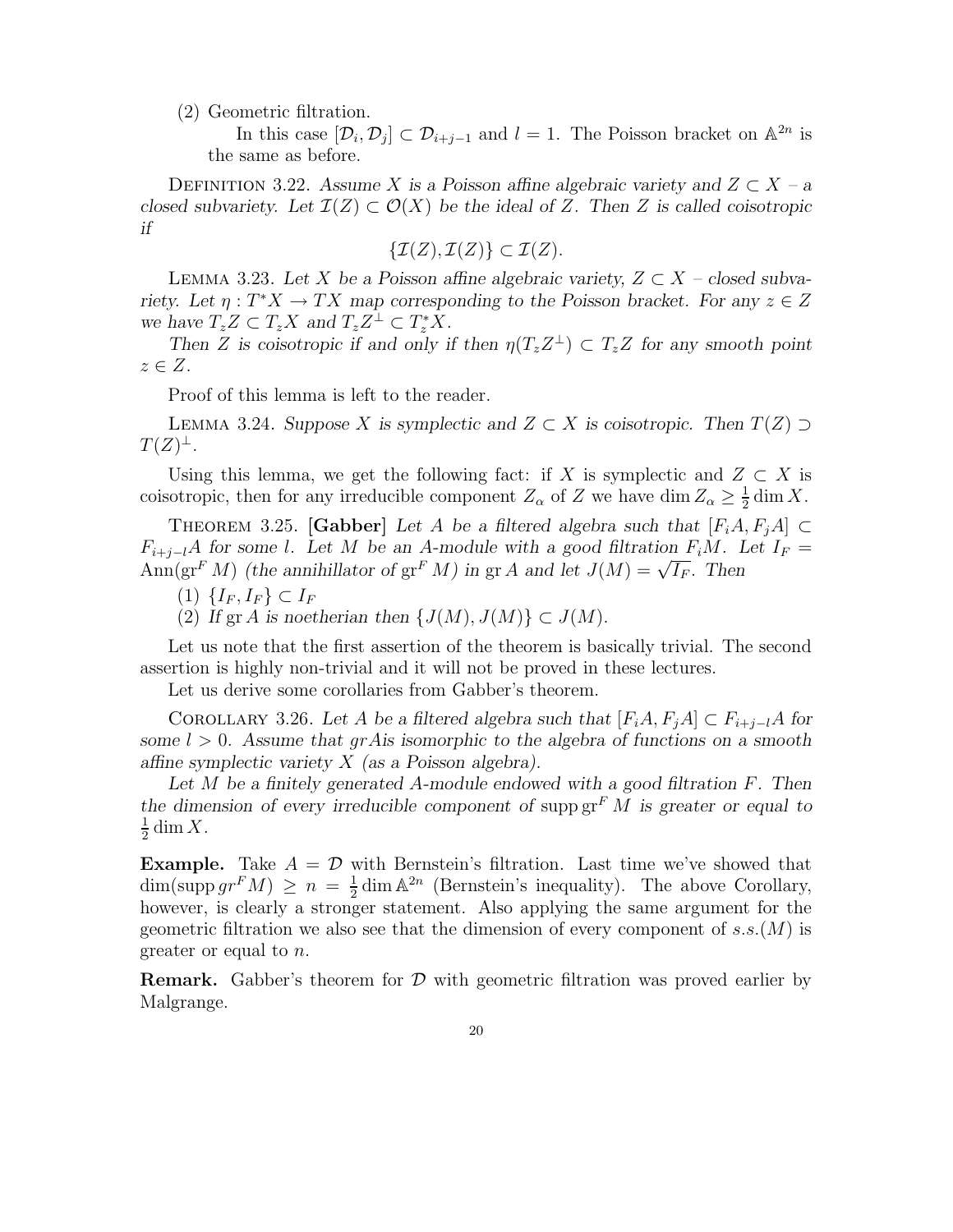DEFINITION 3.27. Assume that X is a smooth symplectic variety,  $Z \subset X$  is coisotropic and dim  $Z_{\alpha} = \frac{1}{2}$  $\frac{1}{2}$  dim X where  $Z_{\alpha}$  is any irreducible component of Z. Then Z is called Lagrangian.

COROLLARY 3.28. Let M be a holonomic  $\mathcal{D}\text{-module}$ . Then both s.s. $(M)$  and  $s.s.^{a}(M)$  are Lagrangian.

REFERENCES?

#### 4. Lecture 4 (02/12/02): Functional dimension and homological algebra

Let us pass to a different subject. Let M be a finitely generated  $\mathcal{D}(\mathbb{A}^n)$ -module,  $d_a(M) = dim(s.s.^a(M))$  and  $d_g(M) = dim(s.s.(M)).$ 

THEOREM 4.1.  $d_a(M) = d_a(M)$ 

In order to prove this theorem we shall need some results and constructions from homological algebra which we now briefly recall. We shall study these things in much more detail later when we discuss derived categories.

**4.2. Complexes.** Let A be any ring. Recall that a *complex* of (left) A-modules is the following data:

- A (left) A-module  $M^i$  for each  $i \in \mathbb{Z}$
- A homomorphism  $\partial_i : M_{i-1} \to M_i$  for each  $i \in \mathbb{Z}$  such that for all i we have

$$
\partial_i \circ \partial_{i-1} = 0.
$$

When it does not lead to a confusion we shall write  $\partial$  instead of  $\partial_i$ .

One can also define a *bicomplex* as a collection  $M^{ij}$   $(i, j \in \mathbb{Z})$  of A-modules with differentials  $\partial_{ij}^1 : M^{ij} \to M^{i+1,j}$  and  $\partial_{ij}^2 : M^{ij} \to M^{i,j+1}$  satisfying  $\partial_{ij}^1 \circ \partial_{i-1,j}^1 = 0$ ,  $\partial_{ij}^2 \circ \partial_{i,j-1}^2 = 0$  and  $\partial_{i+1,j}^2 \circ \partial_{ij}^1 = \partial_{i,j+1}^1 \circ \partial^2 ij$ . In this case one can define the *total complex* Tot( $M^{\bullet}$ ) of the bicomplex  $M^{\bullet}$  by setting

$$
\text{Tot}^k(M^{\bullet}) = \bigoplus_{i+j=k} M^{ij}, \quad \partial_k = \bigoplus_{i+j=k} \partial_{ij}^1 + (-1)^j \partial_{ij}^2.
$$

4.3. Left exact and right exact functors. Let A-mod denote the category of left A-modules. Let  $F : A$ -mod  $\rightarrow \mathfrak{Ab}$  be a an additive functor (here  $\mathfrak{Ab}$  denotes the category of abelian groups).

- DEFINITION 4.4. (1) A functor F is called left exact if for any short exact sequence of A-modules  $0 \to M_1 \to M_2 \to M_3 \to 0$  the sequence  $0 \to$  $F(M_1) \rightarrow F(M_2) \rightarrow F(M_3)$  is exact. (If F is a contravariant left exact functor, then the short exact sequence of modules goes to the exact sequence  $0 \rightarrow F(M_3) \rightarrow F(M_2) \rightarrow F(M_1)$ .
	- (2) Functor F is called right exact if for any short exact sequence of A-modules  $0 \to M_1 \to M_2 \to M_3 \to 0$  we have an exact sequence of  $F(M_1) \to F(M_2) \to$  $F(M_3) \rightarrow 0.$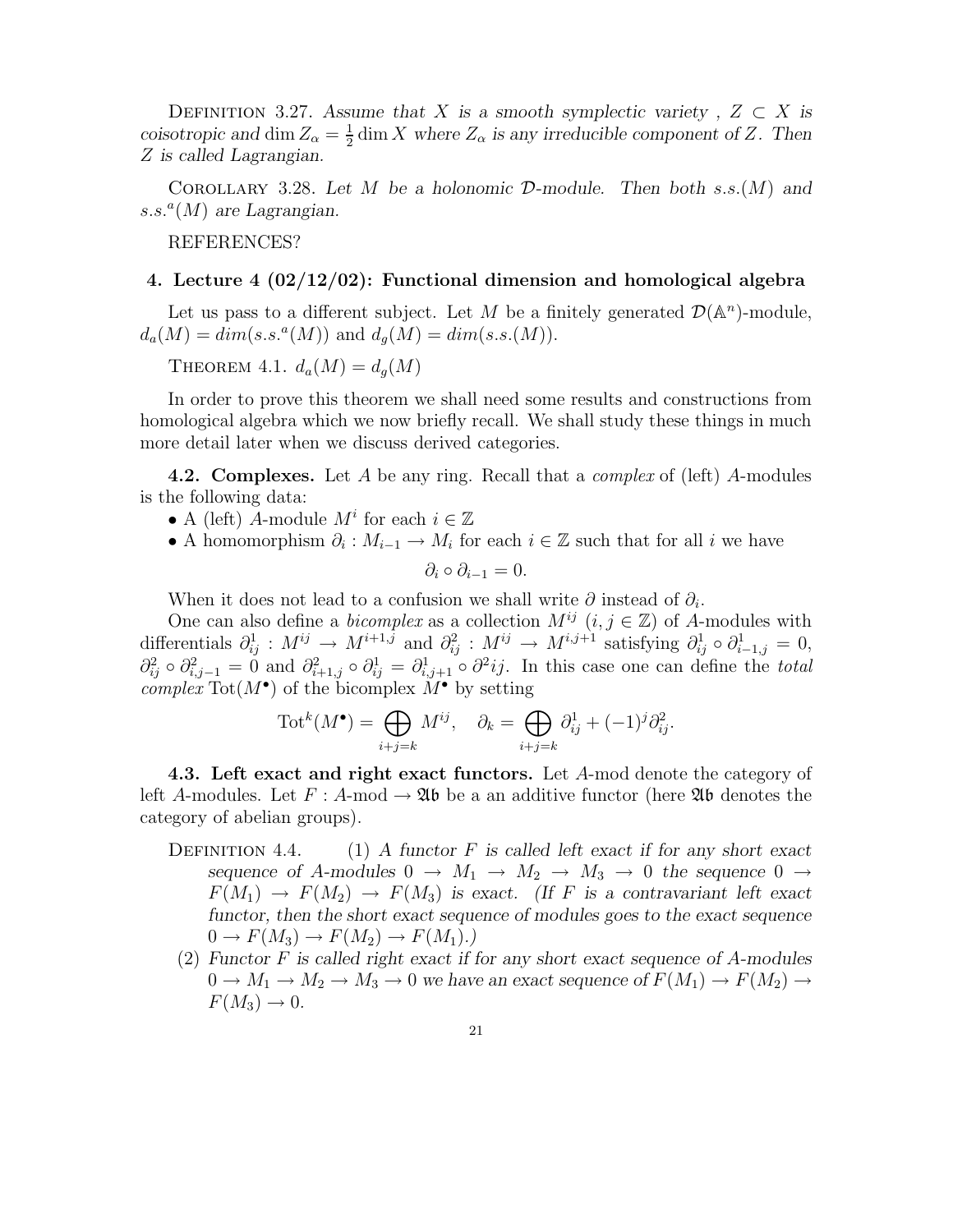$(3)$  A functor F is called exact if it both left and right exact.

**Example.** The functor  $N \mapsto \text{Hom}_{a}(M, N)$  is left exact. Also the functor  $N \mapsto$  $Hom_A(N, M)$  is a contravariant left exact functor.

In some sense the main point of homological algebra is to "correct" non-exactness of certain functors. This is usually done by means of the following construction.

- DEFINITION 4.5. (1) A-module P is called projective if  $Hom(P, \cdot)$  is an exact functor.
- (2) An A-module I is called injective if  $Hom(\cdot, I)$  is exact.

It is easy to see that free modules are projective.

DEFINITION 4.6. Projective resolution of a module M is a complex  $P^{\bullet}$  of projective modules

$$
\cdots \to P^{-2} \xrightarrow{\partial_{-1}} P^{-1} \xrightarrow{\partial_0} P^0 \to 0
$$

such that  $P^0/\text{Im}(\partial_0) = M$  and  $H^{-i}(P^{\bullet}) = \text{Ker}(\partial_{-i+1})/\text{Im}(\partial_{-i}) = 0$  for any  $i > 0$ .

Recall that  $Ext^{i}(M, N)$  is defined as follows: let  $P^{\bullet}$  be a projective resolution of M. Then  $\text{Hom}(P^{\bullet}, N)$  is also a complex

$$
0 \to \text{Hom}(P^0, N) \to \text{Hom}(P^{-1}, N) \to \text{Hom}(P^{-2}, N) \to \dots
$$

By definition  $Ext^{i}(M, N)$  is the *i*-th cohomology of this complex.

- THEOREM 4.7. (1)  $Ext<sup>i</sup>(M, N)$  is a functor in both variables (in particular, it does not depend on the choice of  $P^{\bullet}$ ).
	- (2) Let

$$
0 \to M_1 \to M_2 \to M_3 \to 0
$$

be a short exact sequence of modules. Then we have a long exact sequence of Ext groups:

$$
\dots \to \text{Ext}^i(M_3, N) \to \text{Ext}^i(M_2, N) \to \text{Ext}^i(M_1, N) \to \text{Ext}^{i+1}(M_3, N) \to \dots
$$

Similarly, for a short exact sequence

$$
0 \to N_1 \to N_2 \to N_3 \to 0
$$

we have a long exact sequence

$$
\dots \to \text{Ext}^i(M, N_1) \to \text{Ext}^i(M, N_2) \to \text{Ext}^i(M, N_3) \to \text{Ext}^{i+1}(M, N_1) \to \dots
$$

One can think about the second assertion of Theorem 4.7 as the statement which "compensates" the non-exactness of the Hom functor.

In fact  $Ext(M, N)$  makes sense not only for modules but also for complexes. Namely, suppose  $M^{\bullet}$  and  $N^{\bullet}$  are bounded complexes (i.e. collection of  $\{M^{i}\}\ i \in \mathbb{Z}$ , where  $M^i = 0$  for  $|i \rangle \gg 0$  and maps  $\partial : M^i \to M^{i+1}$ . There exists a complex of projective modules  $P^{\bullet}$  and a map of complexes  $\alpha : P^{\bullet} \to M^{\bullet}$  such that  $\alpha$  induces isomorphism on cohomologies.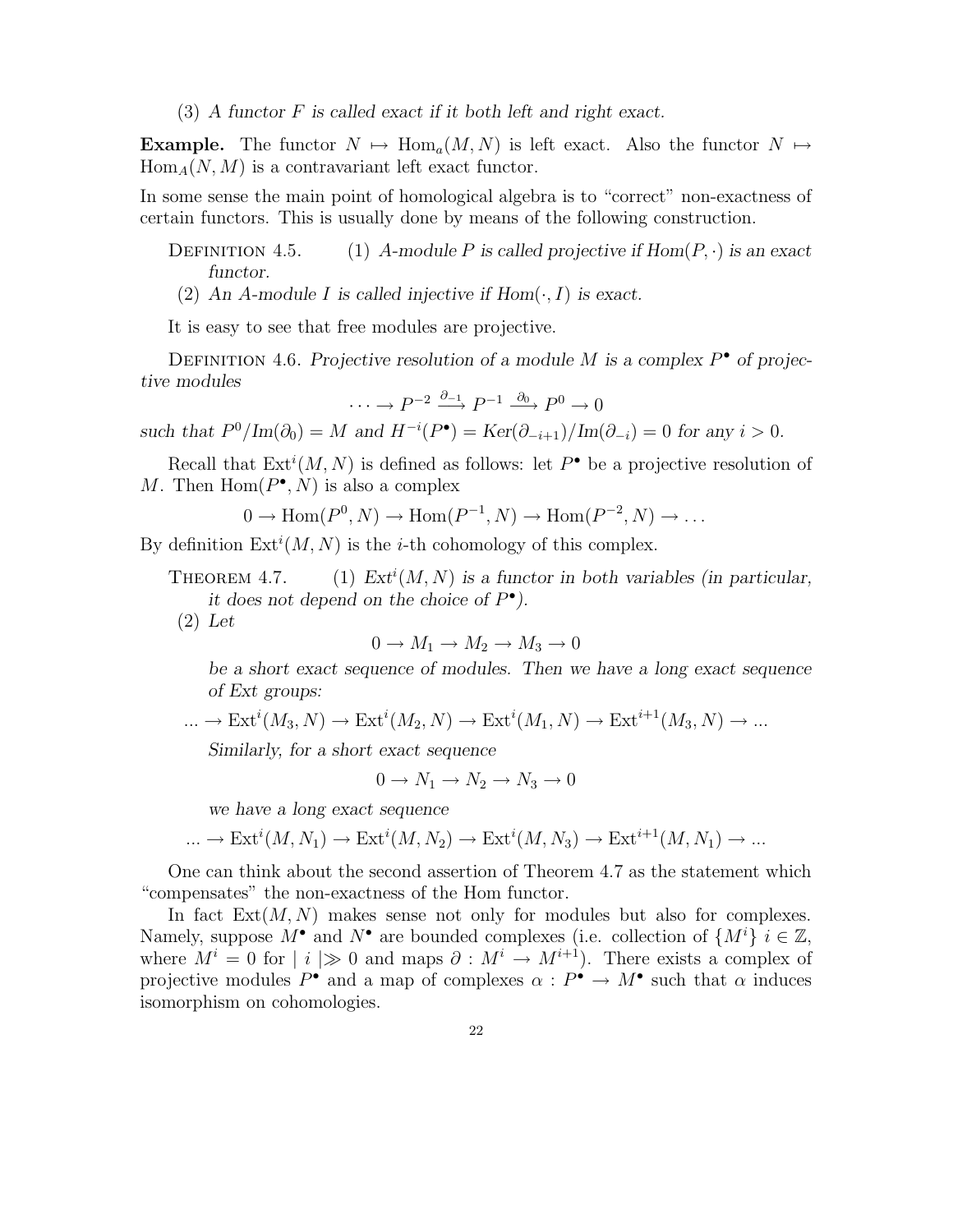Define a bicomplex  $\text{Hom}(P^{\bullet}, N^{\bullet})$ :

$$
\begin{array}{ccccccc}\n\cdots & \longrightarrow & \text{Hom}(P^{-i}, N^{j+1}) & \longrightarrow & \text{Hom}(P^{-i-1}, N^{j+1}) & \longrightarrow & \cdots \\
& & \uparrow & & \uparrow & & \uparrow \\
\cdots & \longrightarrow & \text{Hom}(P^{-i}, N^{j}) & \longrightarrow & \text{Hom}(P^{-i-1}, N^{j}) & \longrightarrow & \cdots \\
& & \uparrow & & \uparrow & & \uparrow \\
& & \uparrow & & & \uparrow & & \cdots\n\end{array}
$$

(by the definition  $Hom^{ij}(P^{\bullet}, N^{\bullet}) = Hom(P^{-i}, N^{j})).$ 

If we have any bicomplex  $\{C^{ij} \ i,j \in \mathbb{Z}\}\$  with differentials  $\partial^1$  and  $\partial^2$  which commutes, we can define a total complex  $K^{\bullet} = \text{Tot}(C^{ij})$ , where  $K^p = \bigoplus_{i+j=p} C^{ij}$  (here we assume that in each summation only finitely many summands are non-zero). There is a way to define differential on this complex. By definition  $Ext^{i}(M^{\bullet}, N^{\bullet}) =$  $H^i(\text{Tot}(\text{Hom}(P^{\bullet}, N^{\bullet}))).$ 

THEOREM 4.8. Let A be a filtered algebra over k such that  $q \tau A$  is a finitely generated commutative regular algebra of dimension  $m$  (regular means the algebra of functions on a smooth affine algebraic variety). Let M be any finitely generated left A-module. Define  $d(M) = \dim(\text{supp} gr^F M)$ , where F is any good filtration on M and  $j(M) = \min(j | \operatorname{Ext}^j(M, A) \neq 0)$ . Then

- (1)  $d(M) + j(M) = m;$
- (2) Ext<sup>j</sup>(M, A) is a finitely generated right A-module and  $\dim(\text{Ext}^j(M, A)) \leq$  $m - i$ ;
- (3) for  $j = j(M)$  we have an equality in 2.

Let's consider  $A = \mathcal{D}$  with either filtration.

COROLLARY 4.9.  $d_a(M) = d_g(M) = 2n - j(M)$  for any finitely generated  $\mathcal{D}$ module M.

From now on we set  $d(M) = d_a(M) = d_q(M)$ .

COROLLARY 4.10. M is holonomic  $\Leftrightarrow \text{Ext}^{j}(M, \mathcal{D}) \neq 0$  only for  $j = n$ .

**PROOF.** If M is holonomic, then  $d(M) = n$  and hence  $i(M) = n$ . So we have  $\text{Ext}^j(M,\mathcal{D}) = 0$  for  $j < n$  be definition of  $j(M)$ . For  $j > n$   $\text{Ext}^j(M,\mathcal{D}) = 0$  (by the second part of the theorem it's dimension is less or equal to  $2n - j < n$  and by Bernstein's inequality it's 0).

 $\Box$ 

As we have seen before  $\text{Ext}^n(M, \mathcal{D})$  has a natural structure of right  $\mathcal{D}\text{-module}$ . In fact  $\mathcal{D} = \mathcal{D}(\mathbb{A}^{2n})$  has a natural antiinvolution  $\sigma$  (i.e.  $\sigma : \mathcal{D} \to \mathcal{D}$  such that  $\sigma(d_1d_2) = \sigma(d_2)\sigma(d_1)$  namely  $x_i \mapsto x_i$  and  $\frac{\partial}{\partial x_j} \mapsto -\frac{\partial}{\partial x_i}$  $\frac{\partial}{\partial x_j}$ . And hence every right module is also a left module.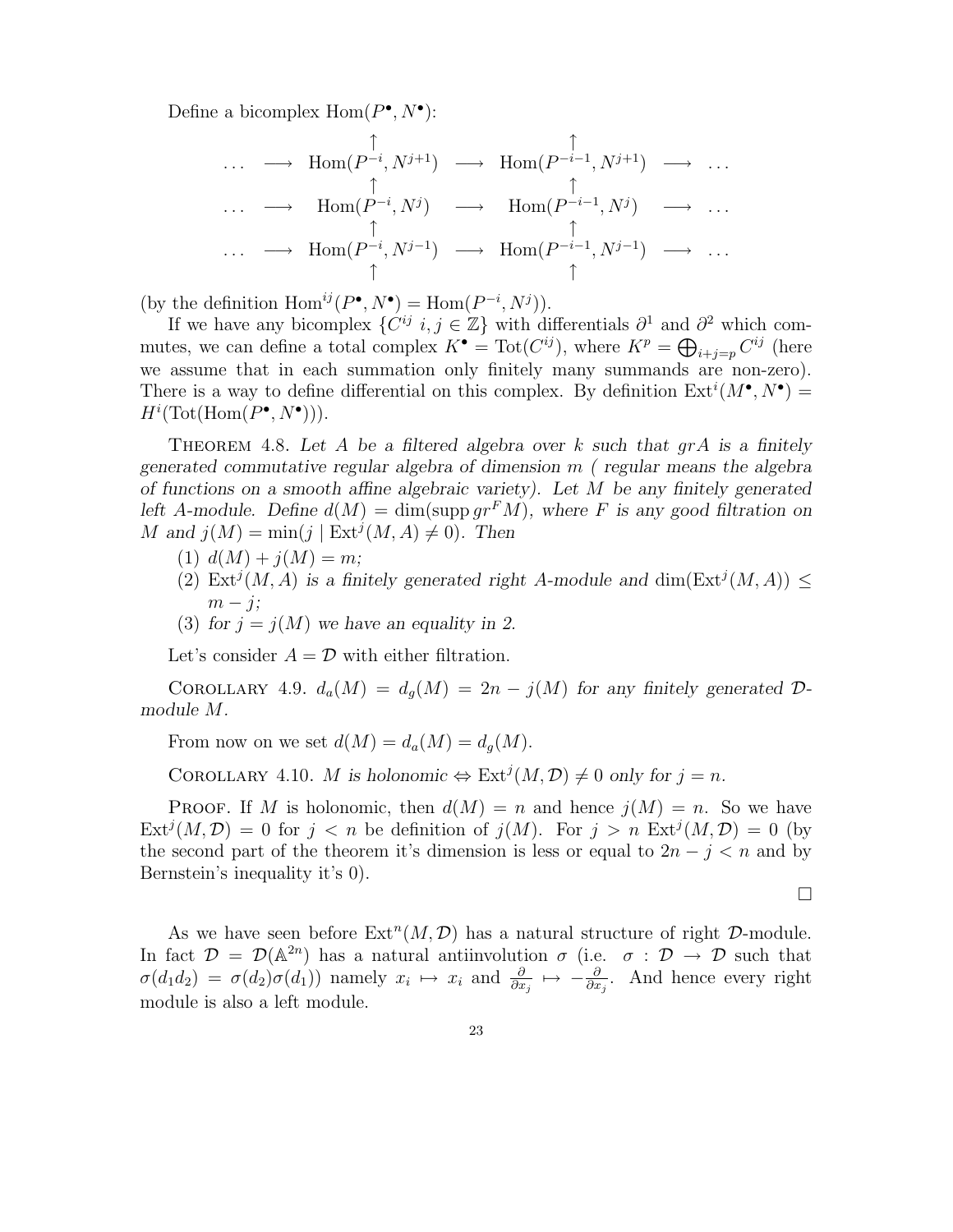Remark. The existence of the above involution is an "accidental" fact, i.e. when we replace  $\mathbb{A}^n$  by a general algebraic variety it will not exist anymore. However, we shall see later (when we discuss general varieties) that the existence of a canonical equivalence between the categories of left and right D-modules is not accidental.

COROLLARY 4.11. For any holonomic module M let  $\mathbb{D}(M)$  be  $\mathrm{Ext}^n(M, \mathcal{D})$  considered as a left module. Then  $M \mapsto \mathbb{D}(M)$  is an exact contravariant functor from the category of holonomic modules to itself and  $\mathbb{D}(\mathbb{D}(M)) = M$ .

**PROOF.** The fact that  $\mathbb{D}$  is exact follows immediately from the long exact sequence of Ext's.

Let us show that  $\mathbb{D}^2 \simeq$  Id. Let P be a finitely generated projective D-module. Let  $P^{\vee} = \text{Hom}(P, \mathcal{D})$  be the dual module (considered as a left module as before). It is clear that  $P^{\vee}$  is projective. If  $P^{\bullet}$  is a complex of projective  $D$ -modules then we shall denote by  $(P^{\vee})^{\bullet}$  the complex defined by

$$
(P^{\vee})^i = (P^{-i})^{\vee}
$$

with the obvious differential.

Let M be a holonomic D-module and let  $P^{\bullet}$  be its projective resolution. Then it is clear that  $(P^{\vee})^{\bullet}[n]$  is a projective resolution of  $\mathbb{D}(M)$ . Thus  $(P^{\vee}[n])^{\vee}[n] = P$  is a projective resolution of  $\mathbb{D}(\mathbb{D}(M))$ . Hence  $\mathbb{D}(\mathbb{D}(M)) = M$ .

COROLLARY 4.12. Let M be O-coherent. Then  $\mathbb{D}(M) = \text{Hom}_{\mathcal{O}}(M, \mathcal{O}) = M^{\vee}$  as an  $\mathcal{O}\text{-module}$  (i.e.  $\mathbb{D}(M)$  is a dual vector bundle). The dual connection is described in the following way: Let  $\nabla_M : M \to M \otimes_{\mathcal{O}} \Omega^1$ . Then for  $\nabla_{M^\vee} : M^\vee \to M^\vee \otimes_{\mathcal{O}} \Omega^1$ we have  $\nabla_{M}(\xi)(m) = -\xi(\nabla_M(m)) \in \Omega^1$  for every  $\xi \in M^\vee$  and  $m \in M$ .

The proof will be given next time.

**Example.** Let  $M = V \otimes \mathcal{O}$  be a trivial  $\mathcal{O}\text{-module}$  and  $\nabla_M$  is given by  $\omega_M \in$  $\text{End}(V) \otimes \Omega^1$ . Then  $\omega_{M^{\vee}} \in \text{End}(V^*) \otimes \Omega^1$  is  $(-\omega_M)^T$  (here the T-superscript denotes the transposed matrix).

# 5. Lecture 5 (02/14/02)

In this lecture we want to prove Theorem 4.8 and Corollary 4.12. Let us start with the latter. To do this we'll need to develope some technology.

To prove this statement let us introduce the de Rham complex. Let  $M$  be any left D-module. Let us form a complex

$$
\begin{array}{ccccccc}\n0 & \rightarrow & M & \rightarrow & M \otimes_{\mathcal{O}} \Omega^{1} & \rightarrow & M \otimes_{\mathcal{O}} \Omega^{2} & \rightarrow & \dots & \rightarrow & M \otimes_{\mathcal{O}} \Omega^{n} & \rightarrow & 0 \\
-n & & & -n+1 & & -n+2 & & & 0\n\end{array}
$$

(the second row shows the cohomological degress). Differentials in this complex  $d: M \otimes_{\mathcal{O}} \Omega^k \to M \otimes_{\mathcal{O}} \Omega^{k+1}$  are defined as follows. We have a flat connection  $\nabla: M \to M \otimes_{\mathcal{O}} \Omega^1$ . For any  $m \otimes \omega \in M \otimes_{\mathcal{O}} \Omega^k$  we set

$$
d(m\otimes\omega)=m\otimes d(\omega)+\nabla(m)\wedge\omega.
$$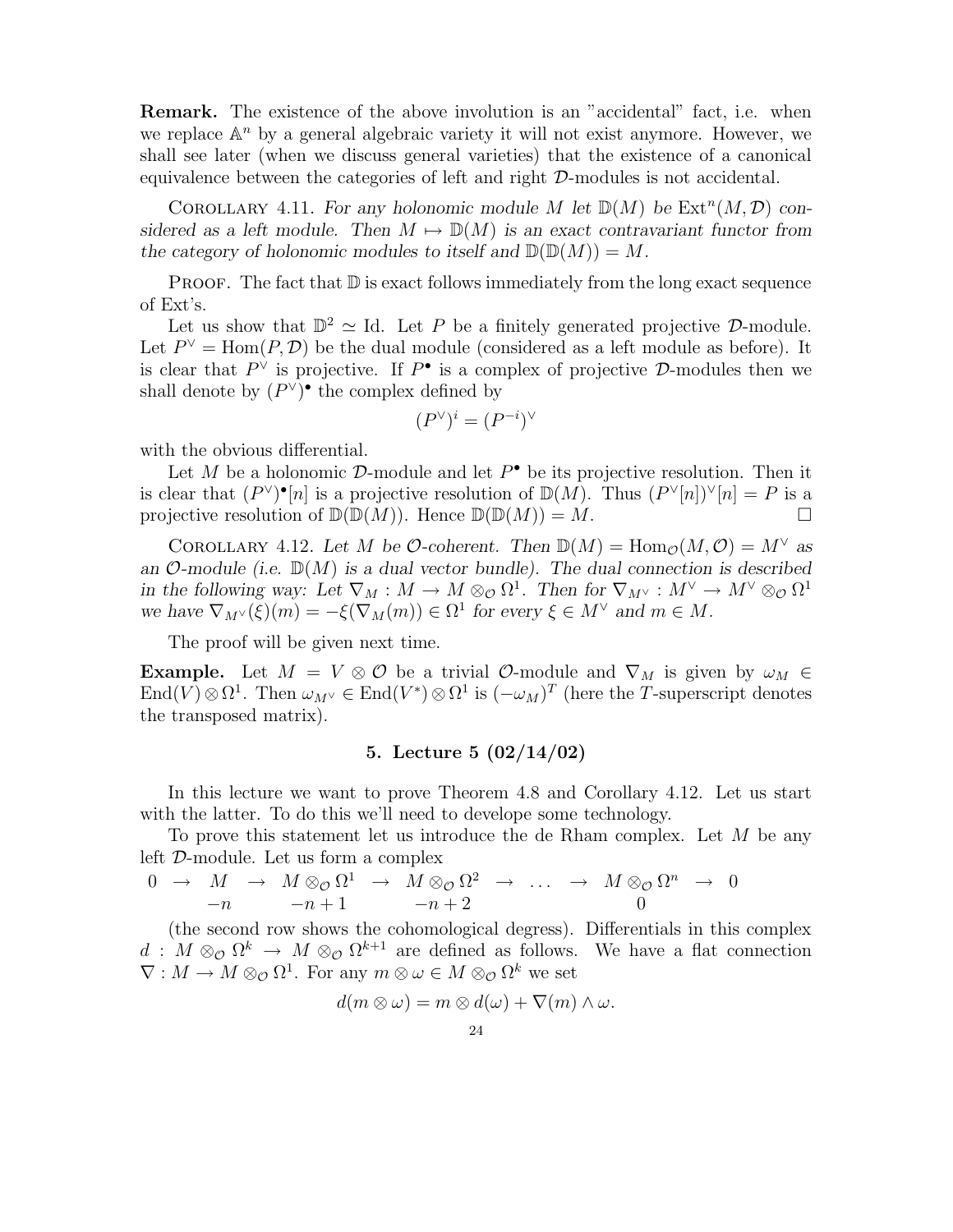From the condition of flatness it follows, that this is really a complex, i.e.  $d^2 = 0$ . **Remark.** Let  $n = 1$ . Then for any M the corresponding de Rham complex  $dR(M)$ has a form  $0 \to M \stackrel{\nabla}{\longrightarrow} M \otimes_{\mathcal{O}} \Omega^1 \to 0.$ 

In particular one can consider the complex  $dR(\mathcal{D})$ . Note that  $dR(\mathcal{D})$  is a complex of right D-modules (End<sub>D</sub>M acts on  $dR(\mathcal{D})$  and in particular  $\mathcal{D}^{op}$  acts on  $dR(\mathcal{D})$ ).

LEMMA 5.1. 
$$
H^i(dR(\mathcal{D})) = \begin{cases} 0 & \text{if } i \neq 0; \\ \Omega^n & \text{if } i = 0. \end{cases}
$$

To prove this lemma let us look at the complex  $dR(\mathcal{D})$  more closely. For any  $0 \leq i \leq n \quad (dR(\mathcal{D}))^{-i} = \mathcal{D} \otimes_{\mathcal{O}} \Omega^{n-i}$ . In turn,  $\Omega^j = \mathcal{O} \otimes \Lambda^j(k^n)$ . So the de Rahm complex for  $D$  has a form

$$
0 \to \mathcal{D} \to \mathcal{D} \otimes_k k^n \to \cdots \to \mathcal{D} \otimes_k \Lambda^j(k^n) \to \cdots \to \mathcal{D} \otimes_k \Lambda^n(k^n) \to 0
$$

In case of  $\mathbb{A}^n$  this complex coincides with Koszul complex of M. Let us briefly recall this notion.

**5.2. Koszul complex.** Let N be module over  $k[y_1, \ldots, y_n]$ . There exists a natural complex, associated with  $N$ , called Koszul complex

$$
0 \to N \to N \otimes k^n \to \cdots \to N \otimes \Lambda^j(k^n) \to \cdots \to N \otimes \Lambda^n(k^n) \to 0.
$$

The map  $N \to N \otimes k^n$  is given by  $n \mapsto \bigoplus_i y_i(n)$ , the map  $N \otimes k^n \to N \otimes \Lambda^2(k^n)$  is given by  $(p_1, \ldots, p_n) \mapsto \bigoplus (y_i p_j - y_j p_i)$ , all the other maps are defined in the same way. We shall denote this complex by  $Kos(M)$ .

LEMMA 5.3. If  $M$  is free over  $\mathcal O$  then Koszul complex, corresponding to  $M$  then  $Kos(M)$  is a free resolution of  $M/(\langle y_1, \ldots, y_n \rangle \cdot M)$ , i.e. for  $i \neq 0$   $H^i(Kos(M)) = 0$ and  $H^0(Kos(M)) = M/(< y_1, ..., y_n > M).$ 

To see, that  $H^0(Koszul(M)) = M/(\langle y_1, \ldots, y_n \rangle \cdot M)$ , one should look at the map  $N \otimes \Lambda^{n-1}(k^n) \stackrel{d}{\longrightarrow} N \otimes \Lambda^n(k^n) \to 0$ .  $\Lambda^{n-1}(k^n)$  is isomorphic to  $k^n$  and d maps  $(p_1, \ldots, p_n)$  to  $\sum_{i=1}^n y_i p_i$ .

**Observation.** Let M be any D-module,  $dR(M)$  – de Rahm complex of M. Then M has a structure of  $k\left[\frac{\partial}{\partial x}\right]$  $\frac{\partial}{\partial x_1},\ldots,\frac{\partial}{\partial x_n}$  $\frac{\partial}{\partial x_n}$ ]-module, since  $\frac{\partial}{\partial x_j} \in \mathcal{D}$ . Koszul complex, corresponding to this module structure is the same as  $dR(M)$ .

**Example.** Let  $n = 2$ . The de Rham complex has a form

$$
0 \to M \to M \otimes \Omega^1 \to M \otimes \Omega^2 \to 0.
$$

Here the first map is  $m \mapsto \frac{\partial m}{\partial x_1} dx_1 + \frac{\partial m}{\partial x_2}$ Here the first map is  $m \mapsto \frac{\partial m}{\partial x_1} dx_1 + \frac{\partial m}{\partial x_2} dx_2$ , and the second  $p_1 dx_1 + p_2 dx_2 \mapsto$ <br>  $\begin{pmatrix} \partial p_2 & \partial p_1 \end{pmatrix} dx_1 + dx_2$ . It's easy to see that these maps esimede with differentials  $\partial p_2$  $\frac{\partial p_2}{\partial x_1}-\frac{\partial p_1}{\partial x_2}$  $\partial x_2$  $\int dx_1 \wedge dx_2$ . It's easy to see that these maps coincide with differentials in Koszul complex.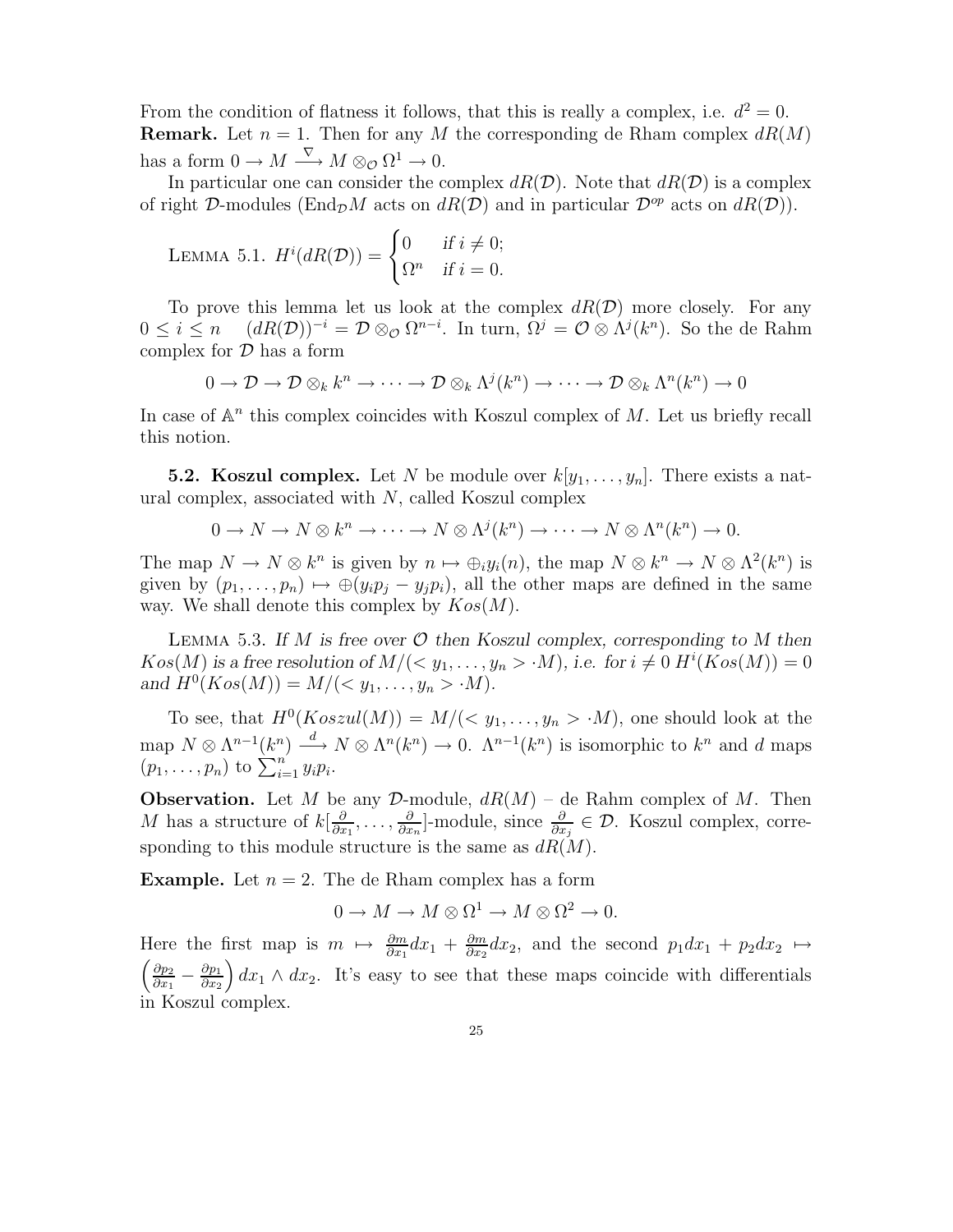COROLLARY 5.4. If M is free over  $k\left[\frac{\partial}{\partial x}\right]$  $\frac{\partial}{\partial x_1},\ldots,\frac{\partial}{\partial x_n}$  $\frac{\partial}{\partial x_n}$  then  $H^i(dR(M)) = 0$  for any  $i \neq 0$  and  $H^0(dR(M)) = M/(< \frac{\partial}{\partial x})$  $\frac{\partial}{\partial x_1},\ldots,\frac{\partial}{\partial x_n}$  $\frac{\partial}{\partial x_n} > M$ .

In particular we can take  $M = \mathcal{D}$ . Then  $H^0(dR(\mathcal{D})) = \mathcal{D}/(\langle \frac{\partial}{\partial x} \rangle)$  $\frac{\partial}{\partial x_1},\ldots,\frac{\partial}{\partial x_n}$  $\frac{\partial}{\partial x_n}$  >  $\cdot$  D). We can naturally identify it with  $\Omega^n$ , but since we have chosen coordinates in  $\mathbb{A}^n$  this is the same as  $\mathcal{O}$ . So  $dR(\mathcal{D})$  is a free resolution of O.

5.5. Projective resolution of any O-coherent module. Let M and N be left D-modules. Then  $M \otimes_{\mathcal{O}} N$  is also a left D-module. Derivatives are acting on  $M \otimes_{\mathcal{O}} N$  by Leibnitz rule:  $\frac{\partial}{\partial x_i}(m \otimes n) = \frac{\partial m}{\partial x_i}$  $\frac{\partial m}{\partial x_i}\otimes n + m\otimes \frac{\partial n}{\partial x_i}$  $\frac{\partial n}{\partial x_i}$ .

Given M we can consider  $M \otimes_{\mathcal{O}} dR(\mathcal{D})$ . Since M is  $\mathcal{O}$ -coherent, it's locally free and hence projective.

**Fact** (from commutative algebra). Let R be any commutative ring,  $P$  – projective module over R. Then  $N \mapsto P \otimes_R N$  is an exact functor.

Using this fact, we get  $H^i(M \otimes_{\mathcal{O}} dR(\mathcal{D})) = 0$  for  $i \neq 0$  and  $H^0(M \otimes_{\mathcal{O}} dR(\mathcal{D})) =$  $M \otimes_{\mathcal{O}} \mathcal{O} = M$ . So,  $M \otimes_{\mathcal{O}} dR(\mathcal{D})$  is a projective (over  $\mathcal{D}$ ) resolution of M. (It is projective over D, because if M is projective over  $\mathcal{O}$ , then  $M \otimes \mathcal{D}$  is projective over D since  $\text{Hom}_{\mathcal{D}}(M \otimes_{\mathcal{O}} \mathcal{D}, N) = \text{Hom}_{\mathcal{O}}(M, N)$  and exactness of one of these functors is equivalent to the exactness of the other.)

Let us compute duality using this resolution. Consider thr complex  $\text{Hom}_{\mathcal{D}}(M \otimes dR(\mathcal{D}), \mathcal{D})$  which looks like

 $0 \to \text{Hom}_{\mathcal{D}}(M \otimes dR^0(\mathcal{D}), \mathcal{D}) \to \cdots \to \text{Hom}_{\mathcal{D}}(M \otimes dR^{-n}(\mathcal{D}), \mathcal{D}) \to 0$ 

We claim that  $\text{Hom}_{\mathcal{D}}(M \otimes dR(\mathcal{D}), \mathcal{D}) = M^{\vee} \otimes dR(\mathcal{D})[-n]$  (by  $dR(\mathcal{D})[-n]$  we mean the complex, shifted by  $n$  to the right).

 $\text{Hom}_{\mathcal{D}}(M\otimes dR(\mathcal{D}),\mathcal{D})=\text{Hom}_{\mathcal{D}}(M\otimes_{\mathcal{O}}\mathcal{D}\otimes\Omega^{n-i},\mathcal{D})=M^\vee\otimes_{\mathcal{O}}\mathcal{D}\otimes\text{Hom}(\Omega^{n-i},\mathcal{O}).$ But  $\text{Hom}(\Omega^{n-i}, \mathcal{O}) \cong \Omega^i$ , if an identification of  $\mathcal O$  and  $\Omega^n$  is chosen (as in our case). And the differential of this complex is exactly the one of  $M^{\vee} \otimes dR(\mathcal{D})$ .

**Example.** Let  $n = 1$ , M be O-coherent sheaf of rank 1 ( $M \cong \mathcal{O}$  as an O-module). Let  $\alpha$  be a one form, such that the flat connection, corresponding to the D-module structure, has a form  $\nabla(f) = df + f\alpha$ .

The corresponding de Rham complex has the form  $0 \to \mathcal{D} \to \mathcal{D} \to 0$ , where the map  $\mathcal{D} \to \mathcal{D}$  is given by right multiplication by  $d - \alpha$  (i.e. if we've chosen coordinate x and in this coordinate  $\alpha = g(x)dx$  then  $d - \alpha$  means  $\frac{d}{dx} - g(x)$ .

As  $\mathcal{O}\text{-modules } M$  and  $M^{\vee}$  are the same. As  $\mathcal{D}\text{-modules }$  they correspond to forms  $\alpha$  and  $-\alpha$ . Thus the above complex shows that  $\mathbb{D}(M) = M^{\vee}$ . Exercise. Let  $M = \delta_a$ , where  $a \in k$ . Prove that  $\mathbb{D}(\delta_a) = \delta_a$ .

Let us prove Theorem 4.8. We shall need the following fact from commutative algebra.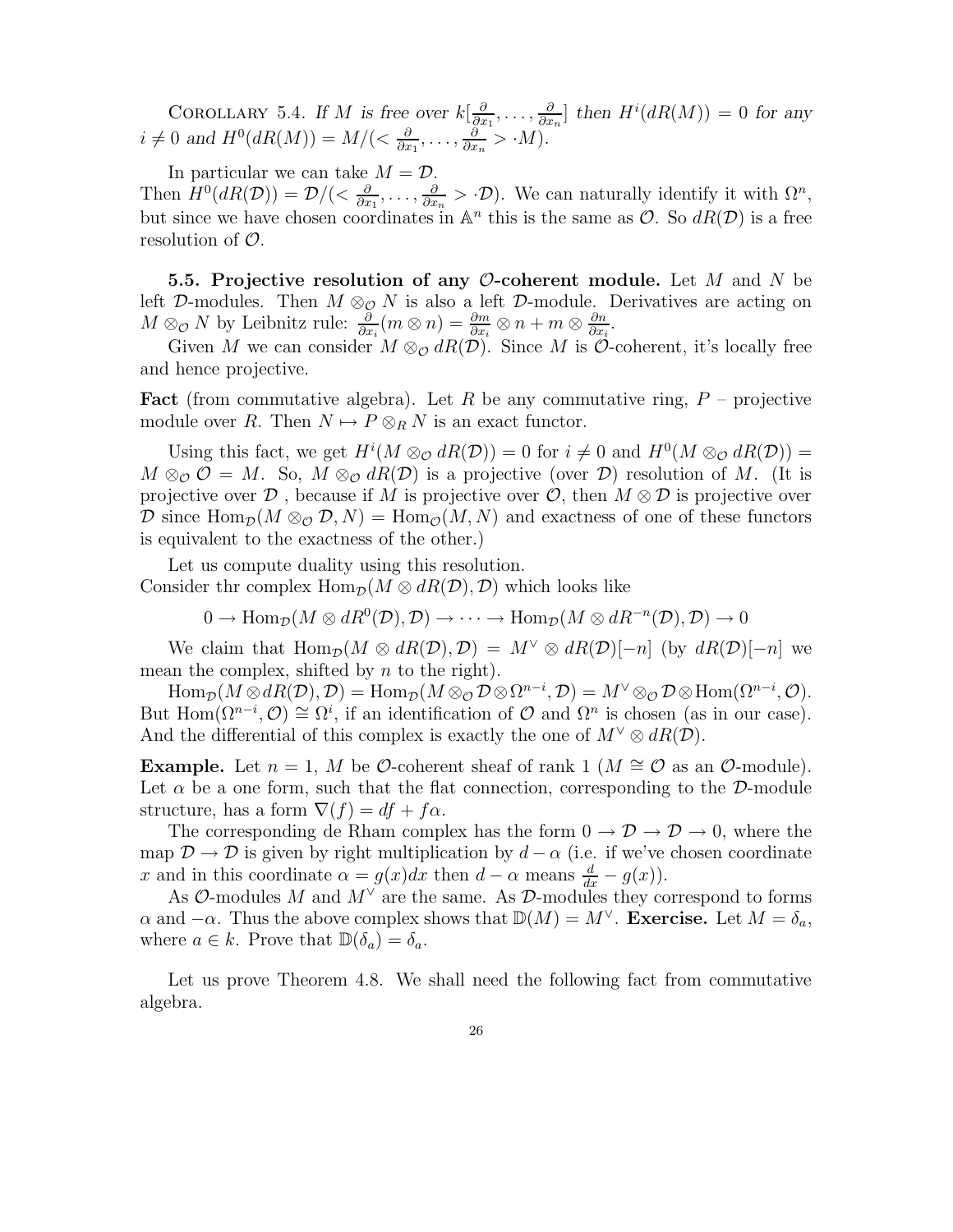THEOREM 5.6. [Serre] Let R be a regular algebra of dimension m and let M be a finitely generated R-module. Set  $d(M) = \dim(\text{supp }M)$  and  $j(M) = \min(j)$  $\text{Ext}^j(M, R) \neq 0$ ). Then

- (1)  $d(M) + i(M) = m$ ;
- (2)  $\text{Ext}^j(M, R)$  is a finitely generated R-module and dim( $\text{Ext}^j(M, R)$ )  $\leq m j$ ;
- (3) for  $j = j(M)$  we have an equality in 2.

We are going to apply this theorem to  $R = \text{gr } A$ .

LEMMA 5.7. For any filtered A-module M there exists a filtered resolution  $P^{\bullet}$  of M such that  $gr P^{\bullet}$  is a free resolution of  $gr M$ .

PROOF. Choose homogeneous generators  $(\bar{m}_i)_{i\in I}$  of gr M (so that each  $m_i$  is of some degree  $k_i$ ). The map  $R^I \to M$  is a surjective map of graded modules if we shift the grading on *i*-th component by  $k_i$ .

Lift  $\bar{m}_1, \ldots, \bar{m}_k$  to  $m_1, \ldots, m_k$ , where  $m_j \in F_{i_j}M$ . Earlier we've proved that  $\{m_i\}$ generates M. So, we get a map  $A^k \to M$  which is also a map of filtered modules if we shift the filtration on  $j$ -th component by  $i_j$ .

We have two surjective maps  $\alpha_0 : A^I \to M$  and  $\beta_0 : R^I \to M$ . By construction gr  $\alpha_0 = \beta_0$ .

Let N be the kernel of  $\alpha_0$ . We can repeat the same construction for N and get  $\alpha_1 : A^J \twoheadrightarrow N$  such that gr  $\alpha_1 = \beta_1 : R^J \twoheadrightarrow N$ . So we shall have two exact sequences  $A^l \xrightarrow{\alpha_1} A^k \xrightarrow{\alpha_0} M \to 0 \quad \text{and} \quad B^l \xrightarrow{\beta_1} B^k \xrightarrow{\beta_0} gr M \to 0.$ 

Repeating the same construction we shall get eventually a filtered resolution of M whose associated graded complex is a free resolution of  $gr M$ .

Let  $K^{\bullet}$  be a complex with filtration  $\{F_i K^{\bullet}\}\$  (this means that  $d(F_i K^p) \subset F_i K^{p+1}$ ). Then  $gr^F K^{\bullet}$  is also a graded complex:  $gr^F K^{\bullet} = \bigoplus gr_j^F K^{\bullet}$ , where  $gr_j^F K^{\bullet}$  is a complex  $\{\cdots \to gr_j^F K^p \to gr_j^F K^{p+1} \to \dots\}$ . So we have a set of groups  $H^i(\mathrm{gr}_j^F K^{\bullet})$ .

Homologies of the original complex  $\{\cdots \to K^{i-1} \stackrel{d}{\longrightarrow} K^i \stackrel{d}{\longrightarrow} K^{i+1} \to \dots \}$  also inherits a filtration. So we have another set of groups  $gr_j^F(H^i(K^{\bullet}))$ .

The following lemma is well-known in homological algebra.

- $LEMMA$  5.8.  $_j^F(H^i(K^{\bullet}))$  is a subquotient (i.e. a quotient of the subspace) of  $H^i(\operatorname{gr}^F_j K^{\bullet})$ .
	- (2) Assume that there exists some  $n \in \mathbb{Z}$  such that  $H^{i}(\text{gr } K^{\bullet}) = 0$  for  $i > n$ . Then  $gr_j^F(H^n(K^{\bullet}) = H^n(gr_j K^{\bullet})$  for all j.

It is clear that Lemma 5.8 and Theorem 5.6 imply Theorem 4.8.

#### 6. Lecture 7  $(02/21/02)$ : D-modules on general affine varieties

Let X be an affine algebraic variety over a field  $k$  of characteristic 0. We would like to define the algebra of differential operators on X which we denote by  $\mathcal{D}_X$ .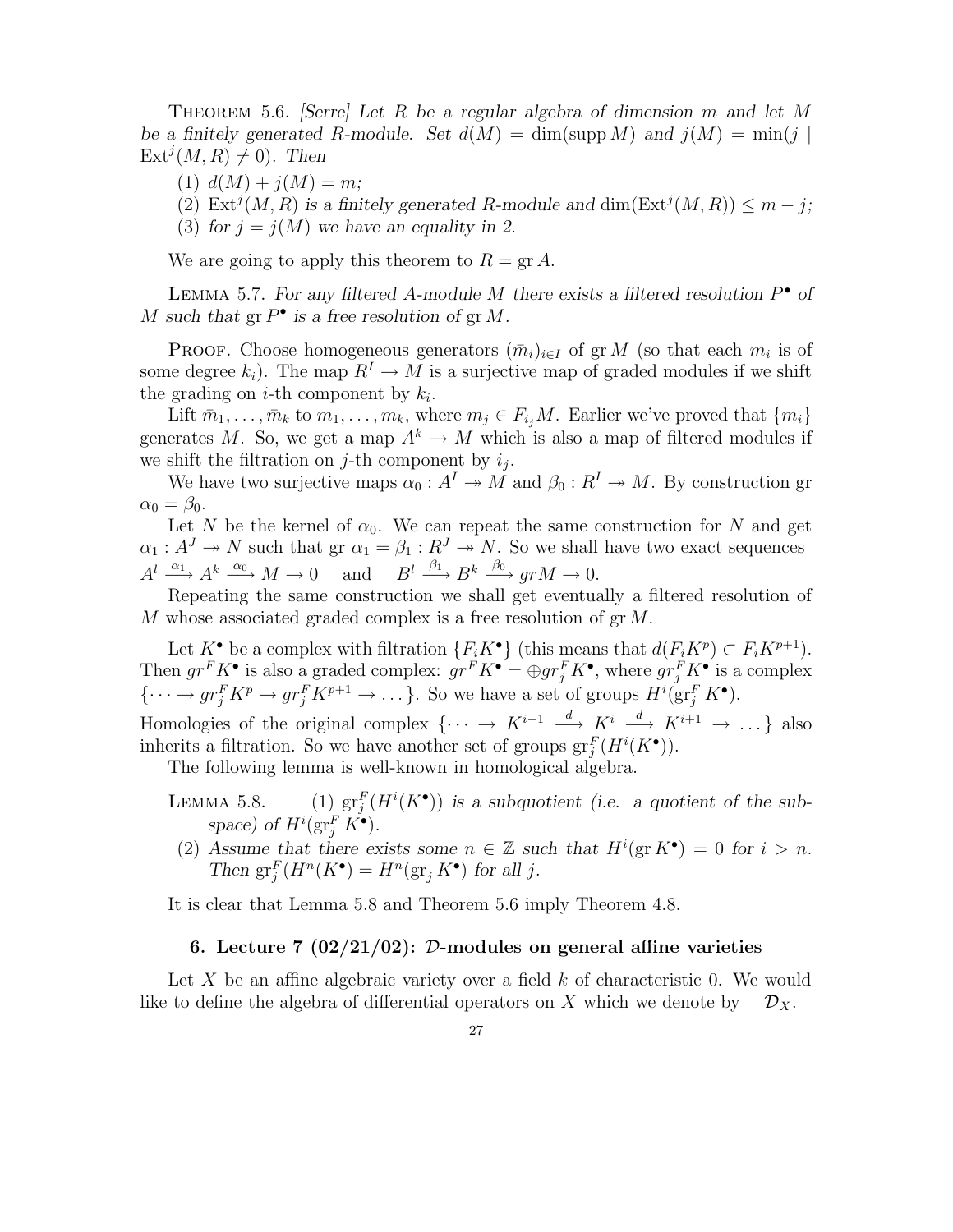- DEFINITION 6.1. (1) Let R be a commutative ring. Define the filtered algebra of differential operators on R inductively:  $D_0(R) = R$  acting by multiplication. For  $d : R \to R$  we say that  $d \in D_n(R)$  if for any element  $r \in R$  [d, r]  $\in D_{n-1}(R)$ ;  $D(R) = \cup D_n(R)$ . Elements of  $D_n(R)$  are called differential operators of order less or equal to n.
	- (2) Let  $M$  and  $N$  be two  $R$ -modules. Define the space of differential operators  $Diff(M, N) = \bigcup Diff_m(M, N)$  from M to N in the following way:
		- $Diff_0(M, N) = Hom_R(M, N)$

•  $d \in Diff_n(M, N)$  iff for any  $r \in R$  we have  $[d, r](m) = d(rm)$  $r(dm) \in Diff_{n-1}(M, N).$ 

We set  $\mathcal{D}_X = \mathcal{D}(\mathcal{O}_X)$ .

This definition makes sense for arbitrary X but we shall work with it only when X is a smooth variety.

Note that  $\mathcal{D}_X$  has two natural structures of a  $\mathcal{O}_X$ -module. Let U be an affine open subset of X. It is easy to see that  $\mathcal{D}_U \simeq \mathcal{O}_U \otimes \mathcal{D}_X \simeq \mathcal{D}_X \otimes \mathcal{O}_U$ . In other words the two quasi-coherent sheaves on X (coming from  $\mathcal{D}_X$  considered as an  $\mathcal{O}_X$ -module with either  $\mathcal{O}_X$ -module structure) are canonically isomorphic. Therefore, it makes sense to talk about one sheaf of differential operators on X (this remark will become especially important when we start discussing non-affine varieties).

#### Remark.

- For  $X = \mathbb{A}^n$  we get the previous definition of  $\mathcal D$  with geometric filtration.
- There exists a correct notion of  $\mathcal{D}$ -modules on singular variety X. We shall discuss it in the next lecture.

Let  $U \subset X$  be an open subset of X and dim  $X = n$ .

DEFINITION 6.2. A coordinate system on U is a set of functions  $x_1, \ldots, x_n$ ,  $x_i \in \mathcal{O}_U$  and a set of vector fields  $\partial_1, \ldots, \partial_n$  such that  $\partial_i(x_j) = \delta_{i,j}$  (i.e. an etale map  $U \to \mathbb{A}^n$ ).

LEMMA 6.3. For any point  $x \in X$  there exist a neighborhood  $U \ni x$  such that on U there exist a coordinate system.

Assume that there exist a coordinate system on all of X.

LEMMA 6.4. We have  $\mathcal{D}_X = \bigoplus_{\alpha} \mathcal{O}_X \partial^{\alpha}$ , where  $\alpha = (\alpha_1, \dots, \alpha_n)$ ,  $\alpha_i \in \mathbb{Z}_+$  and  $\partial^{\alpha} = \partial_1^{\alpha_1}$  $\partial_1^{\alpha_1} \ldots \partial_n^{\alpha_n}.$ 

COROLLARY 6.5.  $\mathcal{D}_X$  is generated by  $\mathcal{O}_X$  and  $Vec_X$ , where  $Vec_X$  is the  $\mathcal{O}_X$ module of vector fields on X.

**PROOF.** This is true locally and thus globally since X is affine.

COROLLARY 6.6.  $\mathcal{D}_X$  is filtered and  $gr(\mathcal{D}_x) \cong \mathcal{O}_{T^*X}$ .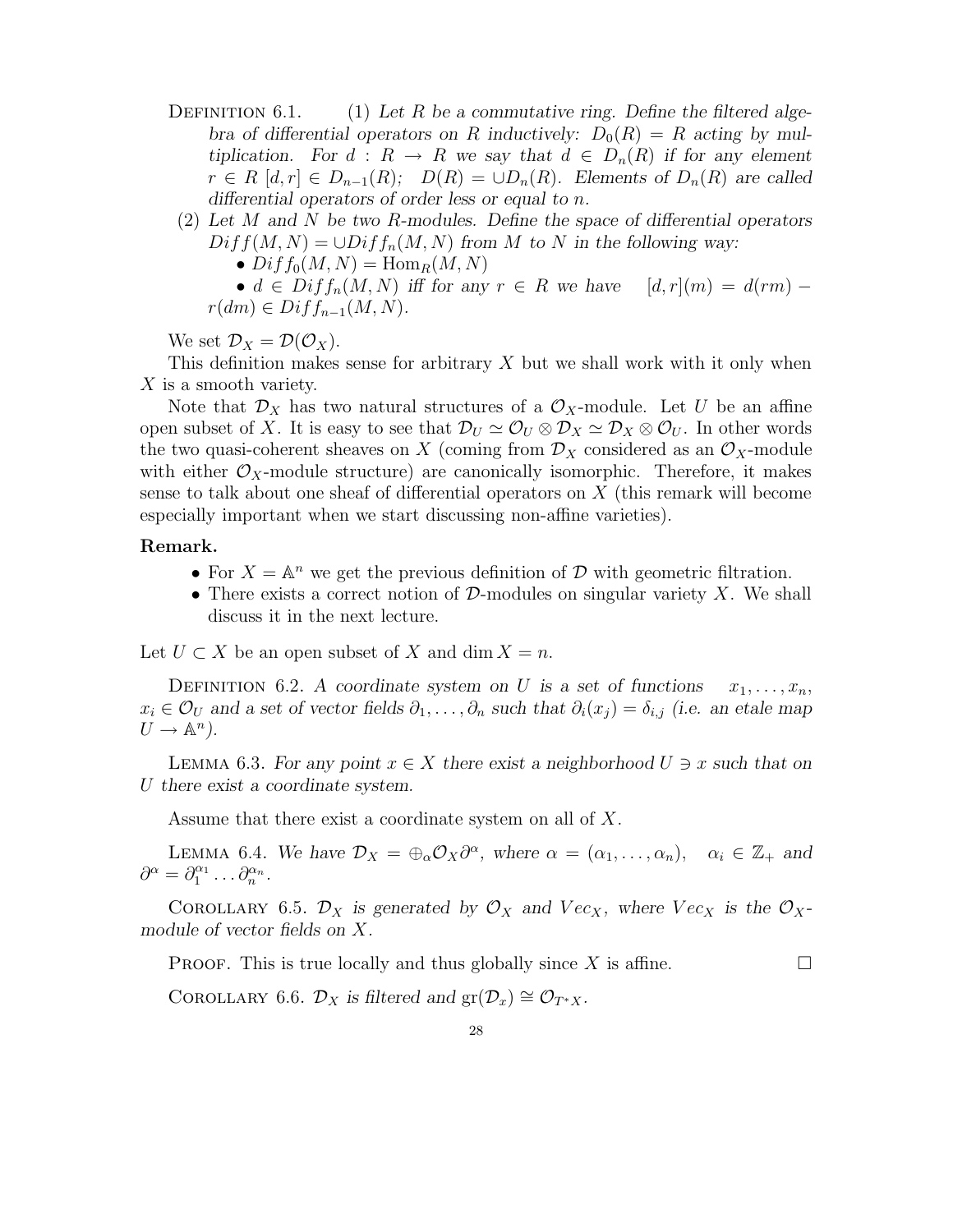**PROOF.** Let us define a map  $\varphi$  :  $gr(\mathcal{D}_X) \to \mathcal{O}_{T^*X}$ . It's easy to see that  $gr(\mathcal{D}_X)$ is generated by  $gr_1(\mathcal{D}_X)$  over  $gr_0(\mathcal{D}_X)$ . Let  $gr_0(\mathcal{D}_X) = \mathcal{O}_X \hookrightarrow \mathcal{O}_{T^*X}$ ,  $gr_1(\mathcal{D}_X) =$  $Vec_X \rightarrow \mathcal{O}_{T^*X}$  be natural maps. Locally  $\varphi$  is defined by these maps and is an isomorphism. Since X is affine this is true globally isomorphism. Since  $X$  is affine, this is true globally.

6.7. Left and right modules over  $\mathcal{D}_X$ . Let  $\mathcal{M}^l(\mathcal{D}_X)$  denote left  $\mathcal{D}_X$ -modules and  $\mathcal{M}^r(\mathcal{D}_X)$  – right  $\mathcal{D}_X$ -modules.

Let M be an  $\mathcal{O}_X$ -module. To define the left  $\mathcal{D}_X$ -module structure on M we have to describe the action of the Lie algebra  $Vec_X$  on M such that for any  $\partial \in Vec_X$  and any  $f \in \mathcal{O}_X$  we have  $(f\partial)(m) = f(\partial(m))$ .  $(f\partial)(m) = f(\partial(m)).$ 

The right  $\mathcal{D}_X$ -module structure is the same as an action of vector fields satisfying the following conditions:

(1)  $(\partial_1 \cdot \partial_2 - \partial_2 \cdot \partial_1)(m) = -[\partial_1, \partial_2](m)$  for any vector fields  $\partial_1$  and  $\partial_2$ 

 $(2)$   $(f\partial)(m) = \partial(fm)$  for any  $f \in \mathcal{O}_X$  and any  $\partial \in \mathcal{D}_X$ .

LEMMA 6.8.  $\Omega^n(X)$  has canonical structure of right  $\mathcal{D}_X$ -module structure.

PROOF. In fact we claim that the action of vector fields on  $\Omega^{n}(X)$  by  $-Lie_{\partial}$ satisfies the properties listed above.

By Cartan formula  $Lie_{\partial}(\omega) = d(\iota_{\partial}(\omega)) - \iota_{\partial}(d(\omega))$ . For  $\omega \in \Omega^n(X)$  the last term is equal to 0 and since  $d(\iota_{f\partial})(\omega) = d(\iota_{\partial}(f\omega))$   $\Omega^n(X)$  is a right  $\mathcal{D}_X$ -module. Functions on X form a left  $\mathcal{D}_X$ -module, because vector field acts by  $Lie_{\partial}(g) = \iota_{\partial}(dg)$  (by Cartan formula) and  $\iota_{\mathcal{L}}(da) = f \iota_{\partial}(da)$ . formula) and  $i_{f\partial}(dg) = f\iota_{\partial}(dg)$ .

LEMMA 6.9. Let M be a left  $\mathcal{D}_X$ -module. Then  $M \otimes \Omega^n(X)$  has a structure of right  $\mathcal{D}_X$ -module given by

$$
\partial(m\otimes\omega)=\partial m\otimes\omega-m\otimes Lie_{\partial}(\omega).
$$

Similarly if M is a right  $\mathcal{D}_X$ -module, then  $M \otimes (\Omega^n(X))^{-1}$  has a structure of left  $\mathcal{D}_X$ -module.

**Exercise.** Describe the action of  $\partial$  on  $M \otimes (\Omega^n(X))^{-1}$ .

COROLLARY 6.10. The categories  $\mathcal{M}^l(\mathcal{D}_X)$  and  $\mathcal{M}^r(\mathcal{D}_X)$  are canonically equivalent. The equivalence is given by  $M \mapsto M \otimes \Omega^n(X)$ .

We shall use the notation  $\mathcal{M}(\mathcal{D}_X)$  for this category.

Let  $M \in \mathcal{M}(\mathcal{D}_X)$  be finitely generated. There exist a good filtration on M and  $s.s.(M) = supp(\text{gr } M)$  is a closed subset of  $T^*X$  which doesn't depend on the filtration. By Gabber's theorem dim s.s. $(M) \geq n$ . As in the case of  $\mathbb{A}^n$  a  $\mathcal{D}_X$ module M is called holonomic if dim  $s.s.(gr M) = n$ .

Assume that M is holonomic. In this case we can define a cycle  $s.c.(M)$  (the singular cycle of M) in the following way: assume that  $Z_1, ..., Z_k$  are the irreducible components of  $supp(grM)$  (note that Gabber's theorem implies that the dimension of each  $Z_i$  is equal to n). Define  $m_i$  to be the rank of gr M at the generic point of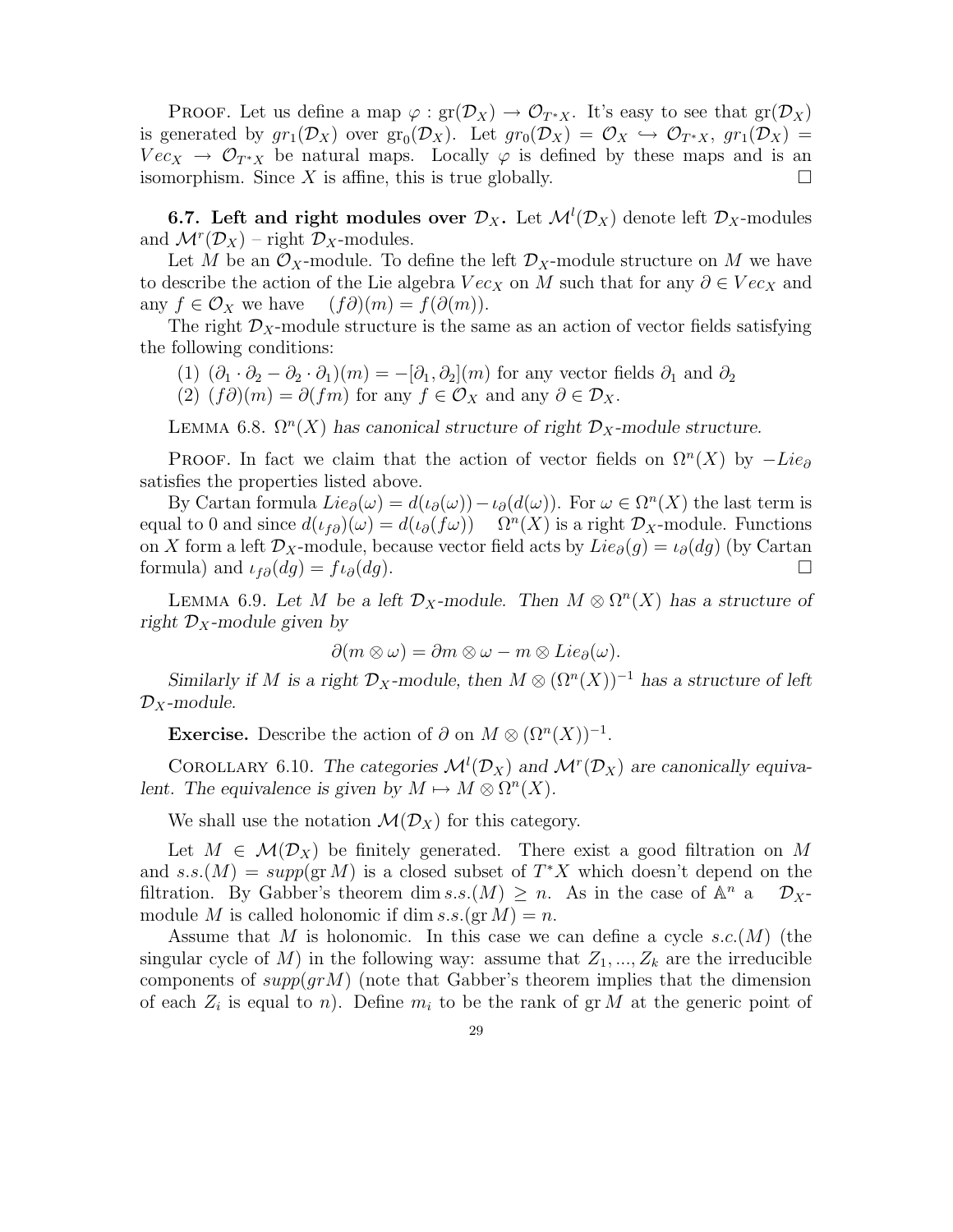$Z_i$ . Then we define  $s.c.(M) = \sum m_i Z_i$ . It is easy to see that  $s.c.(M)$  doesn't depend on the choice of a good filtration. Moreover, if  $0 \to M_1 \to M_2 \to M_3 \to 0$  is a short exact sequence of holonomic modules then  $s.c.(M_2) = s.c.(M_1) + s.c.(M_3)$ .

Lemma 6.11. Holonomic modules have finite length.

PROOF. It is easy to see by induction that if  $s.c.(M) = \sum m_i Z_i$  then the length of M does not exceed  $\sum m_i$ . .

#### Inverse and direct image functors.

**6.12. Inverse image.** Let  $\pi$  :  $X \to Y$  be a morphism of affine algebraic varieties. Then for any  $f \in C^{\infty}(Y)$  we can consider a new function  $f \circ \pi \in C^{\infty}(X)$ . We would like to have an analogous construction for  $D$ -modules.

DEFINITION 6.13. Let M be a left  $\mathcal{D}_Y$ -module. The inverse image of M is the left  $(\mathcal{D}_X)$ -module  $\pi^0(M) = \mathcal{O}_X \otimes_{\mathcal{O}_Y} M$  as an  $\mathcal{O}_X$ -module with the following action of vector fields: for any  $\partial \in Vec_X$   $\partial (f \otimes m) = \partial (f) \otimes m + f \otimes \pi_*(\partial)m$ .

Let  $\mathcal{D}_{X\to Y}$  be the inverse image of  $\mathcal{D}_Y$  This is a left  $\mathcal{D}_X$ -module and right  $\mathcal{D}_Y$ module.

LEMMA 6.14.  $\pi^0 M = \mathcal{D}_{X \to Y} \otimes_{\mathcal{D}_Y} M$ .

PROOF. For any module  $M$  there exist  $k$  and  $l$  (each of them may by equal to infinity), such that the sequence  $\mathcal{D}_Y^l \to \mathcal{D}_Y^k \to M \to 0$  is exact. The functor  $\pi^0$  is right exact, so we have an exact sequence

$$
\pi^0 \mathcal{D}_Y^l \to \pi^0 \mathcal{D}_Y^k \to \pi^0 M \to 0.
$$

For  $M = \mathcal{D}_Y$  the claim is true. Thus it is true also for an arbitrary M. Another way to see it:

$$
\mathcal{D}_{X\to Y}\otimes_{\mathcal{D}_Y}M=(\mathcal{O}_X\otimes_{\mathcal{O}_Y}\mathcal{D}_Y)\otimes_{\mathcal{D}_Y}M=\mathcal{O}_X\otimes_{\mathcal{O}_Y}M.
$$

Suppose we have a coordinate system  $y_1, \ldots, y_m$ ,  $\partial_1, \ldots, \partial_m$  on Y. Then  $\mathcal{D}_Y$  $\bigoplus_{\alpha}\mathcal{O}_Y\partial^{\alpha}$  and  $\mathcal{D}_{X\to Y}=\bigoplus_{\alpha}\mathcal{O}_X\partial^{\alpha}$ , where  $\alpha$  is a multi-index.

**6.15. Direct image.** Let  $\pi : X \to Y$ . For every distribution f with compact support on X we can construct  $\pi_0(f)$ , taking integral of f over the fibers of  $\pi$ . Let us define an analogous operation on modules. Since distributions intuitively correspond to right D-modules it will be easier to spell out the definition of direct image for right modules. Since we have canonical equivalence between the categories of left and right modules the definition will make sense for left modules as well.

DEFINITION 6.16. For any  $\pi : X \to Y$  we define the functor  $\pi_0 : \mathcal{M}^r(\mathcal{D}_X) \to$  $\mathcal{M}^r(\mathcal{D}_Y)$  defined by  $\pi_0(M) = M \otimes_{\mathcal{D}_X} \mathcal{D}_{X \to Y}$ .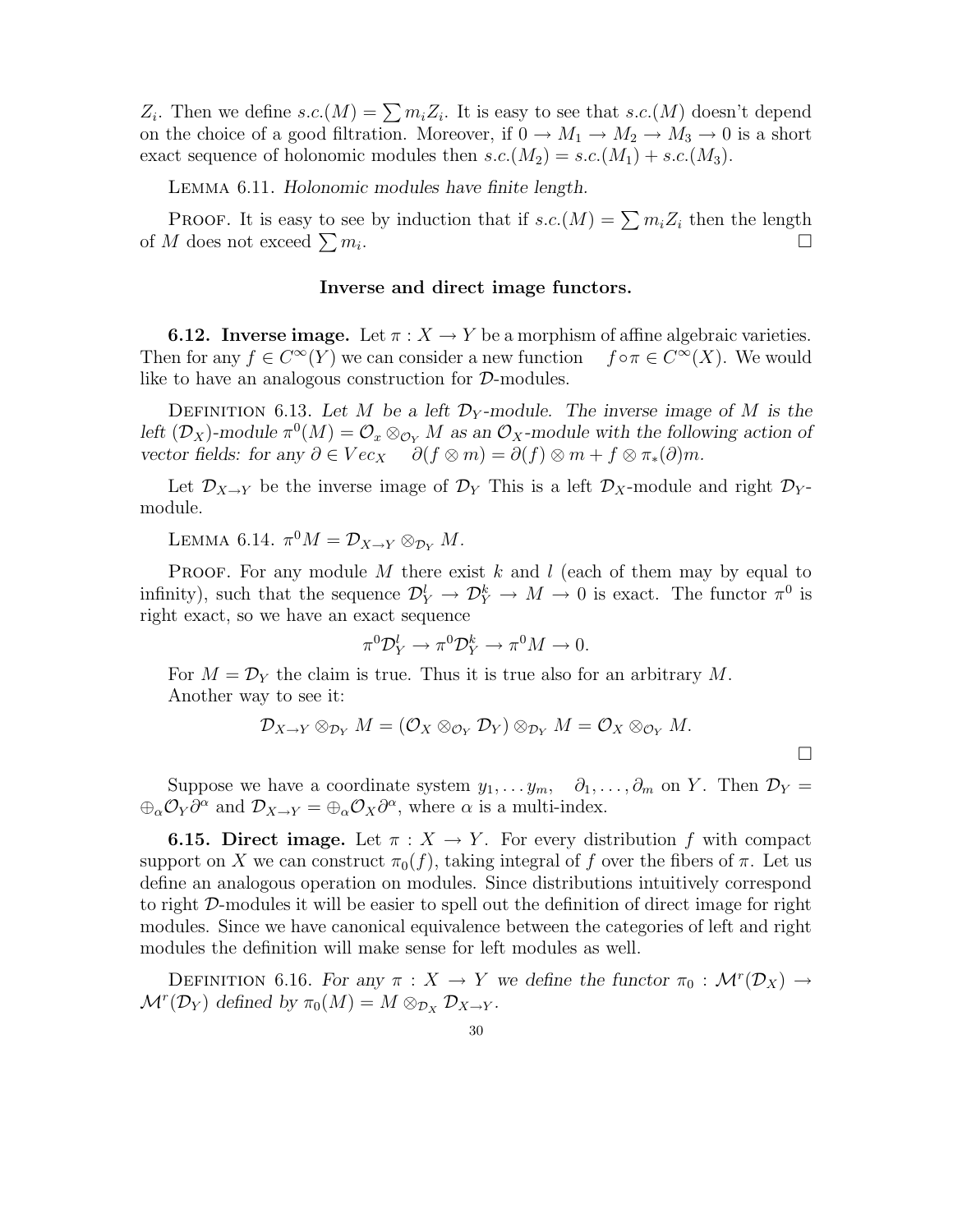Remark."0" means that the functors are not yet derived.

**Example.** Let  $X = \{0\}$  and  $Y = \mathbb{A}^1$  and  $\pi : X \hookrightarrow Y$ . Consider k as a  $\mathcal{D}_X$ -module.

$$
\pi_0 k = \mathcal{D}_{X \to Y} = \mathcal{O}_X \otimes_{\mathcal{O}_Y} \mathcal{D}_Y = \bigoplus_{n \geq 0} k \left(\frac{\partial}{\partial x}\right)^n = \mathcal{D}_{\mathbb{A}^1}/(x \cdot \mathcal{D}_{\mathbb{A}^1}) = \delta_0
$$

as a right  $\mathcal{D}_Y$ -module.

Since the categories of right and left  $D$ -modules are canonically equivalent, we can define direct and inverse images for both left and right modules. For example, let M be the left  $\mathcal{D}_X$ -module. Then

$$
\pi_0(M) = (M \otimes \Omega^n(X) \otimes_{\mathcal{D}_X} \mathcal{D}_{X \to Y}) \otimes (\Omega^m(Y))^{-1}.
$$

**Example.** Let  $X = \mathbb{A}^1$  and  $Y = pt$ . Then for any right  $\mathcal{D}_X$ -module M we have  $\pi_0 M = M / (M \cdot \frac{\partial}{\partial z})$  $\frac{\partial}{\partial x}$ . Indeed,  $\mathcal{D}_{X\to Y} = \mathcal{O}_X \otimes_k k = \mathcal{O}_X$ , and  $\mathcal{O}_X$  is generated by 1 with relations  $\partial(1) = 0$  for any  $\partial \in Vec_X$ . Hence  $\pi_0 M = M \otimes_{\mathcal{D}_X} \mathcal{O}_X = M/\left(M \cdot \frac{\partial}{\partial x}\right)$  $\frac{\partial}{\partial x}\big).$ More generally we have the following lemma.

LEMMA 6.17. Let X be a smooth affine variety,  $\pi : X \to pt$ . Then for every right  $\mathcal{D}_X$ -module  $M$   $\pi_0 M = M/\text{span}(M \cdot \partial)$  (coinvariants of  $Vec_X$  on M).  $\pi_0 M = M/\text{span}(M \cdot \partial)$  (coinvariants of  $Vec_X$  on M).

For functions  $f, g \in C^{\infty}(X)$  we also can consider their product. The corresponding operation on modules is the tensor product: let M and N be left  $\mathcal{D}_X$ -modules, then  $M \otimes N = M \otimes_{\mathcal{O}_X} N$  with the action of vector fields by Leibnitz rule.

For modules there exist also an operation called exterior product: for  $M \in \mathcal{M}(\mathcal{D}_X)$ and  $N \in \mathcal{M}(\mathcal{D}_Y)$  we can consider  $M \boxtimes N \in \mathcal{M}(\mathcal{D}_{X \times Y})$ . By the definition this is  $M \underset{k}{\otimes} N$  with the natural structure of a  $\mathcal{D}_{X \times Y} = \mathcal{D}_X \otimes_k \mathcal{D}_Y$ -module.

LEMMA 6.18.  $M \otimes N = \Delta^0(M \boxtimes N)$ , where  $\Delta : X \to X \times X$  is the diagonal embedding.

Let's formulate some results about inverse and direct images.

THEOREM 6.19. Let  $X \xrightarrow{\pi} Y \xrightarrow{\tau} Z$  be the morphisms of affine algebraic varieties. Then

- (1)  $(\tau \cdot \pi)_0 = \tau_0 \cdot \pi_0$  and  $(\tau \cdot \pi)^0 = \pi^0 \cdot \tau^0$ .
- (2) Functors  $\pi_0$  and  $\pi^0$  maps holonomic modules to holonomic ones. The same is true for their derived functors (since  $\pi_0$  and  $\pi^0$  are right exact,  $L^i\pi_0$  and  $L^i \pi^0$  are defined).

THEOREM 6.20. [Kashiwara] Let  $\pi : X \to Y$  be a closed embedding. Then  $\pi_0$ is an equivalence between  $\mathcal{M}(\mathcal{D}_x)$  and  $\mathcal{M}_X(\mathcal{D}_Y)$ , where  $\mathcal{M}_X(\mathcal{D}_Y)$  is a category of  $\mathcal{D}_Y$ -modules, which are set-theoretically supported on X.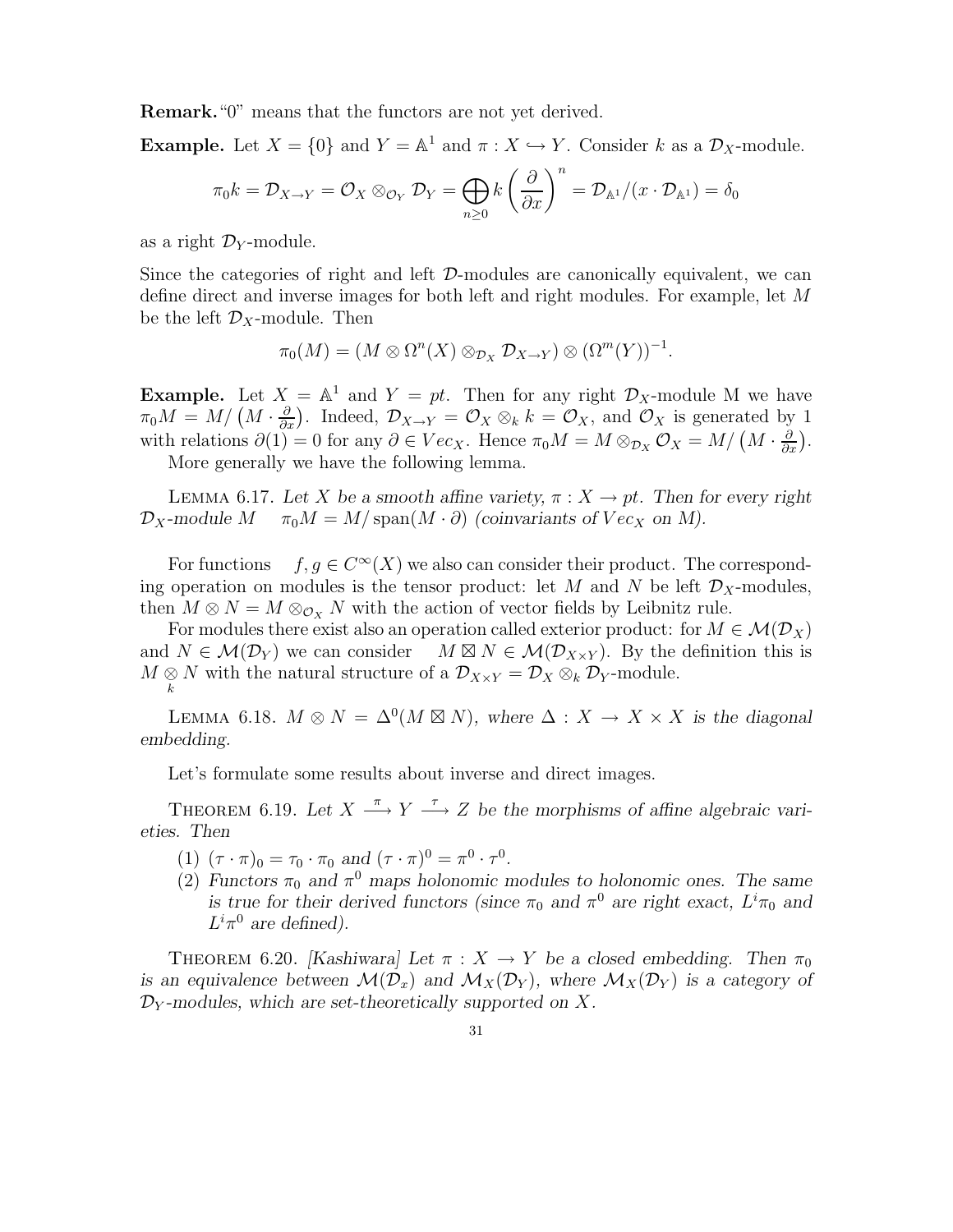Let us recall that a module M is set-theoretically supported on X if for  $f \in \mathcal{I}_X$  $\mathcal{O}_Y$  acts locally nilpotently on M.

**Example.** Let  $X = 0$  and  $Y = \mathbb{A}^1$ . Let  $\delta_0 = \mathcal{D}_Y/(x \cdot \mathcal{D}_Y)$  and M be any  $\mathcal{D}_Y$ module, supported at 0. Then  $Hom(\delta_o, M) = \{m \in M \mid xm = 0\}$ . Since x acts locally nilpotently, there exist  $m \in M$ ,  $(m \neq 0)$  such that  $x(m) = 0$ . If M is irreducible, then  $M = \delta_0$ . Thus Kashiwara's theorem in this case says that any module supported at 0 is a direct sum of  $\delta_0$ 's which is equivalent to saying that  $Ext^1(\delta_0, \delta_0) = 0$ . This may be computed explicitly.

#### 7. Lecture 8 (02/26/02): Proof of Kashiwara's theorem and its corollaries

We now want to prove Theorem 6.20. Theorem 6.19 will be proved in the next lecture.

Let us show first of all that the image of  $i_0$  is contained in  $\mathcal{M}_X(\mathcal{D}_Y)$ . By definition,  $i_0(M) = M \otimes_{\mathcal{D}_X} \mathcal{D}_{X \to Y}$ , and  $\mathcal{D}_{X \to Y} = \mathcal{D}_Y / \mathcal{J} \mathcal{D}_Y$ , where  $\mathcal J$  is the ideal of X. Every element of  $\mathcal{D}_{X\to Y}$  is killed by a large power of  $\mathcal{J}$ , i.e. for every  $d \in \mathcal{D}_Y$  there exists *n*, such that  $dJ^n \,\subset J\mathcal{D}_Y$  (actually, one can take  $n = \text{ord}(d) + 1$ ). (It's enough to prove that for  $d = \partial_1 \ldots \partial_k$ , where  $\partial_i \in Vec_Y$ .) And this means that  $i_0(M)$  is set-theoretically supported on  $X$ .

In order to prove Kashiwara's theorem we shall construct a functor  $i^!: \mathcal{M}(\mathcal{D}_Y) \rightarrow$  $\mathcal{M}(\mathcal{D}_X)$ , which will be the inverse of  $i_0$ , when restricted on  $\mathcal{M}_X(\mathcal{D}_Y)$ . For every  $M \in \mathcal{M}(\mathcal{D}_Y)$ , define  $i^!M = \text{Hom}_{\mathcal{O}_Y}(\mathcal{O}_X, M) = \{$  all m in M, killed by  $\mathcal{J}\}.$  The structure of  $\mathcal{D}_X$ -module is given as follows: any vector field  $\partial \in Vec_X$  can be extended locally to a vector field  $\tilde{\partial} \in Vec_Y$ , which preserves  $\mathcal{J}$ . For any  $m \in i^!M$  define  $\partial m = \tilde{\partial}m$ . This is an element of  $i^!M$ , since  $\tilde{\partial}$  preserves  $\mathcal{J}$ . Let us show, that this definition does not depend on the choice of the extension. Suppose we have two such extensions  $\tilde{\partial}$  and  $\tilde{\partial}'$ . Then  $\tilde{\partial} - \tilde{\partial}' = 0$  on X, i.e.  $v = \tilde{\partial} - \tilde{\partial}' \in \mathcal{J} \cdot Vec_X$  and thus  $v(m) = m \cdot v = 0$ , since m is killed by J. But  $v(m)$  is supported on X, so  $(\tilde{\partial} - \tilde{\partial}')(m) = 0.$ 

Recall the following definitions.

DEFINITION 7.1. Suppose we have two functors  $F : C_1 \to C_2$  and  $G : C_2 \to C_1$ . Then F is called left adjoint to G (or G – right adjoint to F), if for any  $A \in C_1$  and  $B \in \mathcal{C}_2$  there exist a functorial isomorphism  $\alpha_{A,B}: Hom(F(A), B) \to Hom(A, G(B)).$ 

In this case we have canonical maps

$$
FG \to \mathrm{Id}_{\mathcal{C}_1}, \quad \mathrm{Id}_{\mathcal{C}_2} \to GF,
$$

called adjunction morphisms.

**Remark.** For a given  $F$ , if G exists, it is unique up to canonical isomorphism.

THEOREM 7.2. <sup>1</sup> is right adjoint to  $i_0$ . (2) The functors  $\mathcal{M}(\mathcal{D}_X) \stackrel{i_0}{\rightleftharpoons}$  $\Rightarrow M_X(\mathcal{D}_Y)$  are mutually inverse.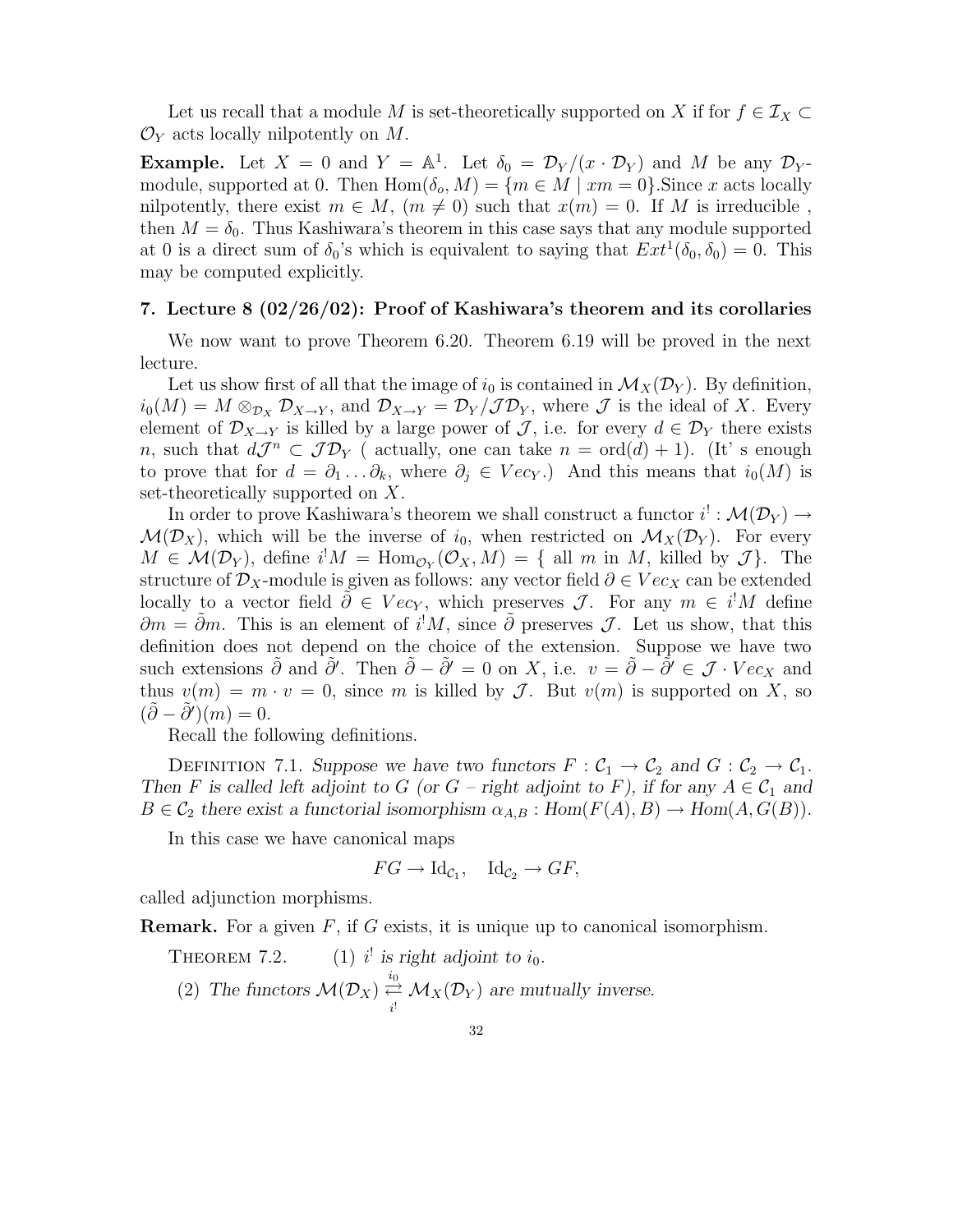It is clear that Theorem 7.2 implies Theorem 6.20.

PROOF. Let  $i : X \hookrightarrow Y$  be a closed embedding. We want to prove that  $i^!$  is right adjoint to  $i^0$ , i.e. that for any  $\mathcal{D}_X$ -module M and  $\mathcal{D}_Y$ -module N we have  $Hom(i_0M, N) \cong Hom(M, i^!N).$ 

There exists a map  $M \hookrightarrow i_0M = M \otimes_{\mathcal{D}_X} \mathcal{D}_{X \to Y}$ , given by  $m \mapsto m \otimes 1$ . Given  $f \in \text{Hom}(i_0M, N)$ , restrict it to M. In fact, we'll get a map  $M \to i^!N$ . Given  $g \in \text{Hom}(M, i^!N)$ , we want to construct  $\tilde{g}: M \otimes_{\mathcal{D}_X} \mathcal{D}_{X\to Y} \to N$ . We know that  $\mathcal{D}_{X\to Y} = \mathcal{D}_Y/\mathcal{J}\mathcal{D}_Y$ . So a map  $m \otimes d \mapsto g(m)d$  is well-defined, since  $g(m)$  is killed by  $J$ . The first part of Theorem 7.2 is proved.

Since  $i_0$  and  $i'$  are adjoint, we have canonical adjunction morphisms  $i_0i^! \rightarrow \text{Id}$  and Id  $\rightarrow i'i_0$ . In order to prove the second part of the theorem, we have to prove that these morphisms are in fact isomorphisms. It is enough to show this locally.

By induction on codimension of X in Y it is enough to assume that X is a smooth hypersurface in Y, given by an equation  $f = 0$ . Locally we can choose a coordinate system  $y_1, \ldots, y_m \quad \partial_1, \ldots, \partial_m$  on Y, such that  $y_m = f$ .

We claim that  $\mathcal{D}_{X\to Y}$  is free over  $\mathcal{D}_X$ :

$$
\mathcal{D}_{X\to Y}=\bigoplus_n \mathcal{D}_X\partial^n,
$$

where  $\partial$  is a vector field on Y, such that  $\partial(f) = 1$ . Indeed

$$
\mathcal{D}_{X\to Y}=\mathcal{O}_X\otimes\mathcal{D}_Y=\bigoplus\mathcal{O}_X\partial_1^{\alpha_1}\ldots\partial_m^{\alpha_m}
$$

and  $\bigoplus_{\alpha_1,\dots,\alpha_{m-1}} \mathcal{O}_X \partial_1^{\alpha_1}$  $\hat{\theta}_1^{\alpha_1} \dots \hat{\theta}_{m-1}^{\alpha_{m-1}}$  $\int_{m-1}^{\alpha_{m-1}}$  is  $\mathcal{D}_X$ .

Let us prove that  $\mathrm{Id} \to i^{!}i_{0}$  is isomorphism. Let M be  $\mathcal{D}_X$ -module. Then

$$
i_0M = M \otimes_{\mathcal{D}_X} \mathcal{D}_{X \to Y} = M \otimes_{\mathcal{D}_X} \left( \bigoplus_j \mathcal{D}_X \partial^j \right) = \bigoplus_j M \partial^j.
$$

We have a map  $f : M \partial^j \to M \partial^{j-1}$ . It is isomorphism for  $i > 0$  (it follows from the fact, that  $\partial \circ f$  acts on  $M\partial^j$  by j, and this can be proved by induction).

So Kerf  $|_{i_0M} = M$ , and this means that  $i^!i_0M = M$ .

Now we have to show that  $i_0i^! \rightarrow \text{Id}$  is an isomorphism.

Let N be  $\mathcal{D}_Y$  module supported on X and Ker $f = S \subset N$ . By definition  $S = i^! N$ . We'll prove that  $N = i_0 S$ , i.e.  $N = \bigoplus S \partial^j$ .

Consider  $\tilde{N} = \sum_j S\partial^j \subset N$  and  $\tilde{d} = f\partial$ . On  $S\partial^j - d$  acts by eigenvalue j. This can be proved by induction: if  $nd = \lambda n$ , then  $n\partial d = n(f\partial + 1)\partial = (nd)\partial + n\partial =$  $(\lambda + 1)(n\partial)$ . Since  $\partial f = f\partial + 1$ , it acts by  $j + 1$  on  $S\partial^{j}$ . This means that  $\tilde{N}$  is in fact the direct sum and  $f : S\partial^j \to S\partial^{j-1}$  is surjective on  $\tilde{N}$ .

Consider  $L = N/N$ . To show that  $L = 0$ , it is enough to show that f has zero kernel on  $L$  (since we know that f acts locally nilpotently on  $L$ ).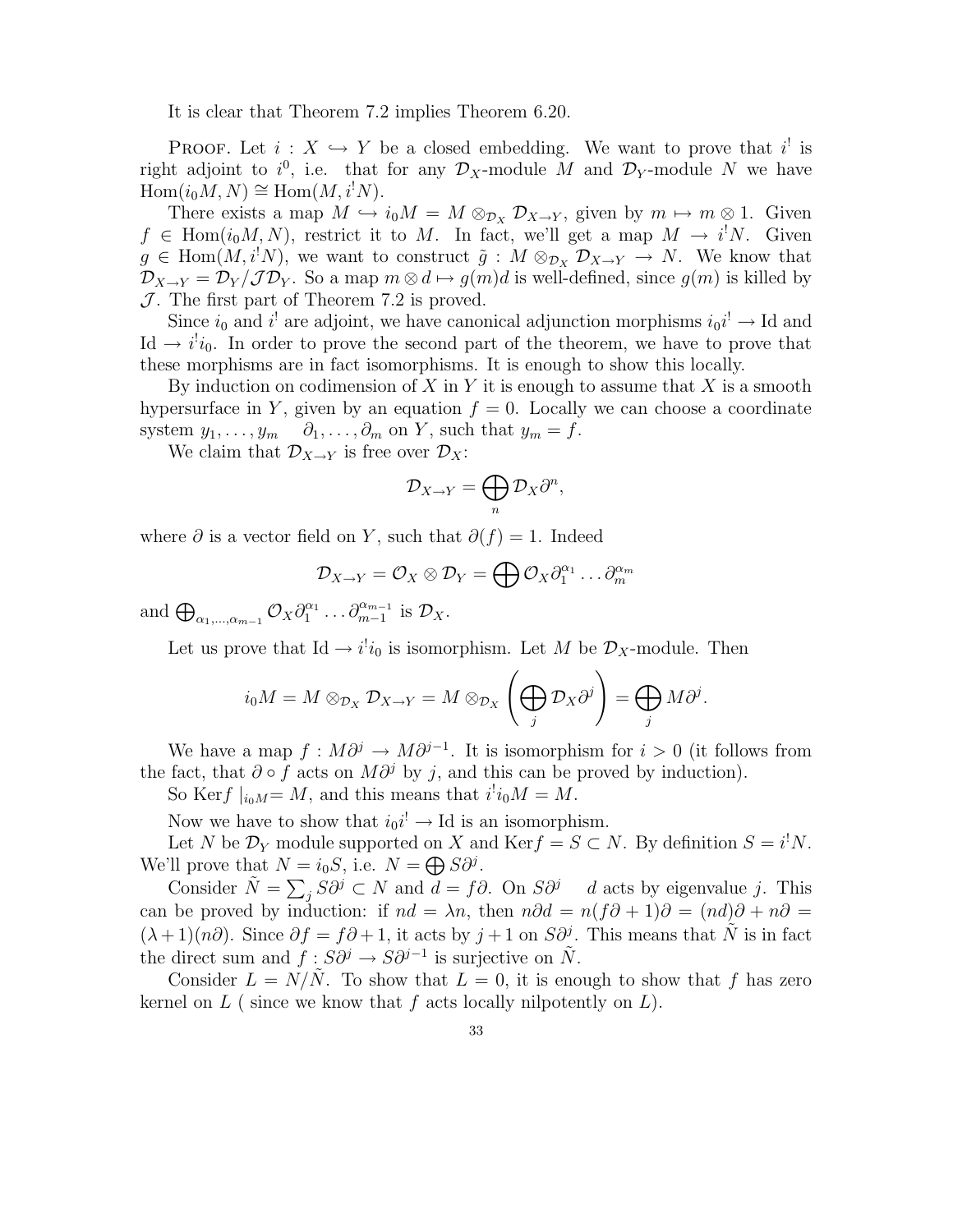Let  $l \in N$ , such that  $lf \in \tilde{N}$ . We want to show that  $l \in \tilde{N}$ . Since f is surjective, there exist  $n \in \tilde{N}$  such that  $nf = lf$ . This means that  $(n - l)f = 0$ . Since  $n \in \tilde{N}$ and  $n - l \in S \subset \tilde{N}, l \in \tilde{N}$ .

Let us see some applications of Kashiwara's theorem (we shall see more applications in the future).

7.3. D-modules on singular varieties. Let  $X$  be any affine variety. There exists a closed embedding  $X \hookrightarrow Y$ , where Y is smooth. Define  $\mathcal{M}(\mathcal{D}_X) = \mathcal{M}_X(\mathcal{D}_Y)$ . By Kashiwara's theorem this definition for smooth varieties is the same, as we already have. We claim that this definition does not depend on the embedding.

Suppose  $i_1 : X \hookrightarrow Y_1$  and  $i_2 : X \hookrightarrow Y$  are two such embeddings. Then there exist  $Y_3$ , such that the diagram

$$
X \xrightarrow{i_1} Y_1
$$
  
\n
$$
i_2 \downarrow \qquad j_1 \downarrow
$$
  
\n
$$
Y_2 \xrightarrow{j_2} Y_3
$$

where all maps are closed embeddings, is commutative.

It follows clearly from Kashiwara's theorem that for  $k = 1$  or 2 we have  $\mathcal{M}_X(\mathcal{D}_{Y_k}) \subset$  $\mathcal{M}_X(\mathcal{D}_{Y_3})$ . This defines an equivalence  $\mathcal{M}_X(\mathcal{D}_{Y_1}) \simeq \mathcal{M}_X(\mathcal{D}_{Y_2})$ . Let us check that that this equivalence does not depend on the choice of  $Y_3$ .

We have a functor  $F : \mathcal{M}_X(\mathcal{D}_Y) \to \mathcal{M}(\mathcal{O}_X)$  defined by  $M \mapsto \{m \in M\}$  $\mathcal{J} \cdot m = 0$ . It is easy to see that this functor is faithful. If we have two embeddings  $i_1: X \hookrightarrow Y_1, i_2: X \hookrightarrow Y_2$  then it is easy to see that the above equivalence commutes with the corresponding functors  $F_i: \mathcal{M}_X(\mathcal{D}_{Y_i}) \to \mathcal{M}(\mathcal{O}_X)$ . This implies that this equivalence does not depend on the choice of  $Y_3$ . Moreover, it shows that we have a well-defined faithful functor  $\mathcal{M}(\mathcal{D}_X) \to \mathcal{M}(\mathcal{O}_X)$  for an arbitrary affine variety. This shows that we can think of an object of  $\mathcal{M}(\mathcal{D}_X)$ , defined above, as an object of  $\mathcal{M}(\mathcal{O}_X)$  plus some additional structure. If  $M \in \mathcal{M}(\mathcal{O}_X)$  is a " $\mathcal{D}_X$ -module" in our definition, then one can show that  $\mathcal{D}_X$  acts on M (cf. problem set 4), but a " $\mathcal{D}_X$ -module" structure is not recovered from  $\mathcal{D}_X$ -action.

Historical remark. Kashiwara proved his theorem before Bernstein's inequality was stated. In fact, the first proof of this inequality, which was in Bernstein's thesis, used Kashiwara's theorem.

#### Exercises

In this collection of problems all varieties are assumed to be affine.

1. Let X be an algebraic variety,  $\Delta: X \to X \times X$  the diagonal embedding. Let J denote the ideal of  $\Delta(X)$  in  $\mathcal{O}_{X\times X}$  and let  $X^{(n)}$  denote the closed subscheme of  $X \times X$  corresponding to the ideal  $J^n$ .

2. Let  $\eta: A \to B$  be a homomorphism of commutative algebras such that B is finite over A. Recall that in this case we have the functor  $\eta' : A - mod \to B - mod$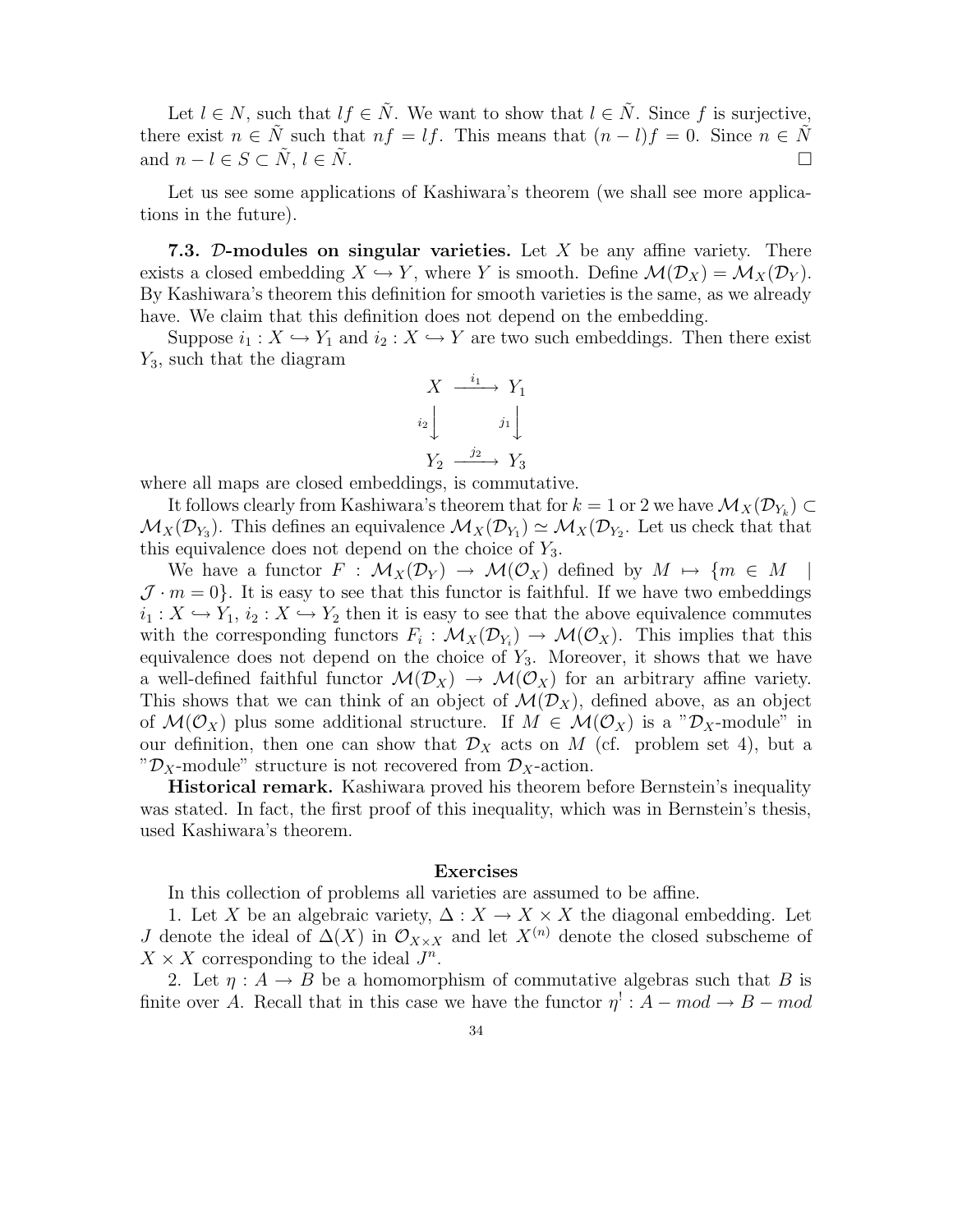defined as

$$
\eta^!(M) = \text{Hom}_A(B, M).
$$

Let X be a scheme over our base field  $k$  (the definitions below makes sense (and are interesting) when  $k$  has arbitrary characteristic but we shall consider only the case when it has characteritic  $0$ ). Recall that a *nilpotent extension* of X is a closed embedding  $i: X \to Y$  where Y is another scheme and the ideal of X in Y is nilpotent. If Y and Z are two nilpotent extensions of X we say that  $\eta: Y \to Z$  is a morphism of extensions it it is a morphism of schemes which is equal to identity on  $X$ .

A *!-crystal* on  $X$  is a collection of the following data:

- (1) An  $\mathcal{O}_Y$ -module  $M_Y$  for every nilpotent extension Y of X.
- (2) An isomorphism  $\alpha_{\eta}: M_Y \simeq \eta^! M_Z$  for every finite map of extensions  $\eta: Y \to Z$ Z.

This data should satisfy the following compatibility condition: for every chain  $Y \xrightarrow{\eta} Z \xrightarrow{\rho} W$  of finite morphisms of nilpotent extensions of X we have  $\alpha_{\eta \circ \rho} = \alpha_{\eta} \circ \alpha_{\rho}$ (I hope that the meaning of the right hand side is clear.

We denote by  $Crys(X)$  the category of !-crystals on X.

Let X be a (not necessarily smooth) algebraic variety.  $M \in calM(\mathcal{D}_X)$  (defined via right modules). Let also  $X \to Y$  be a nilpotent extension of X. We may imbed Y into some smooth variety Z. In this case M gives rise to a  $\mathcal{D}_Z$ -module  $M_Z$  on Z supported on X. Define  $M_Y$  to be the set of all elements of  $M_Z$  which are schemetheoretically supported on Y .

a) Show that the collection  $\{M_Y\}$  has a natural structure of a !-crystal.

b) Show that the resulting functor  $\mathcal{M}(\mathcal{D}_X) \to \mathcal{C}rys(X)$  is an equivalence of categories (hint: do it first for smooth  $X$  using problem 1).

# 8. Lecture 9 (02/28/02): Direct and inverse images preserve holonomicity

Last time we have defined two functors of inverse image  $i^!$  and  $i^0$ . The first is left exact and the second is right exact. What is the relation between those functors?

Lemma 8.1.

$$
i' = L^{\dim X - \dim Y} i^0 \tag{*}
$$

$$
i^0 = R^{\dim Y - \dim X} i^!
$$
\n
$$
(*)
$$

(This is true even for  $\mathcal{O}\text{-modules.}$ )

PROOF. As in the proof of Kashiwara's theorem, we can assume that  $X$  has codimension 1 in Y and is given by equation  $f = 0$ . By definition  $i^0 M = \mathcal{O}_X \otimes_{\mathcal{O}_Y} M$ .

$$
0 \to \mathcal{O}_Y \xrightarrow{f} \mathcal{O}_Y \to \mathcal{O}_X \to 0
$$

is a free resolution of  $\mathcal{O}_X$ . Taking tensor product with M we get

$$
M \xrightarrow{f} M \to \mathcal{O}_X \otimes_{\mathcal{O}_Y} M \to 0.
$$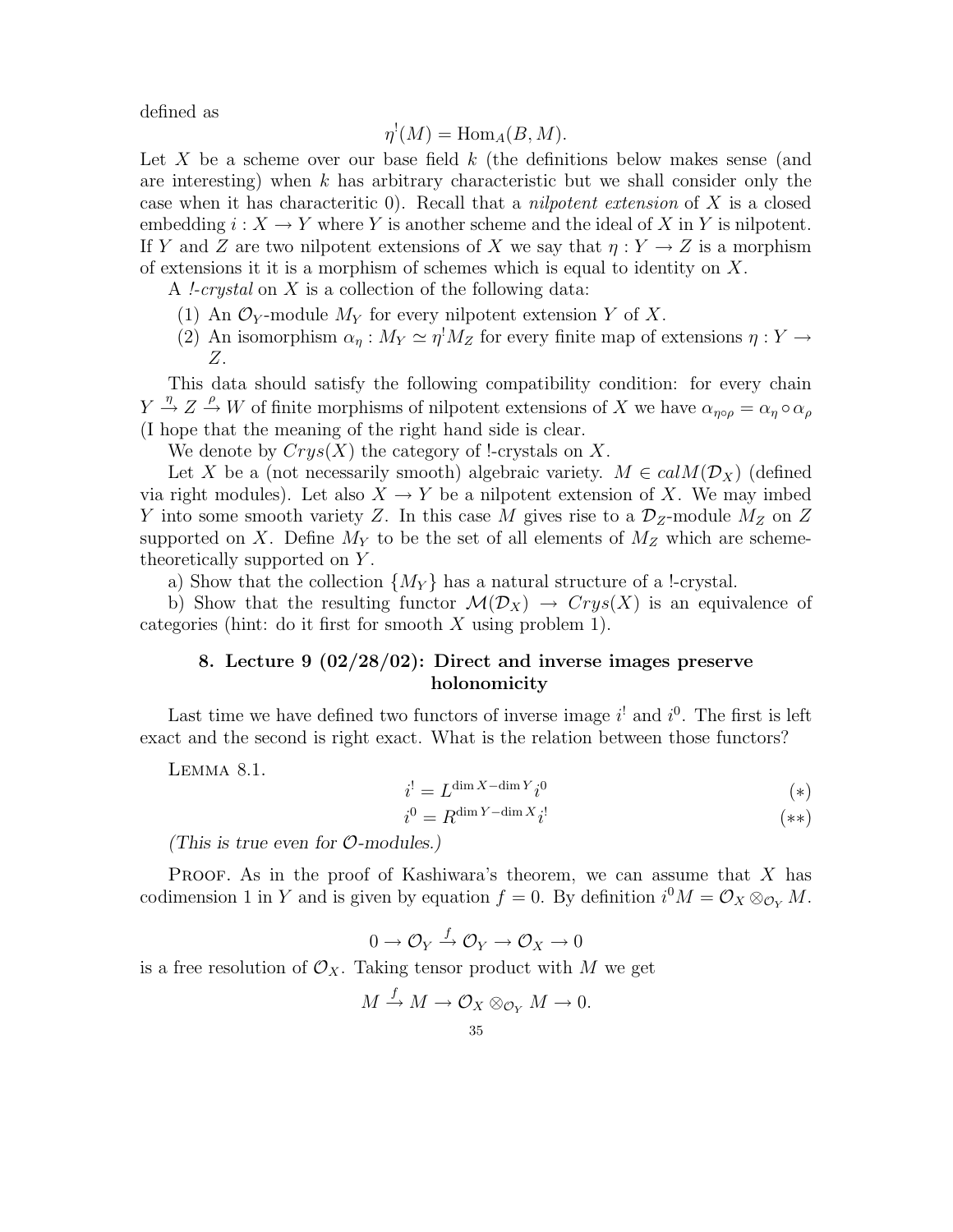By definition  $L^{-1}i^0M = \text{Ker} f = i^!M$  and  $i^0M = \text{Coker} f = R^1i^!M$ .

LEMMA 8.2. Let  $i : X \hookrightarrow Y$  be smooth embedding. Then  $i^!$  maps holonomic modules in  $\mathcal{M}_X(\mathcal{D}_Y)$  to holonomic modules in  $\mathcal{M}(\mathcal{D}_X)$ .

**PROOF.** As before, we can assume that X has codimension 1 in Y and is given by equation  $f = 0$ .

In the proof of Kashiwara's theorem we have shown that  $i_0M = \bigoplus_j M\partial^j$ , where  $\partial$  is a vector field on Y such that  $\partial f = 1$ . It's easy to see that in this case  $d(i_0M) =$  $d(M) + 1.$ 

By Kashiwara's theorem  $i_0i^!N = N$  if  $N \in \mathcal{M}_X(\mathcal{D}_Y)$ . So  $d(N) = d(i_0i^!N) =$  $d(i^!N) + 1$  and  $d(i^!N) = d(N) - 1$ . If N is holonomic, so is  $i^!N$ .

DEFINITION 8.3. Suppose  $X \subset Y$  is singular. Then  $M \in \mathcal{M}(\mathcal{D}_X) = \mathcal{M}_X(\mathcal{D}_Y)$  is holonomic if it is holonomic as  $\mathcal{D}_Y$ -module.

LEMMA 8.4. *i*<sup>1</sup> and *i*<sub>0</sub> define inverse equivalences of  $\mathcal{M}_X^{hol}(\mathcal{D}_Y)$  and  $\mathcal{M}^{hol}(\mathcal{D}_X)$ .

By this lemma the definition above does not depend on  $Y$ .

THEOREM 8.5. Let  $\pi : \mathbb{A}^n \to \mathbb{A}^m$  be an affine map (i.e. a composition of a linear map and a translation). Then  $\pi_0$ ,  $\pi^0$  and their derived functors map holonomic modules to holonomic. For any holonomic  $\mathcal{D}_{\mathbb{A}^n}$ -module N and any holonomic  $\mathcal{D}_{\mathbb{A}^m}$ module M

$$
\sum_{i} c(L^i \pi_0 N) \le c(N) \quad \text{and} \quad \sum_{i} c(L^i \pi^0 M) \le c(M). \tag{1}
$$

Theorem 8.5 implies that if  $\pi$  is an affine map then the functors  $\pi_0$ ,  $\pi^0$  and their derived functors preserve holonomicity. We shall se later that this statement is true in general (i.e. when  $\pi$  is an arbitrary map of algebraic varieties).

**Example.** Let  $\pi : X \to pt$ . Then for every right  $\mathcal{D}_X$ -module  $M \pi_0 M = M/(M \cdot$  $Vec_X$ ). For any left module  $M \quad \pi_0 M = M \otimes \Omega^n(X)/(M \otimes \Omega^n(X) \cdot Vec_X)$ . (We have not multiplied by  $\Omega^{-n}(pt)$ , since  $\Omega^{-n}(pt) = 1$ ).

We claim that  $L^i \pi_0 M = H_{dR}^{n+i}(M)$ . In our case  $\mathcal{D}_{X\to Y} = \mathcal{O}_X$ . This means that  $\pi_0 M = M \otimes_{\mathcal{D}_X} \mathcal{D}_{X \to Y} = M \otimes_{\mathcal{D}_X} \mathcal{O}_X$  for right modules and  $\pi_0 M = \Omega^n(X) \otimes_{\mathcal{D}_X} M$ for left modules.

Earlier we have proved that  $dR(\mathcal{D}_X)$  is a projective resolution of  $\Omega^n(X)$  as a right  $\mathcal{D}_X$ -module. To compute  $L^{\bullet}\pi_0M$ , we have to compute  $H^{\bullet}(dR(\mathcal{D}_X)) = dR(\mathcal{D}_X) \otimes_{\mathcal{D}_X}$  $M = dR(M)$ . Thus  $L^i \pi_0 M = H_{dR}^{n+i}(M)$ .

COROLLARY 8.6. If M is holonomic, dim  $H_{dR}^i(M) < \infty$ .

PROOF. Let be a map  $\pi : X \to pt$ . In the example above we have seen that  $H_{dR}^{i}(M) = L^{i-n}\pi_0M$ . Hence, since M is holonomic,  $H_{dR}^{i}(M)$  is holonomic by theorem Theorem 8.5. And any holonomic module over  $\mathcal{D}_{pt}$  is finite dimensional.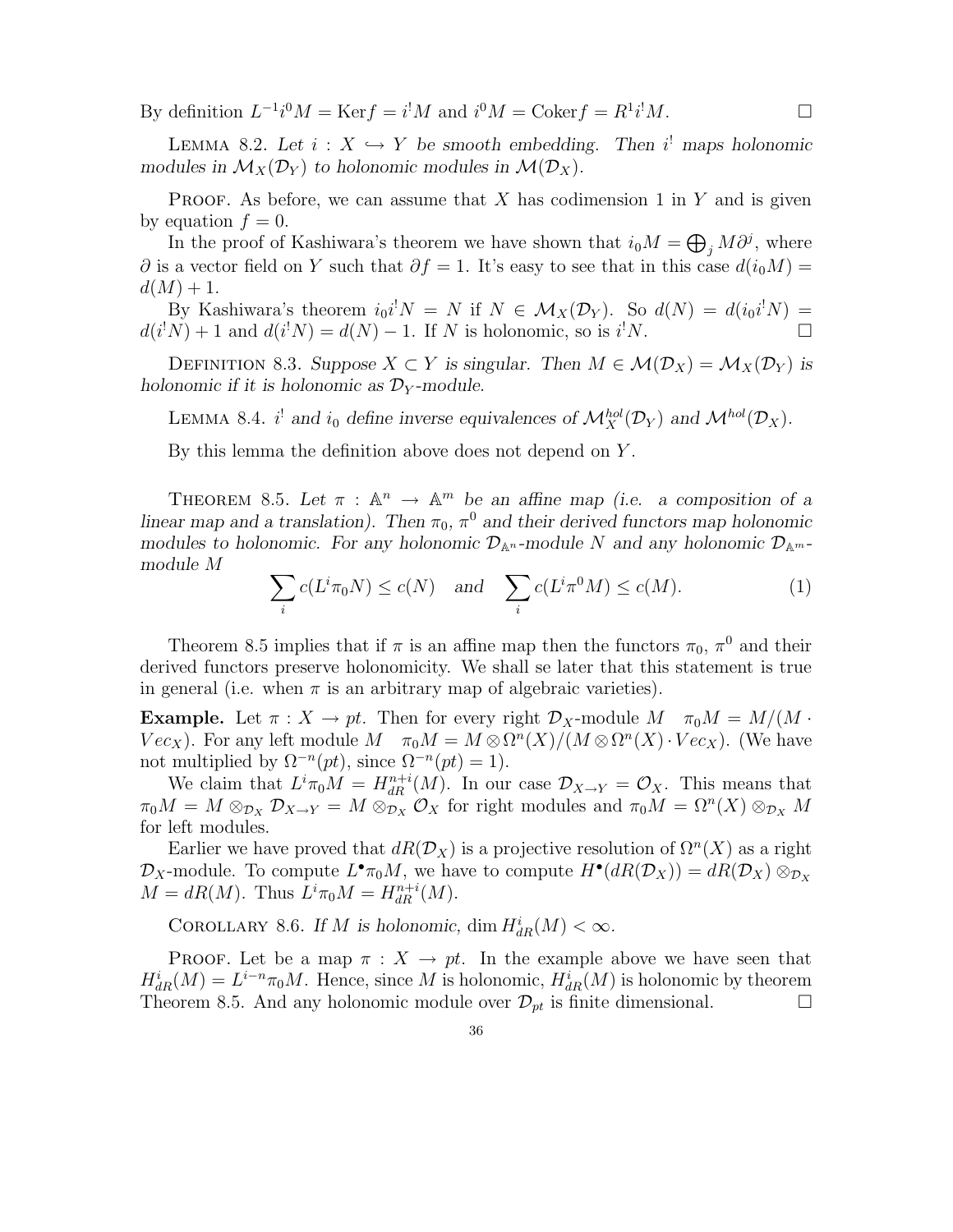Proof of Theorem 8.5. Any affine map is a composition of a standard projection and an affine embedding. So, it's enough to prove the theorem for embeddings and for projections.

If  $\pi$  is a projection, then  $\pi^0$  is exact. By induction we can assume that  $m = n - 1$ and  $\pi : \mathbb{A}^n \to \mathbb{A}^{n-1}$ . In this case  $\mathcal{O}_{\mathbb{A}^n} = k[x_1, \ldots, x_n], \quad \mathcal{O}_{\mathbb{A}^{n-1}} = k[x_1, \ldots, x_{n-1}]$  and thus

$$
\pi^0 M = \mathcal{O}_{\mathbb{A}^n} \otimes_{\mathcal{O}_{\mathbb{A}^{n-1}}} M = \bigoplus_i Mx_n^i.
$$

Let  $F_iM$  be a good filtration on M. It induces filtration on  $\pi^0M$ , namely

$$
F_k \pi^0 M = \sum_{i+j=k} F_j M \cdot x_n^i.
$$

Since M is holonomic dim  $F_j M = \frac{c(M)j^{n-1}}{(n-1)!} + \ldots$ . This means that

$$
\dim F_k \pi^0 M = \frac{c(M)k^n}{n!} + \dots,
$$

hence  $\pi^{0}M$  is holonomic and  $c(\pi^{0}M) \leq c(M)$  (we have discussed it in lecture 2). Since  $\pi^0$  is exact, we proved the theorem in this case.

Suppose  $\pi$  is an embedding. By induction we can assume  $m = n + 1$ ,  $\pi : \mathbb{A}^n \hookrightarrow$  $\mathbb{A}^{n+1}$ . Let  $\mathbb{A}^n = \{x = 0\}$ , where  $x = x_n$  and M be a holonomic module on  $\mathbb{A}^{n+1}$ .

Choose a good filtration  $F_iM$  on M (with respect to Bernstein's filtration on  $\mathcal{D}_{\mathbb{A}^{n+1}}$ ). Let  $N \subset M$  be the part of M on which x acts nilpotently. Then  $N = \pi_0 \pi^1 M$ . In the proof of Kashiwara's theorem we've showed, that  $x$  acts surjectively on N. This means that  $Coker(x)$  on M is the same as  $Coker(x)$  on  $M/N$ . On  $M/N$  x has no kernel and  $M/N$  is holonomic as a quotient of holonomic module. Thus to prove that  $\pi^0 M = \text{Coker}(x)$  is holonomic, it is enough to assume that  $\text{Ker}(x)$  on M is 0.

The module  $\pi^0 M = M/xM$  inherits filtration from M which might be not good. Since M is holonomic we know that

$$
\dim F_i M = \frac{c(M)i^{n+1}}{(n+1)!} + \dots
$$

By definition the map  $F_iM/(x \cdot F_{i-1}M) \rightarrow F_i(M/xM)$  is surjective. Since x has no kernel it follows that dim  $x \cdot F_{i-1}M = \dim F_{i-1}M$  and hence

$$
\dim F_i(M/xM) = \frac{c(M)i^n}{n!} + \dots
$$

In lecture 2 we' discussed that such an equality for an arbitrary filtration implies that  $M/xM$  is holonomic and  $c(M/xM) \leq c(M)$ . Hence  $\pi^0 M$  is holonomic.

Now let's prove inequality (1). Let  $M_1$  be maximal submodule of M supported on  $\mathbb{A}^{n-1}$ . From the following exact sequence

$$
0 \to M_1 \to M \to M/M_1 \to 0
$$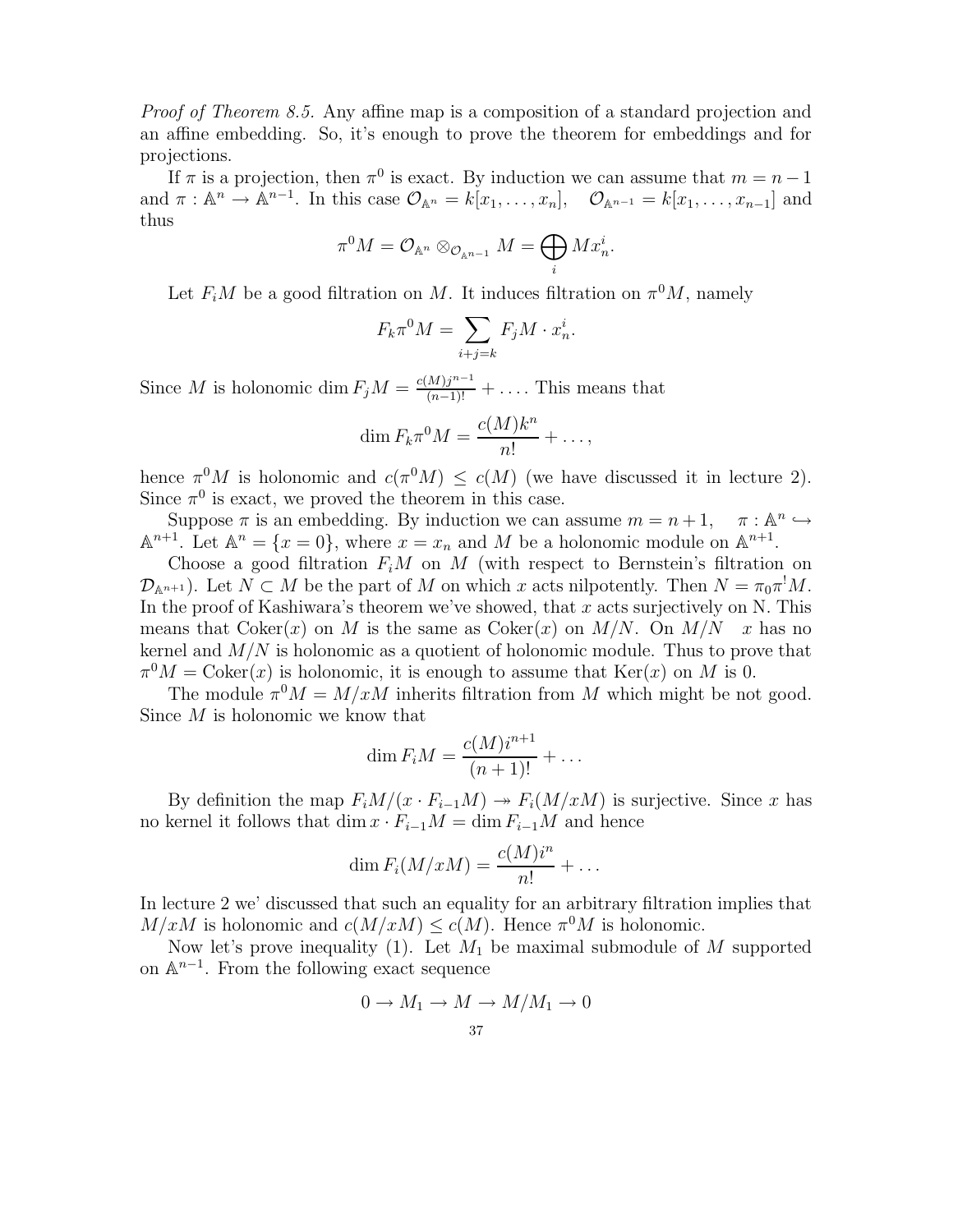we know, that  $c(M) = c(M_1) + c(M/M_1)$ . By construction  $\pi^0 M_1 = 0 = \pi^1(M/M_1)$ . Thus  $c(\pi^1 M_1) = c(M_1)$  and  $c(\pi^0 M/M_1) \leq c(M/M_1)$ . Since  $\pi^1 = L^{-1}\pi^0$ , we have  $c(L^{-1}\pi^0M) + c(\pi^0M) \leq c(M)$ . Our theorem is proved for  $\pi^0$ .

In order to prove this statement for  $\pi_0$  we shall introduce the Fourier transform  $F: \mathcal{M}(\mathcal{D}_V) \to \mathcal{M}(\mathcal{D}_{V^*})$ , where V is vector space and  $V^*$  – its dual.

Since  $\mathcal{D}_V$  is generated by  $V^* \subset \mathcal{O}(V)$  and  $V \subset Vec_V, \mathcal{D}_{V^*}$  is generated by  $V \subset \mathcal{O}(V^*)$  and  $V^* \subset Vec_{V^*}$ ,  $\mathcal{D}_V$  and  $\mathcal{D}_{V^*}$  are isomorphic via  $V \leftrightarrow V$  and  $V^* \leftrightarrow V^*$ . Obviously, this isomorthism preserves Bernstein's filtration. So  $F$  maps holonomic modules to holonomic.

**Example.** In case  $V = \mathbb{A}^1$  isomorphism between  $\mathcal{D}_V$  and  $\mathcal{D}_V^*$  is given by  $x \mapsto \frac{d}{dx}$  and  $\frac{d}{dx} \mapsto -x.$ 

Let  $\pi : V \to W$  be a linear map and  $\widetilde{\pi} : W^* \to V^*$  be its dual.

$$
F_W(\pi_0 M) = \widetilde{\pi}^0(F_V M)
$$

Thus, if the theorem is true for  $\pi^0$ , it's true for  $\pi_0$  also.

COROLLARY 8.7. If M is holonomic on  $\mathbb{A}^n$  then

$$
\sum \dim H^i_{dR}(M) \le c(M).
$$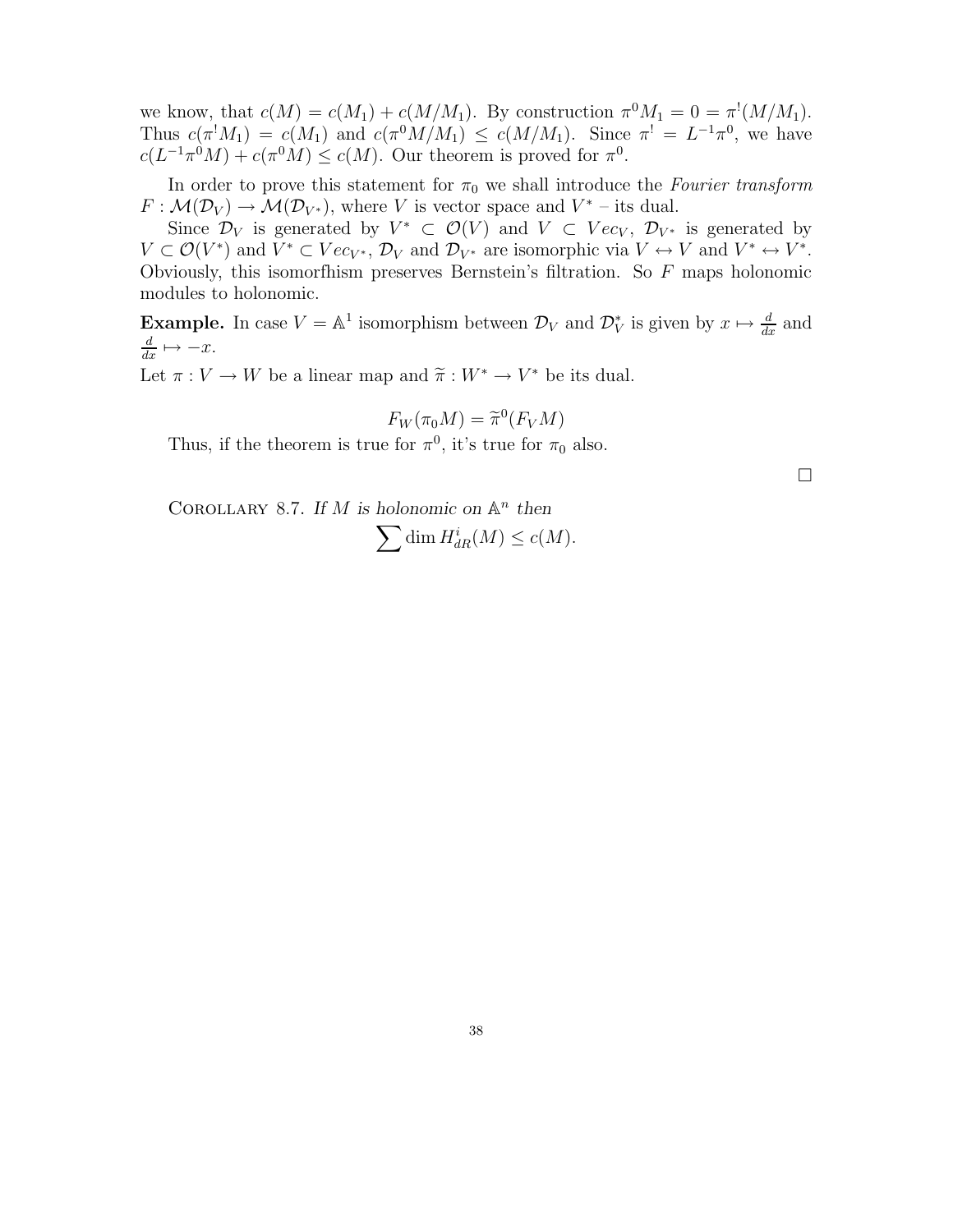### CHAPTER 2

# D-modules on general algebraic varieties

# 1. Lectures 10 and 11  $(03/5/02$  and  $03/7/02)$ : D-modules for arbitrary varieties

Let  $X$  be any algebraic variety (for simplicity we shall assume that all the varieties in question are quasi-projective; this, however, doesn't affect the statements but only simplifies the exposition). Then there exists unique sheaf  $\mathcal{D}_X$  of differential operators on X such that for any affine subset  $U \subset X$   $\Gamma(U, \mathcal{D}_X) = \mathcal{D}_U$ . This sheaf has both right and left  $\mathcal{O}_X$ -modules structures.

LEMMA 1.1.  $\mathcal{D}_X$  is quasi-coherent with respect to either  $\mathcal{O}_X$ -module structure.

Suppose X is affine,  $f \in \mathcal{O}_X$  and  $U = U_f = \{x \in X \mid f(x) \neq 0\}$  – an open affine subset of X. Let  $\mathcal F$  be a sheaf of  $\mathcal O_X$ -modules. Then

$$
\Gamma(U,\mathcal{F})=\mathcal{O}_U\otimes_{\mathcal{O}_X}\Gamma(X,\mathcal{F}).
$$

 $\mathcal{D}_X$  has two  $\mathcal{O}_X$ -module structures and

$$
\mathcal{O}_U\otimes_{\mathcal{O}_X}\mathcal{D}_X\simeq \mathcal{D}_X\otimes_{\mathcal{O}_X}\mathcal{O}_U\simeq \mathcal{D}_U.
$$

As in the case of affine varieties, here we have quasi-coherent sheaves of left  $\mathcal{D}_{X}$ modules  $\mathcal{M}^l(\mathcal{D}_X)$  and quasi-coherent sheaves of right  $\mathcal{D}_X$ -modules  $\mathcal{M}^r(\mathcal{D}_X)$ . And these two categories are isomorphic via  $M \mapsto M \otimes \Omega^{n}(X)$ , where  $n = \dim X$ .

Some statements that we proved for affine varieties remain true (with the same proof) in the general case. For example, since Kashiwara's theorem is a local statement, it is still true in general case. If X is singular, we can cover it by  $U_i$  such that each  $U_i$  can be embedded into a smooth variety. In this case  $\mathcal{D}$ -module on X is the set  $\{M_i\}$  of D-modules on  $U_i$  (for each i), such that for any i and j  $M_i|_{U_j} = M_j|_{U_i}$ , and for any triple  $i, j$  and  $k$  compatibility condition holds.

Let X be smooth. Then  $\mathcal{D}_X$  is a filtered sheaf of algebras and

$$
gr\mathcal{D}_X = p_*\mathcal{O}(T^*X),
$$

where  $p: T^*X \to X$  is a standard projection. In this case we also have a functor of singular support:  $M \mapsto s.s.(M) \subset T^*X$ . Let's denote the cycle, given by singular support of M, by  $s.c.(M)$ .

**Definition.** Module M is called holonomic iff  $d(s.s.(M)) = n$ .

In this case holonomic modules also have finite length.

Inverse and direct images in case of arbitrary varieties.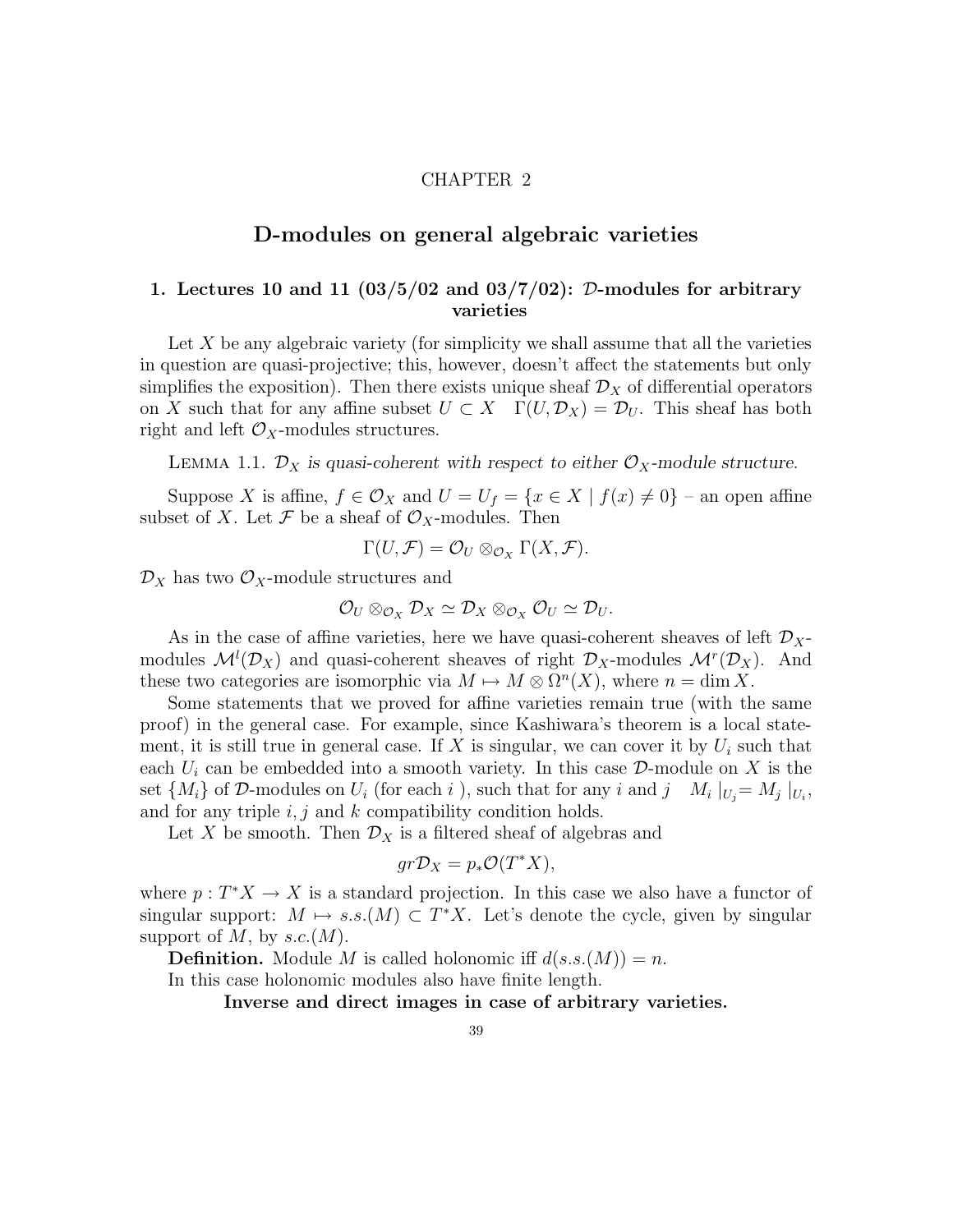Let  $\pi : X \to Y$  and  $N \in \mathcal{M}^l(\mathcal{D}_Y)$ . Then we can define the inverse image  $\pi^0 N = \mathcal{O}_X \otimes_{\pi^* \mathcal{O}_Y} \pi^*(N)$  - sheaf of  $\pi^* \mathcal{O}_Y$ -modules (since  $\pi^* \mathcal{O}_Y \hookrightarrow \mathcal{O}_X$ ). This definition is totally analogous to the case of affine varieties.

Let's try to define direct image, as we've done for affine varieties. First of all define  $\mathcal{D}_{X\to Y} = \pi^0 \mathcal{D}_Y$ . Let  $M \in \mathcal{M}^r(\mathcal{D}_X)$  be right  $\mathcal{D}_X$ -module. If we set  $\pi_0 M =$  $\pi_*(M \otimes_{\mathcal{D}_X} \mathcal{D}_{X\to Y}),$  then  $\pi_0$  is neither left nor right exact, since  $\otimes_{\mathcal{D}_X} \mathcal{D}_{X\to Y}$  is right exact and  $\pi_*$  is left exact. Moreover,  $\pi_0$  defined in this way is not compatible with composition.

In fact, direct image is defined correctly only in derived category. We'll discuss this definition later.

**Remark.** If  $\pi$  is closed embedding, this definition is still good.

**1.2.** D-affine varieties. Definition. An algebraic variety X is called D-affine if the functor of global sections  $M \mapsto \Gamma(X, M)$  is an equivalence between  $\mathcal{M}^l(\mathcal{D}_X)$ and the category of modules over  $\mathcal{D}_X^{glob} = \Gamma(X, \mathcal{D}_X)$ .

**Remark.** If we replace  $\mathcal{D}$  by  $\mathcal{O}$  in definition, by Serre we'll just get affine varieties.

THEOREM 1.3.  $\mathbb{P}^n$  is  $\mathcal{D}\text{-affine}$ .

**PROOF.** We claim, that any variety X is  $\mathcal{D}$ -affine if and only if functor of global sections  $\Gamma$  is exact on  $\mathcal{D}_X$ -modules and for any nonzero module  $M \Gamma(X, M) \neq 0$ .

If X is  $\mathcal{D}$ -affine it is easy to see that these two properties are satisfied. The other implication follows from the more general fact, to formulate which we need the following definition.

**Definition.** Let  $A$  be an abelian category with infinite direct limits. On object  $P \in \mathcal{A}$  is called projective generator, if P is projective and  $\text{Hom}(P, X) \neq 0$  for any  $X \neq 0$ . The following result is well-known.

LEMMA 1.4. Let  $\Lambda = \text{End } P$  and  $F : A \to \{ \text{right } \Lambda \text{-modules} \}$  be the functor defined by  $F(X) = \text{Hom}(P, X)$ . Then F is an equivalence of categories.

If  $\Gamma$  is exact on  $\mathcal{D}_X$ -modules and  $\Gamma(X, M) \neq 0$  for any  $M \neq 0$ , then  $\mathcal{D}_X$  is a projective generator of  $\mathcal{M}(\mathcal{D}_X)$  (since  $\Gamma(X, M) = \text{Hom}(\mathcal{D}_X, M)$ ). In this case  $\Lambda = \text{End } \mathcal{D}_X = (\mathcal{D}_X^{glob})^{op}$ . So, X is  $\mathcal{D}$ -affine by the lemma above.

Now let us prove the theorem Theorem 1.3. In our case  $X = \mathbb{P}^n = \mathbb{P}(V)$ . Let  $\widetilde{V} = V \setminus \{0\}, \quad j : \widetilde{V} \to V$  be natural inclusion and  $\pi : \widetilde{V} \to \mathbb{P}(V)$  be projection. Let M be  $\mathcal{D}_{\mathbb{P}^n}$ -module. Then

$$
\Gamma(\widetilde{V},\pi^0M)=\bigoplus_{k\geq 0}\Gamma(\mathbb{P}^n,M\otimes\mathcal{O}(k)).
$$

Let us introduce the Euler vector field  $\mathcal{E} = \sum x_i \frac{\partial}{\partial x_i}$  $\frac{\partial}{\partial x_i}$ . This vector field acts on  $\Gamma(\mathbb{P}^n, M \otimes \mathcal{O}(k))$  by multiplication by k. Thus we have  $\Gamma(\mathbb{P}^n, M) = \Gamma(\widetilde{V}, \pi^0 M)^{\mathcal{E}}$  (note that  $\mathcal E$  acts semi-simply on  $\Gamma(V, \pi^0 M)$ , hence taking  $\mathcal E$  invariants doesn't influence the exactness).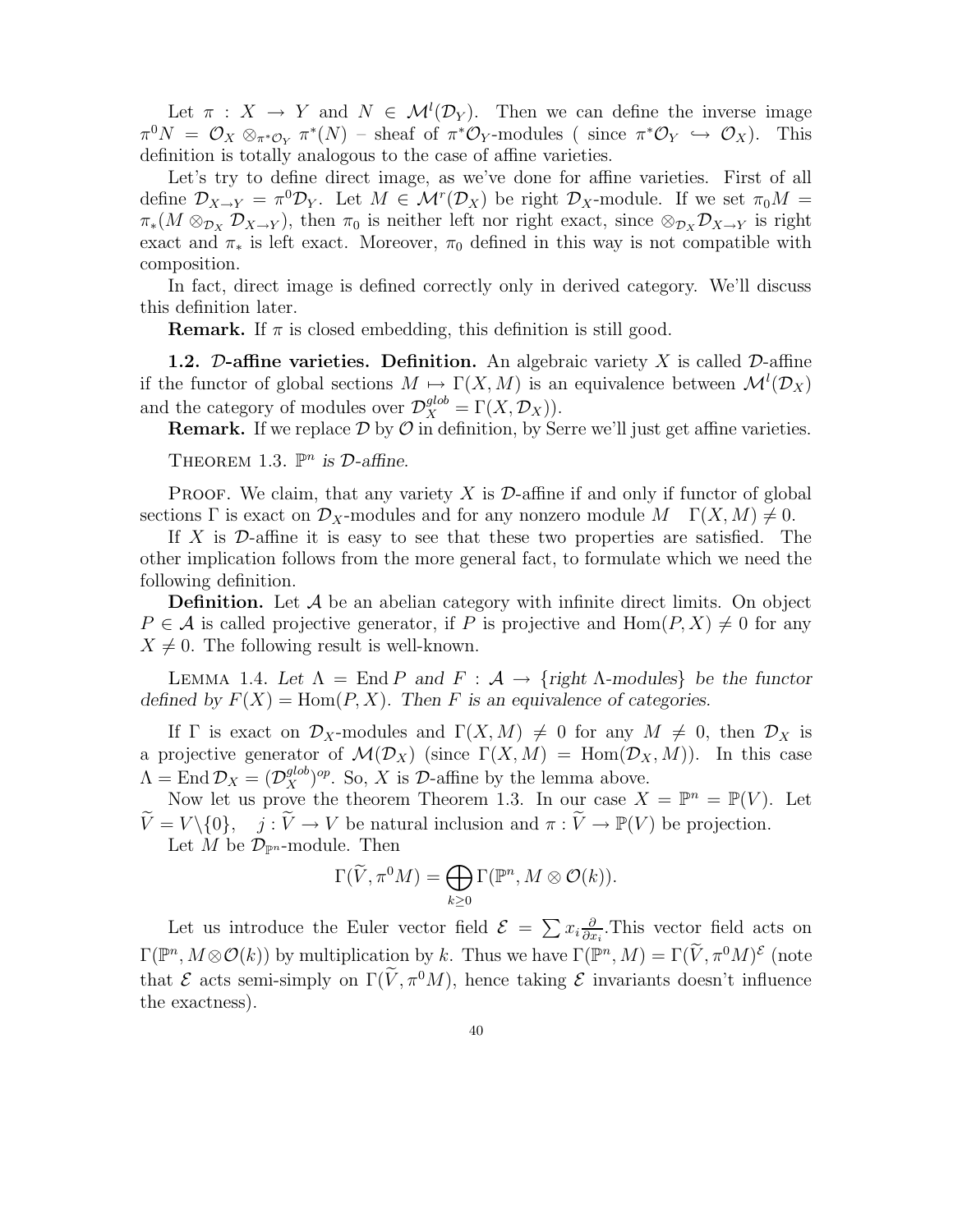Consider the following sequence of functors:

$$
M \mapsto \pi^0 M \mapsto \Gamma(\widetilde{V}, \pi^0 M).
$$

Here the first functor is exact, but the second may be not exact. In fact you can again decompose  $\Gamma(V, \pi^0 M)$  as a composition of two functors: first we replace M by  $j_0M$  and then take global sections on V. Since V is affine the latter is exact.

For any open embedding  $j: U \to X$  the functor of direct image  $j_0$  is left exact and all higher derived functors are supported on  $X\setminus U$ . Consider the embedding  $j : \widetilde{V} \hookrightarrow V$ . For any short exact sequence of  $\mathcal{D}_{\mathbb{P}^n}$ -modules

$$
0 \to M_1 \to M_2 \to M_3 \to 0
$$

we have the long exact sequence

$$
0 \to j_0 \pi^0 M_1 \to j_0 \pi^0 M_2 \to j_0 \pi^0 M_3 \to R^1 j_0 \pi^0 M_1 \to \dots
$$

By Kashiwara's theorem  $R^1 j_0 \pi^0 M_1$  is a direct sum of  $\delta_0$  – modules of  $\delta$ -functions (since it is supported at 0).

The eigenvalues of  $\mathcal E$  on  $\Gamma(V, \delta_0)$  are  $-1, -2, -3, \ldots$ . And since the eigenvalues of  $\mathcal E$  on  $\Gamma(V, j_0\pi^0 M_3)$  are nonnegative,  $\alpha : \Gamma(V, j_0\pi^0 M_3) \to \Gamma(V, R^1 j_0\pi^0 M_1)$  should be zero. Hence the functor  $M \mapsto \Gamma(V, \pi^0 M)$  is exact and hence the functor  $M \mapsto$  $\Gamma(\mathbb{P}(V), M) = \Gamma(\widetilde{V}, \pi^0 M)^{\mathcal{E}}$  is also exact.

Let us prove that  $\Gamma(\mathbb{P}^n, M) \neq 0$  if  $M \neq 0$ . There exists  $k \geq 0$  such that  $\Gamma(\mathbb{P}^n, M \otimes$  $\mathcal{O}(k) \neq 0$ . Hence there exists  $0 \neq m \in \Gamma(V, \pi^0 M)$  such that  $\mathcal{E}m = km$ . Since  $\mathcal{E}(\frac{\partial}{\partial x}% )=\frac{\partial}{\partial y^{a}}-\frac{\partial}{\partial y^{b}}$  $\frac{\partial}{\partial x_i}m$  =  $(k-1)\frac{\partial}{\partial x_i}m$ , if there exist i such that  $\frac{\partial}{\partial x_i}m \neq 0$ , then there exist  $l \in$  $\Gamma(V, \pi^0 M)$  with eigenvalue  $k-1$ . If  $\frac{\partial}{\partial x_i} m = 0$  for all i, then  $\mathcal{E}m = 0$ . Hence (by induction on k)  $\Gamma(V, \pi^0 M)$  $\varepsilon \neq 0.$ 

# 2. Derived categories.

2.1. Motivation of studying derived categories. Let  $\pi : X \to Y$ . There is no way to define direct image on the level of abelian categories  $\mathcal{M}(\mathcal{D}_X) \to \mathcal{M}(\mathcal{D}_Y)$ so, that it will be compatible with composition. In order to define such a functor, we need to work in derived category.

Let A be abelian category and  $\mathcal{C}(\mathcal{A})$  be category of all complexes. Define  $\mathcal{C}^+(\mathcal{A})$ as a category of complexes  $K^{\bullet}$ , such that  $K^i = 0$  for  $i \ll 0$ . In the same way define categories  $C^{-}(\mathcal{A})$  of complexes bounded from above and  $C^{b}(\mathcal{A})$  of bounded complexes.

Let  $C_0(\mathcal{A})$  be the category of complexes with zero differential. We have a map  $H: \mathcal{C}(\mathcal{A}) \to \mathcal{C}_0(\mathcal{A}) = \bigoplus_{i \in \mathbb{Z}} \mathcal{A}.$ 

THEOREM 2.2. There exist unique up to canonical equivalence pair category  $\mathcal{D}(\mathcal{A})$ (called derived category) and functor  $Q : C(\mathcal{A}) \to \mathcal{D}(\mathcal{A})$  such that

1. If  $f: K^{\bullet} \to L^{\bullet}$  is a quasi isomorphism, then  $Q(f)$  is isomorphism.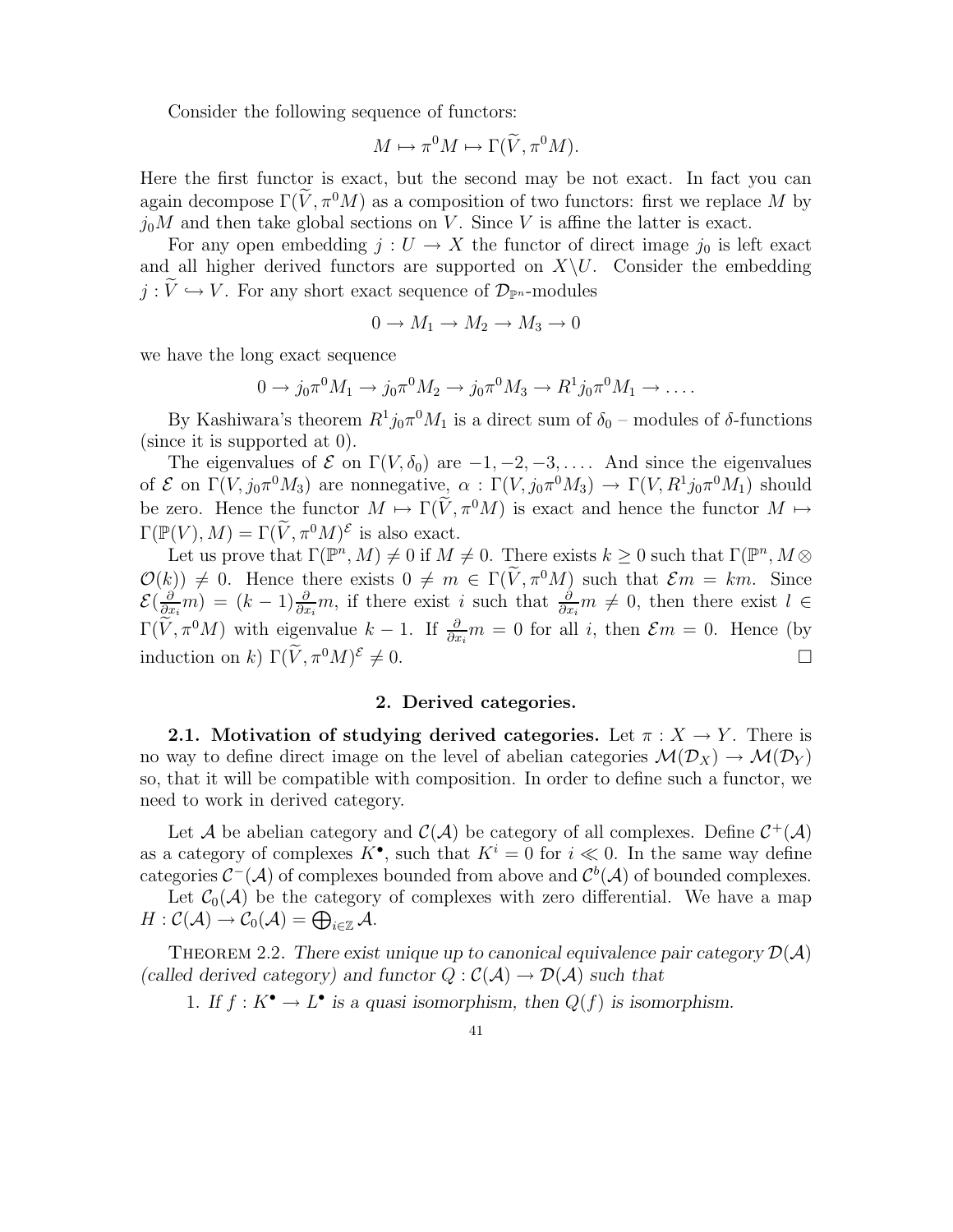2. This pair is universal with the property 1, i.e. for any functor  $F : \mathcal{C}(\mathcal{A}) \to \mathcal{D}'$ satisfying 1, there exist unique functor  $G: \mathcal{D}(\mathcal{A}) \to \mathcal{D}'$  such that  $F = G \circ Q$ .

More generally, let C be any category and  $S$  – any class of morphisms. Then there exist category  $\mathcal{C}[\mathcal{S}^{-1}]$  and a morphism  $\mathcal{C} \to \mathcal{C}[\mathcal{S}^{-1}]$  which satisfy conditions 1 and 2 of the theorem above.

## 2.3. Structures on derived categories. 1. Shift functors.

For any *i* there exist a functor of shift to the left  $K^{\bullet} \mapsto K^{\bullet}[i]$ , where  $K^{j}[i] = K^{j+i}$ for any  $i$ .

2. Distinguished triangles.

Motivation of introducing the notion of distinguished triangle:

Let  $F: \mathcal{A} \to \mathcal{B}$  be a left exact functor. Then the functor  $RF: \mathcal{D}(\mathcal{A}) \to \mathcal{D}(\mathcal{B})$  is well defined. To say, that this functor is exact, we need to have some analog of short exact sequences which is distinguished triangles.

First of all let us define the notion of cone of a morphism. Let  $K^{\bullet} \xrightarrow{f} L^{\bullet}$  be the map of complexes. Define a complex  $C(f)^{\bullet}$ , called cone of f, as follows:  $C(f)^{\bullet} = K^{\bullet}[1] \oplus$ L<sup>•</sup>, i.e.  $C(f)^i = K^{i+1} \oplus L^i$  with differential  $d(k^{i+1}, l^i) = (-d_K k^{i+1}, f(k^{i+1}) + d_L(l^i)).$ 

**Exercise.** Show that if f is an embedding, then  $C(f)$  is quasi isomorphic to  $L^{\bullet}/K^{\bullet}$ .

Lemma 2.4. The sequence

$$
H^i(K) \to H^i(L) \to H^i(C(f)) \to H^{i+1}(K) \to \dots
$$

is exact.

**PROOF.** If the sequence  $K^{\bullet} \to L^{\bullet} \to C(f)$  were exact, this lemma would be the well known statement from algebraic topology. In our case it is not exact, but we can replace  $L^{\bullet}$  by a quasi isomorphic complex such that the sequence will become exact.

Let's define a complex, called cylinder of f by  $Cyl(f) = K^{\bullet} \oplus K^{\bullet}[1] \oplus L^{\bullet}$  with the following action of differential

$$
d: (k^i, k^{i+1}, l^i) \mapsto (d_K k^i - k^{i+1}, -d_K k^{i+1}, f(k^{i+1}) - d_L l^i).
$$

The natural inclusion  $L^{\bullet} \to Cyl(f)$  is a quasi isomorphism and the sequence  $K^{\bullet} \to \tilde{K}$  $Cyl(f) \to C(f)$  is exact.

**Definition.** Distinguished triangle in  $\mathcal{D}(\mathcal{A})$  is a "triangle"  $X \to Y \to Z \to X[1]$ which is the image under  $Q$  of  $K^{\bullet} \to L^{\bullet} \to C(f) \to K^{\bullet}[1].$ 

Main problem: given a morphism  $f: X \to Y$  in  $\mathcal{D}(\mathcal{A})$  there is no canonical way to complete it to exact triangle. (There is a map  $X \to Y \to Z$  and it's unique, but up to noncanonical isomorphism.)

**Definition.** Let A and B be categories. A functor  $F : \mathcal{D}(\mathcal{A}) \to \mathcal{D}(\mathcal{B})$  is called exact, if it maps distinguished triangles to distinguished triangles.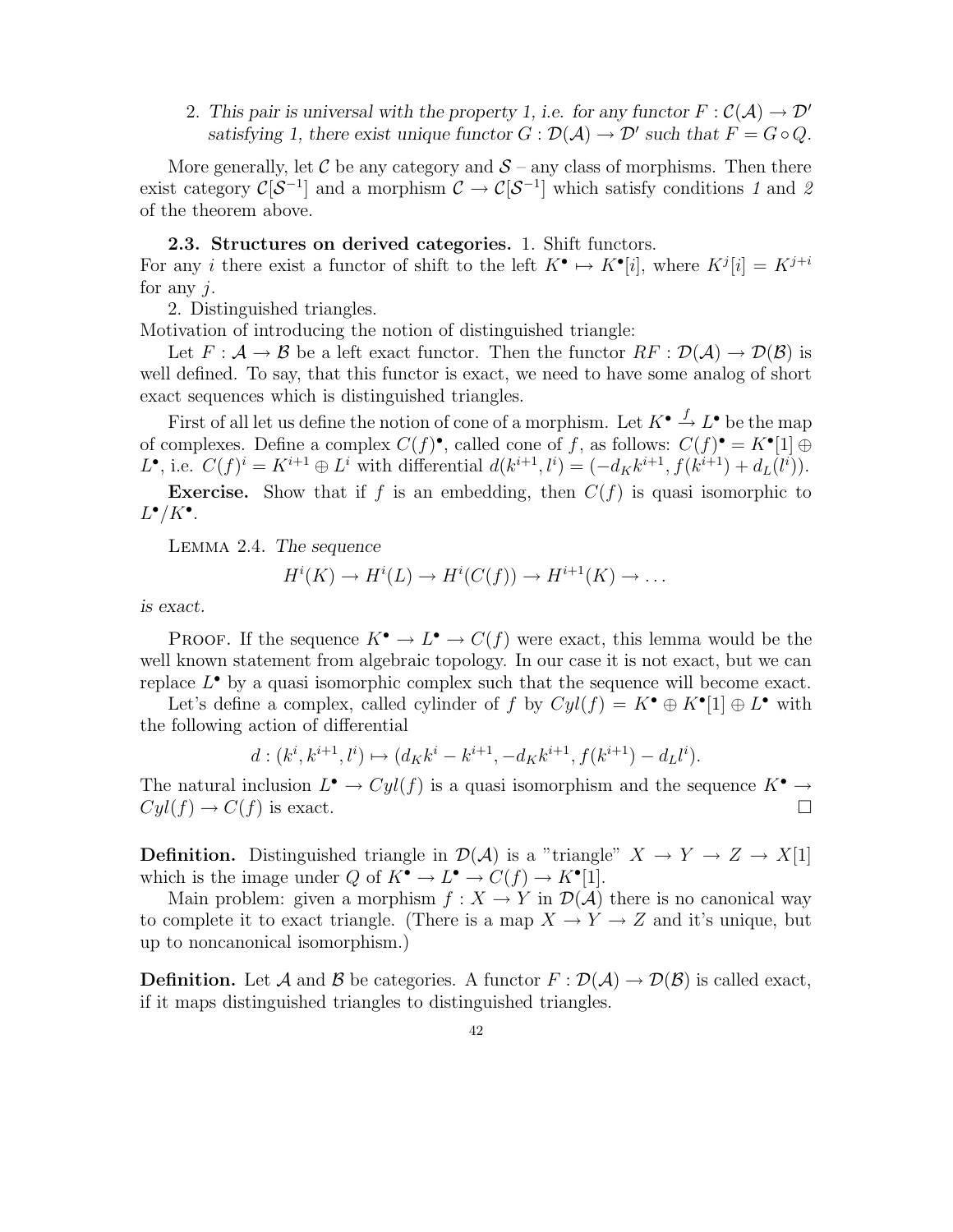**Definition.** An object  $X \in \mathcal{D}(\mathcal{A})$  is called  $H^0$ -complex if  $H^i(X) = 0$  for  $i \neq 0$ .

LEMMA 2.5.  $A \rightarrow \mathcal{D}(A)$  induces an equivalence between A and the full subcategory of  $H^0$ -complexes.

Let X and Y be the objects of  $A$ . Then we can redefine notions Ext functors:  $Ext^i(X, Y) = Hom_{\mathcal{D}(\mathcal{A})}(X^{\bullet}, Y^{\bullet}[i])$  (Hom $_{\mathcal{A}}(X, Y) = Hom_{\mathcal{D}(\mathcal{A})}(X^{\bullet}, Y^{\bullet}))$ ). If A has enough projectives or injectives, this definition coincides with previous one.

2.6. Another way of thinking about derived category. Let  $S$  be any class of morphisms in category  $\mathcal{A}$ .

**Definition.**  $S$  is called localizible class of morphisms if

- 1) If  $s, t \in S$  then  $s \circ t$  is also in S, if it's defined.
- 2) For any given morphisms  $s \in \mathcal{S}$  and f there exist an object W and morphisms  $t \in S$  and q. such that the following diagrams are commutative

$$
W - \frac{g}{K} \times Z
$$
\n
$$
H \times \frac{g}{K} - Z
$$
\n
$$
H \times \frac{g}{K} - Z
$$
\n
$$
H \times \frac{g}{K} - Z
$$
\n
$$
H \times \frac{g}{K} - Z
$$
\n
$$
H \times \frac{g}{K} - Z
$$
\n
$$
H \times \frac{g}{K} - Z
$$
\n
$$
H \times \frac{g}{K} - Z
$$
\n
$$
H \times \frac{g}{K} - Z
$$
\n
$$
H \times \frac{g}{K} - Z
$$

3) Let  $f, g: X \to Y$ . Then there exist  $s \in S$  such that  $sf = sg$  iff there exist  $t \in \mathcal{S}$  such that  $ft = qt$ .

If S is a localizible class, then  $\mathcal{C}[\mathcal{S}^{-1}]$  has a nice description. Morphisms in this category are given by diagrams





 $X''$ , such that the following diagram is commutative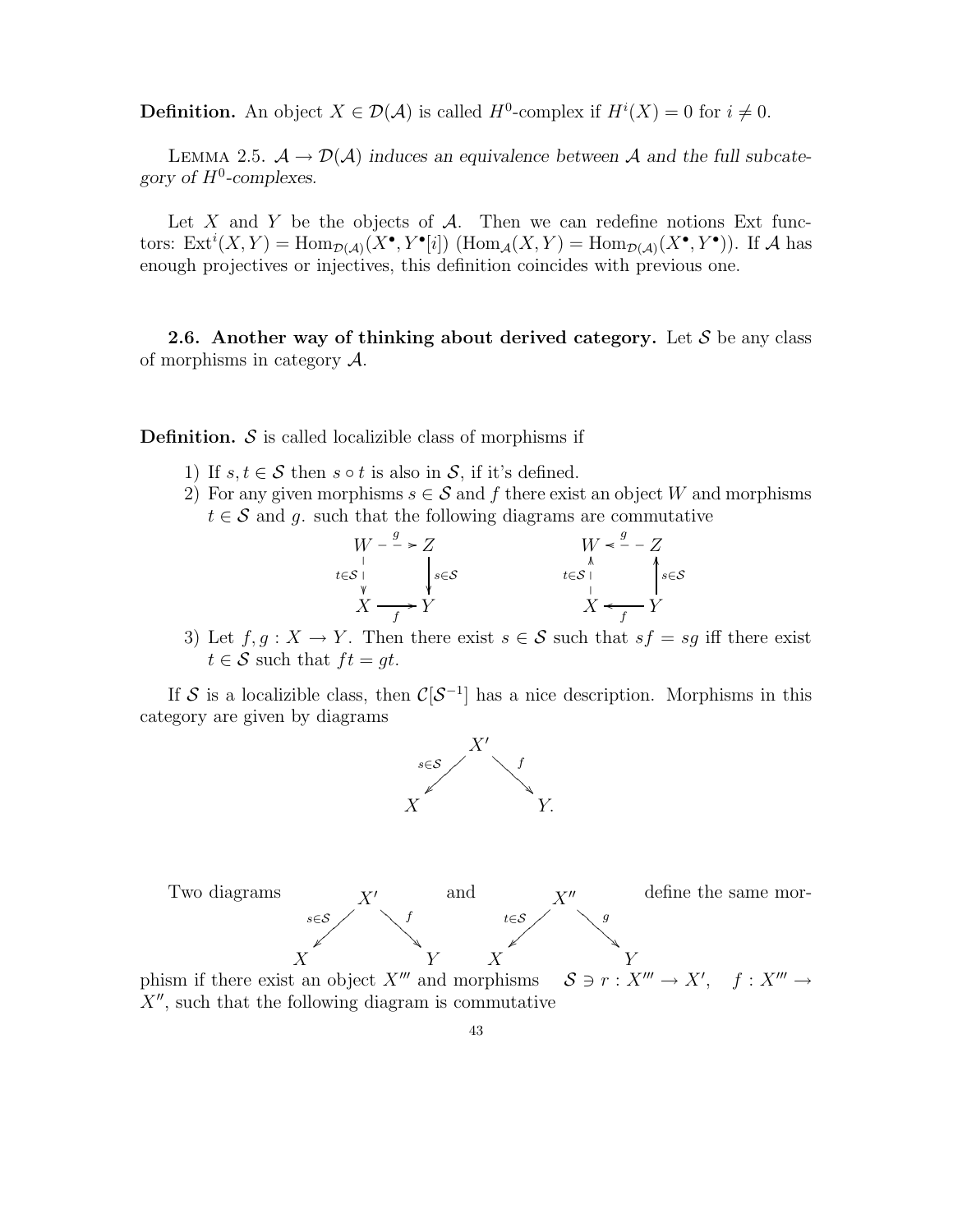

LEMMA 2.7. If S is a localizible class, then  $\mathcal{C}[\mathcal{S}^{-1}]$  is the category with objects – objects of  $\mathcal C$  and morphisms – equivalence classes of the diagrams above.

We want to define derived category  $\mathcal{D}(\mathcal{A})$  as localization of  $\mathcal{C}(\mathcal{A})$  by quasi-isomorphisms. Unfortunately they do not form a localizible class.

**Example.** Let  $\mathcal A$  be the category of abelian groups. Consider the complex

 $K^{\bullet} = \{0 \rightarrow \mathbb{Z} \stackrel{*2}{\longrightarrow} \mathbb{Z} \rightarrow 0\}$  $\mathbb{Z} \longrightarrow \mathbb{Z} \longrightarrow 0$  and the complex  $0 \longrightarrow \mathbb{Z}/2\mathbb{Z} \longrightarrow 0$ , quasi

isomorphic to  $K^{\bullet}$  via s. Let  $f: K^{\bullet} \to K^{\bullet}$  be multiplication by 2. Then  $sf = 0$ which contradicts to the condition 3 of definition, i.e. there is no quasi isomorphism  $t: L^{\bullet} \to K^{\bullet}$ , such that  $ft = 0$  (since for any such quasi-isomorphism  $t(L^0) \neq 0$  and hence  $2t(L^0) \neq 0$ .

So, we shall replace  $\mathcal{C}(\mathcal{A})$  by homotopy category  $\mathcal{K}(\mathcal{A})$ , where quasi-isomorphisms form a localizible class.

Let  $f: K^{\bullet} \to L^{\bullet}$  be a map between complexes. Then f is homotopic to 0 if there exist  $h_i: K^i \to L^{i-1}$ 

$$
\cdots \xrightarrow{d} K^{i-1} \xrightarrow{d} K^{i} \xrightarrow{d} K^{i+1} \xrightarrow{d} \cdots
$$
  

$$
f \downarrow \xrightarrow{h_i} f \downarrow \xrightarrow{h_{i+1}} f \downarrow
$$
  

$$
\cdots \xrightarrow{d} L^{i-1} \xrightarrow{d} L^{i} \xrightarrow{L^{i}} L^{i+1} \xrightarrow{d} \cdots
$$

such that  $f = dh + hd$ . If  $f, g: K^{\bullet} \to L^{\bullet}$  are two such morphisms, they are said to be homotopic if there exist a map h as above, with  $f - g = dh + hd$ .

LEMMA 2.8. If f is homotopic to 0 then it is equal to 0 in derived category.

This is true because if  $f$  is homotopic to 0, it can be factorized through the cone of  $id: K^{\bullet} \to K^{\bullet}$ .

**Definition.** Let A be any abelian category. Then the homotopy category  $\mathcal{K}(\mathcal{A})$ is the category with objects  $Ob(K(\mathcal{A})) = Ob(\mathcal{C}(\mathcal{A}))$  and morphisms  $Mor(\mathcal{K}(\mathcal{A})) =$  $Mor(\mathcal{C}(\mathcal{A})) / \{f \mid f \text{ is homotopic to } 0\}.$ 

Defined in this way,  $\mathcal{K}(\mathcal{A})$  is an additive category. Cohomology is well defined in  $\mathcal{K}(\mathcal{A})$ , so quasi-isomorphisms are defined.

THEOREM 2.9. Quasi-isomorphisms form a localizible class in  $\mathcal{K}(\mathcal{A})$ .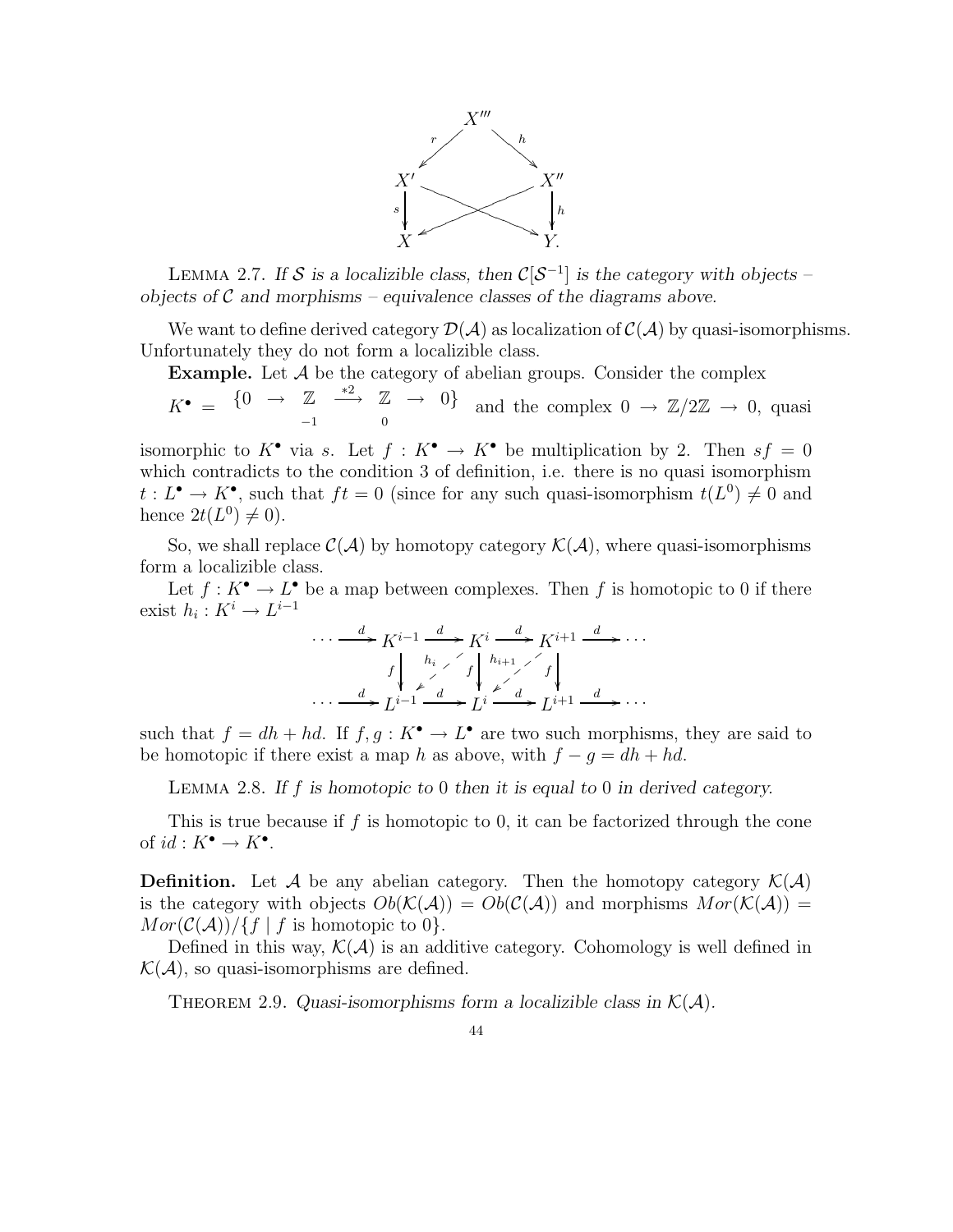In the example above the map f itself was homotopic to 0 so the third condition of definition of localizible class is satisfied.

**Claim.** Derived category  $\mathcal{D}(\mathcal{A})$  is the localization of  $\mathcal{K}(\mathcal{A})$  by quasi-isomorphisms.

COROLLARY 2.10.  $\mathcal{D}(\mathcal{A})$  is additive.

To define addition we need to define the common denominator for two morphisms



, equivalent to the given two. The sum

As before, we can define  $\mathcal{D}^b(\mathcal{A})$ ,  $\mathcal{D}^+(\mathcal{A})$ ,  $\mathcal{D}^-(\mathcal{A})$ . Assume A has enough projectives, i.e. for any  $X \in \mathcal{A}$  there exist projective P, which maps surjectively on X. Let  $\mathcal{K}^-(\mathcal{P})$  denote the category of complexes  $\cdots \rightarrow P^i \rightarrow P^{i+1} \rightarrow \ldots$ , where all  $P<sup>j</sup>$  are projective, with morphisms up to homotopy. Then the natural functor  $\mathcal{K}^-(\mathcal{P}) \to \mathcal{D}^-(\mathcal{A})$  is an equivalence of categories. From this easily follows that for any  $X, Y \in \mathcal{A}$  Hom $_{\mathcal{D}(\mathcal{A})}(X, Y[i]) = \text{Ext}^i(X, Y)$ . To see it one has to replace X and

Y by their projective resolutions.

If A has enough injectives, then  $\mathcal{K}^+(\mathcal{I}) \to \mathcal{D}^+(\mathcal{A})$  is an equivalence of categories.

**2.11. Derived functors.** Let  $F: A \rightarrow B$  be an additive and left exact functor. We would like to define the derived functor  $RF : \mathcal{D}^+(\mathcal{A}) \to \mathcal{D}^+(\mathcal{A})$  by universal properties. We denote by  $\mathcal{K}^+(F)$  the natural extension of F to the functor  $\mathcal{K}^+(\mathcal{A}) \to$  $K^+(\mathcal{B})$ .

**Definition.** The derived functor of F is a pair  $(RF, \varepsilon_F)$  where  $RF : \mathcal{D} + (\mathcal{A}) \to \mathcal{D}^+(\mathcal{B})$ is an exact functor and  $\varepsilon_F$ :  $\mathcal{Q}_B \circ \mathcal{K}^+(F) \to RF \circ \mathcal{Q}_A$  is a morphism of functors satisfying the following universality condition:

For every exact functor  $G : \mathcal{D}^+(\mathcal{A}) \to \mathcal{D}^+(\mathcal{B})$  and a morphism of functors  $\varepsilon$ :  $\mathcal{Q}_B \circ \mathcal{K}^+(F) \to G \circ \mathcal{Q}_A$  there exists unique morphism  $\eta : RF \to G$  for which the following diagram is commutative:

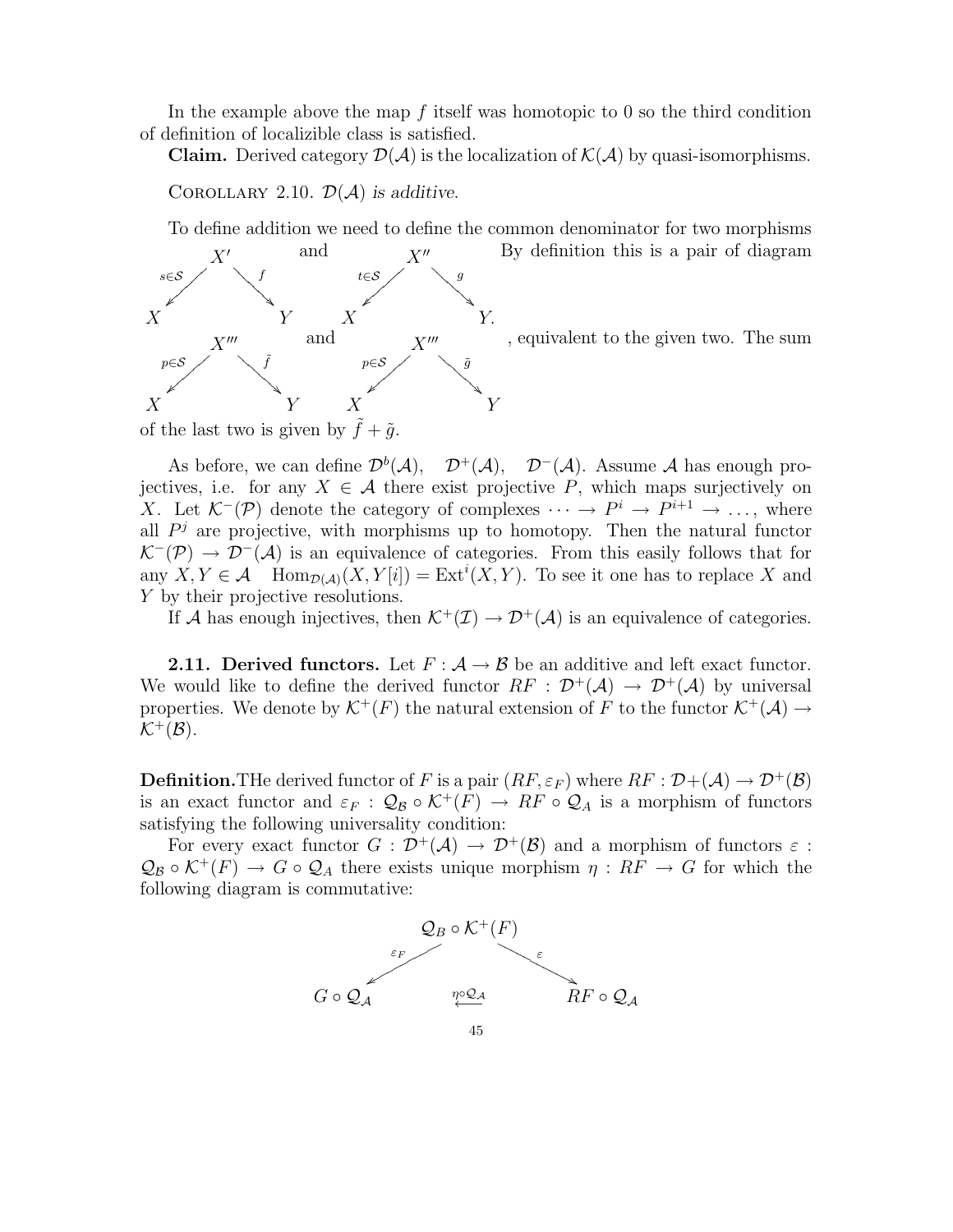It is easy to see that if  $(RF, \varepsilon_F)$  exists then it is unique up to canonical isomorphism. The problem in general is to show existence as well as to compute  $RF$ . For this we have to introduce some additional definitions.

**Definition.** Let  $\mathcal{R}$  be some class of objects of  $\mathcal{A}$ . We say that  $\mathcal{R}$  is admissible with respect to F, if there exist an acyclic complex  $\cdots \to K^i \to K^{i+1} \to \ldots$  in  $\mathcal{C}^+(\mathcal{A})$ with  $K^i \in \mathcal{R}$  such that  $F(K^{\bullet})$  is also acyclic and for any  $X \in \mathcal{A}$  there exist  $Y \in \mathcal{R}$ in which X can be included.

**Example.** Consider the left exact functor  $Hom(X, \cdot)$ . Injective objects form an admissible class with respect to it.

Similarly we can define the same notion for right exact functors.

If  $\mathcal R$  is an admissible class with respect to F, then RF exist and can be defined as follows: any object of  $\mathcal{D}(\mathcal{A})$  is isomorphic to the image of some object  $K \in \mathcal{C}^+(\mathcal{R})$ . We set  $RF(Q_{\mathcal{A}}(K)) = Q_{\mathcal{B}}(F(K)).$ 

PROPOSITION 2.12.  $(RF(K^{\bullet}))$  is a subquotient of  $R^p F(H^q(K^{\bullet}))$ .

$$
\sum_{p+q=n}
$$

2. Let  $\mathcal{A} \stackrel{F}{\rightarrow} \mathcal{B} \stackrel{G}{\rightarrow} \mathcal{C}$ . If there exist  $\mathcal{R}_{\mathcal{A}}$  and  $\mathcal{R}_{\mathcal{B}}$  – admissible classes for F and G such that  $F(\mathcal{R}_\mathcal{A}) \subset \mathcal{R}_\mathcal{B}$ , then  $R(G \circ F) = RG \circ RF$ .

The same can be done for right exact functors.

**Examples.** 1. Let R be any commutative ring,  $N \mapsto M \otimes_R N$  – right exact functor. The corresponding derived functor is  $N \mapsto M \overset{L}{\otimes} N$ , where  $M \overset{L}{\otimes} N$  is in  $\mathcal{D}^-(R-\text{modules}).$ 

2.  $Y \mapsto \text{RHom}(X, Y) \in \mathcal{D}^+(\mathcal{A}b)$ .

Functor  $M \overset{L}{\otimes} N$  does not depend on the variable, with respect to which we derive. If A has enough injectives and projectives, the same is true for RHom.

Let's go back to D-modules. Define  $D(\mathcal{D}_X) = \mathcal{D}^b(\mathcal{M}(\mathcal{D}_X))$ .

THEOREM 2.13. If X is smooth,  $\mathcal{D}^b(\mathcal{M}_{hol}(\mathcal{D}_X)) \simeq D_{hol}(\mathcal{D}_X)$ , where the last category is the full subcategory of  $D(D_X)$  with holonomic cohomologies.

This kind of statement is not true in general. For example  $\mathcal{D}_{f.dim.}^b(\mathfrak{g}-\text{modules}) \not\simeq$  $\mathcal{D}^b$  (finite dimensional  $\mathfrak{g}$  – modules), where  $\mathfrak{g}$  is a simple Lie algebra over  $\mathbb{C}$ .

# 3. Lectures 13 and 16 (03/14/02 and 04/02/02)

Let us now go apply the machinery of derived categories to  $\mathcal{D}\text{-modules}$ . We shall denote by  $D(\mathcal{D}_X)$  the bounded derived category of  $\mathcal{D}_X$ -modules. When we want to stress that we work with left (resp. right)  $\mathcal{D}_X$  we shall write  $D^l(\mathcal{D}_X)$  (resp.  $D^r(\mathcal{D}_X)$ ).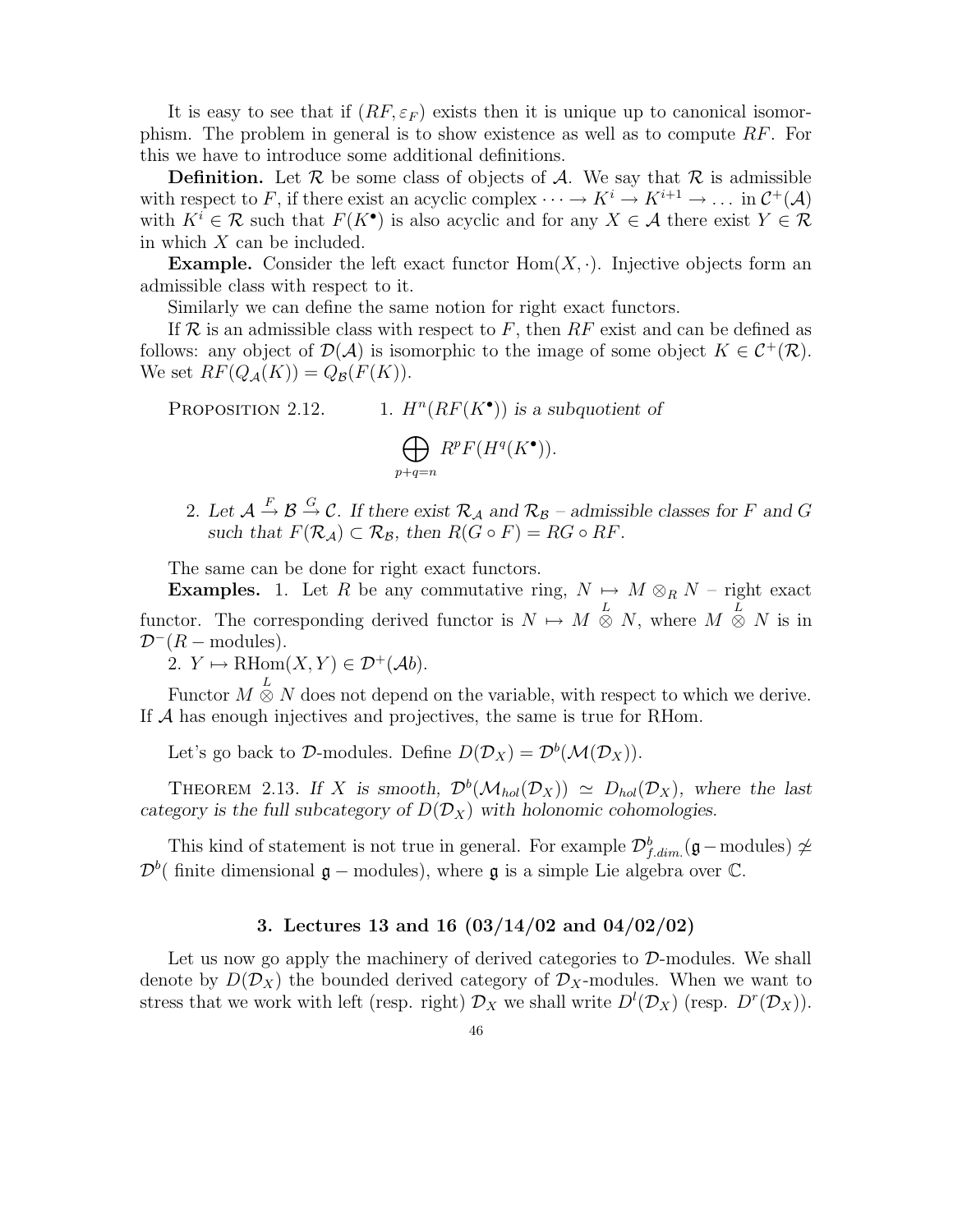**3.1.** Duality. Let's define duality  $\mathbb{D}: D^l(\mathcal{D}_X) \to D^r(\mathcal{D}_X)$  by  $M \mapsto \underline{\text{RHom}}(M, \mathcal{D}_X)$ for any left  $\mathcal{D}_X$ -module. Here  $\underline{\text{Hom}}(M, \mathcal{D}_X)$  is a quasi coherent sheaf of  $\mathcal{D}_X$ -modules, whose sections on every open subset  $U \subset X$  are  $\text{Hom}(\Gamma(U, M), \mathcal{D}_U)$ .

Let's define the map  $\mathbb{D}: D^l(\mathcal{D}_X) \to D^l(\mathcal{D}_X)$  by  $\mathbb{D}(M) = \underline{\mathrm{RHom}}(M, \mathcal{D}_X \otimes \Omega_X^{-1})[n],$ where  $n = \dim X$ .

THEOREM 3.2. (1) 
$$
\mathbb{D}^2 \simeq \text{Id}
$$
.  
\n(2) Let  $M, N \in \mathcal{D}^b(\mathcal{M}_{coh}(\mathcal{D}_X))$ . Then  
\n
$$
\text{Hom}_{D(\mathcal{D}_X)}(M, \mathbb{D}(N)) = \text{Hom}_{D(\mathcal{D}_X)}(N, \mathbb{D}(M)).
$$

**PROOF.** Let  $\mathcal{R}$  be the class of locally free  $\mathcal{D}_X$ -modules. To check that  $\mathbb{D}^2 = \text{Id}$ , it's enough to check it on complexes of locally free locally finitely generated  $\mathcal{D}_X$ -modules. For such modules  $\underline{\text{Hom}}(\underline{M}, \mathcal{D}_X), \mathcal{D}_X) \simeq M$ . So we have a natural morphism Id  $\rightarrow \mathbb{D}^2$ . Since it is an isomorphism for every object in R, it is an isomorphism in general.  $\Box$ 

THEOREM 3.3. RHom $(M, N) \simeq$  RHom $(\mathbb{D}N, \mathbb{D}M)$  for any left  $\mathcal{D}_X$ -modules M and N.

**PROOF.** There exist a natural morphism  $RHom(M, N) \to RHom(DN, DM)$ . For locally free modules this is an isomorphism, so it is an isomorphism in general (we can take a resolution by locally free modules).  $\Box$ 

**3.4. Inverse image.** Let  $\pi : X \to Y$  be a morphism and  $\pi^{\bullet}$  – sheaf theoretical inverse image. Define the inverse image functor  $\pi^!$  by  $\pi^!(M) := \mathcal{O}_X \overset{L}{\otimes}$  $\otimes_\pi\!\raisebox{1pt}{\text{\circle*{1.5}}}}$  $\pi^{\bullet}M$ [dim  $X$  – dim Y] for any  $\mathcal{D}_Y$ -module M. Here  $\stackrel{L}{\otimes}$  means the derived functor.

If  $\pi$  is closed embedding, then  $\pi^!: D^b(\mathcal{D}_Y) \to D^b(\mathcal{D}_X)$  in derived category, is the left derived of the functor  $\pi^!: \mathcal{M}(\mathcal{D}_Y) \to \mathcal{M}(\mathcal{D}_X)$  for modules.

As before define  $\mathcal{D}_{X\to Y} = \pi^! \mathcal{D}_Y[\dim Y - \dim X] = \mathcal{O}_X \overset{L}{\otimes}_{\pi^{\bullet} \mathcal{O}_Y} \pi^{\bullet} \mathcal{D}_Y.$ 

**3.5. Direct image.** Let  $\pi : X \to Y$  be any morphism. Let us define the direct image of a right  $\mathcal{D}_X$ -module  $M \in D^b(\mathcal{D}_X)$  as follows

$$
\pi_*(M) = R\pi_{\bullet}(M \stackrel{L}{\otimes}_{\mathcal{D}_X} \mathcal{D}_{X \to Y}).
$$

Here  $\pi_{\bullet}$  is the usual sheaf theoretical direct image. By definition  $\pi_{*}(M)$  is a complex of sheaves of  $\mathcal{D}_Y$ -modules. A priori it's not clear, why these sheaves are quasi coherent. One way to show it is to use the following theorem

THEOREM 3.6. [Bernstein] Let  $\mathcal A$  be a quasi coherent sheaf of associative algebras on X. Then

$$
\mathcal{D}_{q.\text{coh.}}^b(\mathcal{M}(\mathcal{A})) \simeq \mathcal{D}^b(\mathcal{M}_{q.\text{coh}}(\mathcal{A})),
$$

where the first category is the full subcategory of  $\mathcal{D}^b(\mathcal{M}(\mathcal{A}))$  consisting of complexes with quasi coherent cohomologies.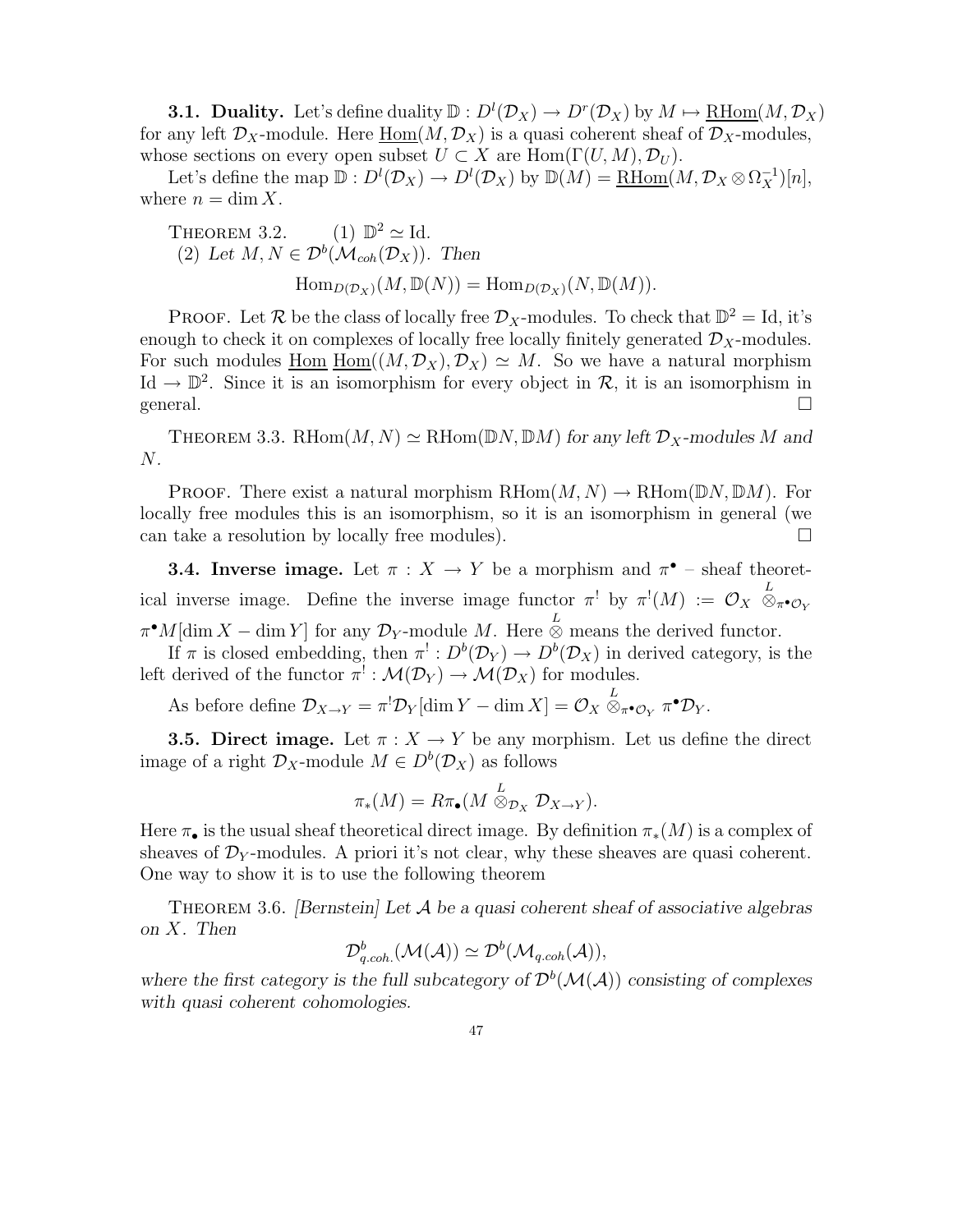Using a decomposition of  $\pi$  into a locally closed embedding and projection, one can show that  $\pi_*(M)$  has quasi coherent cohomologies.

We shall give another proof of this fact, based on the explicit construction of direct image. The main idea is the following: suppose there exists a complex of quasi coherent sheaves  $K^{\bullet} = K^{\bullet}(M)$ , quasi isomorphic to  $M \overset{L}{\otimes}_{\mathcal{D}_X} \mathcal{D}_{X \to Y}$ . Let's choose a cover  $X = \bigcup_i U_i$  by affine open subsets. Consider the Cech complex  $\check{C}(K^{\bullet})$  with respect to this cover, i.e. the total complex of the following bicomplex

$$
\bigoplus_{\alpha} (j_{\alpha})_* K^{\bullet}|_{U_{\alpha}} \to \bigoplus_{\alpha_1, \alpha_2} (j_{\alpha_1, \alpha_2})_* K^{\bullet}|_{U_{\alpha_1} \cap U_{\alpha_2} \to ...},
$$

where  $j_{\alpha_1,\dots,\alpha_k}: U_{\alpha_1} \cap \cdots \cap U_{\alpha_k} \to X$ .  $K^{\bullet}$  and  $\check{C}(K^{\bullet})$  are quasi isomorphic and moreover

$$
\pi_{\bullet}\check{C}(K^{\bullet})=R\pi_{\bullet}(K^{\bullet})
$$

Since  $K^{i}(M)$  are quasi coherent, so are  $\check{C}(K^{\bullet})^{i}$  and hence  $\pi_{\bullet}\check{C}(K^{\bullet})$ . So, in this case  $\pi_*(M) = R\pi_{\bullet}(K^{\bullet})$  consist of quasi coherent modules.

Now, let us find such a complex  $K^{\bullet}(M)$  (complex of quasi coherent sheaves, quasi isomorphic to  $M \overset{L}{\otimes} \mathcal{D}_{X\to Y}$ . Let's consider Koszul complex  $Kos(M)$  which is quasi isomorphic to M. This complex is defined as follows: we know that  $dR(\mathcal{D}_X)$  is a locally free resolution of the sheaf  $K_X$  of the top forms on X. Then  $dR(\mathcal{D}_X) \otimes K_X^{-1}$  is a locally free resolution of  $\mathcal{O}_X$ . Let  $Kos(M) = M \otimes dR(\mathcal{D}_X) \otimes K_X^{-1}$ , i.e.  $Kos(M)^i =$  $M \otimes \Omega_X^i \otimes \mathcal{D}_X \otimes K_X^{-1}$ . This complex is obviously a resolution of M. It carries an  $\mathcal{O}_X$ action from the left (acts on M and  $\mathcal{D}_X$ ) and right  $\mathcal{D}_X$  action (acts on  $\mathcal{D}_X$ ). Since M might not be locally free over  $\mathcal{D}_X$  it follows that  $Kos(M)$  also doesn't have to be locally free. However, it is easy to see that  $Kos(M)$  is still locally free in ∂-direction. (This means that if we choose coordinates  $x_1, \ldots, x_n, \partial_1, \ldots, \partial_n$  Kos(M) consists of free  $k[\partial_1,\ldots,\partial_n]$ -modules.)

Modules, which are locally free in  $\partial$ -direction form an admissible class with respect to  $\otimes_{\mathcal{D}_X} \mathcal{D}_{X\to Y}$ , since  $\mathcal{D}_{X\to Y}$  is locally free over  $\mathcal{O}_X$ . This means that  $Kos(M) \otimes_{\mathcal{D}_X}$  $\mathcal{D}_{X\to Y}$  is quasi isomorphic to  $M \overset{L}{\otimes} \mathcal{D}_{X\to Y}$ . Since the  $\mathcal{O}_X$ -action and  $\mathcal{D}_X$ -action commutes,  $K^{\bullet}(M) = Kos(M) \otimes_{\mathcal{D}_X} \mathcal{D}_{X \to Y}$  is a complex of quasi coherent  $\mathcal{O}_X$ -modules. Using the arguments above, we get that  $\pi_{\bullet}(K^{\bullet}(M)) = \pi_{*}(M)$  is a complex of quasi coherent modules.

**3.7.** Some computations of direct images. Example. Let  $\pi : X \to pt$ . We claim that  $\pi_* M = R \pi_{\bullet}(dR(M^l))$  where  $M^l = M \otimes K_X^{-1}$ . Indeed, if  $Y = pt$  then  $\mathcal{D}_{X\to Y} = \mathcal{O}_X$ . As before  $M \overset{L}{\otimes}_{\mathcal{D}_X} \mathcal{D}_{X\to Y}$  is quasi isomorphic to  $Kos(M) \otimes_{\mathcal{D}_X} \mathcal{D}_{X\to Y}$ . And  $(Kos(M) \otimes_{\mathcal{D}_X} \mathcal{D}_{X\to Y})^i = (M \otimes \Omega_X^i \otimes \mathcal{D}_X \otimes K_X^{-1}) \otimes_{\mathcal{D}_X} \mathcal{O}_X = M \otimes \Omega_X^i \otimes K_X^{-1} =$  $dR(M^l)^i$ . We get  $\pi_*M = R\pi_{\bullet}(dR(M^l))$ .

We can also say that if is a left module then we just have  $\pi_*(M)$  is just isomorphic to the hypercohomology of  $dR(M)$ .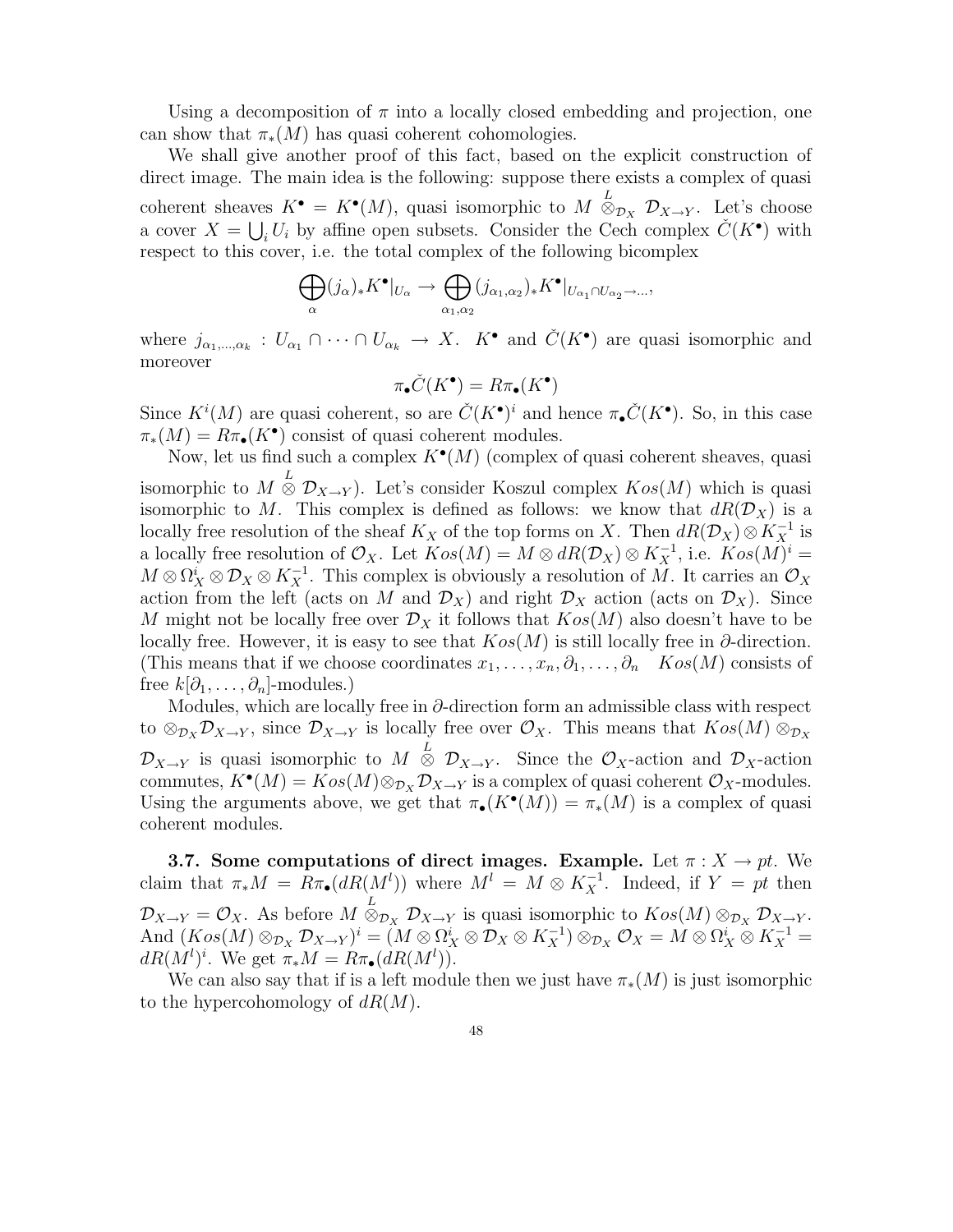Let  $\pi: X \to Y$  be any morphism. It can be decomposed as a product of locally closed embedding and smooth morphism.

- (1) If  $\pi: X \to Y$  is an open embedding direct image for modules coincides with the usual direct images of  $\mathcal{O}_X$ -modules.
- (2) Let  $\pi : X \to Y$  be closed embedding. In this case we can write  $\pi_*(M) =$  $\pi_{\bullet}(M \otimes_{\mathcal{D}_X} \mathcal{D}_{X \to Y}).$
- (3) Suppose  $\pi : X \to Y$  is smooth and let M be a left  $\mathcal{D}_X$ -module. In this case  $\pi_*(M) = R\pi_{\bullet}(dR_{X/Y}(M))$ , where  $dR_{X/Y}(M)$  is a relative de Rham complex

$$
0 \to M \to M \otimes \Omega^1_{X/Y} \to \cdots \to M \otimes \Omega^{\dim X - \dim Y}_{X/Y} \to 0.
$$

The relative 1-forms are defined from the following exact sequence

$$
0 \to \pi^*\Omega^1_Y \to \Omega^1_X \to \Omega^1_{X/Y} \to 0.
$$

and  $\Omega^i_{X/Y} = \Lambda^i \Omega^1_{X/Y}$ . Proof of this statement is analogous to the case of  $Y = pt$ , considered in example above.

## 3.8. Base change property. For any diagram



we have a natural isomorphism of functors  $\tau^! \pi_* \mathcal{F} = \tilde{\pi}_* \tilde{\tau}^! \mathcal{F}$ , where  $\mathcal{F} \in D^b(\mathcal{D}_X)$ .

**PROOF.** Let us decompose  $\tau$  as a locally closed embedding and projection.

- (1) If  $\tau$  is an open embedding, the statement is obvious, since direct image is compatible with restriction to open subsets.
- (2) Let  $\tau : X \to Y$  be projection. Let  $S = Y \times Z$ , then  $X \times_Y S = X \times Z$ . We have the following diagram

$$
\begin{array}{ccc}\nX \times Z & \xrightarrow{\tilde{\tau}} & X \\
\pi & & \pi \\
Y \times Z & \xrightarrow{\tau} & Y\n\end{array}
$$

For any  $\mathcal{D}_X$ -module  $\mathcal{F}$   $\tilde{\tau}^! \mathcal{F} = \mathcal{F} \boxtimes \mathcal{O}_Z[\dim Z]$  and  $\tilde{\pi}_*\tilde{\tau}^!(\mathcal{F}) = \pi_*\mathcal{F} \boxtimes \mathcal{O}_Z[\dim Z] = \tau^!\pi_*\mathcal{F}.$ 

(3) Suppose that  $\tau$  is a closed embedding. In this case we are going to call it i (this is our stadard notation for a closed embedding). Consider the following diagram

$$
W \xrightarrow{\tilde{i}} X \xrightarrow{\tilde{j}} U
$$
  

$$
S \xrightarrow{i} Y \xrightarrow{j} V
$$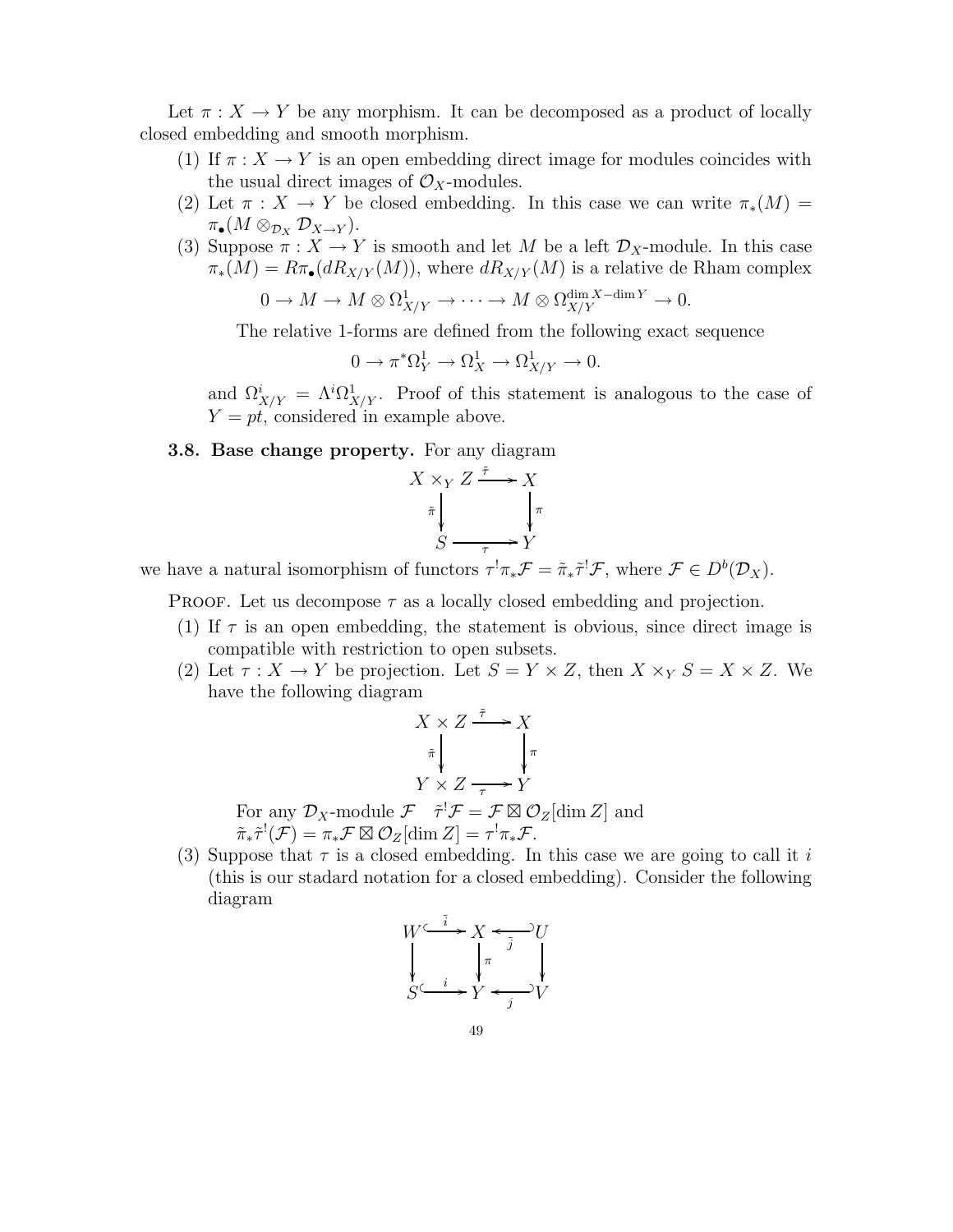Here  $S$  is closed in  $Y$  and  $V$  is the open complement to  $S$ . For each  $W \xrightarrow{\tilde{i}} X \xrightarrow{\sim} U$  $\longleftrightarrow_{\tilde{j}} U$  we have an exact triangle  $\tilde{i}_* \tilde{i}^! \mathcal{F} \to \mathcal{F} \to \tilde{j}_* \mathcal{F}|_U$ , which get rise to the following diagram

$$
\tilde{i}_*\tilde{i}^!\mathcal{F} \longrightarrow \mathcal{F} \longrightarrow \tilde{j}_*\mathcal{F}|_U
$$
\n
$$
\downarrow \qquad \qquad \downarrow \qquad \qquad \downarrow
$$
\n
$$
i_*i^!\pi_*\mathcal{F} \longrightarrow \pi_*\mathcal{F} \longrightarrow j_*\pi_*\mathcal{F}|_U
$$

Here the last terms are isomorphic by 1.

We need to construct an isomorphism between the two left terms in this diagram. Note that if we lived in an abelian category and the rows of the above diagram were short exact sequences we would get such an isomorphism automatically. However, here we are dealing with derived categories and we cannot derive the existence of such an isomorphism from general reasons because cone in the derived category is not canonical. However, it follows from the 5-lemma that if we construct any morphism between the two left terms of the above diagram which makes the whole diagram commutative then this morphism will necessarily be an isomorphism. This can be done in the following way.

Let  $R \in D_S(\mathcal{D}_Y)$  and  $T \in D(\mathcal{D}_V)$ . Then

 $Hom(R, i_*T) = Hom(R|_V, T) = 0.$ 

Let  $R = \pi_* \tilde{i}_* \tilde{i}^!\mathcal{F}$ . In this case we have

 $0 = \text{Hom}(R, j_* \pi^* \mathcal{F}|_U[-1]) \to \text{Hom}(R, i_* i^! \pi_* \mathcal{F}) \to$  $\rightarrow$  Hom $(R, \pi_*\mathcal{F}) \rightarrow$  Hom $(R, j_*\pi^*\mathcal{F}) = 0.$ 

So  $\text{Hom}(R, i_*i^!\pi_*\mathcal{F}) \simeq \text{Hom}(R, \pi_*\mathcal{F})$ . Since we are given canonical element in  $\text{Hom}(R, \pi_*\mathcal{F})$  we also get an element in  $\text{Hom}(R, i_*i^!\pi_*\mathcal{F})$ . The fact it makes the whole diagram commutative is clear.

Let us now explain why the isomorphism of functors constructed above doesn't depend on the decomposition of of  $\tau$  as a product of a closed embedding and a smooth morphism.

**Example.** If  $\pi : X \to Y$  is a smooth map, then  $\pi^!$  maps coherent modules to coherent (in this case  $\pi'$  is exact up to a shift). If  $\pi : X \to Y$  is projective, then  $\pi_*$  maps coherent modules to coherent. To show the last statement, it's enough to assume, that  $\pi: X = \mathbb{P}^N \times Y \to Y$ , where Y is affine. In the category of coherent modules  $\mathcal{D}_X$  is a projective generator (we showed this in the proof of the fact that  $\mathbb{P}^N$  is  $\mathcal{D}\text{-affine}$ , so it's enough to prove the statement for  $\mathcal{D}_X$ . We have  $\mathcal{D}_{X\to Y} = \mathcal{O}_{\mathbb{P}^N} \boxtimes \mathcal{D}_Y$ . Thus

$$
(K_X \otimes \mathcal{D}_X) \otimes \mathcal{D}_{X \to Y} = ((\Omega_{\mathbb{P}^N} \boxtimes \Omega_Y) \otimes_{\mathcal{O}_X} (\mathcal{D}_{\mathbb{P}^N} \boxtimes \mathcal{D}_Y)) \otimes_{\mathcal{D}_X} (\mathcal{O}_{\mathbb{P}^N} \boxtimes \mathcal{D}_Y) = K_{\mathbb{P}^N} \boxtimes (\Omega_Y \otimes \mathcal{D}_Y).
$$
  
So  $\pi_* \mathcal{D}_X = \mathcal{D}_Y [-N].$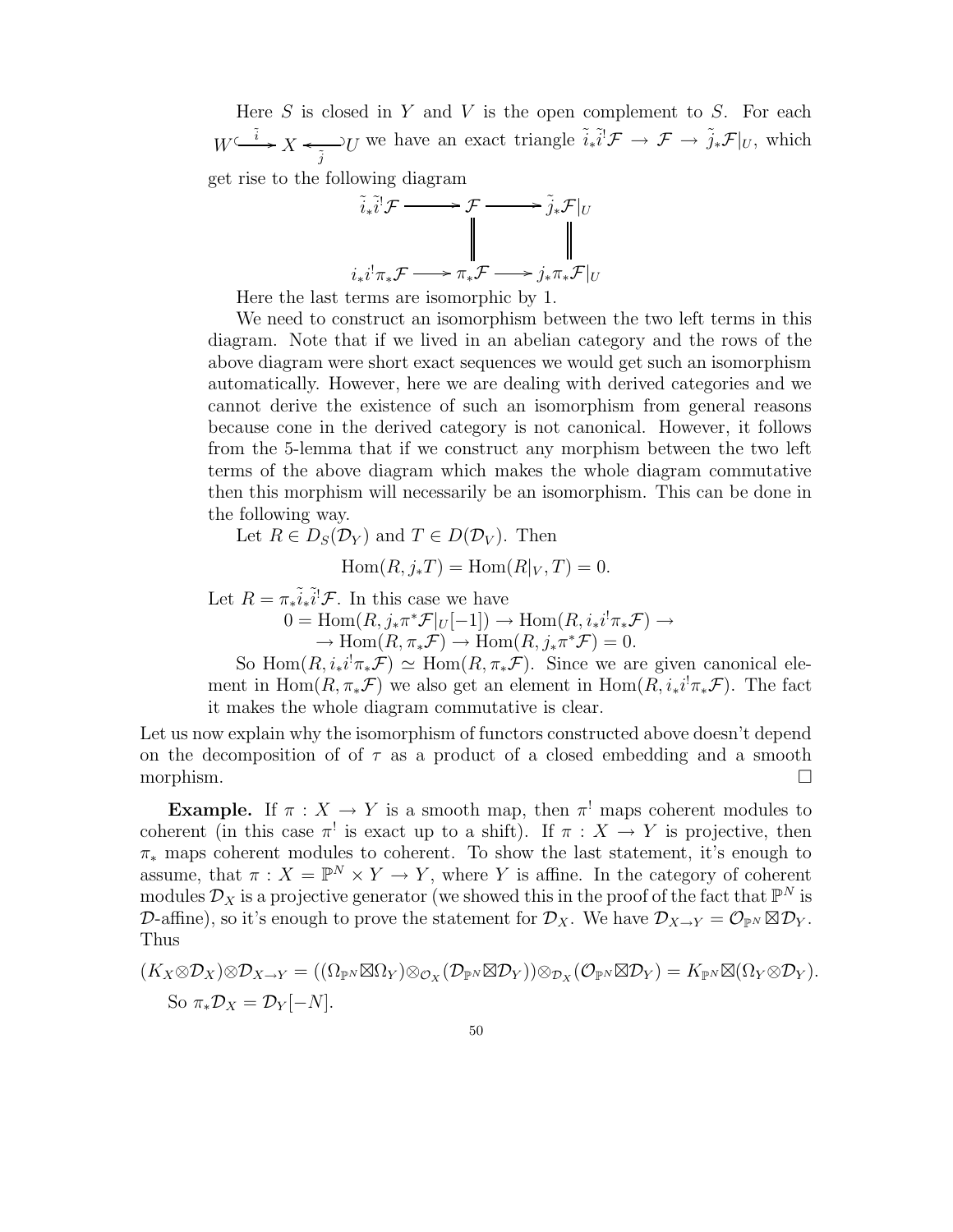THEOREM 3.9. Let  $\pi : X \to Y$  be projective. Then

(1)  $\pi_*$  is left adjoint to  $\pi^!$ .

(2)  $\mathbb{D}\pi_* = \pi_* \mathbb{D}$ .

**PROOF.** As before, it is enough to assume that  $X = \mathbb{P}^N \times Y$ , where Y is affine. Let us prove 1. Let  $\mathcal{F} \in D(\mathcal{D}_X)$  and  $\mathcal{G} \in D(\mathcal{D}_Y)$ . We want to prove that RHom $(\pi_*\mathcal{F}, \mathcal{G}) \simeq$  RHom $(\mathcal{F}, \pi^! \mathcal{G})$ . It is enough to consider  $\mathcal{F} = \mathcal{D}_X$ , since it's a projective generator and  $D(\mathcal{D}_X)$  is equivalent to the homotopic category of free complexes.

As we have computed,  $\pi_* \mathcal{D}_X = \mathcal{D}_Y[-N]$ . So

 $RHom(\pi_*\mathcal{D}_X,\mathcal{G}) = RHom(\mathcal{D}_Y[-N],\mathcal{G}) = R\Gamma(Y,\mathcal{G})[N]$ 

On the other hand  $\pi^! \mathcal{G} = \mathcal{O}_{\mathbb{P}^N} \boxtimes \mathcal{G}[N]$ , and hence

$$
\mathrm{RHom}(\mathcal{D}_X, \pi^! \mathcal{G}) = \mathrm{R}\Gamma(\pi^! \mathcal{G}) = \Gamma(Y, \mathcal{G})[N].
$$

To prove 2 it is again enough to construct the above isomorphism for  $\mathcal{D}_X$  which lone by means of a similiar calculation. is done by means of a similiar calculation.

THEOREM 3.10. Let  $\pi : X \to Y$  be smooth. Then

(1)  $\mathbb{D}\pi^![\dim Y - \dim X] = \pi^! \mathbb{D}[\dim X - \dim Y].$ (2)  $\pi$ <sup>1</sup>[2(dim Y – dim X)] is left adjoint to  $\pi_*$ .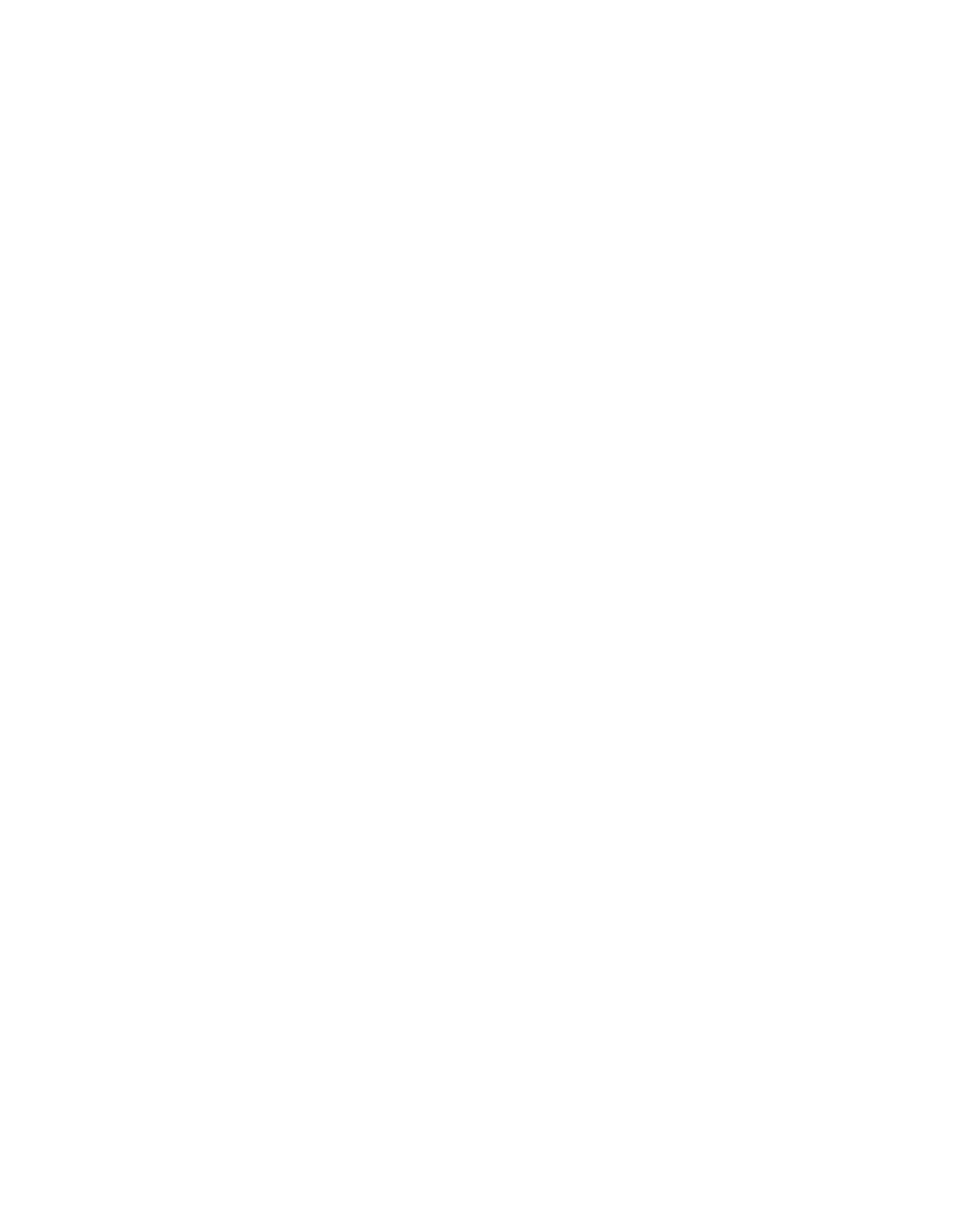### CHAPTER 3

# The derived category of holonomic D-modules

## 1. Lecture 17

So far we have discussed the general properties of the derived category of holonomic D-modules. However, it turns out that many interesting things can only be done for holonomic D-modules. So, let us turn to a more detailed study of the derived category of holonomic D-modules.

Let us first summarize (and reformulate a little) what we already know about the direct and inverse image functors. Let  $\pi : X \to Y$ . There are two functors associated with  $\pi: \pi_*$  and  $\pi_!$  (the last one is not always defined; recall that  $\pi_!M$  exists if  $\pi_* \mathbb{D}M$  is coherent). If  $\pi_!$  is defined, there exists a canonical morphism  $\pi_! \to \pi_*$ , defined as follows. Firs of all let us decompose  $\pi$  as a product of an open embedding and projective morphism (as usual we shall leave the verification of the fact that the resulting morphism does not depend on the choice of this decomposition to the reader). Recall that if  $\pi$  is projective then  $\pi_1$  and  $\pi_*$  are the same. Thus it is enough to construct our morphism for an open embedding. If we have an open embedding  $j: U \hookrightarrow X$  then for any module M on U we have  $\text{Hom}(N, j_*M) = \text{Hom}(N|_U, M)$ . For  $N = j_1 M$  we have  $N|_U = M$  and hence  $\text{Hom}(j_1M, j_*M) = \text{Hom}(M, M)$ . We let the morphism  $j_I M \to j_* M$  be the image of the identity in Hom $(M, M)$ .

Similarly we have the functors  $\pi^!$  and  $\pi^*$  (where the latter is only partially defined).

THEOREM 1.1. Let  $\pi : X \to Y$  be smooth morphism. Then

- (1)  $\pi^!$  maps  $D_{coh}(\mathcal{D}_Y)$  to  $D_{coh}(\mathcal{D}_X)$ .
- $(2)$   $\pi^* = \mathbb{D}\pi^! \mathbb{D} = \pi^! [2(\dim Y \dim X)].$
- (3)  $\pi^*$  is left adjoint to  $\pi_*$ .

In case when  $\pi$  is open embedding,  $\pi' = \pi^*$ .

Of course it would be very useful to have a situation in which we are guaranteed that  $\pi^*$  and  $\pi_!$  exist. It turns out that this is always the case for holonomic modules. Moreover, we have the following theorem.

THEOREM 1.2.  $D_{hol}(\mathcal{D})$  is stable under  $\pi_*, \pi^!, \mathcal{D}$  and  $\boxtimes$ .

COROLLARY 1.3. On  $D_{hol}(\mathcal{D}_X)$  we can always define  $\pi_! = \mathbb{D}\pi_*\mathbb{D}$  and  $\pi^* = \mathbb{D}\pi^! \mathbb{D}$ .

Defined in this way,  $\pi_!$  is left adjoint to  $\pi^!$  and  $\pi_!$  is right adjoint to  $\pi^*$ .

?? and Corollary 1.3 above give us an example of a so called Grothendieck's formalism of six functors. We do not give a precise definition; let us just note that it follows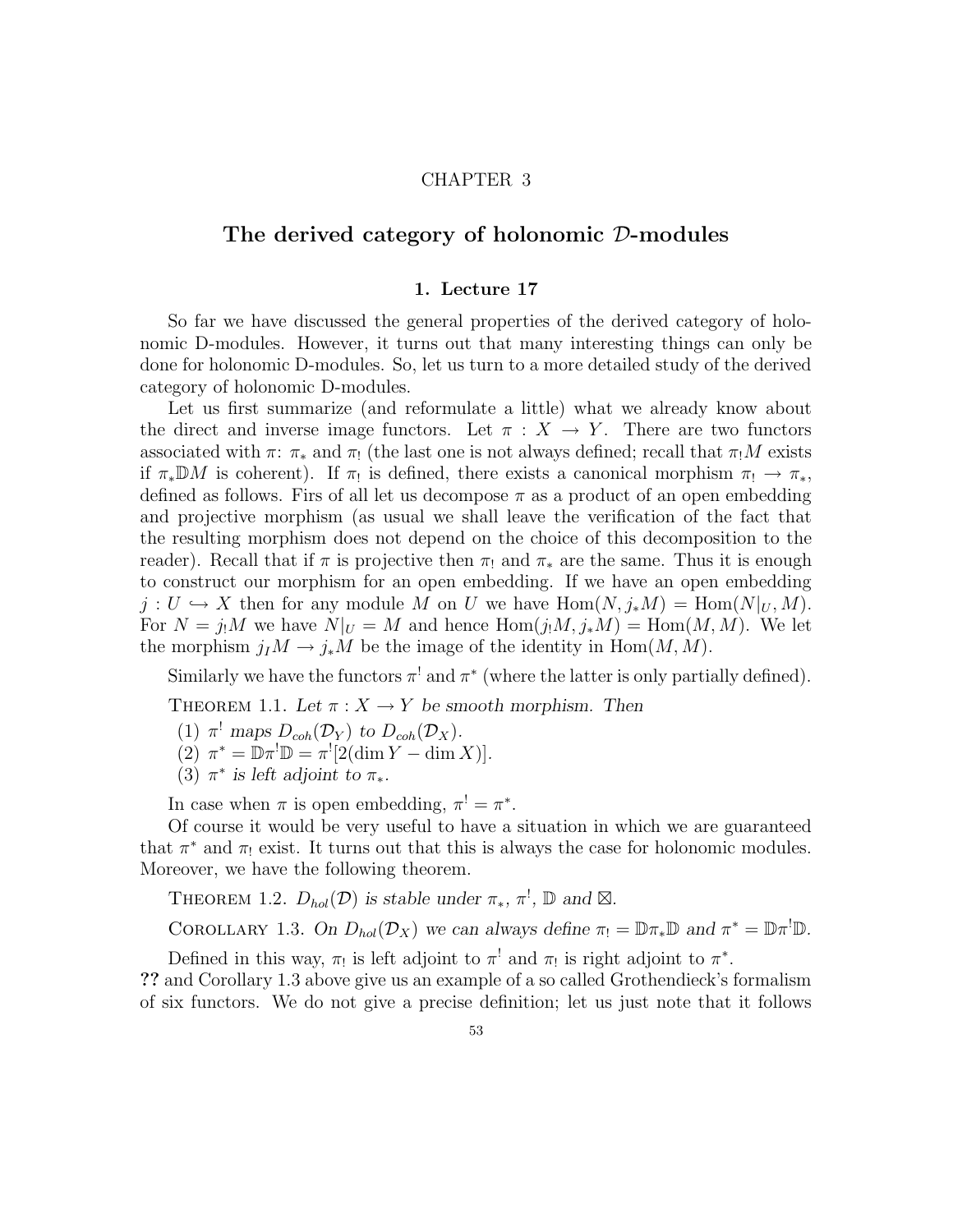that we have 6 kinds of functors acting between the categories  $D_{hol}(\mathcal{D}_X)$  - namely,  $\pi^*, \pi_*, \pi^!, \pi_!$  (for a morphism  $\pi: X \to Y$ ),  $\mathbb{D}$  and  $\boxtimes$ .

Before proving this theorem, let us give an example of its application. Namely let us discuss the structure of holonomic modules and classify irreducible ones.

LEMMA 1.4. Let M be a holonomic module on X with  $supp M = X$ . Then there exists a smooth open  $U \subset X$  such that  $j^!M$  is  $\mathcal{O}_U$ -coherent on U. (Here  $j: U \hookrightarrow X$ .)

Recall that an  $\mathcal{O}_U$ -coherent  $\mathcal{D}_U$ -modules may be thought of as a vector bundle on U endowed with a flat connection.

**PROOF.** We know that  $j^!M$  is  $\mathcal{O}_U$ -coherent iff  $s.s.(M) = \{$  zero-section in  $T^*U\}$ . Let us consider the following diagram



Since s.s.(M) is conic it follows that any fiber of the map  $s.s.(M) \to X$  is either 0 or of dimension greater or equal to 1. Since  $\dim s.s.(M) = \dim X$  the fiber over generic point cannot be of dimension  $> 0$ . So, over the generic point the diagonal arrow is an isomorphism. Hence there exists U as above, such that  $j^!M$  is  $\mathcal{O}\text{-coherent}$ .  $\Box$ 

It is clear that we may choose the open subset  $U$  above to be affine.

Let us now look at the case when  $M$  is irreducible. In this case let us try to restore M from  $j^!M$ . Here  $j: U \to X$  is any open embedding. First of all, if M is irreducible, so is  $j^!M$ . Indeed, suppose we have a short exact sequence  $0 \to K \to j^!M \to N \to 0$ with  $K, N \neq 0$ . Then we have the map  $M \to j_*N$  which in fact factorizes as  $M \to H^0(j_*N) \to j_*N$  (since  $j_*N$  lives in degress  $\geq 0$ . Let  $\tilde{K}$  denote the kernel of this map. Then  $j^{\dagger}K = K$  which shows that K is non-zero but different from M. This contradicts irreducibility of M.

Let us now set  $N = j^! M$  and pretend that we are only given N nut not M and we want to effectively construct  $M$ . In fact it turns out that we can do more: to every holonomic  $\mathcal{D}_U$ -module we are going to associate (canonically) a newholonomic  $calD_X$ module  $j_{!*}N$  called the *intermediate* or *minimal* (or Deligne-Goresky-MacPherson) extension of  $N$  to  $X$  which in particular will solve our problem in the case when  $N$ is irreducible. This extension will in fact be uniquely characterized in the following way.

THEOREM 1.5. Let X be an irreducible variety and let  $U \subset X$  be an open subset. For every holonomic  $\mathcal{D}_U$ -module N there exists unique  $\mathcal{D}_X$ -module M satisfying the following properties:

 $(1)$   $j^{!}(j_{!*}(N)) = N;$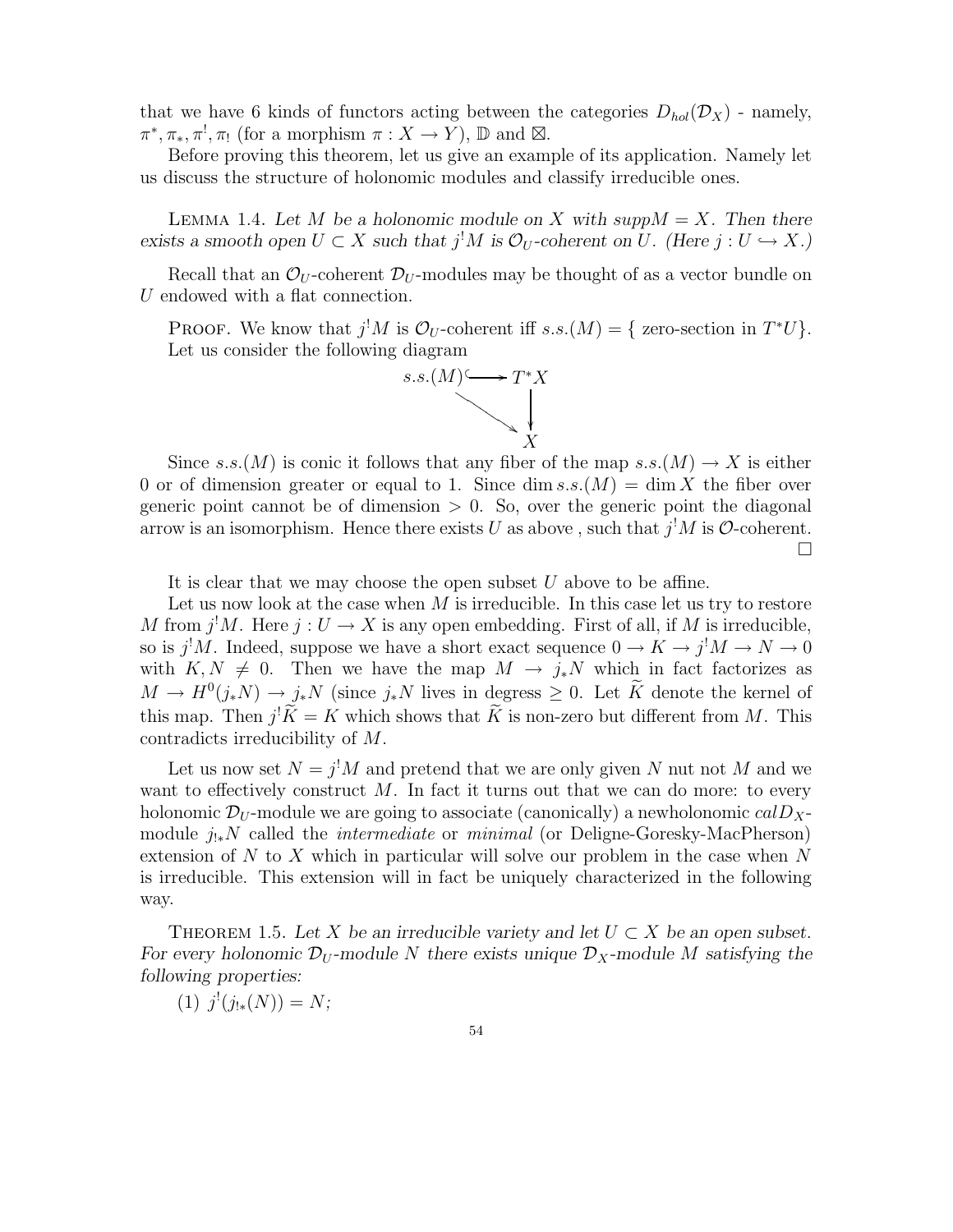## (2)  $j_{!*}$  has no submodules or quotients concentrated on  $X\setminus U$ .

Moreover, we claim that if N is irreducible then  $j_{!*}(N)$  (defined by (1) and (2) above) is also irreducible. Indeed, suppose there is a submodule  $M \hookrightarrow j_{!*}(N)$ . Applying the functor j' we get  $j!M \to N$ . Since N is irreducible, this map is either an isomorphism or it is equal to 0. Assume first that this map is 0; in this case  $M$  is concentrated on  $X\setminus U$  which contradicts property (2). In the case when this map is an isomorphism it follows  $j_{!*}(N)/M$  is concentrated on  $X\setminus U$  which again contradicts property (2).

In particular, it follows that if N is an irreducible  $\mathcal{D}_U$ -module then N has unique irreducible extension to X - namely the intermediate extension  $j_{!*}N$ .

1.6. Construction of intermediate extension. Let us now construct the extension  $j_{!*}N$  satisfying properties (1) and (2) of Theorem 1.5. As is suggested by both the name and the notation it should somehow be constructed out of  $j_!N$  and  $j_*N$ .

**General remark:** Let  $\mathcal A$  and  $\mathcal B$  two be abelian categories. Let us introduce the following notations:  $D^{\geq 0} = \{K^{\bullet} \mid H^{i}(K^{\bullet}) = 0 \text{ for } i < 0\}$  and  $D^{\leq 0} = \{K^{\bullet} \mid H^{i}(K^{\bullet}) = 0 \text{ for } i < 0\}$ 0 for  $i > 0$ . Then for any left exact functor  $F : A \to B$  we have  $RF : D^{\geq 0}(\mathcal{A}) \to \mathbb{R}^{\geq 0}(\mathcal{A})$  $D^{\geq 0}(\mathcal{B})$  and for any right exact functor  $G: \mathcal{A} \to \mathcal{B}$  we have  $LG: D^{\leq 0}(\mathcal{A}) \to D^{\leq 0}(\mathcal{B})$ . In particular,  $j_*: D_{hol}^{\geq 0}(\mathcal{D}_U) \to D_{hol}^{\geq 0}(\mathcal{D}_X)$  and  $j_!: D_{hol}^{\leq 0}(\mathcal{D}_U) \to D_{hol}^{\leq 0}(\mathcal{D}_X)$ .

Consider the map  $j_!N \to j_*N$ . By the remark above  $j_!N \in D_{hol}^{\leq 0}$  and  $j_*N \in D_{hol}^{\geq 0}$ . Hence this map factorizes through the chain

$$
j_!N \to H^0(j_!N) \to H^0(j_*N) \to j_*N. \tag{1.1}
$$

Let  $j_{!*}$  be the image of this map. Note that is j is an affine.embedding (we can in fact always reduce the situation to this case) then  $j_{!*}N$  is simply the image of  $j_!N$  in  $i_{\ast}N$ .

We claim that  $j_{!*}N$  defined in this way satisfies properties (1) and (2) of Theorem 1.5.

First, all the maps in  $(1.1)$  become isomorphisms after restricting to U. Thus the restriction of  $j_{!*}N$  to U is equal to N. Hence property 1 is satisfied.

Let us now show property 2. We have the maps  $j_!N \to j_{!*}N \to j_*N$ . It is easy to see from the definition that for any non-zero  $\mathcal{D}_X$ -module L the induced maps  $Hom(j_{!*}N, L) \to Hom(j_!N, L)$  and  $Hom(L, j_{!*}N) \to Hom(L, j_*N)$  are injective.

Let L be any  $\mathcal{D}_X$ -module concentrated on  $X\setminus U$ . Then  $\text{Hom}(j_!N, L) = \text{Hom}(N, j^!L) =$ 0 since  $j^!L = 0$ . Similarly,  $Hom(L, j_*N) = Hom(j^*L, N) = Hom(j^!L, N) = 0$ . This means that  $j_*N$  has no submodules concentrated on  $X\setminus U$  and  $j_!N$  has no quotients concentrated on  $X\setminus U$ . Hence by the above observation it follows that  $\text{Hom}(j_{!*}N, L) = \text{Hom}(L, j_{!*}N) = 0.$ 

**Warning.** We have shown above that  $j_{!*}N$  has neither quotients nor submodules concentrated on  $X\setminus U$ . However, we do not claim (and in general it is not true) that  $j_{!*}N$  has no *subquotients* concentrated on  $X\backslash U$ .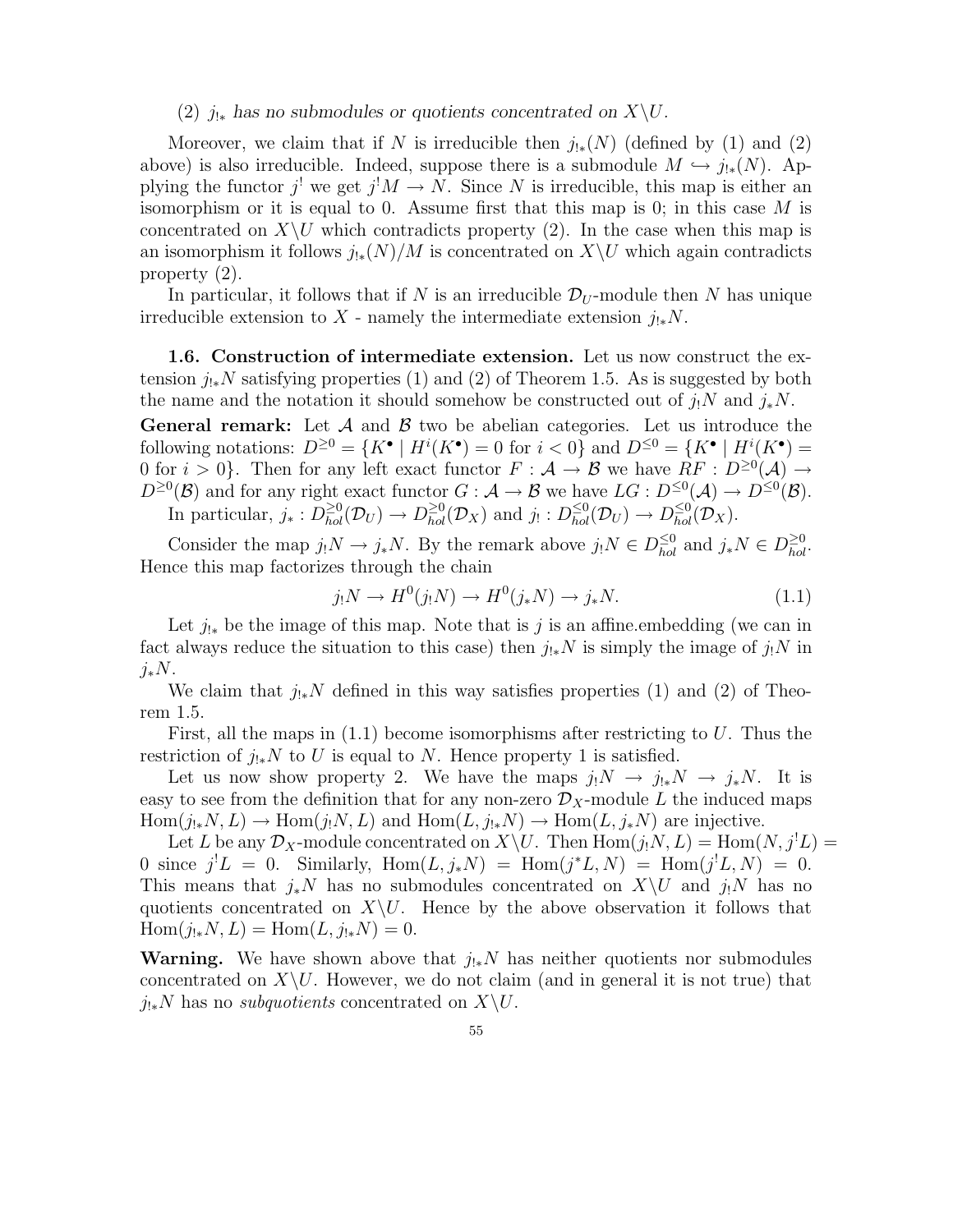Let us now show that the properties (1) and (2) of Theorem 1.5 define  $j_{!*}N$ uniquely.

Let M be  $\mathcal{D}_X$  module satisfying these properties. In particular,  $j'(M) = j^*M =$ N. Thus by adjointness the map  $j_!N \to j_*N$  factorizes through the sequence

$$
j_!N \to M \to j_*N.
$$

Since M is concentrated in cohomological degree 0 it follows that this sequence in fact factorizes through

$$
j_!N \to H^0(j_!N) \xrightarrow{\alpha} M \xrightarrow{\beta} H^0(j_*N) \to j_*N.
$$

Also all of these maps become isomorphisms when restricted to  $U$ . Thus the cokernel of  $\alpha$  is a quotient module of M which is concentrated on  $X\setminus U$  and therefore it is 0. Similarly the kernel of  $\beta$  is a submodule of M concentrated on  $X\setminus U$  and hence it is 0. In other words,  $\alpha$  is surjective and  $\beta$  is injective. This means that M is the image of the map  $H^0(j_!N) \to H^0(j_*N)$  which finishes the proof.

**Example.** Let  $X = \mathbb{A}^1$ ,  $U = \mathbb{A}^1 \setminus \{0\}$  and  $N = \mathcal{O}_U$ . In this case  $j_! \mathcal{O}_U = \mathbb{D} j_* \mathcal{O}_U$ and there are two exact sequences  $0 \to \mathcal{O}_X \to j_*\mathcal{O}_U \to \delta_0 \to 0$  and  $0 \to \delta_0 \to j_!\mathcal{O}_U \to \delta_0$  $\mathcal{O}_X \to 0$ , dual to each other. So we have a sequence  $j_!\mathcal{O}_U \twoheadrightarrow \mathcal{O}_X \hookrightarrow j_*\mathcal{O}_U$ , which means that  $j_{!*}\mathcal{O}_U=\mathcal{O}_X$ .

If N is  $\mathcal{D}_U$ -module generated by  $x^{\lambda}$ , where  $\lambda \neq \mathbb{Z}$ , then  $j_!N \to j_*N$  is an isomorphism, since both modules are irreducible.

Note that in fact  $j_{!*}$  is defined not only for an open embedding j but for any locally closed embedding.

Let us point out several properties of  $j_{!*}$ .

LEMMA 1.7. (1)  $j_{!*}N$  is functorial in N. (2) If N is irreducible then so is  $j_{!*}N$ . (3)  $j_{!*}(\mathbb{D}N) = \mathbb{D}(j_{!*}N).$ 

**PROOF.** (1) follows immediately from the fact that  $j_1$  and  $j_*$  are functors. Note, however, that  $j_{!*}$  is neither left exact nor right exact. As a result the functor  $j_{!*}$  makes sense only for modules and it doesn't make sense for general objects of the derived category.

(2) we have already discussed above.

To prove (3) let us check that  $\mathbb{D}(j_{!*}N)$  satisfies properties (1) and (2) of Theorem 1.5. Property (1) is in fact obvious. To prove (2) let us remark that  $\mathbb D$  is a contravariant equivalence of categories which does not change the support of a module. Hence it transforms submodules concentrated on  $X\setminus U$  to quotient modules concentrated on  $X\setminus U$  and vice versa. concentrated on  $X\setminus U$  and vice versa.

Here is some interesting application of the notion of intermediate extension (probably one of the most important ones). Let X be singular variety. Let  $U \subset X$  be smooth dense open subset. Set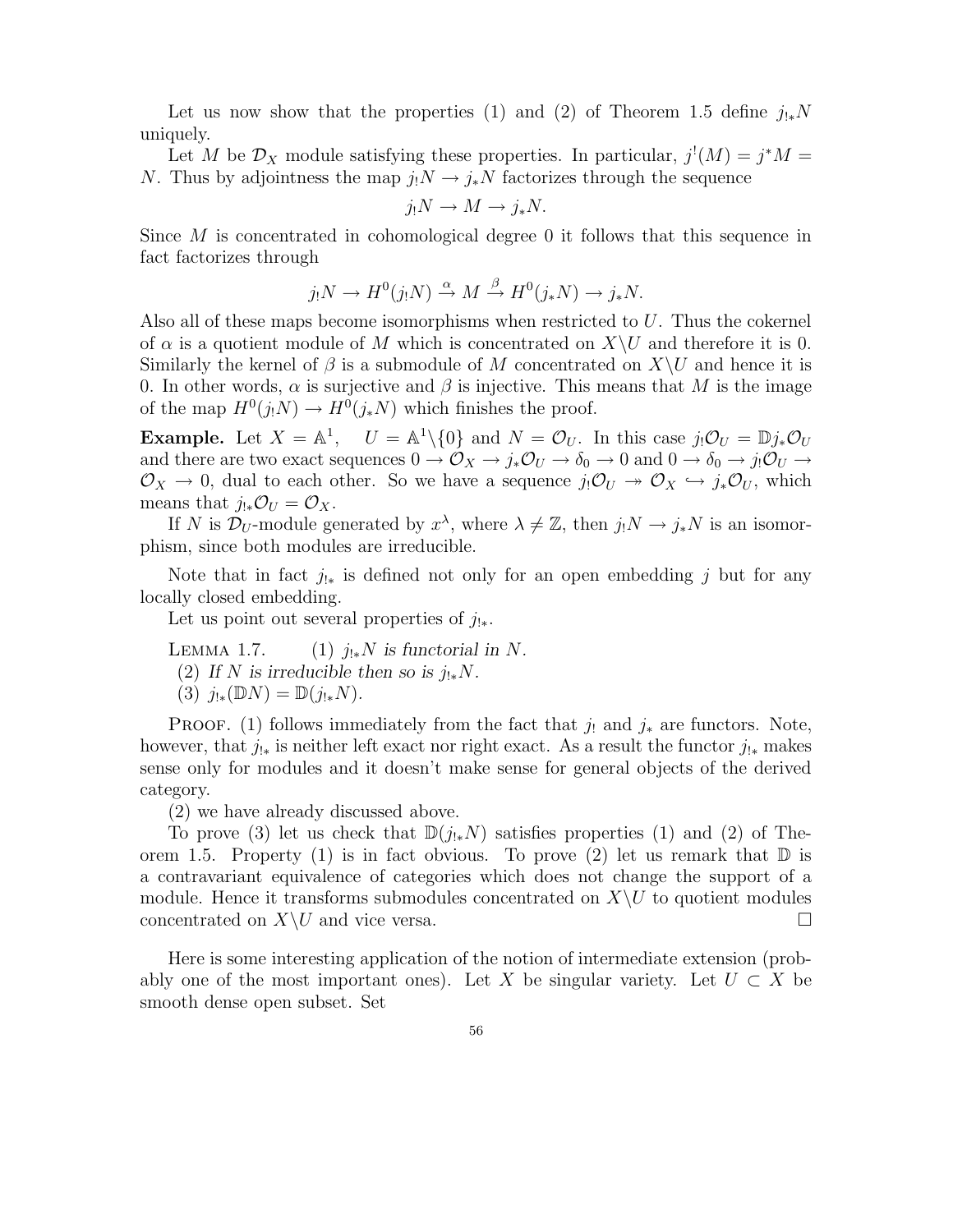$$
IC_X = j_{!*} O_U \in \mathcal{M}_{hol}(\mathcal{D}_X)
$$

We shall call  $\text{IC}_X$  the *intersection cohomology*  $\mathcal{D}\text{-module of } X$ .

If  $\pi: X \to pt$ , then  $\pi_*(IC_X)$  is called the *intersection cohomology of* X. In the case when X is smooth one clearly has  $\mathcal{IC}_X = \mathcal{O}_X$  since  $\mathcal{O}_X$  is irreducible. Thus by Theorem ?? in the case when  $X$  is smooth its intersection cohomology is naturally isomorphic to the ordinary cohomology (with complex coefficients) of the underlying analytic space.

The intersection cohomology  $\mathcal{D}$ -module of X has many nice properties. For example since  $\mathcal{O}_U$  is self-dual then so is  $\mathrm{IC}_X$ . Assume for example X is proper, then  $\mathbb{D}\pi_* = \pi_* \mathbb{D}$ . Hence

$$
\mathbb{D}\pi_*(IC_X) = \pi_*\mathbb{D}(IC_X) = \pi_*(IC_X)
$$

i.e. the intersection cohomology of an proper variety satisfies Poincare duality.

1.8. Description of irreducible holonomic modules. It is clear from the above discussion are essentially classified by pairs  $(Z, N)$ , where  $Z \subset X$  is an irreducible smooth locally closed and N is an irreducible  $\mathcal{O}\text{-coherent}$  module on Z. The corresponding module is then  $j_{!*}N$  where  $j: Z \to X$  is the natural embedding. Indeed, if M is an irreducible  $\mathcal{D}_X$ -module, let  $Y \subset X$  be the support of M. This is an irreducible closed subset of X and by Kashiwara's theorem  $M$  corresponds to some irreducible holonomic  $\mathcal{D}_Y$ -module  $M_Y$ . We now choose Z to be any smooth open subset of Y such that  $M_Y|_Z$  is  $\mathcal{O}$ =coherent.

Moreover, if  $Z' \subset Z$  is open, then  $(Z', M|_{Z'})$  and  $(Z, M)$  correspond to the same holonomic module on X. In this case we say that  $(Z, M)$  and  $(Z', M')$  are equivalent. Let us generate by this an equivalence relation on the pairs  $(Z, M)$  as above. Then irreducible holonomic  $\mathcal{D}_X$ -modules are in one-to-one correspondence with equivalence classes of pairs  $(Z, M)$ .

**Exercise:** Assume that an algebraic group  $G$  acts on an algebraic variety  $X$  with finitely many orbits. Let  $x_1, \ldots x_k$  be representatives of orbits and  $Z_i = \text{Stab}_G(x_i)$  be stabilizators of  $x_i$  in  $G$ .

1. Define the notion of G-equivariant modules.

2. Prove, that irreducible G-equivariant modules are in one to one correspondence with set of pairs  $\{i, \text{ irreducible representation of } Z_i/Z_i^0\}.$ 

## 2. Lecture 18: Proof of Theorem 1.2

We now turn to the proof of Theorem 1.2. It is easy to see that the theorem is true for the functor  $\boxtimes$ . Also, we already know that it is true for the functor  $\mathbb D$ . It remains to prove it for inverse and direct images.

Let us first prove this Theorem 1.2 for  $\pi^!$ . Any morphism can be decomposed as a product of closed embedding and projection. Let  $\pi: X = Y \times Z \rightarrow Y$  be projection.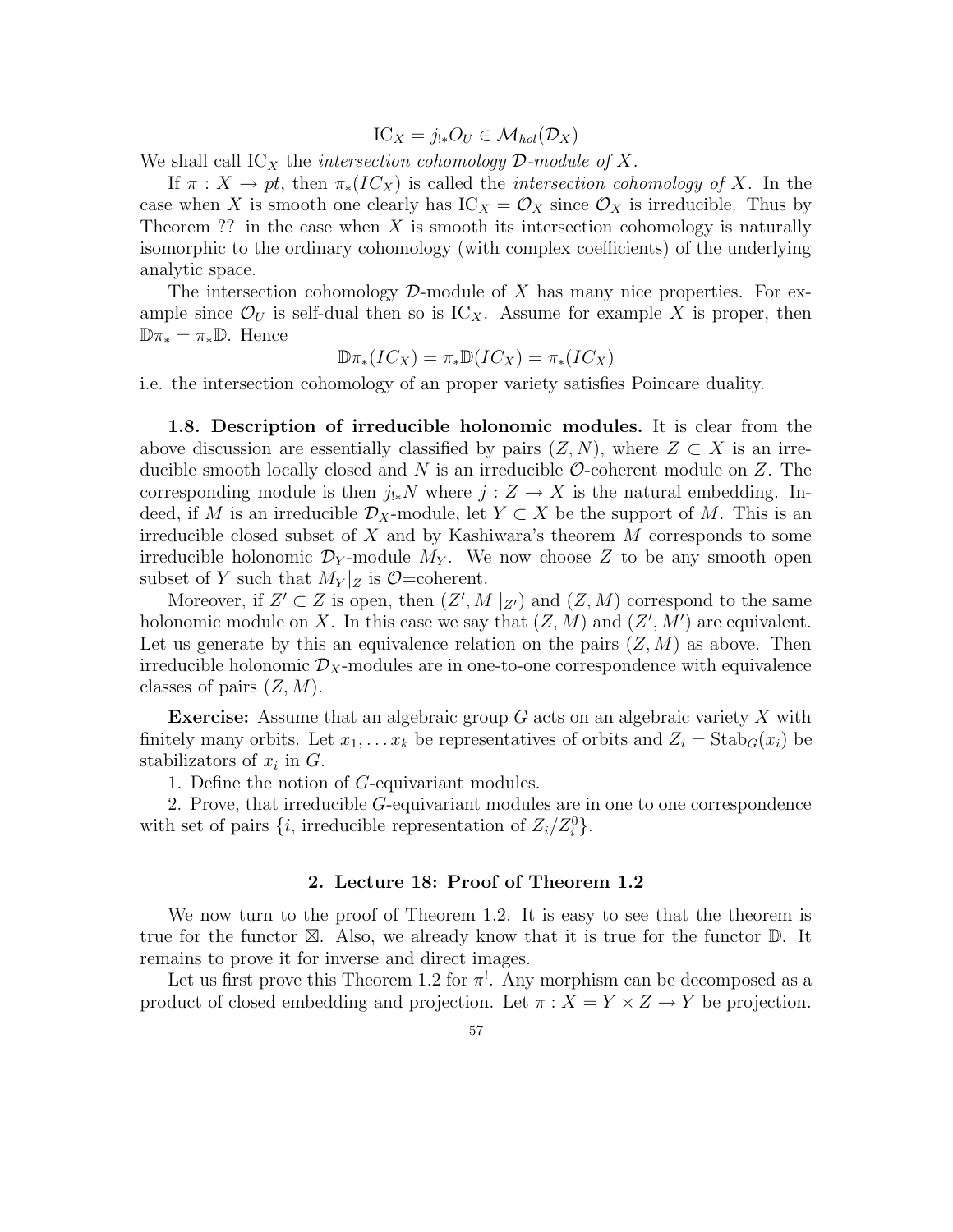For any  $\mathcal{F} \in D_{hol}(\mathcal{D}_Y)$   $\pi^!\mathcal{F} = \mathcal{F} \boxtimes \mathcal{O}_Z[\dim Z]$  and hence is holonomic. The case when  $\pi$  is closed embedding, we've already proved.

Now let us consider the case of  $\pi_*$ . Any arbitrary morphism  $\pi : X \to Y$  can be decomposed as a product of a closed embedding and projective morphism. We have already proved the theorem for closed embedding. The case of projective morphism follows from the **main step**: the case of an open embedding.

First way of proving this statement for projective morphisms (without using the main step).

Let F be any holonomic  $\mathcal{D}_Y$ -module. Then  $\pi_*\mathcal{F}$  is coherent and has finite dimensional fibers. This means that for any  $i : y \hookrightarrow Y$  and  $\tilde{i} : \pi^{-1}(y) \hookrightarrow Y$   $i^! \pi_* \mathcal{F} = \pi_* \tilde{i}^! \mathcal{F}$  is finite dimensional (this is coherent module on a point and hence a vector space). Theorem follows from the following proposition.

PROPOSITION 2.1. [Bernstein] Let  $\mathcal{F} \in D_{coh}(\mathcal{D}_X)$ . Then  $\mathcal F$  is holonomic iff it has finite dimensional fibers.

Second way of proving theorem in case of projective morphism.

We have to prove that for  $\pi : Y \times \mathbb{P}^N \to Y \quad \pi_* : D_{hol}(\mathcal{D}_X) \to D_{hol}(\mathcal{D}_Y)$ . We have already proved the analogous claim for  $\pi : \mathbb{A}^n \to \mathbb{A}^m$ . Using the same method one can prove it for  $\pi: Y \times \mathbb{A}^N \to Y$  (namely reducing to the case of affine Y and  $N = 1$ , where  $\pi_* M = \{ M \stackrel{\frac{\partial}{\partial x}}{\rightarrow} M \}.$ 

Now let us consider  $\pi : Y \times \mathbb{P}^N \to Y$ . We'll do induction on N. Let  $j : U =$  $Y \times \mathbb{A}^N \hookrightarrow X = Y \times \mathbb{P}^N$ . For any sheaf  $\mathcal F$  on X, there is the following exact triangle  $\mathcal{F} \to j_* \mathcal{F} \mid_U \to K$ . Here K is supported on  $Y \times \mathbb{P}^{N-1}$ .

**General remark:** Let  $\mathcal{F} \to \mathcal{G} \to \mathcal{H} \to \mathcal{F}[1]$  be an exact triangle. Then if two of the terms are holonomic, so is the third one. To see this one should write the corresponding long exact sequence of cohomologies.

In our case F is holonomic by assumption and  $j_*\mathcal{F}|_U$  is holonomic by main step (which we have not proved yet). Hence K is also holonomic. Applying  $\pi_*$  to that triangle we get

$$
\pi_*\mathcal{F}\to \pi_*j_*\mathcal{F}|_U\to \pi_*K.
$$

Let us denote  $\tilde{\pi}: Y \times \mathbb{A}^N \to Y$ . Then  $\pi_* j_* = \tilde{\pi}_*$  and hence  $\pi_* j_* \mathcal{F}|_U$  is holonomic by the previous step. By induction hypothesis  $\pi_* K$  is also holonomic and hence so is  $\pi_*\mathcal{F}.$ 

#### Proof of the main step:

Let  $j: U \hookrightarrow X$  be open embedding. Since holonomicity is a local property, we can assume that  $X$  is affine. We can also assume that  $U$  is affine and moreover  $U$  is a zero locus of  $p \in \mathcal{O}_X$ . (If not, we can cover U with finitely many affine open subsets  ${U_\alpha}$  and consider the Check complex  $C(M)$  with respect to this cover. This is a complex  $\mathcal{D}_X$ -modules  $j_{\alpha_1,\dots,\alpha_k*}(M|_{U_{\alpha_1}\cap\dots\cap U_{\alpha_k}})$  where  $j_{\alpha_1,\dots,\alpha_k}: U_{\alpha_1}\cap\dots\cap U_{\alpha_k} \hookrightarrow X$ and  $\check{C}(M) = j_*(M) \in D(\mathcal{D}_X)$ . Hence  $j_*M$  is holonomic when  $j_{\alpha_1,\dots,\alpha_k}$  (M  $|_{U_{\alpha_1} \cap \dots \cap U_{\alpha_k}}$ ) are holonomic.)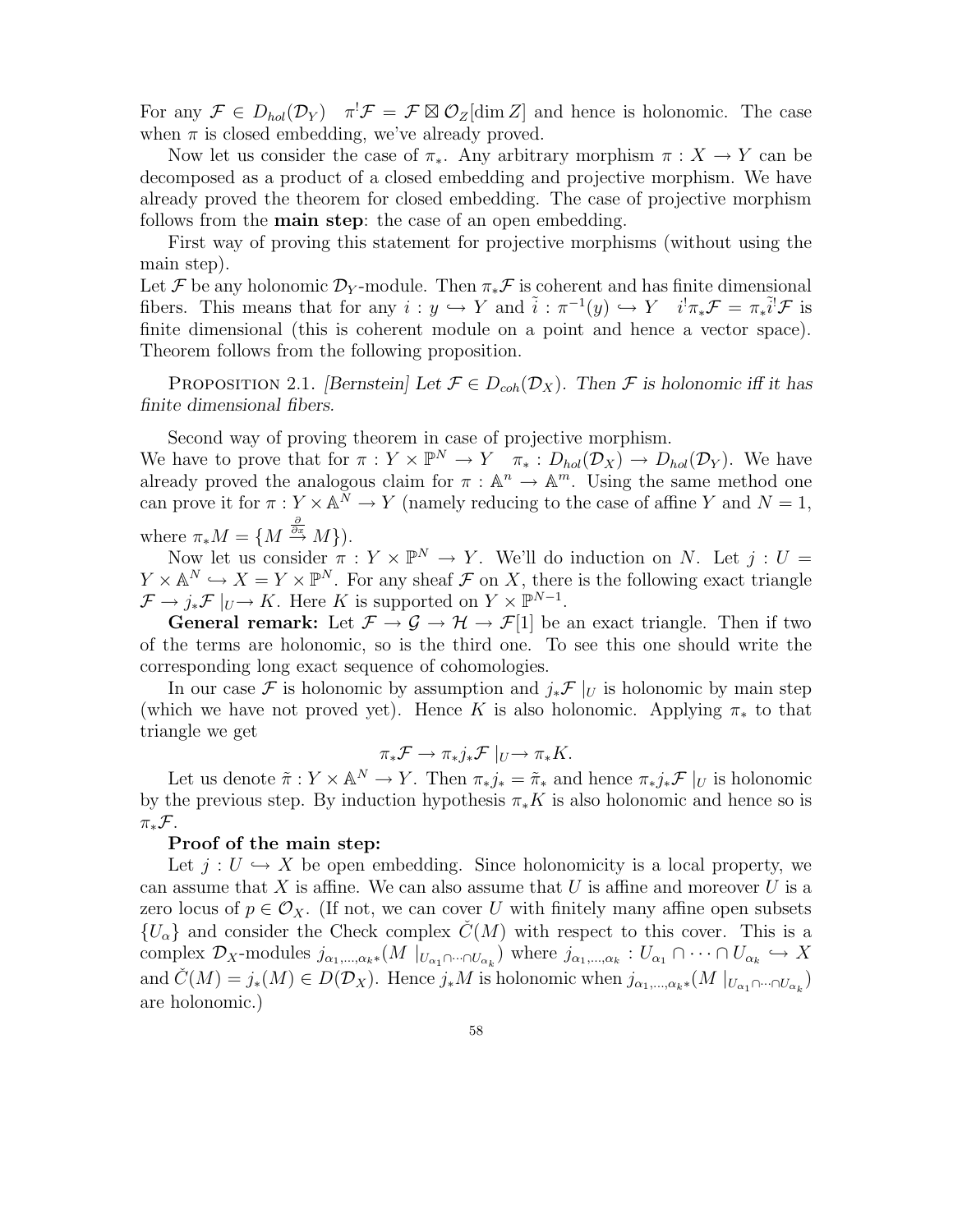**Example.** Let  $X = \mathbb{A}^n$ ,  $p \in \mathcal{O}_X$  and  $\lambda \in \mathbb{k}$ . Consider  $\mathcal{D}_U$ -module  $M(p^{\lambda})$  (here U is the zero locus of p). At the begining of the course we've proved that  $j_*M$  is holonomic.

One way of proving the main step is to reduce it to the case  $X = \mathbb{A}^n$ , embedding X into an affine space. Consider  $U$  – zero locus of p and generalize the proof for  $M(p^{\lambda})$  to any module M.

We'll give another proof of this fact. Here is the sketch of it.

**Step 1.** We can assume that M is generated by some element  $u \in M$ . Let  $N = j_*M$ . Consider a submodule  $N_k \subset N$  generated by  $up^k$ . Then for  $k \gg 0$   $N_k$  is holonomic and  $N_k = N_{k+1}$ .

Step 2. Lemma on b-functions.

Let  $\lambda X = X \otimes \mathbb{k}(\lambda)$  be the same variety as X considered over a field  $\mathbb{k}(\lambda)$ . Let  $\lambda M = M \otimes p^{\lambda}$ . Then there exist  $d \in \mathcal{D}_{\lambda}$  such that  $d(up^{\lambda}) = up^{\lambda-1}$ . (This is equivalent to say, that there exist  $d \in \mathcal{D}_X[\lambda]$  and  $b(\lambda) \in \mathbb{k}[\lambda]$  such that  $d(up^{\lambda}) = b(\lambda)up^{\lambda-1}$ .

If lemma on b-functions holds, then  $^{\lambda}M$  is generated by  $up^{\lambda+k}$ . And for  $k \gg 0$  it is holonomic by step 1.

**Step 3.** Let  $\widetilde{M}$  be  $\mathcal{O}\text{-}\mathcal{D}\text{-module on }\mathbb{A}^1 \times X$  (i.e. an  $\mathcal{O}\text{-module on }\mathbb{A}^1$  and  $\mathcal{D}\text{-module}$ on  $X$ ), defined as follows:

$$
\widetilde{M} = span\{q(\lambda)mp^{\lambda+i} \mid i \in \mathbb{Z}, m \in M, q(\lambda) \in \mathbb{k}[\lambda] \}.
$$

For any  $\alpha \in \mathbb{A}^1$  let  $M_{\alpha} = \widetilde{M}/(\lambda - \alpha)\widetilde{M}$ . We claim that for generic  $\alpha$  this module is holonomic. Indeed, let Z be singular support in  $\mathcal{D}_X$ -direction of  $\widetilde{M}$  in  $T^*X \times \mathbb{A}^1$ . After passing to a generic point of  $\mathbb{A}^1$  we'll get the singular support of  $^{\lambda}M$ , which is holonomic by step 2. This means that  $\dim(Z \otimes \mathbb{k}(\lambda)) = \dim X$ .

So, we have a map  $Z \to \mathbb{A}^1$  with fibers  $Z_\alpha = s.s.M_\alpha$ ,  $M_0 = M$  (and in fact  $M_i = M$  for any  $i \in \mathbb{Z}$ ). The general fiber of this map has dimension dim X. Hence there exist an integer i, such that  $\dim Z_i = \dim X$  and this means that M is holonomic.

Now let us deduce step 1 from the following lemma

LEMMA 2.2. Consider an inclusion  $I : \mathcal{M}_{hol}(\mathcal{D}_X) \to \mathcal{M}_{coh}(\mathcal{D}_X)$ . It has a right adjoint functor  $G : \mathcal{M}_{coh}(\mathcal{D}_X) \to \mathcal{M}_{hol}(\mathcal{D}_X)$  defined by  $G(N) = \{$  the maximal holonomic submodule of  $N$ . This functor commutes with restriction to open subsets.

Let  $N = j_*M$ . By the lemma  $G(N) \mid_{U} = M$ . For  $k \gg 0$  we have  $up^k \in G(N)$  and hence  $N_k \subset G(N)$ . In particular  $N_k$  is holonomic. Since  $G(N)$  is holonomic, it has finite length and this means taht  $N_k = N_{k+1}$  for k large enough.

Now let us deduce step 2. Consider  $\lambda N = j_*(\lambda M)$  and apply step 1 to it. We'll get  $\lambda N_k = \lambda N_{k+1}$  for  $k \gg 0$ . And this gives us the lemma on b-functions.

For any  $k \lambda N$  is generated by  $up^{\lambda+k}$ , so  $\lambda N = \lambda N_k$  and hence is holonomic.

*Proof of Lemma 2.2:* Let us give an another construction of  $G$ . Given  $N$  we can constuct  $\mathbb{D}(N)$ , which is a complex, living in negative degrees. Let  $G(N)$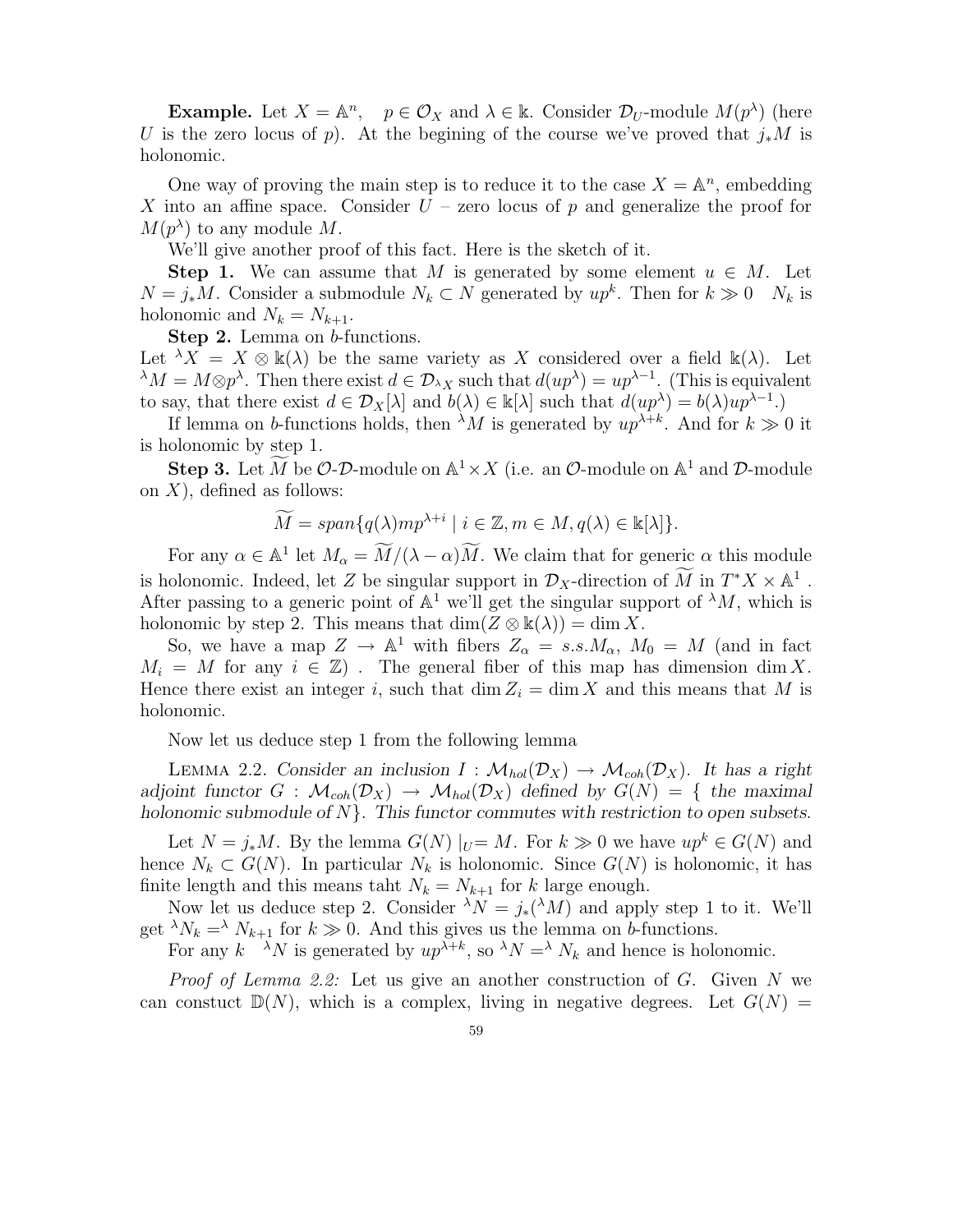$\mathbb{D}H^0(\mathbb{D}(N))$ . Defined in such a way, G obviously commutes with restriction to an open sets. To prove, that it coincides with  $G$ , let's prove that it's right adjoint to  $I$ . Let  $K \in \mathcal{M}_{hol}(\mathcal{D}_X)$  be holonomic. Then

$$
\operatorname{Hom}(K, \mathbb{D}H^0(\mathbb{D}N)) = \operatorname{Hom}(H^0(\mathbb{D}N), \mathbb{D}K) = \operatorname{Hom}(\mathbb{D}N, \mathbb{D}K)
$$

since  $\mathbb{D}N \in D^{\leq 0}(\mathcal{D}_X)$ , and  $\mathbb{D}K$  is a module, since K is holonomic. So,  $\text{Hom}(K, \mathbb{D}H^0(\mathbb{D}N))$  = Hom $(N, K)$  and our functor coincedes with G.  $\Box$ 

# 3. Lecture 18 (04/09/02)

Let  $\pi : X \to Y$  be any morphism. By the theorem we proved last time, the functor  $\pi^* = \mathbb{D}\pi^!\mathbb{D} : D_{hol}(\mathcal{D}_Y) \to D_{hol}(\mathcal{D}_X)$  is well defined.

PROPOSITION 3.1. (1)  $\pi^*$  is left adjoint to  $\pi_*$ . (2) If  $\pi$  is smooth  $\pi' = \pi^*[2(\dim Y - \dim X)]$ .

**PROOF.** (1) Let's decompose  $\pi$  as a product of an open embedding and projective morphism.

If  $\pi : U \hookrightarrow X$  is an open embedding, then  $\pi^* = \pi^!$  and is simply the restriction to U. We've already discussed that in this case  $\pi^*$  is left adjoint to  $\pi_*$ .

If  $\pi$  is projective, then  $\pi_! = \pi_*$  and

$$
\operatorname{Hom}(\pi^*M, N) = \operatorname{Hom}(\mathbb{D}\pi^!\mathbb{D} M, N) = \operatorname{Hom}(\mathbb{D} N, \pi^!\mathbb{D} M) =
$$

 $= \text{Hom}(\pi_! \mathbb{D}N, \mathbb{D}M) = \text{Hom}(\pi_* \mathbb{D}N, \mathbb{D}M) = \text{Hom}(M, \pi_* N).$ 

(2) Let  $\pi: Z \times Y \to Y$ , where Z is smooth. Then  $\pi^! M = \mathcal{O}_Z \boxtimes M[\dim Z]$  and  $\pi^* M = \mathbb{D} \pi^! \mathbb{D}M = \mathbb{D}(\mathcal{O}_Z \boxtimes \mathbb{D}M[\dim Z]) = \mathcal{O}_Z \boxtimes M[-\dim Z] = \pi^! M[-2\dim Z].$ Any smooth morphism  $\pi : X \to Y$  is formally a projection, i.e. for any  $x \in X$  and  $y = \pi(x)$  there exist a formal neighborhood of  $x \quad \hat{X}_x = \hat{Y}_y \times \hat{Z}$ (here  $\hat{Y}_y$  is a formal neighborhood of y and Z is smooth) such that  $\pi |_{\hat{X}_x}$ :  $\hat{Y}_y \times Z \to \hat{Y}_y$ . This proves proposition.

 $\Box$ 

**3.2. Elementary comlexes.** Let Z be a smooth variety and  $j: Z \hookrightarrow X$  be locally closed embedding.

**Definition.** If M is an  $\mathcal{O}$ -coherent  $\mathcal{D}_z$ -module, then  $j_*M$  is called an elementary complex.

Let  $A$  be an abelian category.

**Definition.** An object  $K \in D(\mathcal{A})$  is glued from  $L_1$  and  $L_2$ , if there exist an exact triangle  $L_1 \rightarrow L_2 \rightarrow K \rightarrow L_1[1]$ .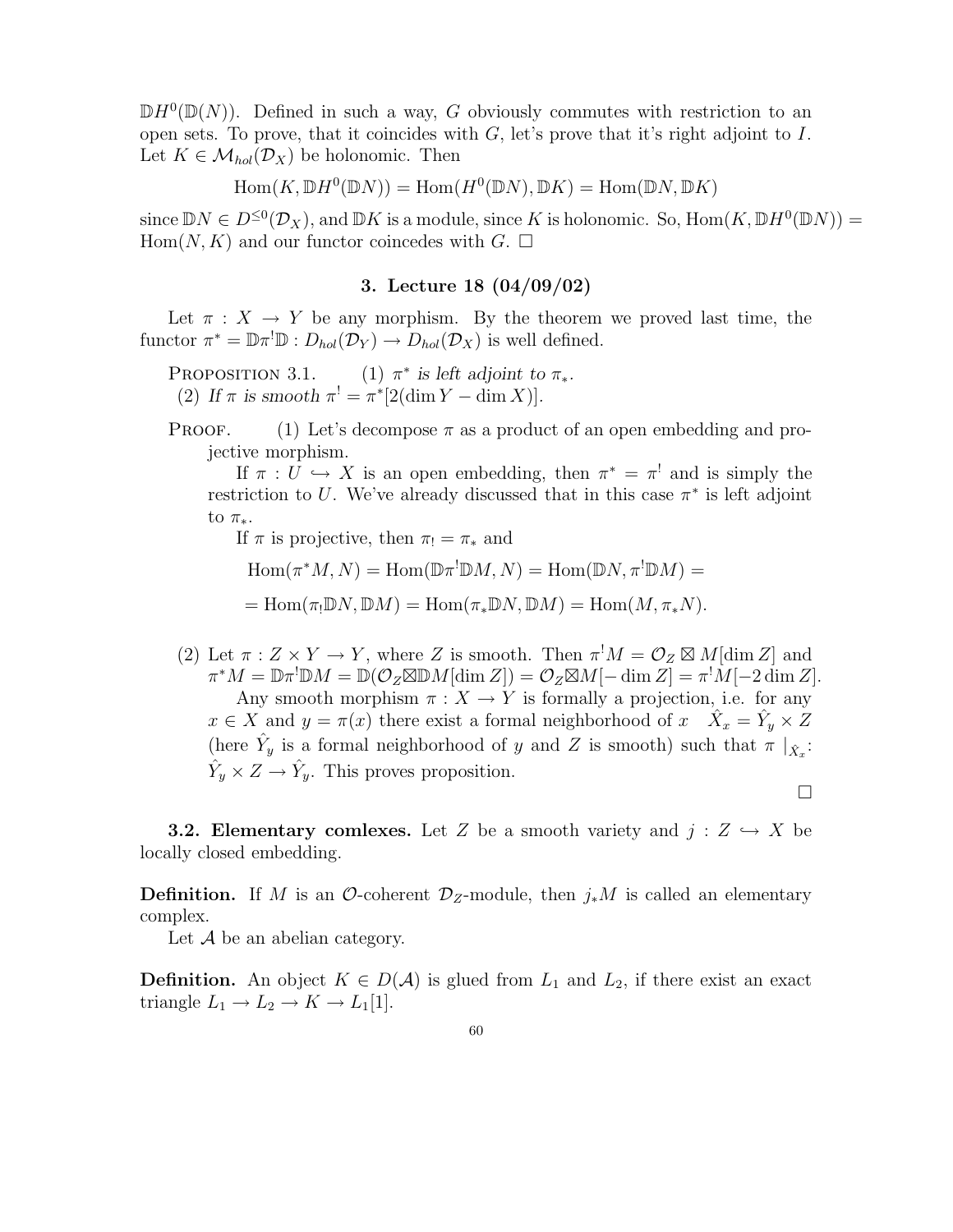**Definition.** Let  $\mathcal{L}$  be a class of objects of  $D(\mathcal{A})$  invariant under shift functor. Then  $\mathcal K$  is called class of objects glued from  $\mathcal L$ , if it satisfies the following properties

- (1)  $\mathcal{L} \subset \mathcal{K}$
- (2) If  $L_1, L_2 \in \mathcal{K}$ , then K, glued from  $L_1$  and  $L_2$  is also in K.

LEMMA 3.3. Every object of  $D_{hol}(\mathcal{D}_X)$  is glued from elementary objects.

PROOF. Let us assume, that  $M \in D_{hol}(\mathcal{D}_X)$  is a module.

We'll prove this lemma by induction on  $\dim(suppM)$ . Any module on a point is by definition an elementary complex. By induction hypothesis we know this lemma for any M, such that  $suppM = Z \subset X$  is a proper subvariety. Suppose  $suppM = X$ . Then there exist an open subset  $U \subset X$ , such that M |U is O-coherent. Consider the following exact sequence

$$
M \to j_*(M|_U) \to K,
$$

where  $j: U \hookrightarrow X$ . Here K is supported on  $Z = X\setminus U$  and hence by induction hypothesis is glued from elementary complexes. Since  $j_*(M \mid_U)$  is an elementary complex by definition. M is also glued from elementary complexes. complex by definition, M is also glued from elementary complexes.

Example. (from problem set)

Let  $X = \mathbb{A}^1$  and  $U = \mathbb{A}^1 \setminus 0 \subset U$ . For any  $n \in \mathbb{Z}$  let us introduce  $\mathcal{D}_U$ -module  $\mathcal{E}_n = M(x^{\lambda})/\lambda^n$ .

**Topological interpretation.** For every  $n \in \mathcal{E}_n$  has regular singularities and hence corresponds to some representation of  $\pi_1(U) = \mathbb{Z}$ . Namely,  $\mathcal{E}_n$  corresponds to the representation  $\mathbb{Z} \ni 1 \mapsto \text{Jordan block of size } n$ .

Consider  $\mathcal{D}_U$ -module  $\mathcal{E}_2$ . Let us describe  $j_{!*}\mathcal{E}_2$  as a module, glued from elementary complexes. (Here  $j: U \hookrightarrow X$ .) For  $\mathcal{E}_2$  we have the following exact sequence  $0 \to$  $\mathcal{O}_U \rightarrow \mathcal{E}_2 \rightarrow \mathcal{O}_U \rightarrow 0$ . This gives us two other exact sequences

$$
0 \to j_* \mathcal{O}_U \to j_* \mathcal{E}_2 \to j_* \mathcal{O}_U \to 0
$$

and

$$
0 \to j_! \mathcal{O}_U \to j_! \mathcal{E}_2 \to j_! \mathcal{O}_U \to 0.
$$

Hence the following two sequences are exact

$$
0 \to j_*\mathcal{O}_U \to j_{!*}\mathcal{E}_2 \to \mathcal{O}_X \to 0;
$$
  

$$
0 \to \mathcal{O}_X \to j_{!*}\mathcal{E}_2 \to j_! \mathcal{O}_U \to 0.
$$

So  $j_{!*}\mathcal{E}_2$  is glued from  $\mathcal{O}_X$  and  $j_{*}\mathcal{O}_U$  or from  $j_!\mathcal{O}_U$  and  $\mathcal{O}_X$ .

Because of the following exact sequences

$$
0 \to \mathcal{O}_X \to j_*\mathcal{O}_U \to \delta \to 0,
$$
  

$$
0 \to \delta \to j_!\mathcal{O}_U \to \mathcal{O}_X \to 0,
$$

we can say, that  $j_{!*}\mathcal{E}_2$  has form  $\mathcal{O}_X$  $\delta$  $\mathcal{O}_X$  (i.e.  $j_{!*}\mathcal{E}_2$  is glued from  $\delta$  and two copies of  $\mathcal{O}_X$  in the indicated order).

More generally,  $j_{!*} \mathcal{E}_n$  has a form  $\mathcal{O}_X$  $\delta \mathcal{O}_X$ ... $\delta \mathcal{O}_X$ .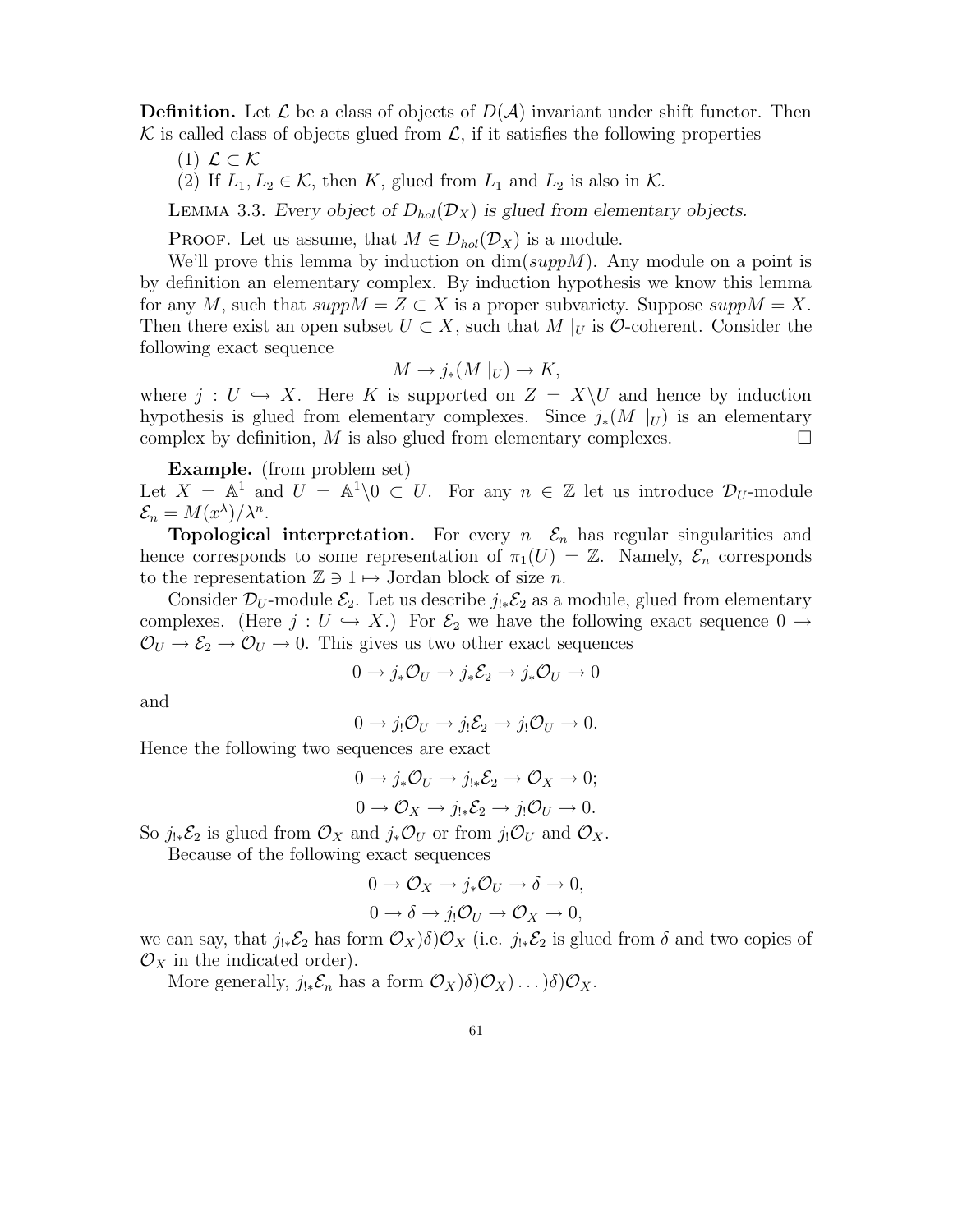3.4. A little bit more about intersection cohomology module. In the examples below we'll use the following notations

$$
H^{i}(M) = H^{i}(\pi_{*}M); \quad H^{i}_{c}(M) = H^{i}(\pi_{!}M).
$$

**Examples (Poincare duality).** Let X be any variety,  $M \in D_{hol}(\mathcal{D}_X)$  and  $\pi: X \to pt$ .

(1) If X is smooth then  $\pi_* M = H_{dR}^*(M)$ . On the other hand

$$
\pi_* M = \mathbb{D}\pi_! \mathbb{D}M = (\pi_! \mathbb{D}M).
$$

So,  $H^i(\pi_*M) = H^{-i}(\pi_! \mathbb{D}M)$ .

- (2) Suppose X is smooth and proper and  $M = \mathcal{O}_X$ . Then  $\mathbb{D}\mathcal{O}_X = \mathcal{O}_X$  and  $\pi_* = \pi_!$ . Hence  $H^i(\mathcal{O}_X) = H^{-i}(\mathcal{O}_X)$ .
- (3) Let X be projective, but not smooth. Let  $j: U \hookrightarrow X$  be a smooth open subset of X. We've defined the intersection cohomology module  $IC_X =$  $j_{!*}\mathcal{O}_U = \text{Image}(H^0 j_! \mathcal{O}_U \to H^0 j_* \mathcal{O}_U).$

For any module M on U the intermediate extension  $j_{!*}M$  has the following properties:

- (1)  $j_{!*}M|_U=M,$
- (2)  $j_{!*}M$  has no submodules or quotients, supported on  $X\setminus U$ ,
- (3)  $\mathbb{D}(j_{!*}M) = j_{!*}(\mathbb{D}M)$ . In our case  $\mathbb{D}(IC_X) = IC_X$ , since  $\mathbb{D}O_U = O_U$ . So,  $H^{i}(IC_X) = H^{-i}(IC_X)$ .
- (4) If X is any variety, then  $H^i({IC}_X) = H_c^{-i}(IC_X)$ .

#### 3.5. Examples.

(1) Let  $X \text{ }\subset \mathbb{A}^2$  be given by equation  $xy = 0$ . Then  $X = X_1 \sqcup X_2$ , where  $X_1 = \{x = 0\}$  and  $X_2 = \{y = 0\}$ . It's easy to see, that  $IC_X = i_{1*}\mathcal{O}_{X_1} \oplus$  $i_{2*}\mathcal{O}_{X_2}$  (conditions (a) and (b) are satisfied, and those two determine the intermediate extension uniquely). Here  $i_1 : X_1 \to X$  and  $i_2 : X_2 \to X$ . For cohomology we have

$$
\dim H^i(IC_X) = \begin{cases} 2 & \text{if } i = -1; \\ 0 & \text{otherwise.} \end{cases}
$$

(2) Let X be a smooth variety and  $\Gamma$  – a finite group, acting on X freely at the general point. Let  $Y = X/\Gamma$  and  $\pi : X \to Y$  be a natural morphism. Then Γ acts on  $\pi_* \mathcal{O}_X$  as follows: let Γ ∋  $\gamma : X \to X$ . By definition  $\pi \gamma = \pi$  and  $\gamma_* \mathcal{O}_X \cong \mathcal{O}_X$ . Consider the following composition

$$
\pi_* \mathcal{O}_X \to (\pi \circ \gamma)_* \mathcal{O}_X = \pi_* (\gamma_* \mathcal{O}_X) \cong \pi_* \mathcal{O}_X
$$

It gives us a map  $\pi_* \mathcal{O}_X \overset{\sim}{\rightarrow} \pi_* \mathcal{O}_X$ , which depends on  $\gamma$ .

LEMMA 3.6. In the situation above, let  $j : V \hookrightarrow Y$ , where V is smooth. Then

$$
j_{!*}((\pi_*\mathcal{O}_X)\mid_V)=\pi_*\mathcal{O}_X.
$$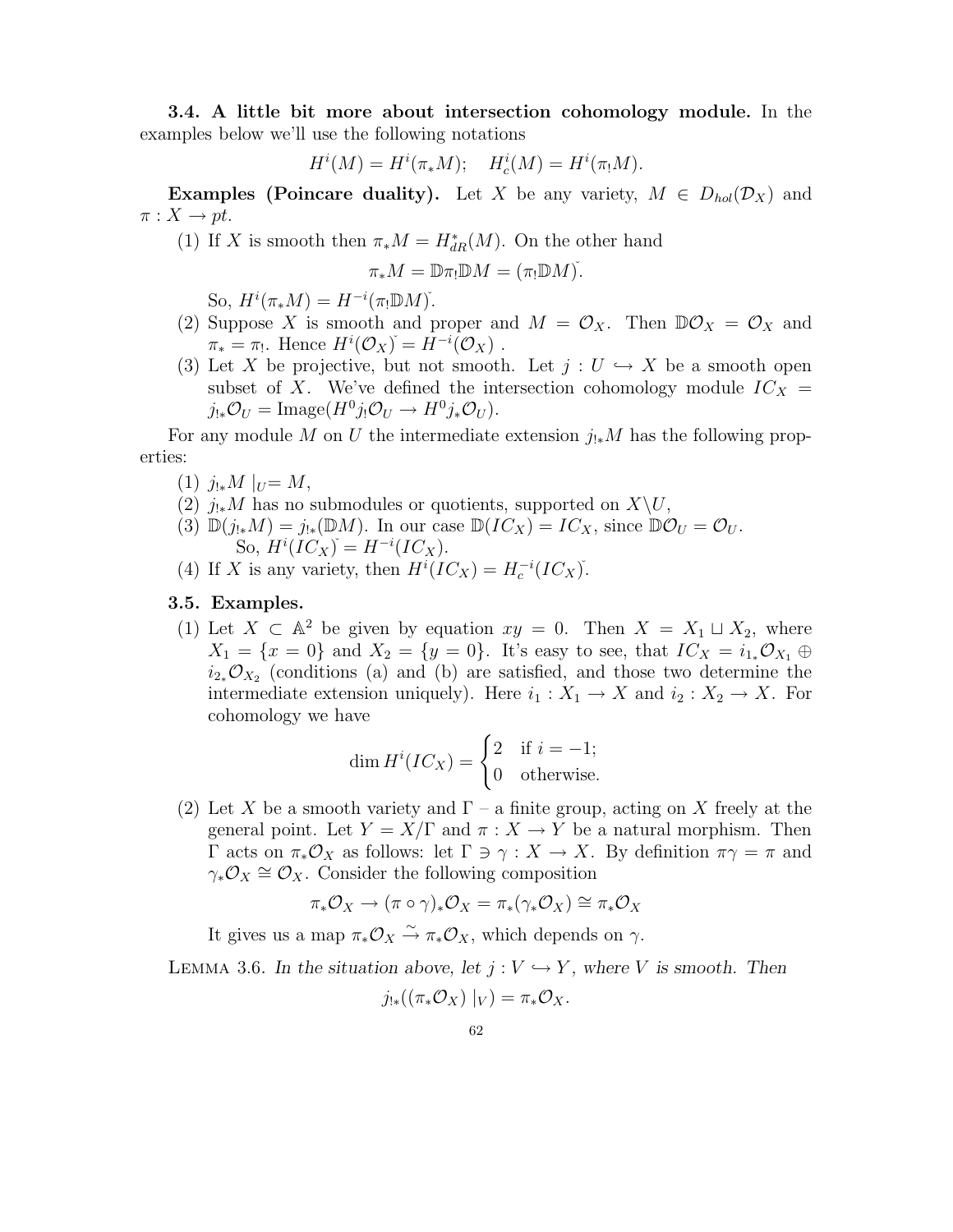PROOF. Let  $\tilde{j}: U \hookrightarrow X$ , where  $U = \pi^{-1}V$ . Since  $\Gamma$  acts freely at the general point of X,  $\pi$  is proper. Hence

$$
j_!((\pi_*\mathcal{O}_X)\mid_V)=\pi_*({\tilde{j}_!}\mathcal{O}\mid_U) \text{ and } j_*((\pi_*\mathcal{O}_X)\mid_V)=\pi_*({\tilde{j}_*}\mathcal{O}\mid_U).
$$

So

 $\text{Im}(j_!(\pi_*\mathcal{O}_X|_V) \to j_*(\pi_*\mathcal{O}_X|_V)) = \pi_*(\text{Im}(\tilde{j}_!\mathcal{O}_U \to \tilde{j}_*\mathcal{O}_U)) = \pi_*\mathcal{O}_X,$ since X is smooth. And this means that  $j_{!*}((\pi_*\mathcal{O}_X)|_V) = \pi_*\mathcal{O}_X$ .

COROLLARY 3.7.  $IC_Y = (\pi_* \mathcal{O}_X)^{\Gamma}$ .

COROLLARY 3.8.  $H^i({IC}_Y) = H^{n+i}(Y^{an}, \mathbb{C}) = H^{n+i}(X^{an}, \mathbb{C})^{\Gamma}$ , where  $n = \dim X$ .

**3.9. Example.** Let Y be a quadratic cone in  $\mathbb{C}^3$ . Then  $H^*(IC_Y) = H^*(Y^{an}, \mathbb{C})[2]$ . This follows from Corollary 3.8 together with the fact that  $Y \simeq \mathbb{C}^2 / Z Z_2$ .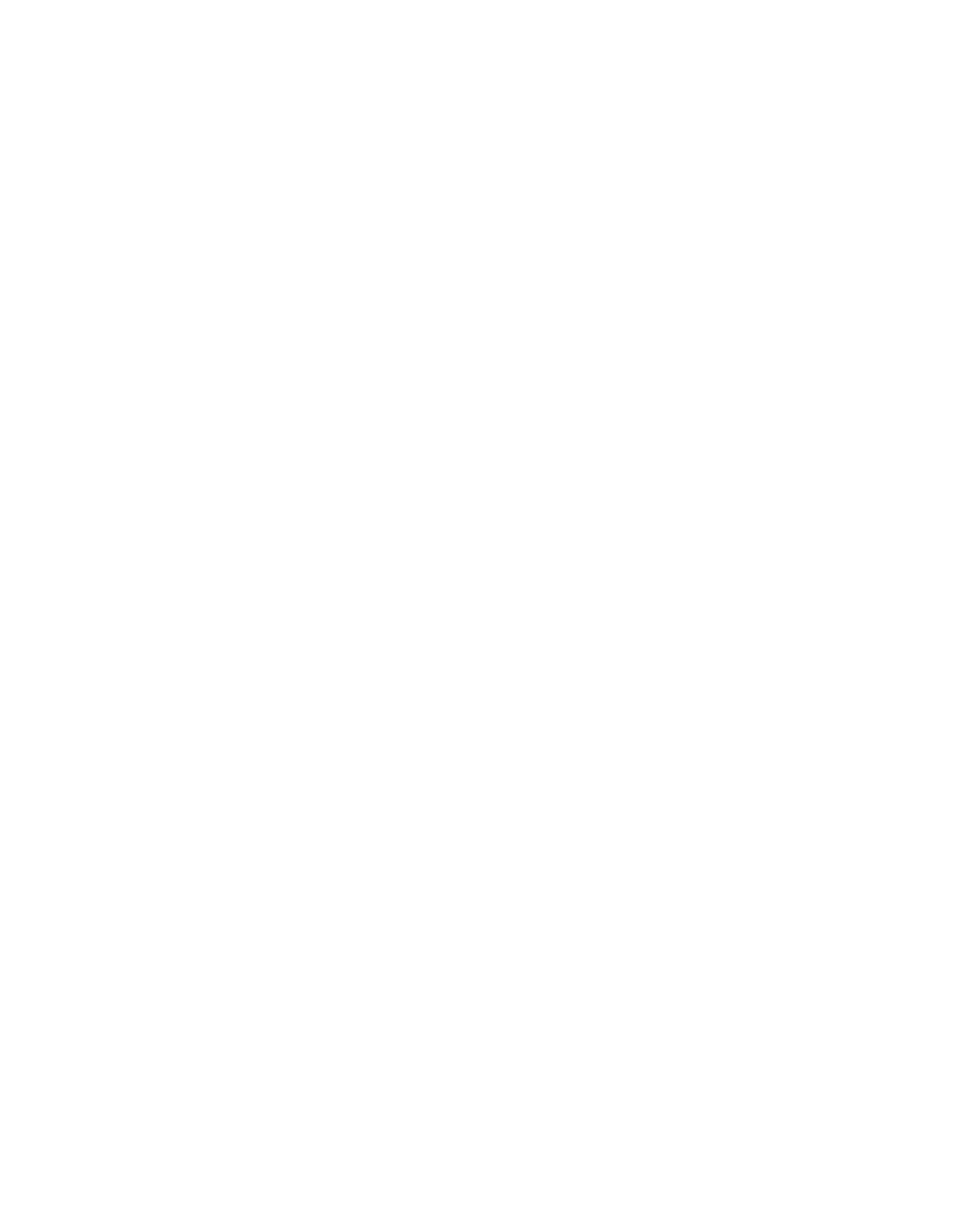## CHAPTER 4

# $D$ -modules with regular singularities

# 1. Lectures 14 and 15 (by Pavel Etingof): Regular singularities and the Riemann-Hilbert correspondence for curves

Let X be a  $C^{\infty}$ -manifold. Recall that a local system on X consists of the following data:

1) A vector space  $V_x$  for every point  $x \in X$ 

2) An isomorphism  $\alpha_{\gamma}: V_{x_1} \to V_{x_2}$  for every  $C^{\infty}$ -path  $\gamma$  starting at  $x_1$  and ending at  $x_2$ .

This data should depend only on the homotopy class of  $\gamma$  and should be compatible with composition of paths.

If X is connected, then by choosing a point  $x \in X$  we may identify the category of local systems on X with the category of representations of the fundamental group  $\pi_1(X, x)$  (we shall often omit the point x in the notations).

Let  $X$  be a complex manifold. Then we have equivalance of categories "holomorphic vector bundles on X with connection=representations of  $\pi_1(X)$  (=local systems on  $X$ <sup>"</sup>.

This is not true in the algebraic setting. For example let  $X = \mathbb{A}^1$  and and consider the connection on the trivial vector bundle on  $X$  given by the formula:

$$
\nabla(f(x)) = (f'(x) - f(x))dx.
$$

Then this connection has a nowhere vanishing flat section given by the function  $e^x$ . Hence the corresponding local system is trivial. On the other hand it is clear (for example, bacause  $e^x$  is not a polynomial function) that over  $\mathbb{C}[x]$  the above connection is not isomorphic to the trivial one. Thus we cannot hope to have an equivalence between the category of algebraic vector bundles with connection with the category of local systems.

It turns out that we can single out some nice subcategory of  $\mathcal{O}\text{-coherent }D\text{-modules}$ on smooth algebraic variety  $X$  (called  $D$ -modules with regular singularities) for which the above equivalence is still valid. Today we are going to do it for curves.

1.1. Regular connection on a disc. First of all let us develop some analytic theory and then we'll apply it to the algebraic setting. Let D denote the complex disc  ${x \in \mathbb{C} | |x| < r}$  and let D<sup>\*</sup> denote the punctured disc. Let  $\mathcal{O}_D$  denote the algebra of holomorphic functions on D and let  $\mathcal{O}_D[x^{-1}]$  be the algebra of meromorphic functions. Also we denote by  $\Omega_D[x^{-1}]$  the space of meromorphic one-forms on D which are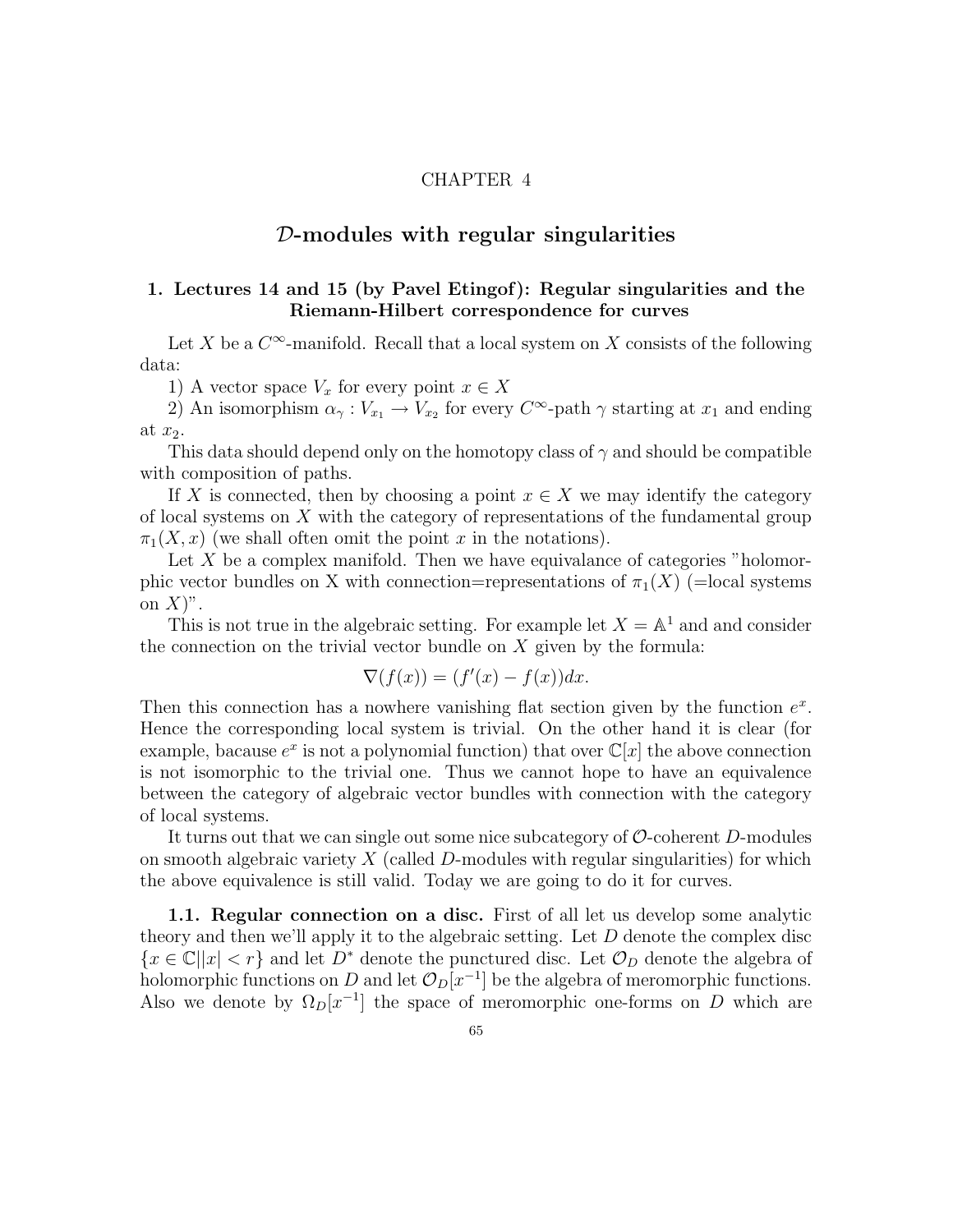holomorphic outside 0. Let also  $\Omega_{log}$  denote the space of 1-forms with pole of order at most 1 at 0.

By a meromorphic connection on  $D$  we mean a vector bundle  $M$  with a connection  $\nabla: M \to M \otimes \Omega_D[x^{-1}].$ 

By a morphism of meromorphic connections we mean a *meromorphic* map  $\alpha$ :  $M_1 \rightarrow M_2$  which is holomorphic outside 0 and which is compatible with the connections. Thus meromorphic connections form a category (note that there is no functor from this category to the category of vector bundles on D).

If we choose a meromorphic trivialization of M then  $\nabla$  is given by a matrix A of meromorphic one forms. A is defined uniquely up to gauge trasformations  $A \mapsto gAg^{-1} + g^{-1}dg$  where g is a holomorphic function on  $D^*$  taking values in the vactor space  $Mat(n)$  of  $n \times n$ -matrices which is meromorphic at 0.

DEFINITION 1.2. We say that  $\nabla$  has regular singularities if there exists a trivialization a as above such that all the entries of A have a pole of order at most one 1. More invariantly  $(M, \nabla)$  is regular if it is isomorphic to some  $(M', \nabla')$  where  $\nabla' : M' \to M' \otimes \Omega_{log}.$ 

In other words,  $M'$  above stable under the algebra generated by  $\mathcal{O}_D$  and the vector field  $x \frac{d}{dx}$ . In a coordinate-free way it means that  $\nabla(M') \subset M' \otimes \Omega_{log}$ .

Examples. Let us give some examples of regular and non-regular connections. First of all any connection with connection matrix having poles of order  $\leq 1$  is regular. We claim that the converse is true if  $rank(M) = 1$ . Indeed, in this case the connection matrix A is just a differential one-form which is meromorphic at 0. The RS-condition says that there exists a meromorphic function g such that  $A+g^{-1}dg$  has pole of order  $\leq 1$  at 0. But  $g^{-1}dg$  also has a pole of order  $\leq 1$  at 0. Hence the same is true for A.

Here is an example of a connection matrix of rank 2 which has poles of order > 1 but still defines a maromorphic connection with regular singularities. Namely let β an arbitrary meromorphic function on D and consider the connection  $\nabla$ <sub>β</sub> whose connection matrix is  $\overline{ }$ 

$$
A_{\beta} = \begin{pmatrix} 0 & \beta \\ 0 & 0 \end{pmatrix}
$$

We claim that for every *beta* the connection  $\nabla_{\beta}$  has regular singularities at 0. Indeed, it is easy to see that there exists a meromorphic function u on D such that  $-u' + \beta$ has pole of order  $\leq 1$ . Define

$$
g = \begin{pmatrix} 1 & u \\ 0 & 1 \end{pmatrix}.
$$

Then it is easy to see that the matrix  $g A_{\beta} g^{-1} + g^{-1} dg$  has poles of order  $\leq 1$  at 0. Hence  $\nabla_{\beta}$  has regular singularities.

Here are some first properties of RS.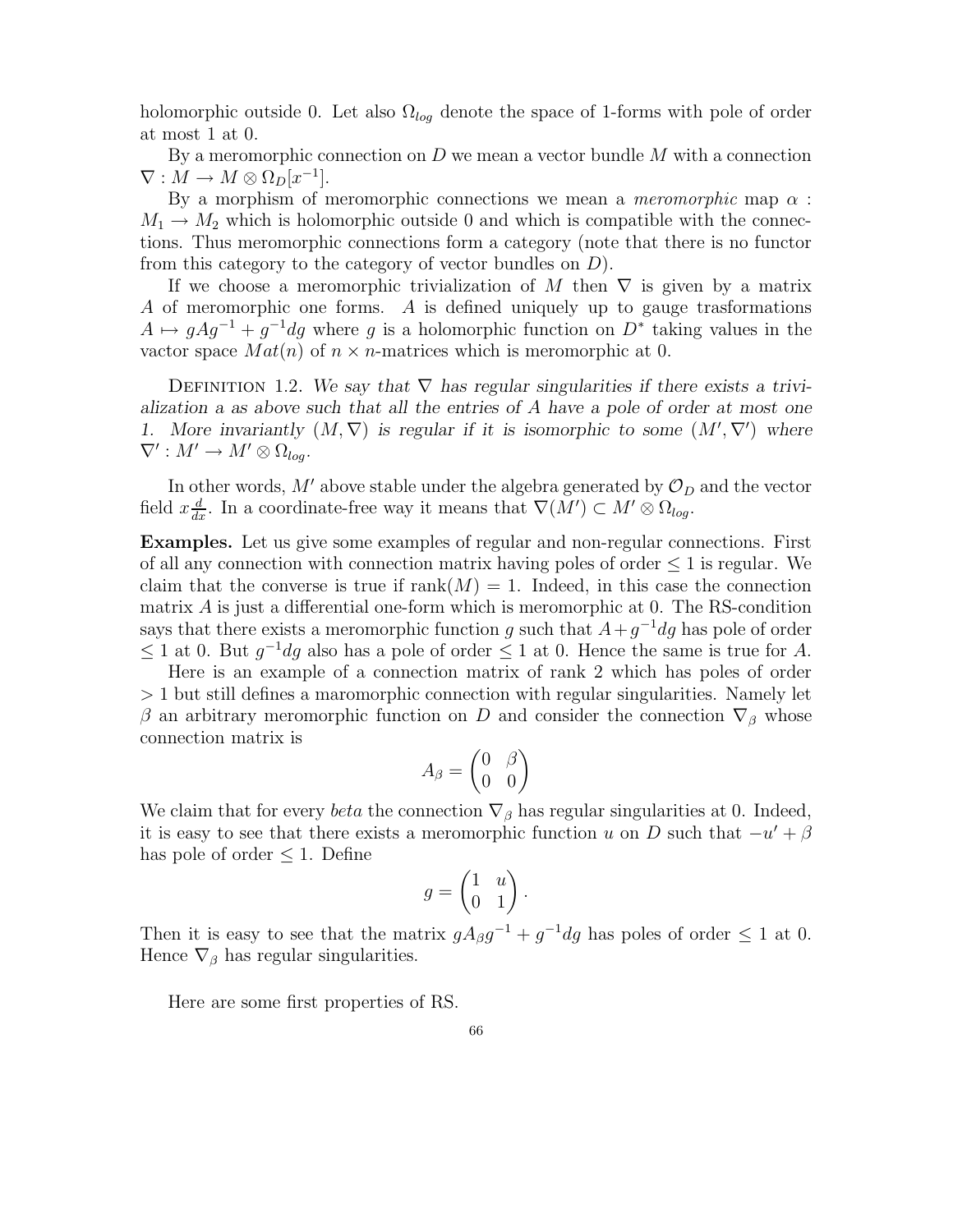Given two meromorphic connections  $(M_1, \nabla_1)$  and  $(M_2, \nabla_2)$  w may consider their tensor product  $\nabla_1 \otimes \nabla_2$  (this is a connection on  $M_1 M$ <br>  $\downarrow \qquad \qquad \circ_{D_2}$ ). It is easy to see that if both

 $\nabla_1$  and  $\nabla_2$  have RS then their tensor product has that property too.

Also given a meromorphic connection  $(M, \nabla)$  we may define the dual meromorphic coneection  $\nabla^{\vee}$  on  $M^{\vee} = \underline{\text{Hom}}(M, \mathcal{O}_D)$ . If  $\nabla$  has RS then  $\nabla^{\vee}$  has RS too.

Given two meromorphic connections as above we can define their inner Hom by

$$
\underline{\mathrm{Hom}}(M_1, M_2) = M_1^{\vee} \otimes M_2.
$$

It follows from the above that if  $\nabla_1$  and  $\nabla_2$  have RS then the same is true for the corresponding connection on  $\text{Hom}(M_1, M_2)$ .

Here is an analytic characterisation of regular singularities (RS) on D.

DEFINITION 1.3. Let f be a vector-valued function defined in some sector

$$
\{z = \rho e^{i\theta} \mid 0 < |\rho| < r, \ \alpha < \theta < \beta\}.
$$

We say that f has moderate growth if there exist some constants C and  $\gamma$  such that

$$
||f(\rho e^{i\theta})|| \le C\rho^{-\gamma}.
$$

THEOREM 1.4. A meromorphic connection  $\nabla$  regular if and only if for every sector  $\alpha < arg(x) < \beta$  the horizontal sections for  $\nabla$  on this sector have moderate growth.

**PROOF.** Suppose first that  $\nabla$  is regular. Thus we are looking for the asymptotics of solutions of the equation

$$
\frac{dF}{dz} = A(z)F
$$

where A is an  $n \times n$ -matrix of meromorphic functions having poles of order  $\leq 1$  at 0 and F is a function of z with values in  $\mathbb{C}^n$ . Let  $\widetilde{A}(z) = zA(z)$ . Then  $\widetilde{A}$  is regular at 0. So, we have the equation

$$
\rho \frac{d}{d\rho} = \widetilde{A}(\rho e^{i\theta}) F.
$$

LEMMA 1.5. Let  $f, B : [0, L] \to Mat_n(\mathbb{C})$  be two  $C^1$ -functions such that  $f'(t) = B(t)f(t).$ 

Then we have

$$
||f(L)|| \le ||f(0)||e^{L \max ||B||}.
$$
\n(1.1)

PROOF. We have

$$
f(L) = \lim_{n \to \infty} \prod_{j=0}^{n-1} e^{\frac{L}{n}B(\frac{j}{n})} f(0).
$$

Let us set  $M = \max ||B||$ . Then for  $\varepsilon > ?$  we have

$$
||f(L)|| \le \limsup_{n \to \infty} \prod_{j=0}^{n-1} ||e^{\frac{L}{n}B(\frac{j}{n})||\cdot||f(0)||} \le \prod_{j=0}^{n-1} (1+\frac{L}{n}(1+\varepsilon)M)||f(0)|| \le e^{L(1+\varepsilon)M}||f(0)||.
$$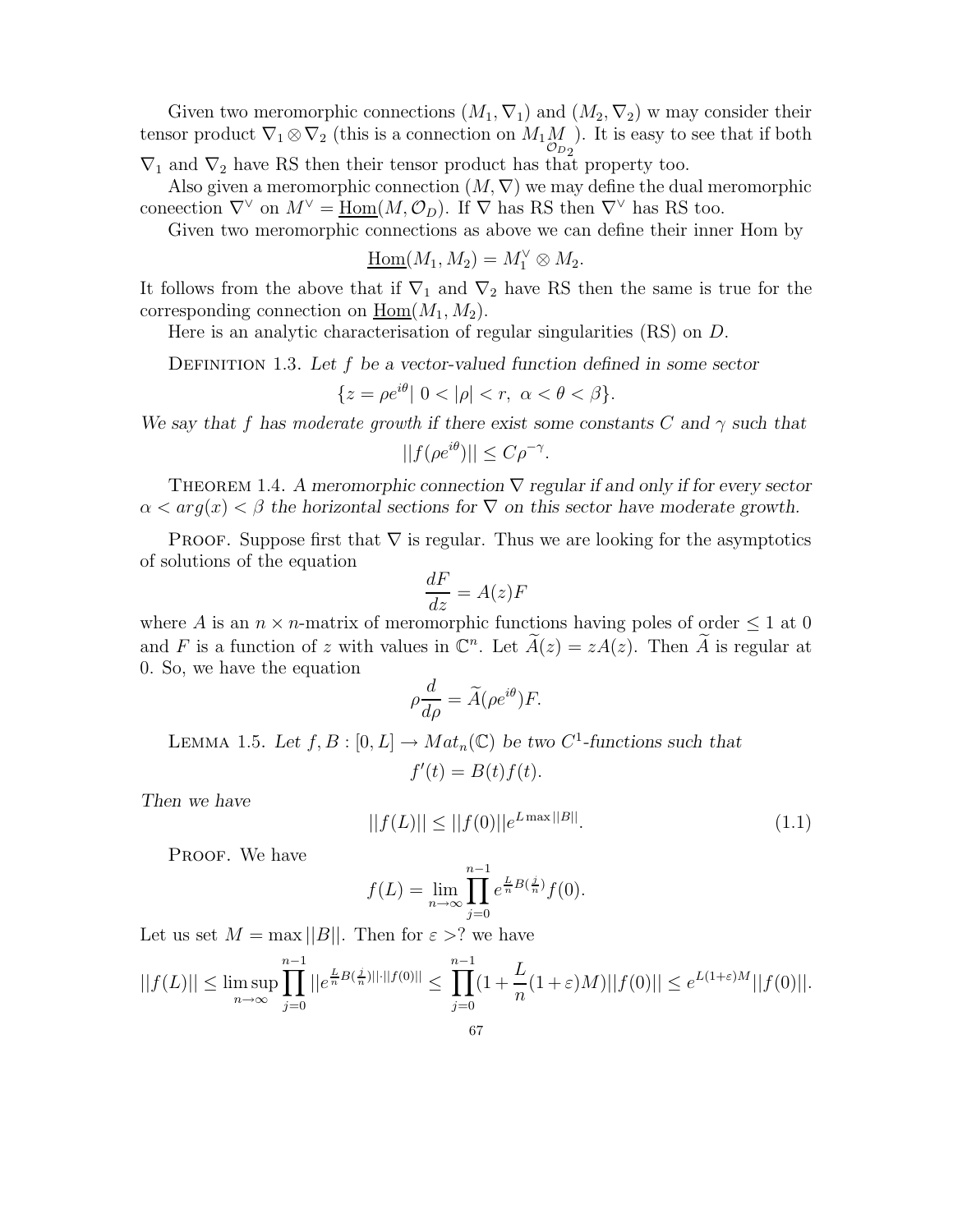As  $n \to \infty$  we set that the above inequality becomes true for all  $=\varepsilon > 0$ .

 $\Box$ 

THEOREM 1.6. Restriction to  $D^*$  is an equivalence of categories "meromorphic connections with regular singularities= connections on  $D^*$ ".

PROOF. The restriction functor is clearly exact and faithful. Also we claim that it is surjective on objects. Indeed, since  $\pi_1(D^*) = \mathbb{Z}$  it follows that every connection on  $D^*$  of rank n is isomorphic to a connection on the trivial rank n vector bundle on  $D^*$ with connection form equal to  $A\frac{dz}{z}$  $\frac{dz}{z_{\perp}}$  where A is some constant  $n \times n$ -matrix. Extending this bundle in the trivial way to  $D$  we get a connection with regular singularities.

Let us denote the restriction functor by  $R$ . To prove Theorem 1.6 it is enough now to show that for two meromorphic connections  $(M_1, \nabla_1)$  and  $(M_2, \nabla_2)$  with regular singularities we have

$$
\operatorname{Hom}(M_1, M_2) = \operatorname{Hom}(R(M_1), R(M_2))
$$

(here in the left hand side we look at the morphisms in the category of meromorphic connections on  $D$  and in the right hand side we deal with morphisms in the category of connections (local systems) on  $D^*$ ).

Let  $\phi \in \text{Hom}(R(M_1), R(M_2))$ . We can regard  $\phi$  as a flat section of  $\underline{\text{Hom}}(M_1, M_2)$ on  $D^*$ . By Theorem 1.4  $\phi$  has moderate growth. Also  $\phi$  is holomorphic on  $D^*$ . Such a section is automatically holomorphic on D. Hence  $\phi$  comes from an element of  $\text{Hom}(M_1, M_2).$ 

1.7. Regular connections on an arbitrary curve. Let X be a smooth projective curve,  $j: Y \hookrightarrow X$  an open subset,  $S$  – the complement of Y (finite set). Let  $\mathcal{D}_X^S$  denote the subsheaf of algebras of the sheaf  $\mathcal{D}_X$  generated (locally) by  $\mathcal{O}_X$  and vector field which vanish on S. We say that an  $\mathcal{O}_Y$ -coherent  $\mathcal{D}_Y$ -module N has regular singularities if there exists an  $\mathcal{O}_X$ -coherent (=vector bundle on X) submodule M of  $j_*(N)$  which is stable under  $\mathcal{D}_X^S$ .

It is clear that the category of  $\mathcal{O}_Y$ -coherent RS  $\mathcal{D}_Y$ -modules is closed under subquotients.

This definition of regular singularities is connected with what we studied before in the following way.

Let M be as above. Let  $s \in S$  and let D be a small disc around s (not containing any other point from  $S$ ). Then the restriction of  $M$  to  $D$  acquires a meromorphic connection with regular singularities.

THEOREM 1.8. The natural functor "O-coherent D-modules on Y with regular singularities"  $\rightarrow$  "connection on  $Y^{an}$  (i.e. Y considered as a complex analytic manifold)" is an equivalence of categories. In particular, we have an equivalence " $\mathcal{O}$ coherent D-modules on Y with regular singularities"  $\simeq$  "representations of  $\pi_1(Y)$ .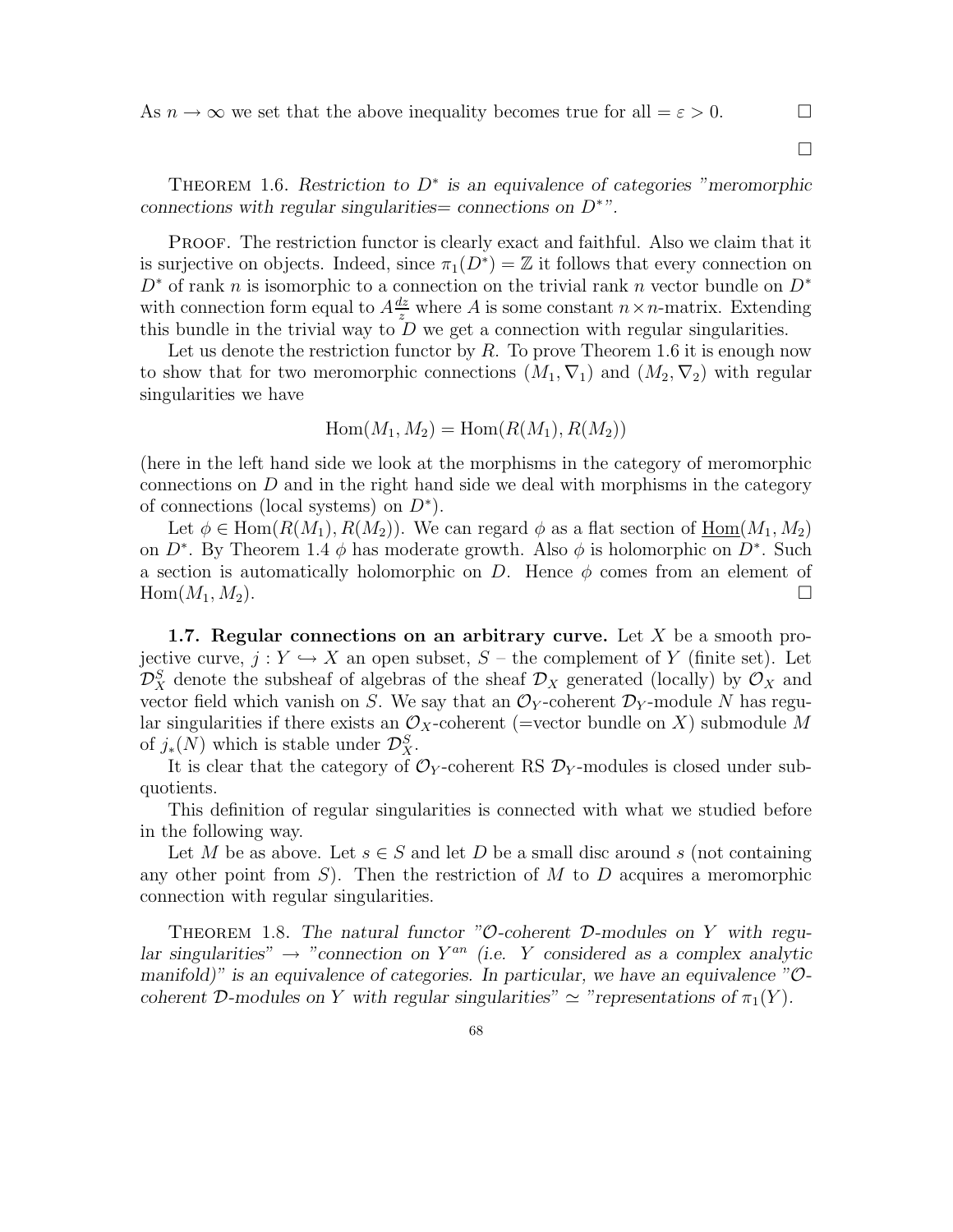PROOF. Let us denote the functor in question by  $N \mapsto N^{\text{an}}$  (we shall call the analytification functor). This functor is clearly exact and faithful. Hence to show that it is an equivalence of categories we must show the following two statements:

- 1. The analytification functor is surjective on objects.
- 2. For every two  $\mathcal{O}_Y$ -cohere  $\mathcal{D}_Y$ -modueles  $N_1, N_2$  we have

Hom
$$
(N_1, N_2)
$$
 = Hom $(N_1^{\text{an}}, N_2^{\text{an}})$ .

Let us prove 1. Let  $(N^{\text{an}}, \nabla^{\text{an}})$  be a holomorphic vector bundle with a connection on Y. We must show that there exists an algebraic vector bundle  $M$  on  $X$  with a connection  $\nabla$  with poles of first order along S such that  $(M, \nabla)|_Y^{\text{an}} = (N^{\text{an}}, \nabla^{\text{an}})$ . By Theorem 1.6 such an  $M$  exists locally in the analytic topology. Thus globally we get a holomorphic vector bundle  $M^{\text{an}}$  on  $X^{\text{an}}$  with a meromorphic connection  $\nabla^{\text{an}}$  having poles of first order along  $S$ . By GAGA  $M<sup>an</sup>$  ha unique algebraic structure and thus gives rise to an algebraic vector bundle M on X. Thus  $\nabla^{\text{an}}$  becomes a holomorphic section of some algebraic vector bundle on X and therefore is also algebraic by GAGA.  $\Box$ 

## THEOREM 1.9. The notion of RS-modules is stable under extensions.

Enough to prove this for the disc – there we have to make an explicit calculation. In general we say that a holonomic D-module on a (not necessarily projective) curve X is RS if at the generic point it is an  $\mathcal{O}\text{-coherent}$  module which is RS.

As an example let us consider  $X = \mathbb{C}$ . Consider  $\mathcal{D}$ -modules on  $\mathbb{C}$  which have RS and which are  $\mathcal{O}$ -coherent on  $\mathbb{C}^*$ . We can completely describe this category. Namely let  $\tau : \mathbb{C}/\mathbb{Z} \to \mathbb{C}$  be any lift of the natural projection (we shall assume that  $\tau(0) = 0$ . We claim that this category is equivalent to the following one:

"pairs of finite-dim. vector spaces E, F with morphisms  $u : E \to F$  and  $v : F \to E$ such that the eigenvalues of vu lie in the image of  $\tau$  (it is then automatically true also for  $uv$ ". The functor in one direction is described in the following way. If M is a module as above then let  $M^{\alpha}$  (for  $\alpha \in \mathbb{C}$ ) denote the generalized  $\alpha$ -eigenspace of  $x\frac{d}{dx}$ . Then we define

$$
F = \bigoplus_{\alpha \in Im(\tau)} M^{\alpha - 1}, \quad E = \bigoplus_{\alpha \in Im(\tau)} M^{\alpha}
$$

We also let v be multiplication by x and let u be  $\frac{d}{dx}$ .

The functor in the opposite direction is: given  $(E, F, u, v)$  define

$$
M=\mathbb{C}[x]\otimes E\oplus\mathbb{C}[\frac{d}{dx}]\otimes F
$$

Also define the action of x and  $\frac{d}{dx}$  by

$$
\frac{d}{dx}(1\otimes e) = 1\otimes u(e) \quad x(1\otimes f) = 1\otimes v(f)
$$

(the action of x on  $\mathbb{C}[x] \otimes E$  and the action of  $\frac{d}{dx}$  on  $\mathbb{C}[\frac{d}{dx}] \otimes F$  are assumed to be the natural ones).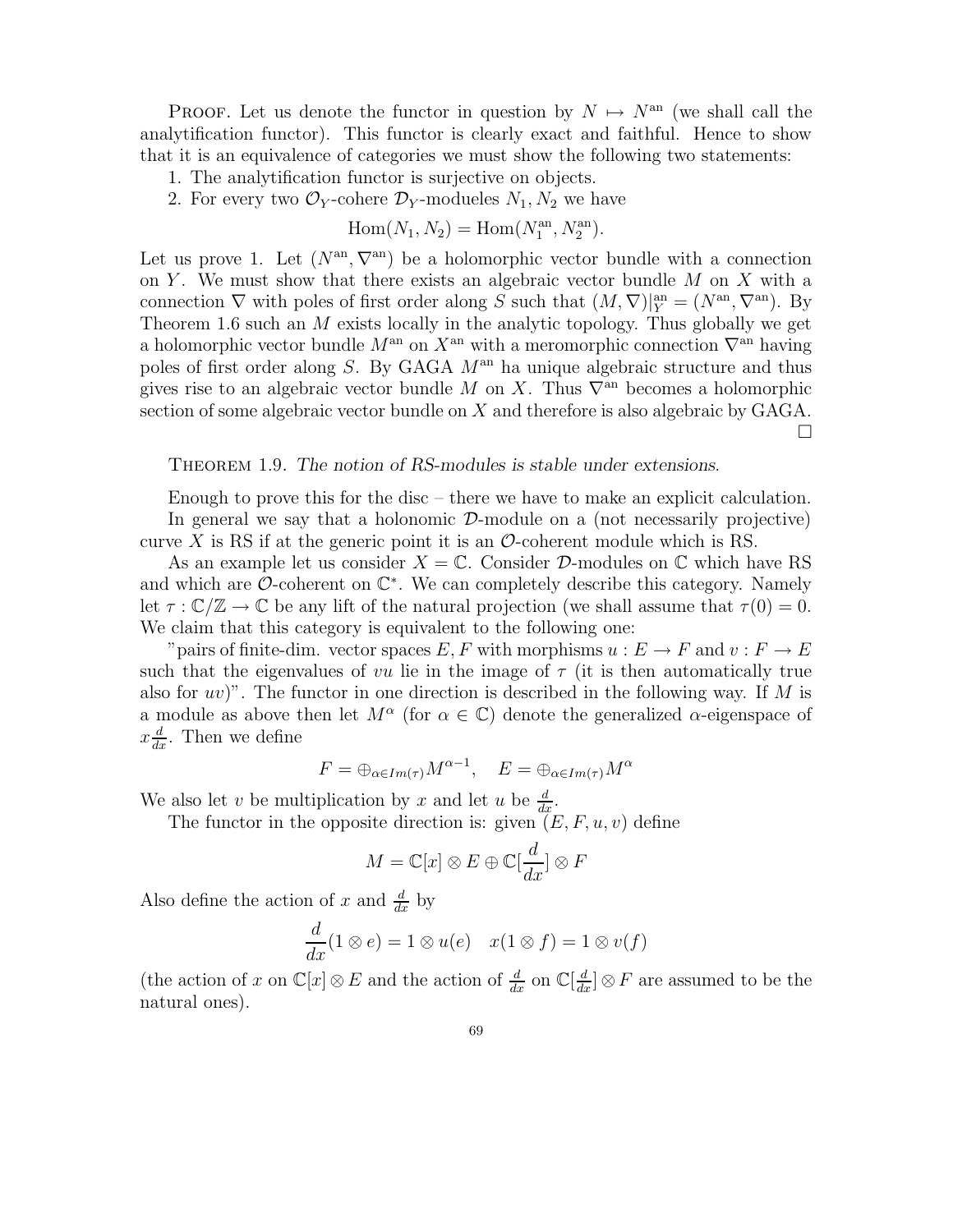It is easy to see that these two functors are mutually inverse.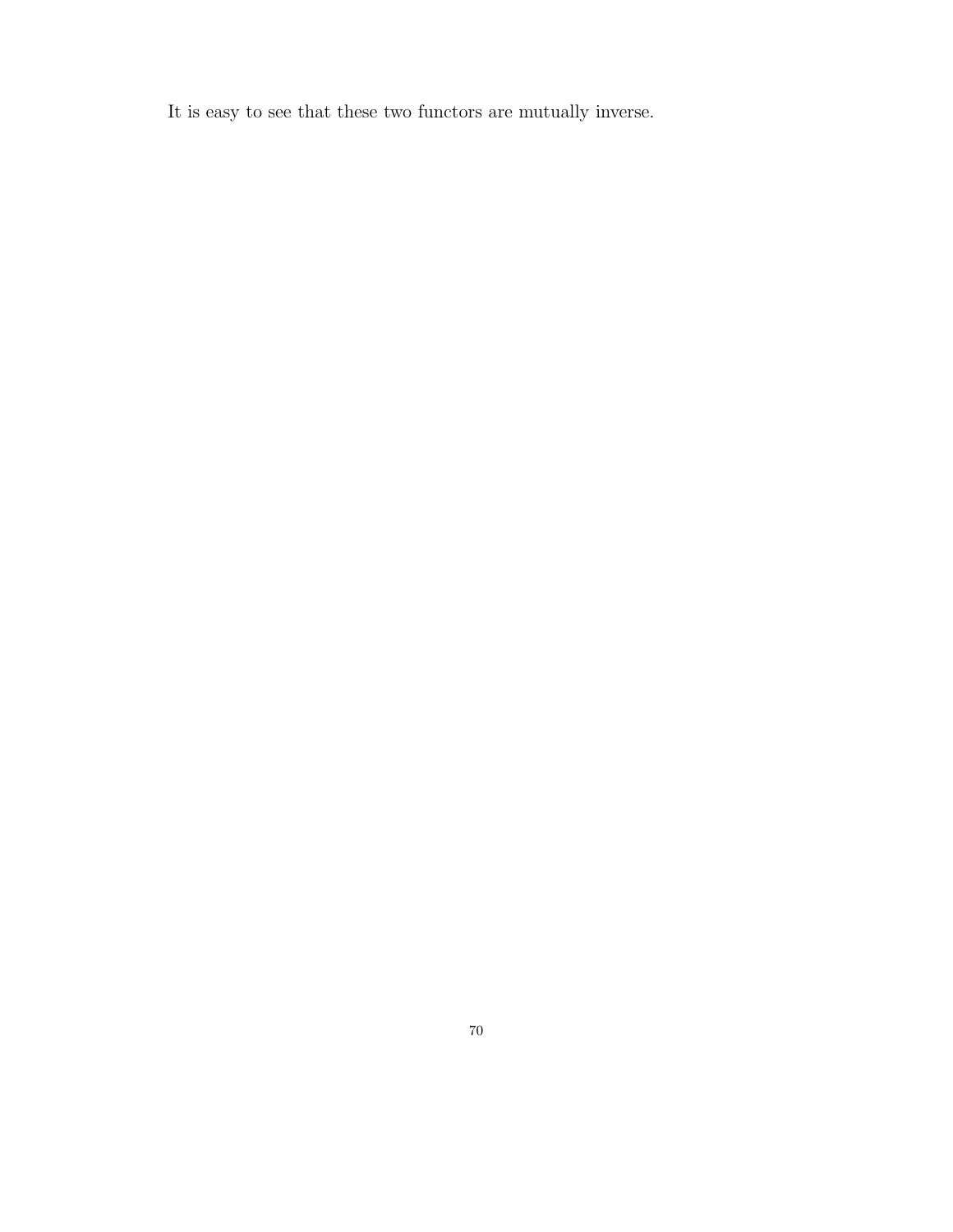### CHAPTER 5

# The Riemann-Hilbert correspondence and perverse sheaves

### 1. Riemann-Hilbert correspondence

1.1. Constructible sheaves and complexes. Let  $X$  be a complex algebraic variety. We denote by  $X^{an}$  the correspondent analytic variety, considered in classical topology.

Let  $\mathbb{C}_X$  be the constant sheaf of complex numbers on  $X^{an}$ . We denote by  $\text{Sh}(X^{an})$ the category of sheaves of  $\mathbb{C}_X$ -modules, i.e., the category of sheaves of  $\mathbb{C}$ -vector spaces. Derived category of bounded complexes of sheaves will be denoted by  $D(X^{an})$ . We shall call sheaves  $\mathcal{F} \in Sh(X^{an}) \mathbb{C}_X$ -modules and complexes  $\mathcal{F} \in D(X^{an}) \mathbb{C}_X$ complexes. We shall usually omit the 'superscript when it does not lead to a confusion.

We shall call a  $\mathbb{C}_X$ -module F constructible if there exists a stratification  $X = \cup X_i$ of X by locally closed *algebraic* subvarieties  $X_i$ , such that  $F|_{X_i^{\text{an}}}$  is a locally constant (in classical topology) sheaf of finite-dimensional vector spaces. We shall call a  $\mathbb{C}_X$ complex  $\mathcal F$  constructible if all its cohomology sheaves are constructible  $\mathbb C_X$ -modules. The full subcategory of  $D(X<sup>an</sup>)$  consisting of constructible complexes will be denoted by  $D_{\text{con}}(X^{\text{an}})$ .

Any morphism  $\pi : Y \to X$  of algebraic varieties induces the continuous map  $\pi^{\text{an}}: Y^{\text{an}} \to X^{\text{an}}$  and we can consider functors

$$
\pi_!, \pi_*: D(Y^{\mathrm{an}}) \longrightarrow D(X^{\mathrm{an}})
$$
  

$$
\pi^*, \pi^!: D(X^{\mathrm{an}}) \longrightarrow D(Y^{\mathrm{an}}).
$$

Also we shall consider the Verdier duality functor

$$
\mathbb{D}: D(X^{\mathrm{an}}) \longrightarrow D(X^{\mathrm{an}}).
$$

THEOREM 1.2. The functors  $\pi_*, \pi_!, \pi^*, \pi^!$  and  $\mathbb D$  preserve subcategories  $D_{con}(\ )$ . On this categories  $\mathbb{D} \circ \mathbb{D} \simeq \mathrm{Id}$  and

$$
\mathbb{D}\pi^*D=\pi^!,\qquad \mathbb{D}\pi_*\mathbb{D}=\pi_!.
$$

1.3. De Rham functor. Denote by  $\mathcal{O}_X^{\text{an}}$  the structure sheaf of the analytic variety  $X^{\text{an}}$ . We will assign to each  $\mathcal{O}_X$ -module  $\mathcal F$  corresponding "analytic" sheaf of  $\mathcal{O}_X^{an}$ -modules  $M^{an}$ , which is locally given by

$$
M^{an} = \mathcal{O}_{X^{an}} \underset{\mathcal{O}_X}{\otimes} M.
$$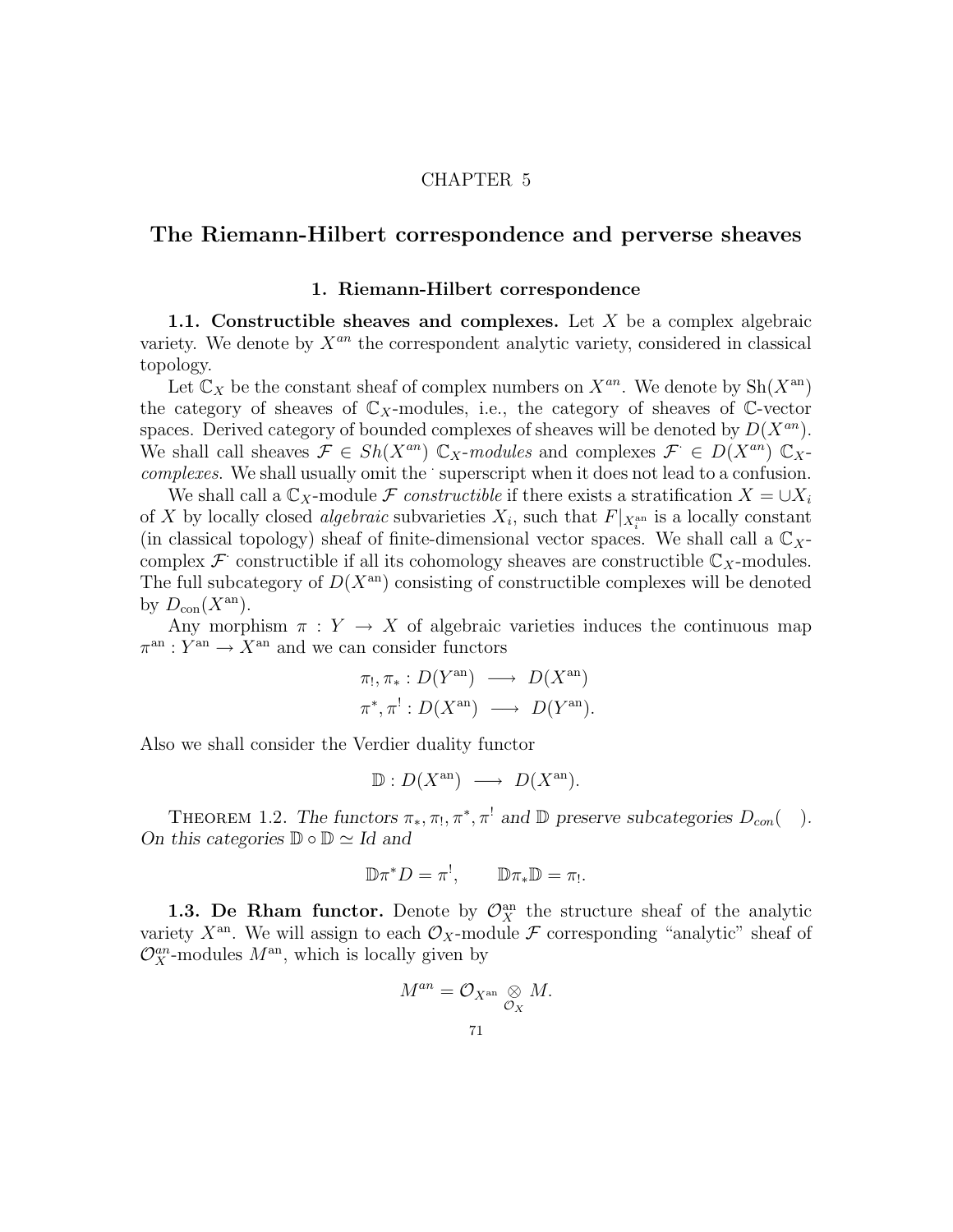This defines an exact functor

an : 
$$
\mathcal{M}(\mathcal{O}_X) \longrightarrow \mathcal{M}(\mathcal{O}_{X^{an}})
$$
.

In particular, the sheaf  $\mathcal{D}_X^{an}$  is the sheaf of analytic (holomorphic) differential operators on  $X^{an}$  and we have an exact functor

an :  $\mathcal{M}(\mathcal{D}_X) \longrightarrow \mathcal{M}(\mathcal{D}_X^{\text{an}})$ .

Since this functor is exact it induces a functor

an : 
$$
D(\mathcal{D}_X) \longrightarrow D(\mathcal{D}_X^{\text{an}})
$$
.

DEFINITION 1.4. Define the De Rham functor  $DR : D(\mathcal{D}_X) \to D(X^{an}) = D(Sh(X^{an}))$ by

$$
DR(M^{\cdot}) = \Omega_X^{\rm an} \underset{\mathcal{D}_X^{\rm an}}{\otimes} (M^{\cdot})^{\rm an}.
$$

Remarks. 1. We know that the complex  $dR(\mathcal{D}_X)$  is a locally projective resolution of the right  $\mathcal{D}_X$ -module  $\Omega_X$ . Hence

$$
DR(M^{\cdot}) = dR(\mathcal{D}_X^{\mathrm{an}}) \underset{\mathcal{D}_X^{\mathrm{an}}} {\otimes} (\mathcal{F}^{\cdot})^{\mathrm{an}}[n] = dR((M^{\cdot})^{an})[n],
$$

where  $n = \dim X$ .

In particular, if M is an  $\mathcal{O}\text{-coherent }\mathcal{D}_X\text{-module corresponding to some vector}$ bundle with a flat connection and  $\mathcal{L} = M^{\text{flat}}$  is the local system of flat sections of  $\mathcal F$  $(in$  classical topology), then by Poincaré lemma

$$
DR(M) = \mathcal{L}[n].
$$

2. Kashiwara usually uses a slightly different functor Sol :  $D_{\text{coh}}(\mathcal{D}_X)^o \to D(X^{\text{an}})$ defined by

$$
\mathrm{Sol}(M^\cdot) = \underline{\mathrm{RHom}}_{D^{\mathrm{an}}_X}(M^{\mathrm{an}}, \mathcal{O}_X^{\mathrm{an}}).
$$

We claim that  $Sol(\mathcal{M}) = DR(\mathbb{D}M)[-n]$ . This follows from the following formula. Let P be any locally projective  $\mathcal{D}_X$ -module and let  $P^{\vee} = \text{Hom}_{\mathcal{D}_X}(P, \mathcal{D}_X^{\Omega})$ . Then

$$
\operatorname{Hom}_{\mathcal{D}_X}(P,\mathcal{O}_X)=\Omega_X\underset{\mathcal{D}_X}{\otimes}(P^{\vee}),
$$

Here is the main result about the relation between  $D$ -modules and constructible sheaves.

THEOREM 1.5. a) 
$$
DR(D_{hol}(\mathcal{D}_X)) \subset D_{con}(X^{an})
$$
. Also on  $D_{hol}(\mathcal{D}_X)$  we have  
\n $\mathbb{D} \circ DR = DR \circ \mathbb{D}$ .

(note that in the laft hand side  $D$  means the Verdier duality and in the right hand side  $\mathbb D$  stands for the duality of  $\mathcal D$ -modules).

For 
$$
M \in D_{hol}(\mathcal{D}_X)
$$
 and  $N \in D(\mathcal{D}_Y)$  we have  
\n $DR(M \otimes N') \approx DR(M') \otimes DR(N').$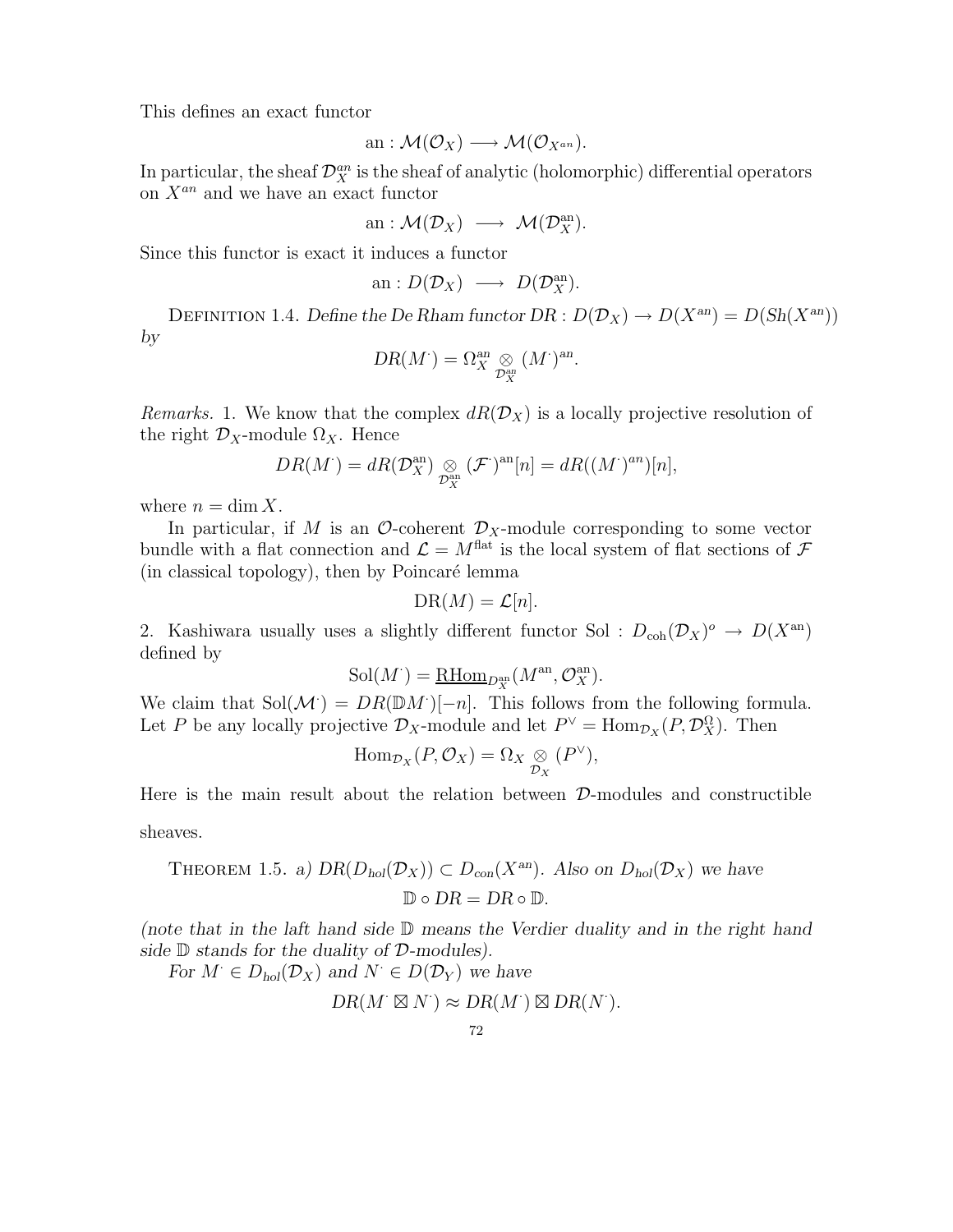b) On the subcategory  $D_{rs}$  the functor DR commutes with  $\mathbb{D}, \pi_*, \pi^!, \pi^*, \pi^*$  and  $\mathbb{Z}$ . c)  $DR : D_{rs}(\mathcal{D}_X) \to D_{con}(X^{an})$  is an equivalence of categories.

1.6. Simple statements. First let us consider some basic properties of the functor DR.

(i) DR commutes with restriction to an open subset. For an étale covering  $\pi : Y \to X$ the functor DR commutes with  $\pi_*$  and  $\pi^!$ .

(ii) For a morphism  $\pi : Y \to X$  there exists a natural morphism of functors  $\alpha$ :  $DR\pi_* \to \pi_* \circ DR$  which is an isomorphism for proper  $\pi$ .

In order to prove this let us consider the functor

 $\pi_*^{an}: D(\mathcal{D}_Y^{\text{an}}) \to D(\mathcal{D}_X^{\text{an}})$  on the categories of  $\mathcal{D}^{\text{an}}$ -complexes, which is given by

$$
\pi_*^{an}(M^{\cdot}) = R\pi_{\bullet}^{\text{an}}(\mathcal{D}_{X \leftarrow Y}^{an} \underset{\mathcal{D}_Y^{an}}{\otimes} M^{\cdot}).
$$

We claim that  $DR \circ \pi_*^{\text{an}} = \pi_* \circ DR$ . Indeed,

$$
DR(\pi_*^{\text{an}}(M')) = \Omega_X^{\text{an}} \underset{\mathcal{D}_X^{\text{an}}}{\otimes} R\pi_{\bullet}^{\text{an}}(\mathcal{D}_{X \leftarrow Y}^{\text{an}} \underset{\mathcal{D}_Y^{\text{an}}}{\otimes} M') =
$$
  

$$
R\pi_{\bullet}^{\text{an}}(\pi^{\bullet}(\Omega_X^{\text{an}}) \underset{\pi^{\bullet}D_X^{\text{an}}}{\otimes} \mathcal{D}_{X \leftarrow Y}^{\text{an}} \underset{\mathcal{D}_Y^{\text{an}}}{\otimes} M') = R\pi_{\bullet}^{\text{an}}(\Omega_Y^{\text{an}} \underset{\mathcal{D}_Y^{\text{an}}}{\otimes} M'),
$$

since  $\pi^{\bullet} \Omega_X \mathcal{D}_{X \otimes_{X \leftarrow Y}} \approx \Omega_Y$  as a  $\mathcal{D}_Y$ -module.

Now there exists in general the natural morphism of functors

$$
\text{an} \circ R\pi_{\bullet}(M^{\cdot}) \longrightarrow R\pi_{\bullet}^{\text{an}}(M^{\cdot})^{\text{an}}.
$$

This functor is not an isomorphism in general, since direct image on the left and on the right are taken in different topologies. But according to Serre's "GAGA" theorem it is an isomorphism for proper  $\pi$ . Combining these 2 observations we obtain (ii).

(iii) On the category of coherent  $\mathcal{D}_X$ -complexes there exists a natural morphism of functors

$$
\beta: \mathrm{DR} \circ \mathbb{D}(M^{\cdot}) \to \mathbb{D} \circ \mathrm{DR}(M^{\cdot})
$$

which is an isomorphism for  $\mathcal{O}\text{-coherent }M$  and which is compatible with the isomorphism  $\pi_* \circ \text{DR} = \text{DR} \circ \pi_*$  for proper  $\pi$ , described in (ii).

By definition of the duality functor  $\mathbb D$  in the category  $D(X^{\text{an}})$  we have

$$
\mathbb{D}(\mathcal{F}) = \underline{\mathrm{RHom}}_{\mathbb{C}_X}(\mathcal{F}, \mathbb{C}_X[2 \dim X]).
$$

(Note that  $\mathbb{C}_X[2 \dim X]$  is the dualizing sheaf of  $X^{\text{an}}$ ). Hence in order to construct  $\beta$ it is sufficient to construct a morphism

$$
\beta':\mathrm{DR}\circ\mathbb{D}(M)\otimes_{\mathbb{C}_X}\mathrm{DR}(M)\longrightarrow \mathbb{C}_X[2\dim X].
$$

As we have seen above DR  $\circ \mathbb{D}(M)$  is naturally isomorphic to

$$
Sol(M)[\dim X] = \underline{\mathrm{RHom}}_{\mathcal{D}_X^{\mathrm{an}}}(M^{\mathrm{an}}, \mathcal{O}_X^{\mathrm{an}})[\dim X].
$$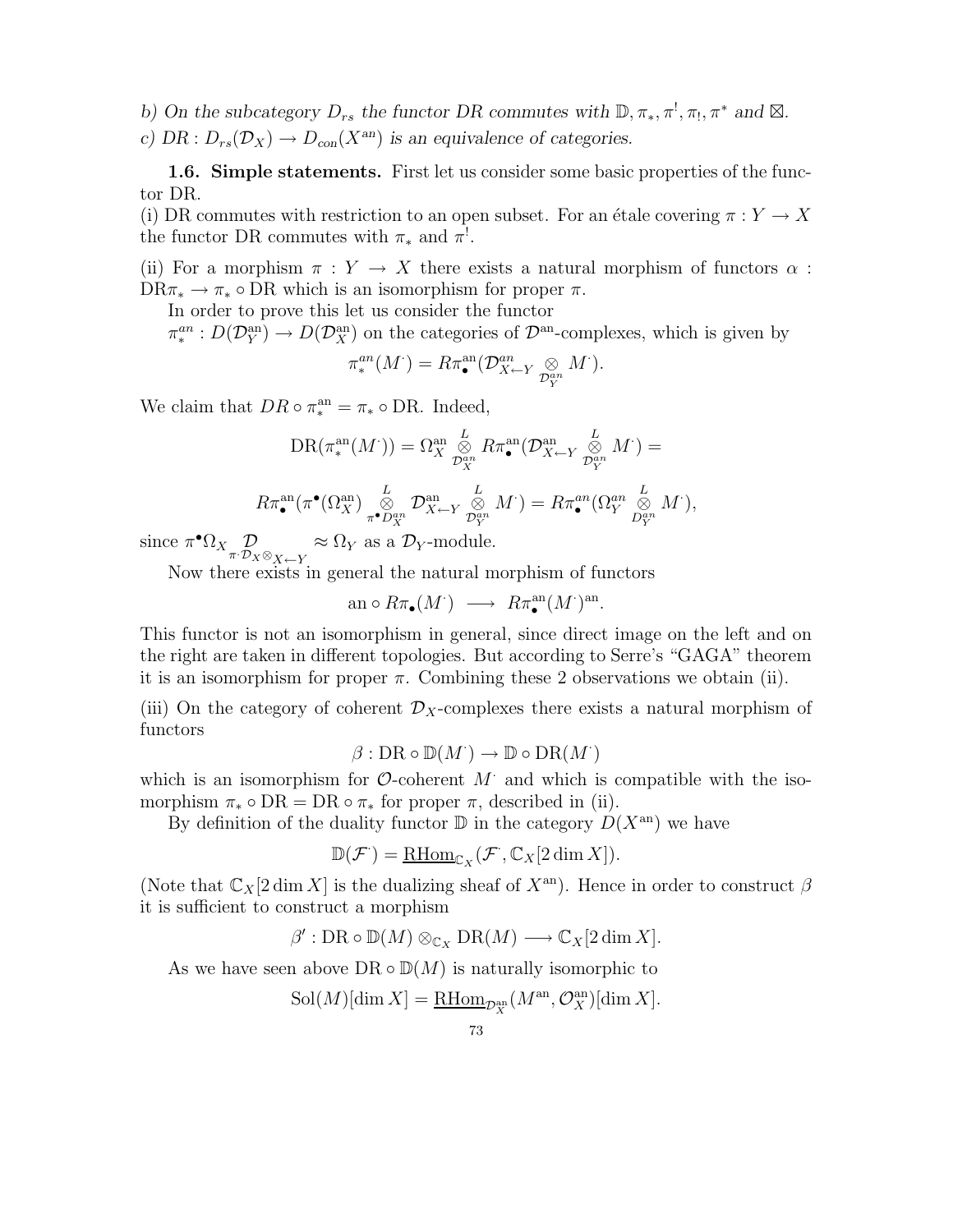Let us realize  $DR(M)$  as  $dR(M^{an})$  and  $DR \circ \mathbb{D}(M)$  as  $\underline{RHom}_{\mathcal{D}_X^{\rm an}}(M^{an}, \mathcal{O}_X^{\rm an}[\dim X]).$ Hence we get a morphism

$$
\beta'': M^{\text{an}} \otimes_{\mathbb{C}_X} \text{DR}(M) \longrightarrow \mathcal{O}_X^{\text{an}}[\dim X]).
$$

Since  $dR(\mathcal{O}_X^{\text{an}}) = \mathbb{C}_X[2 \dim X]$  by applying  $dR$  to both sides we get  $\beta'$ .

It is easy to check that the corresponding  $\beta$  is an isomorphism for  $\mathcal{O}\text{-coherent }M$ . It remains to check that  $\beta$  is compatible with (ii). By it is enough to do it for projections  $Z \times X \to X$  where Z is smooth for which the statement is straightforward.

(iv) There is a natural morphism of functors

 $\gamma: \mathrm{DR}(M \boxtimes N) \longrightarrow \mathrm{DR}(M) \boxtimes \mathrm{DR}(N)$ 

which is an isomorphism for  $\mathcal{O}\text{-coherent }M$ .

The morphism  $\gamma$  is defined by the natural imbedding  $\Omega_X^{\text{an}} \boxtimes_{\mathbb{C}} \Omega_Y^{\text{an}} \longrightarrow \Omega_{X \times Y}^{\text{an}}$ . If M is O-coherent and N is locally projectively then  $\gamma$  is an isomorphism by partial Poincaré lemma. This implies the general statement.

(v) There is a natural morphism of functors

$$
\delta: \mathrm{DR} \circ \pi^! (M) \to \pi^! DR(M)
$$

which is an isomorphism for smooth  $\pi$ .

It is enough to construct  $\delta$  in the following two cases:

- 1.  $\pi$  is an open embedding.
- 2.  $\pi$  is a smooth projection.
- 3.  $\pi$  is a closed embedding.

In the first case the construction of  $\delta$  is obvious (it is also clear that in this case  $\delta$  is an isomorphism). Consider the second case. In this case the isomorphism  $\delta$ can be constructed on generators – locally projective modules. Indeed, let  $\pi: Y =$  $T \times X \to X$  be the projection, then  $\pi^!(M) = \mathcal{O}_T \boxtimes M[\dim T]$  and  $\pi^! \text{DR}(M) =$  $\mathbb{C}_T \boxtimes \mathrm{DR}(M)[2 \dim T] = \mathrm{DR}(\mathcal{O}_T) \boxtimes \mathrm{DR}(M)[\dim T].$ 

Consider now the case of a closed embedding  $i: Y \to X$ . Using  $i_*$ , which commutes with DR, we will identify sheaves on Y with sheaves on X, supported on Y. Then  $i_*i^!M = R\Gamma_Y M$  in both categories, which gives the natural morphism

$$
\delta: \mathrm{DR} \circ i_*i^!(M) = \mathrm{DR}(R\Gamma_Y M) \longrightarrow R\Gamma_Y \mathrm{DR}(M) = i_*i^! \mathrm{DR}(M).
$$

**1.7. Proof of Theorem 1.5 a).** Let M be a holonomic  $\mathcal{D}_X$ -complex. Consider the maximal Zariski open subset  $U \subset X$  such that  $DR(M)|_U$  is constructible. Since M is O-coherent almost everywhere it follows that U is dense in X.

Let W be an irreducible component of  $X \setminus U$ . We want to show that  $DR(M)$  is locally constant on some Zariski dense open subset  $W_0 \subset W$ .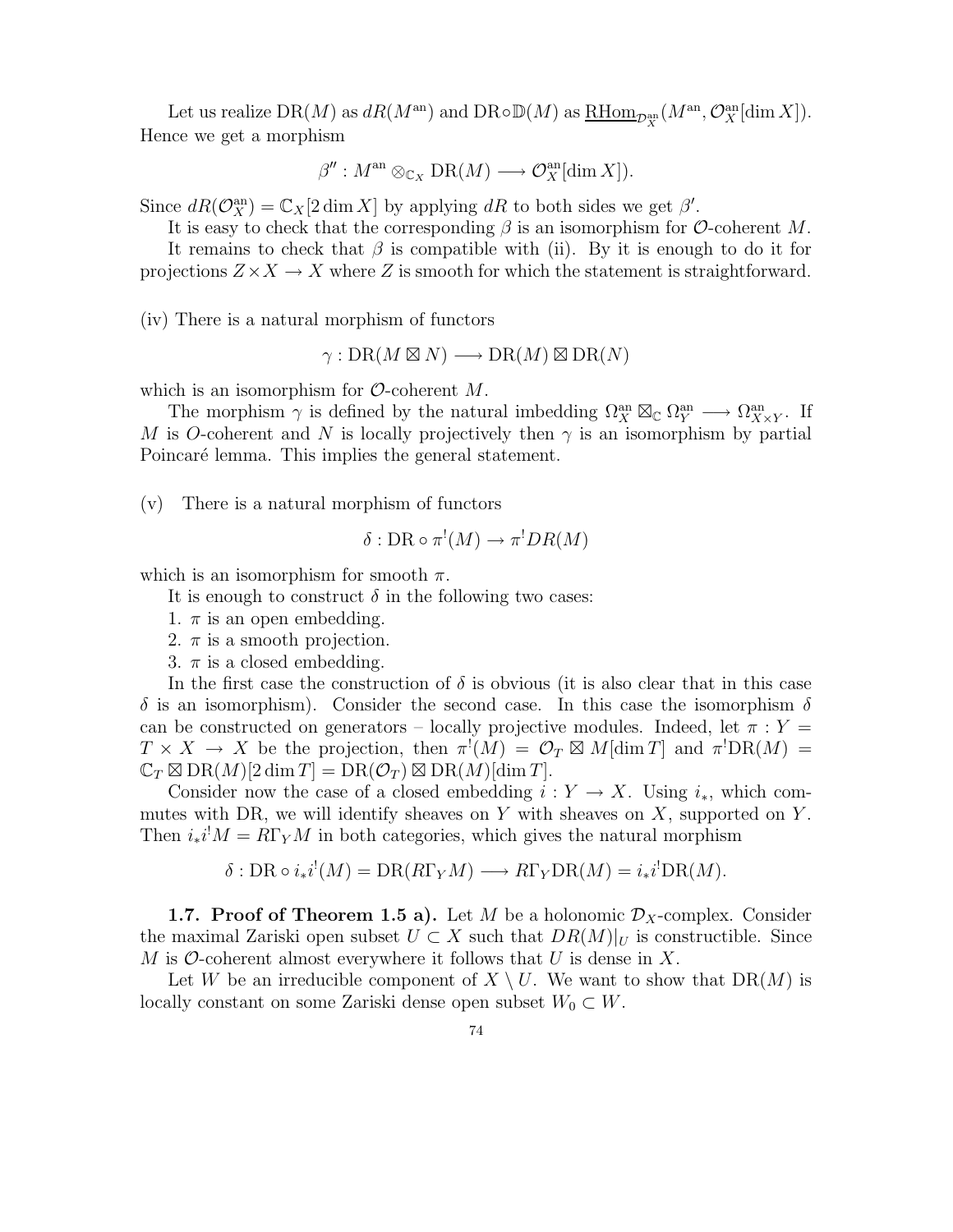PROPOSITION 1.8. We can assume that

 $X = \mathbb{P} \times W$ ,  $W = p \times W$ , where  $p \in \mathbb{P}$ 

and that  $V = U \cup W$  is open in X. Here  $\mathbb P$  denotes some projective space.

Indeed, consider an étale morphism of some open subset of  $W$  onto an open subset of an affine space  $\mathbb{A}^k$  and extend it to an étale morphism of a neighbourhood of W onto an open subset of  $\mathbb{A}^n \supset \mathbb{A}^k$ . By changing base from  $\mathbb{A}^k$  to W we can assume that  $V = U \cup W$  is an open subset of  $X' = \mathbb{P}^{n-k} \times W$ . Then we can extend M to some holonomic  $\mathcal{D}$ -module on  $X'$ .

Now consider the projection pr :  $X = \mathbb{P} \times W \to W$ . Since it is a proper morphism it follows that  $DR(pr_*(M)) = pr_* DR(M)$ . Since  $pr_*(M)$  is a holonomic  $\mathcal{D}_W$ -complex, it is  $\mathcal{O}\text{-coherent almost everywhere. Hence } DR(pr_*(M))$  is locally constant almost everywhere.

Put  $S = DR(M) \subset D(X<sup>an</sup>)$ . Replacing W by an open subset, we can assume that  $pr_*(S) = DR(pr_*(M))$  is locally constant. We have an exact triangle

$$
S_U \to S \to S_{X \setminus U}
$$

where  $S_U = (i_U)_!S|_U$  and  $i_U: U \to X$  is the natural embedding.

By the choice of U the complex  $S|_U$  is constructible. Hence the complex  $S_U$  is constructible. Thus the complex  $pr_*(S_{X\setminus U})$  is constructible. Replacing W once again by an open subset we can assume that it is locally constant.

Now  $S_{X\setminus U}$  is a direct sum of 2 sheaves  $(i_W)_!S|_W$  and something concentrated on  $\{X \setminus U\} \setminus W$  (here we use the fact that V is open in X). This implies that  $S|_W$  is a direct summand of the locally constant sheaf  $pr_*(S_{X\setminus U})$  and hence itself is locally constant.  $\square$ 

1.9. Proof of Theorem 1.5 b) for  $D$  and  $\boxtimes$ . Let us now show that DR commutes with D for holonomic complexes. Let  $M \in D_{hol}(\mathcal{D}_X)$ . Put

$$
Err(M) = Cone(DR \circ \mathbb{D}(M) \to \mathbb{D} \circ DR(M)).
$$

This sheaf vanishes on a dense open subset where  $M$  is  $\mathcal O$ -coherent. Also we know that the functor Err commutes with direct image for proper morphisms. Repeating the above arguments we can show that Err = 0, i.e., DR commutes with  $\mathbb D$  on  $D_{hol}(\mathcal D_X)$ .

Also the same arguments show that  $DR(M \boxtimes N) = DR(M) \boxtimes DR(N)$  for holonomic M.

Remark. Of course this proof is simply a variation of Deligne's proof of "Théorèmes" de finitude" in SGA  $4\frac{1}{2}$ . Note the crucial role in the proof of both statements is played by the fact that we have a well-defined morphism between the two corresponding functors for all  $\mathcal{D}$ -modules. Then we use Deligne's trick to show that it is an isomorphism for holonomic ones.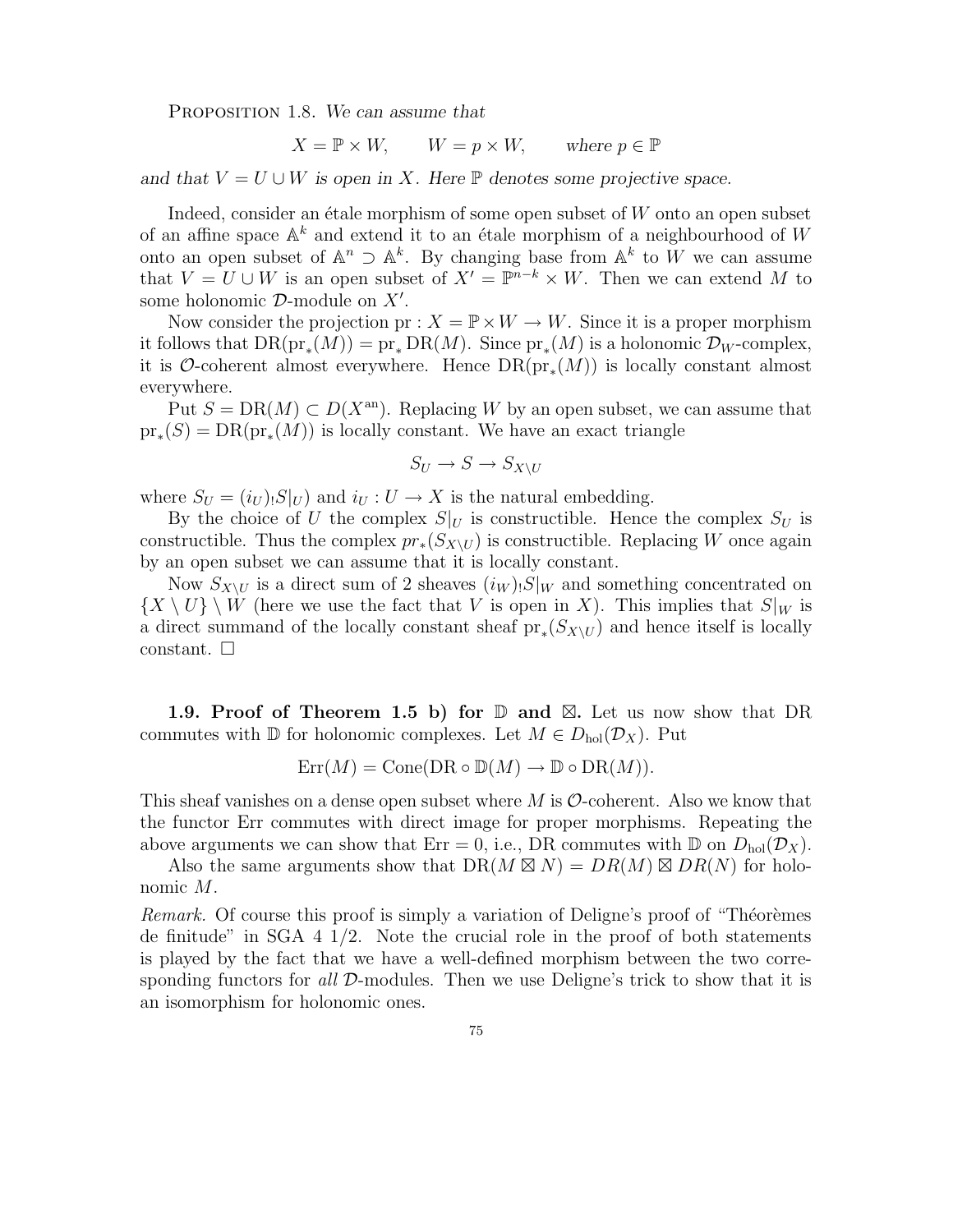1.10. Proof of Theorem 1.5 b) for direct image. Let us prove that the morphism

$$
\mathrm{DR} \circ \pi_*(M) \to \pi_* \circ \mathrm{DR}(M)
$$

is an isomorphism for  $M \in D_{rs}(\mathcal{D}_Y)$ .

Case 1.  $\pi = j : Y \to X$  is a regular extension <sup>1</sup> and M is an *O*-coherent D<sub>Y</sub>-module with regular singularities. Blowing up  $Y$  and making use of (ii) above we see that it is enough to consider the case when  $Y$  has codimension 1 in  $X$ .

In this case the proof is straightforward, using the definition of RS (it was done by P. Deligne). Since M has RS there exists an O-coherent submodule  $M' \subset i_*M$ with respect to which our connection has a pole of order  $\leq 1$ . It is clear that both  $j_*(DR(M)$  and  $DR(j_*(M)$  depend only on  $(M')<sup>an</sup>$  (which is a meromorphic connection).

Now, locally in the neighbourhood of a point  $x \in X \backslash Y$  we can choose coordinates  $x_1, \ldots, x_n$  such that  $X \setminus Y$  is given by the equation

$$
x_1=0.
$$

We may replace x by an *analytic* neighbourhood of x such that  $\pi_1(X \setminus Y, x) = \mathbb{Z}$ . Since the above fundamenta group is commutative, we can decompose  $M'$  into 1dimensional subquotients. Using commutativity with  $\boxtimes$  we can reduce to the case  $\dim X = 1$ . Hence as  $\mathcal{O}_X$ -module M' is generated by one element e, which satisfies the equation  $x\partial(e) = \lambda e$ . In this case our statement can be proved by a direct calculation. Case 2. M is an O-coherent  $D<sub>Y</sub>$ -module with regular singularities.

In this case we decompose  $\pi = \pi^+ \circ j$ , where  $j : Y \to Y^+$  is a regular extension and  $\pi^+ : Y^+ \to X$  is a proper morphism. Then we know that DR commutes with  $j_*$ by Case 1 and with  $\pi^+$  by Section 1.6 (ii).

General Case. It is sufficient to check the statement on generators. Hence we can assume that  $M = i_*(N)$ , where  $i : Z \to Y$  is a locally closed imbedding and N an  $\mathcal{O}$ -coherent  $D_Z$ -module with regular singularities. Then

$$
DR(\pi_*(M)) = DR(\pi \circ i)_*(N) \stackrel{\text{Case 2}}{=} (\pi \circ i)_* DR(N) =
$$
  

$$
\pi_*(i_* DR(N)) \stackrel{\text{Case 2}}{=} \pi_* DR(i_*(N)) = \pi_* DR(N).
$$

It follows that on  $D_{rs}(\mathcal{D}_X)$  the functor DR also commutes with  $\pi_1$  since  $\pi_1 = \mathbb{D} \circ \pi_* \circ \mathbb{D}$ and we have already checked that DR commutes with D.

<sup>&</sup>lt;sup>1</sup>by a regular extension we mean an open embedding  $j: Y \to X$  such that the corresponding embedding  $X \ Y \rightarrow X$  is regular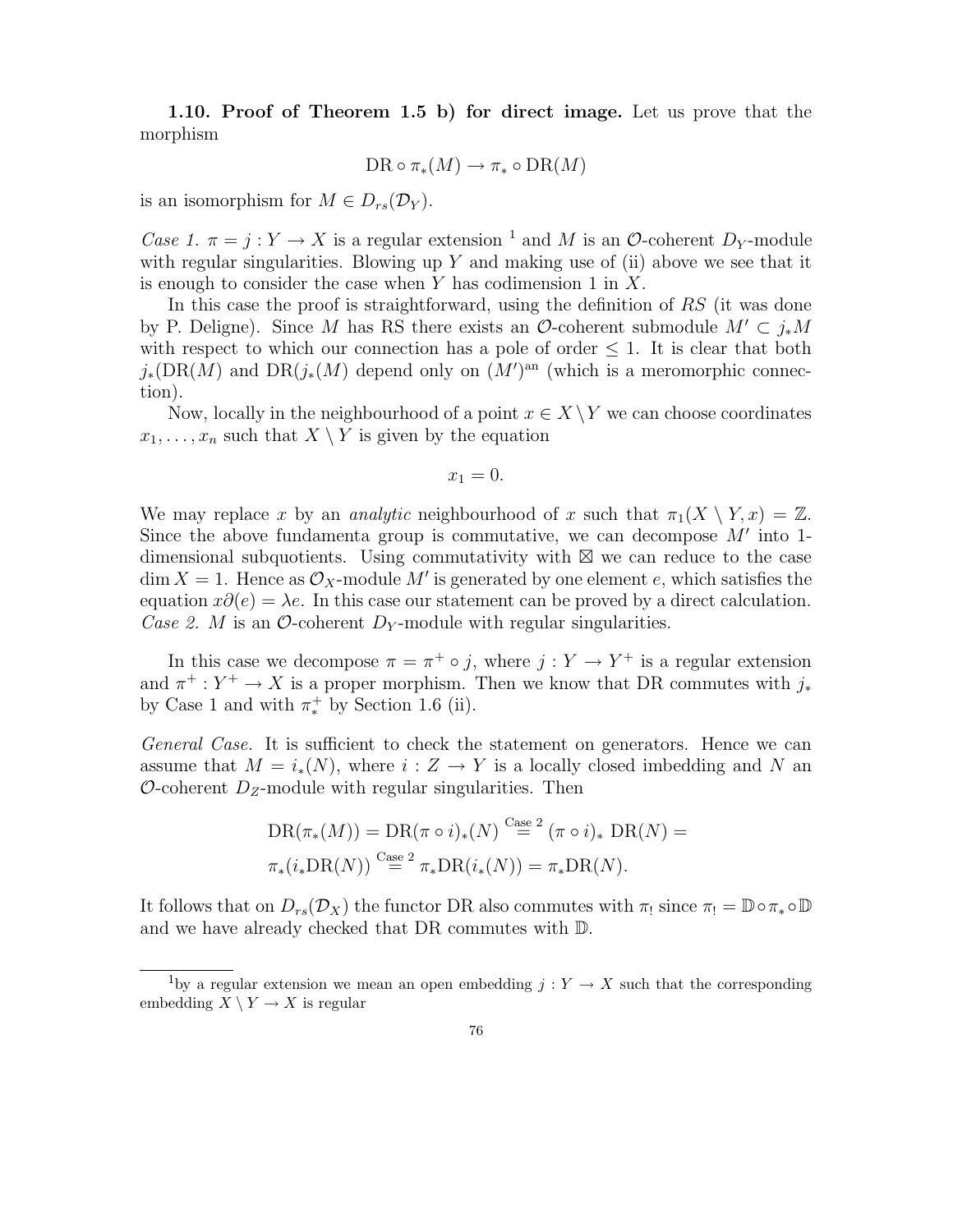1.11. Proof of Theorem 1.5 b) for inverse image. It is enough to prove Theorem 1.5 for the functor  $\pi^!$  (since  $\pi^* = \mathbb{D} \circ \pi^! \circ \mathbb{D}$ ).

In Section 1.6 (v) we have constructed the morphism  $\delta : \text{DR} \circ \pi^! \to \pi^! \circ \text{DR}$ which is an isomorphism for smooth  $\pi$ . Hence it is sufficient to check that for RS  $\mathcal{D}_Y$ -complexes the morphism  $\delta$  is an isomorphism for the case of a closed embedding  $\pi = i : Y \hookrightarrow X$ . Denote by  $j : U = X \ Y \rightarrow X$  the embedding of the complementary open set. Then we have the morphism of exact triangles

$$
DR(i_*i^!M) \longrightarrow DR(M) \longrightarrow DR(j_*(M|_V))
$$

$$
\downarrow \delta \qquad \qquad |id \qquad \qquad \downarrow \alpha
$$

$$
i_*i^! DR(M) \longrightarrow DR(M) \longrightarrow j_*(DR(M)|_V).
$$

Since we already know that  $\alpha$  is an isomorphism it follows that  $\delta$  is an isomorphism.

**1.12. Proof of Theorem 1.5 c).** First of all, let us prove that DR gives an equivalence of  $D_{rs}(\mathcal{D}_X)$  with a full subcategory of  $D_{con}(X^{an})$ . We should prove that for  $M, N \in D_{rs}(\mathcal{D}_X)$  the map

$$
\mathrm{DR}: \mathrm{Hom}_{D_{rs}}(M, N) \longrightarrow \mathrm{Hom}_{D_{con}}(\mathrm{DR}(M), \mathrm{DR}(N))
$$

is an isomorphism.

It turns out that it is simpler to prove the isomorphism of RHom. Let  $\pi$  denote the morphism from  $X$  to  $pt$ . We know that

$$
\mathrm{RHom}(M, N) = \pi_* \underline{\mathrm{RHom}}(M, N) = \pi_* \mathbb{D}M \otimes N.
$$

Note that  $\otimes$  in the sense of D-modules is transformed to  $\stackrel{!}{\otimes}$  in  $D_{\text{con}}(X^{\text{an}})$ . <sup>2</sup>

This implies that

$$
DR(\underline{RHom}(M, N)) = \underline{RHom}(DR(M), DR(N)).
$$

This proves that DR gives an equivalence of the category  $D_{rs}(\mathcal{D}_X)$  with a full subcategory of  $D_{\text{con}}(X^{\text{an}})$ .

Now let us prove that this subcategory contains all isomorphism classes of  $D_{con}(X^{\text{an}})$ . Since it is a full triangulated subcategory, it is sufficient to check that it contains some generators. As generators we can choose  $\mathbb{C}_X$ -complexes of the form  $i_*(\mathcal{L})$  where  $i: Y \to X$  is an imbedding and  $\mathcal L$  is a local system on Y. We ca also assume that Y is smooth. Since DR commutes with direct images it is sufficient to check that there exists an O-coherent  $\mathcal{D}_Y$ -module M such that  $DR(M) \simeq \mathcal{L}[\dim Y]$ . This is a result by P. Deligne.

<sup>&</sup>lt;sup>2</sup>By the definition  $\mathcal{F} \overset{!}{\otimes} \mathcal{H} = \Delta^! \mathcal{F} \boxtimes \mathcal{H}$  where  $\Delta: X \to X \times X$  is the diagonal embedding.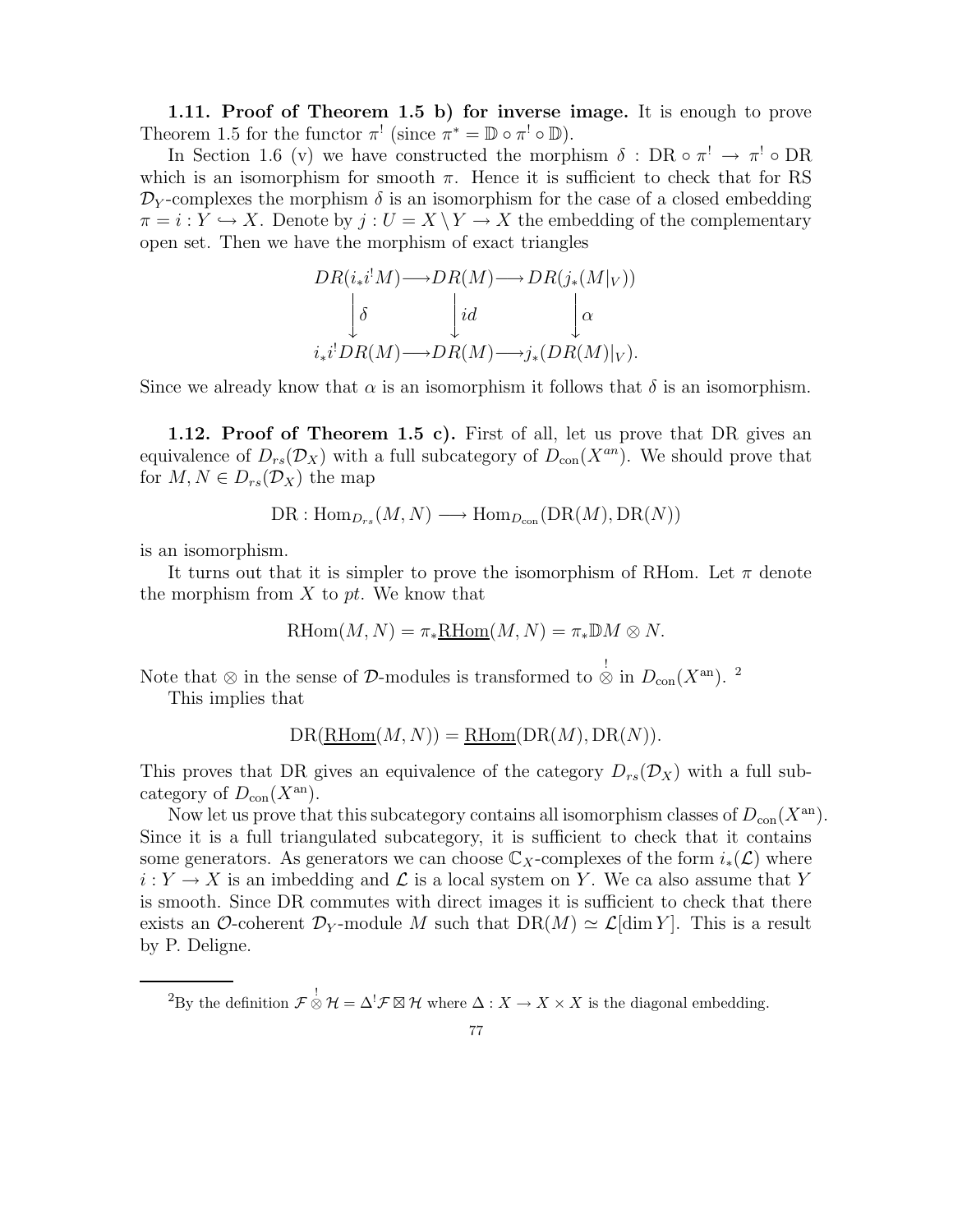1.13. Perverse sheaves. Theorem 1.5 gives us a dictionary which allows to translate problems, statements and notions from  $\mathcal{D}\text{-modules}$  to constructible sheaves and back.

Consider one particular example. The category  $D_{rs}(\mathcal{D}_X)$  of RS-complexes contains the natural full abelian subcategory RS-category of RS-modules.

How to translate it in the language of constructible sheaves?

From the description of the functor  $i^!$  for locally closed imbedding one can immediately get the following

**Criterion.** Let M be a holonomic  $\mathcal{D}_X$ -complex. Then M is concentrated in nonnegative degrees (i.e.,  $H^{i}(M) = 0$  for  $i < 0$ ) if and only if it satisfies the following condition.

 $(*)_{rs}$  For any locally closed embedding  $i: Y \to X$  there exists an open dense subset  $Y_0 \subset Y$  such that  $i^!M|_{Y_0}$  is an  $\mathcal{O}$ -coherent  $\mathcal{D}_{Y_0}$ -complex, concentrated in degrees  $\geq 0$ . In terms of constructible complexes this condition can be written as

 $(*)_{\text{con}}$  For any locally closed embedding  $i: Y \to X$  there exists an open dense subset  $Y_0 \subset Y$  such that  $i^!S|_{Y_0}$  is locally constant and concentrated in degrees  $\geq$  - dim Y.

Thus we have proved the following.

**Criterion.** A constructible complex  $S$  lies in the abelian subcategory

 $DR(D_{rs}(\mathcal{D}_X))$  iff S and  $DS$  satisfy  $(*)_{con}$ .

Such a complex is called a *perverse sheaf* on  $X^{\text{an}}$ .

**1.14. Analytic criterion of regularity.** For any point  $x \in X$  let us denote by  $\mathcal{O}_x^{\text{an}}$  (resp.  $\mathcal{O}_x^{\text{form}}$ ) the algebra of convergent (resp. formal) power series on X at the point x. For any  $\mathcal{D}_X$ -complex M the natural inclusion  $\mathcal{O}_x^{\text{an}} \to \mathcal{O}_x^{\text{form}}$  induces a morphism

 $\nu_x : \text{RHom}_{\mathcal{D}_X}(M, \mathcal{O}_x^{\text{an}}) \longrightarrow \text{RHom}_{\mathcal{D}_X}(M, \mathcal{O}_x^{\text{form}}).$ 

We say that M is good at x if  $\nu_x$  is an isomorphism.

- THEOREM 1.15. (1) Let M be an RS  $\mathcal{D}_X$ -complex. Then M is good at all points.
- (2) Assume that X is proper. Then M is good at all points of X if and only if M is RS.

PROOF. FILL IN LATER